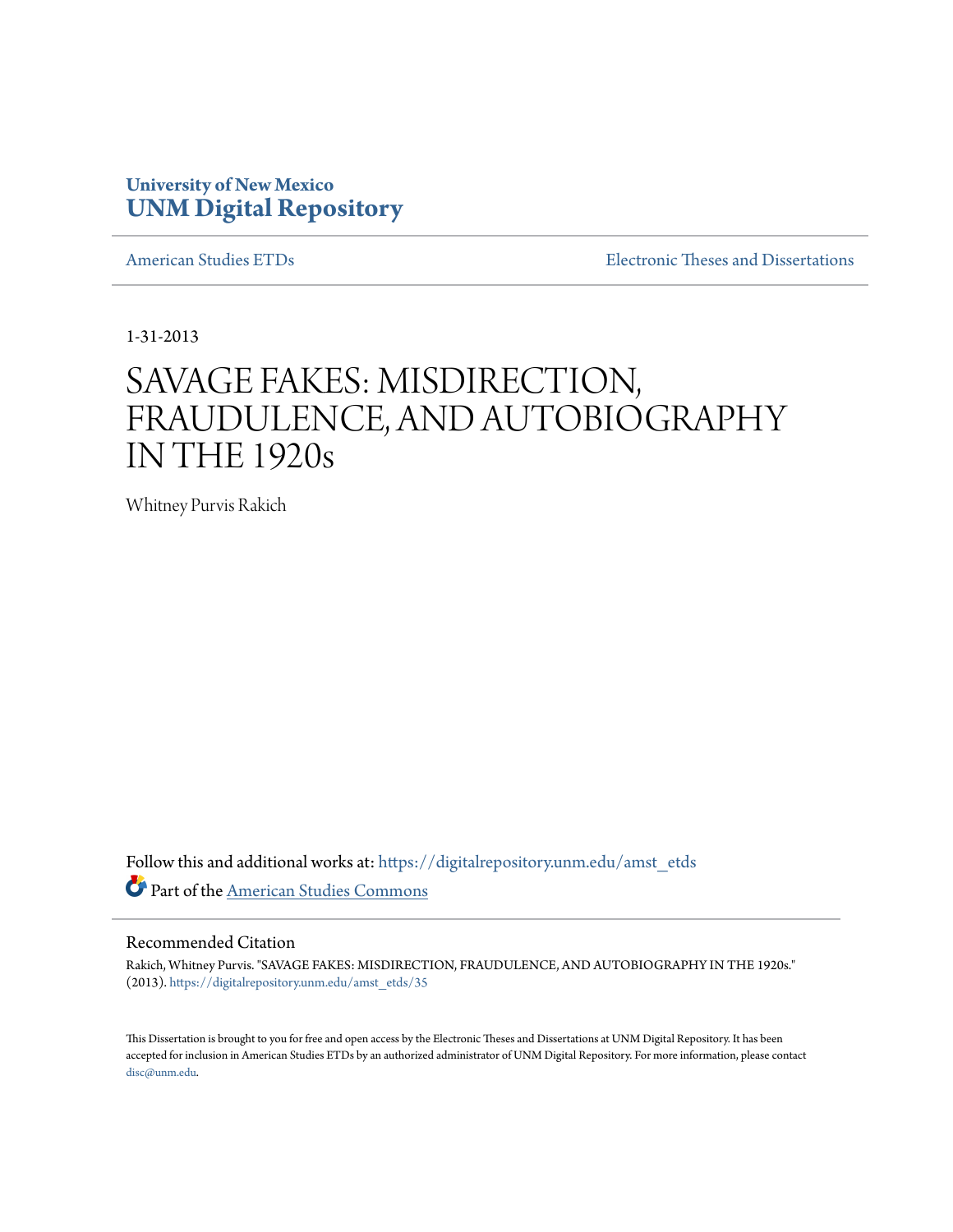# Whitney Purvis Rakich

 *Candidate*

# American Studies

*Department*

This dissertation is approved, and it is acceptable in quality and form for publication:

*Approved by the Dissertation Committee:*

, Chairperson Michael Trujillo

# Tey Diana Rebolledo

Gerald Vizenor

Brian Herrera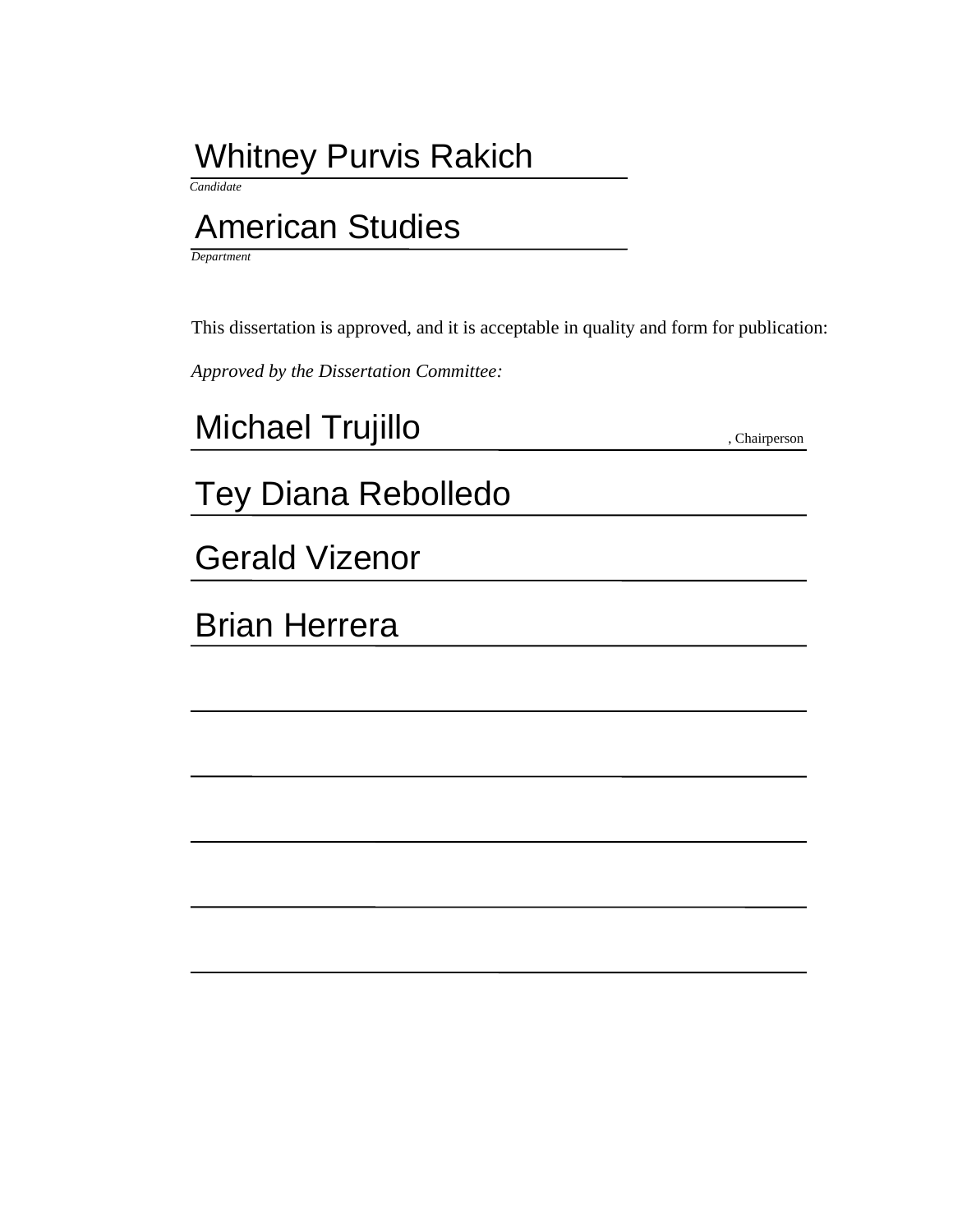# **SAVAGE FAKES: MISDIRECTION, FRAUDULENCE, AND AUTOBIOGRAPHY IN THE 1920s**

**BY**

### **WHITNEY PURVIS RAKICH**

B.A., English and Spanish, Northwestern University, 2004 M.A., Spanish and Portuguese, University of New Mexico, 2008

### DISSERTATION

Submitted in Partial Fulfillment of the Requirements for the Degree of **Doctor of Philosophy**

# **American Studies**

The University of New Mexico Albuquerque, New Mexico

# **December 2012**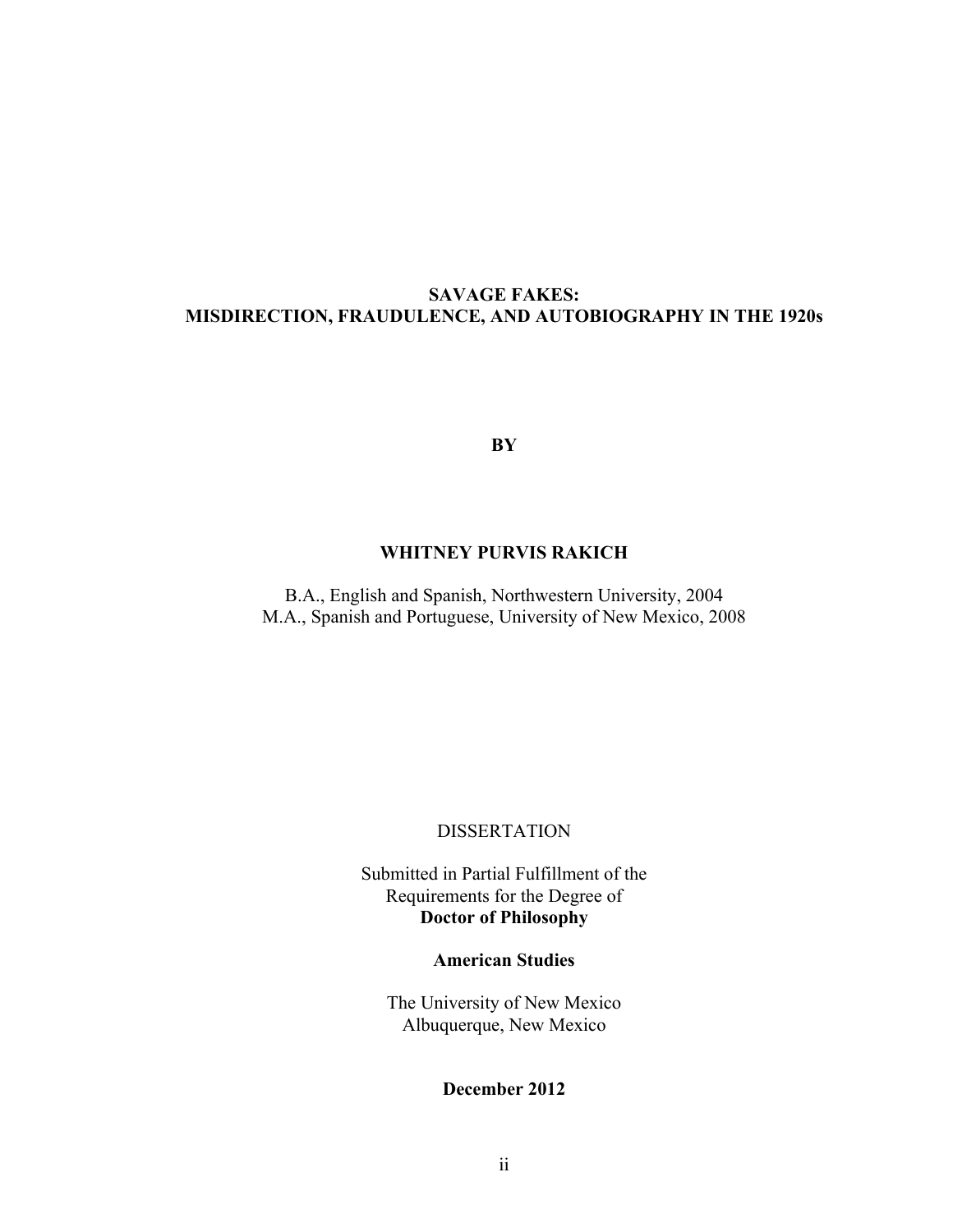#### **SAVAGE FAKES: MISDIRECTION, FRAUDULENCE, AND AUTOBIOGRAPHY IN THE 1920s**

#### **BY**

#### **WHITNEY PURVIS RAKICH**

### **B.A., ENGLISH AND SPANISH, NORTHWESTERN UNIVERSITY, 2004 M.A., SPANISH AND PORTUGUESE, UNIVERSITY OF NEW MEXICO, 2008 PH.D., AMERICAN STUDIES, UNIVERSITY OF NEW MEXICO, 2012**

#### **ABSTRACT**

In the 1920s, Americans grew increasingly interested in the figure of the primitive man, who was championed as the antidote to civilization's weakening effects on the modern human spirit. Concurrently in the field of American Studies, Vernon Lewis Parrington theorized about the effects of the "broad currents" of American life; the return to a primitive, natural self was just such a "broad current" of the day. With primitive conduct as the potential salve for civilized humanity, a handful of American authors of the 1920s used fake autobiographies to articulate the savage internal self. In the four texts that comprise this study, the savage within is interpreted using two theories of identity: Hegel's Being-Other and José Esteban Muñoz's "disidentification." This study contributes to the fields of American Studies and literary studies in a historically centered formalist analysis that utilizes an original platform for reading and consideration, the misdirection spectrum, which may serve other scholars in analyzing fake autobiographies from other time periods. In *Chief Buffalo Child Long Lance: The Autobiography of a Blackfoot Indian Chief* (1928), Sylvester Long reinvents himself as an American Indian based on the expectations of his readers, using perilocutionary audience presumptions as his main strategy of misdirection. In Samuel Ornitz' *Haunch, Paunch, and Jowl: An Anonymous Autobiography of a Professional Jew* (1923), the savage being-other is

iii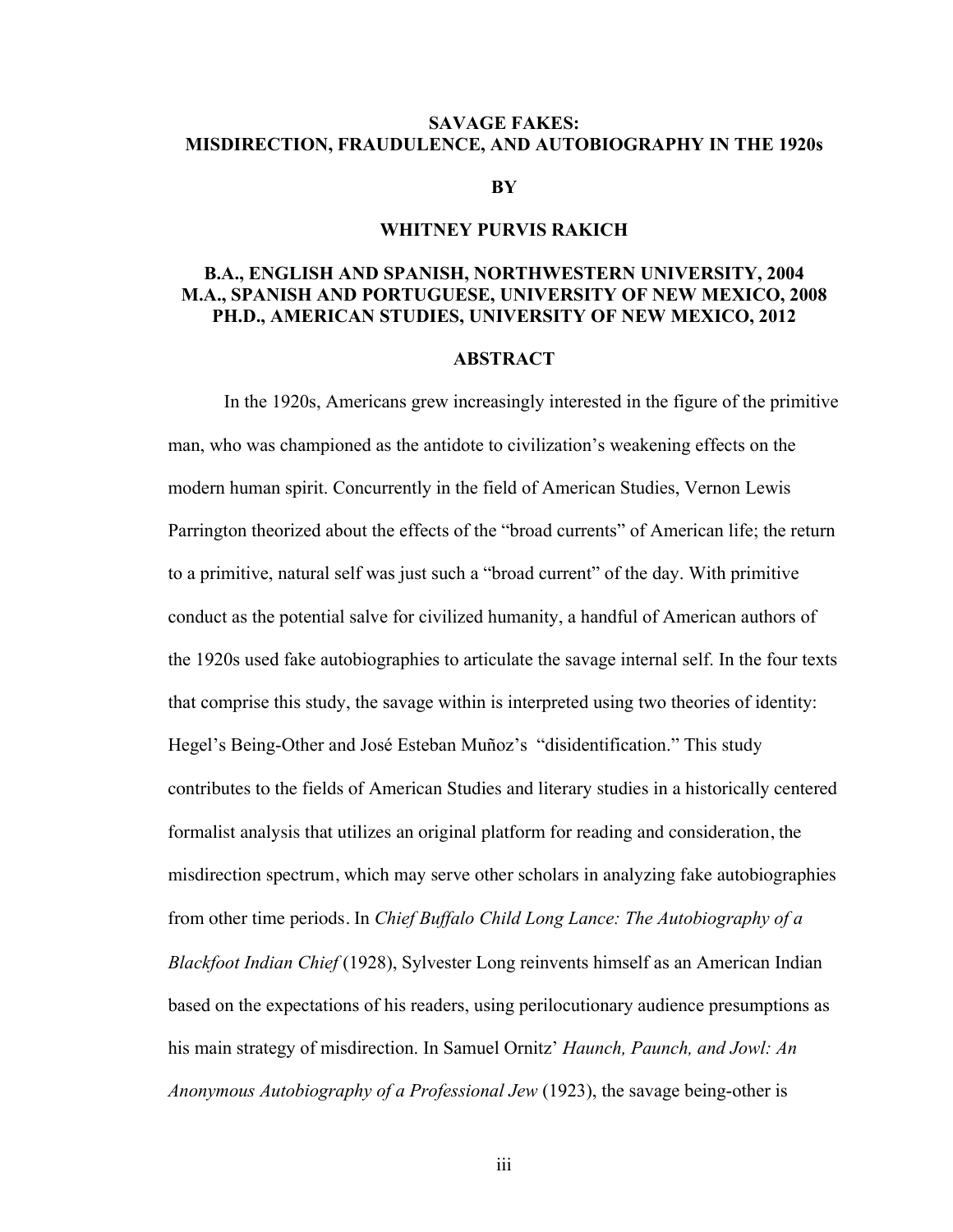Meyer Hirsch, an adaptable and ruthless Jewish Daniel Boone of Manhattan, who uses the pendulum swing between felicity and infelicity as a tool of misdirection in his confessional narrative. In *The Cradle of the Deep* (1929), Joan Lowell invents a childhood spent on the high seas and employs the misdirective strategy of the as-if world to explore recrudescence and voluntary rebirth in an interpretation of the feminine savage. In *The Autobiography of Alice B. Toklas* (1932), Gertrude Stein uses the domestic simplicity of Alice B. Toklas' voice to broaden her readership and connect with the ordinary "america" from whom she felt increasingly distanced, drawing on the power of the aura effect. The four savage fake autobiographies analyzed in this study, in conjunction with strategies of misdirection employed by each autobiography, reflect how Americans of the 1920s were conceptualizing notion of an American identity and the place of the individual in contemporary society. The internal savage acted as a device of self-reinvention, allowing authors and readers to draw on the figure of primitive man to fashion a more robust individualism in the following decades.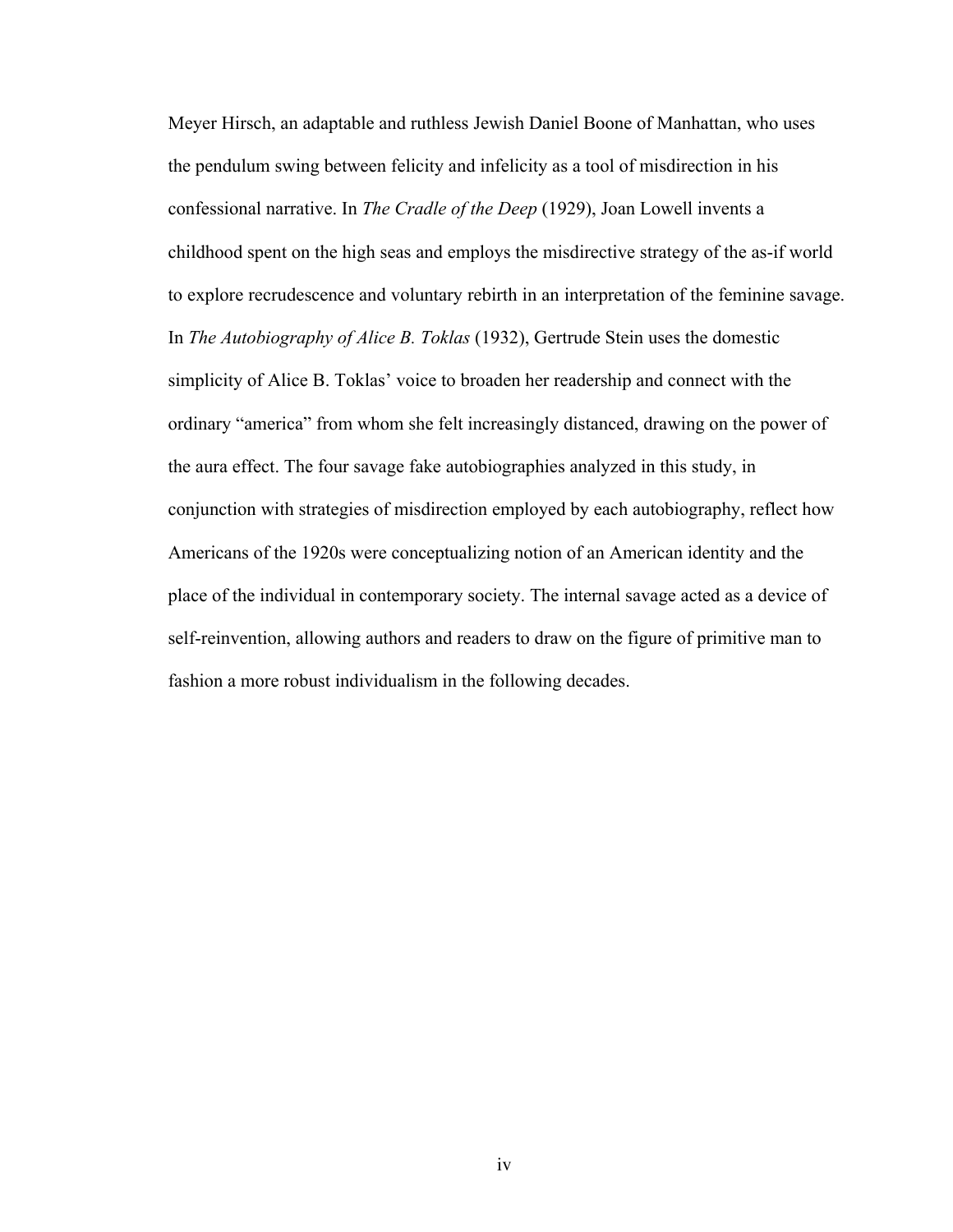# **TABLE OF CONTENTS**

**Chapter 1: The Longtime Blackfoot: Sylvester Long's** *Chief Buffalo Child Long Lance: The Autobiography of A Blackfoot Indian Chief* **and Reinvention Through Misdirection…………………………………………………………………………1**

| <b>Chapter 2: The Professional Jew: Samuel Ornitz' Haunch, Paunch, and Jowl and</b> |  |
|-------------------------------------------------------------------------------------|--|
|                                                                                     |  |

| <b>Chapter 3: The Scurvied Starlet: Recrudescence in Joan Lowell's The Cradle of the</b> |  |  |
|------------------------------------------------------------------------------------------|--|--|
|                                                                                          |  |  |

| <b>Chapter 4: The Dear Enemy: The Art of Middling in Gertrude Stein's The</b> |  |
|-------------------------------------------------------------------------------|--|
|                                                                               |  |

|--|

|--|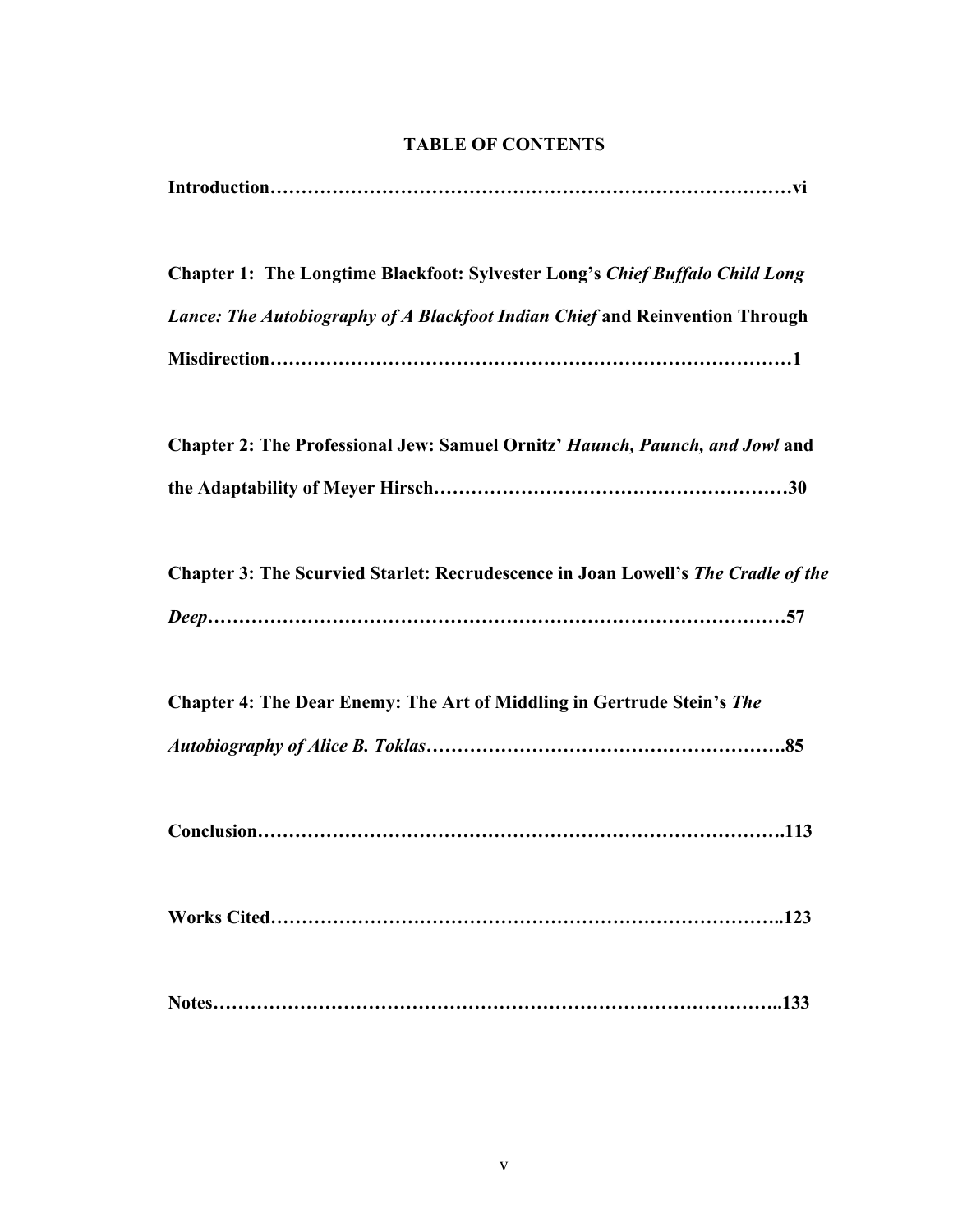#### **Introduction: Hunting, Camping, and the Horror**

"Never trust the teller. Trust the tale." – D.H. Lawrence

At the turn of the twentieth century, middle class Americans had developed a growing interest in the "natural man," a figure untethered by the conventions of society and civilized deportment. While Victorians from earlier generations emphasized selfrestraint, refinement and self-mastery, the "new primitive" ideal man of the early twentieth century was defined by unrestrained passion and a certain level of acceptable savagery.<sup>1</sup> American psychologist and educator G. Stanley Hall argued that "adolescent" races" were less evolved and therefore less civilized than the "white races" responsible for civilization itself. And yet, the "primitive" cultures of these "nascent" races appealed greatly to the American middle-class in the early part of the twentieth century, for whom the idea of being "a little bit barbarous" held great allure.<sup>2</sup> Beyond being alluring, a dabble in barbarity also was a healthy indulgence; a disease called "neurasthenia," which many doctors considered the "great scourge of the nineteenth century," was believed to be a direct result of life in an over-civilized, over-refined world.<sup>3</sup> In the early 1900s, American psychologist and philosopher William James popularized the disease as "Americanitis."<sup>4</sup> Freud took an aggressive stance against the weakening effects of neurasthenia, prescribing long and intensive courses of injected cocaine as treatment.<sup>5</sup> Yet for Hall and his contemporaries, including avid outdoorsman Theodore Roosevelt, the weak nerves of neurasthenia could be counteracted by embracing primitive conduct of the "nascent races," as well as that of children—particularly boys—who represented the "light and hope of the over-civilized world."<sup>6</sup>

With primitive conduct as the potential salve for civilized humanity, a handful of American authors of the 1920s used fake autobiographies to articulate the savage internal

vi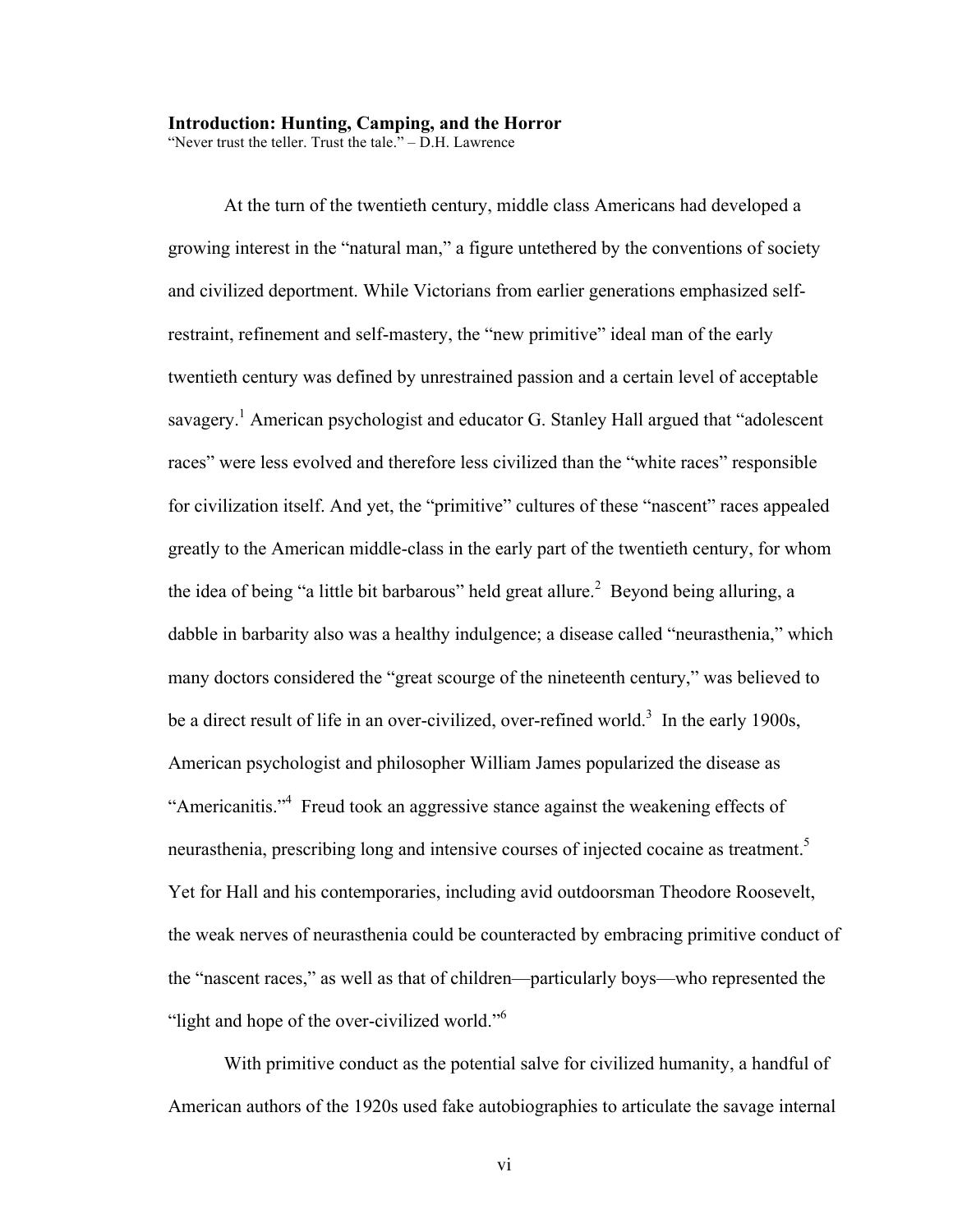self. In this gravitation towards the savage other as cure for the pressures of civilized life, one sees a conflation that circumvents the binary of "primitive" and "civilized," as well as "self" and "other."<sup>7</sup> As popular interest in savagery grew in America, the high modernists of Europe became increasingly preoccupied with exhibitions of primitivism in art and literature. Sylvester Long's *Chief Buffalo Child Long Lance: The Autobiography of a Blackfoot Indian Chief* (1928), Samuel Ornitz' *Haunch, Paunch, and Jowl: An Anonymous Autobiography of a Professional Jew* (1923), Joan Lowell's *The Cradle of the Deep* (1929), and Gertrude Stein's *The Autobiography of Alice B. Toklas* (1932) all demonstrate different versions of this internalized savage self, and each utilizes different devices of misdirection in the creation of a believable narrative.

Because primitivism was regarded as the temporal and historical past of civilization, the savage self was always readily available for reclamation. Historians and philosophers from all backgrounds, from Hegel to Vernon Lewis Parrington, identified the savage being within as the point of origin of modern man. American writers and theorists contended that Americans had a unique claim on this primitive self, due largely to this nation's complex relationship with the westward frontier.

D.H. Lawrence contended that Americans shed history the way a serpent sheds its skin; he saw this gross disregard for our past to be an unnatural but also admirable depluming of the human spirit, something that was endemic to America as a nation of "self-conceited pretty-pretty darlings."8 Then, as now, our national mythology and national character gravitated towards the power of the "self-made" mythic individual of the American "wilderness-jungle."<sup>9</sup> The wilderness-jungle itself was a kind of myth, embodied by various places at various times. During the time of American westward

vii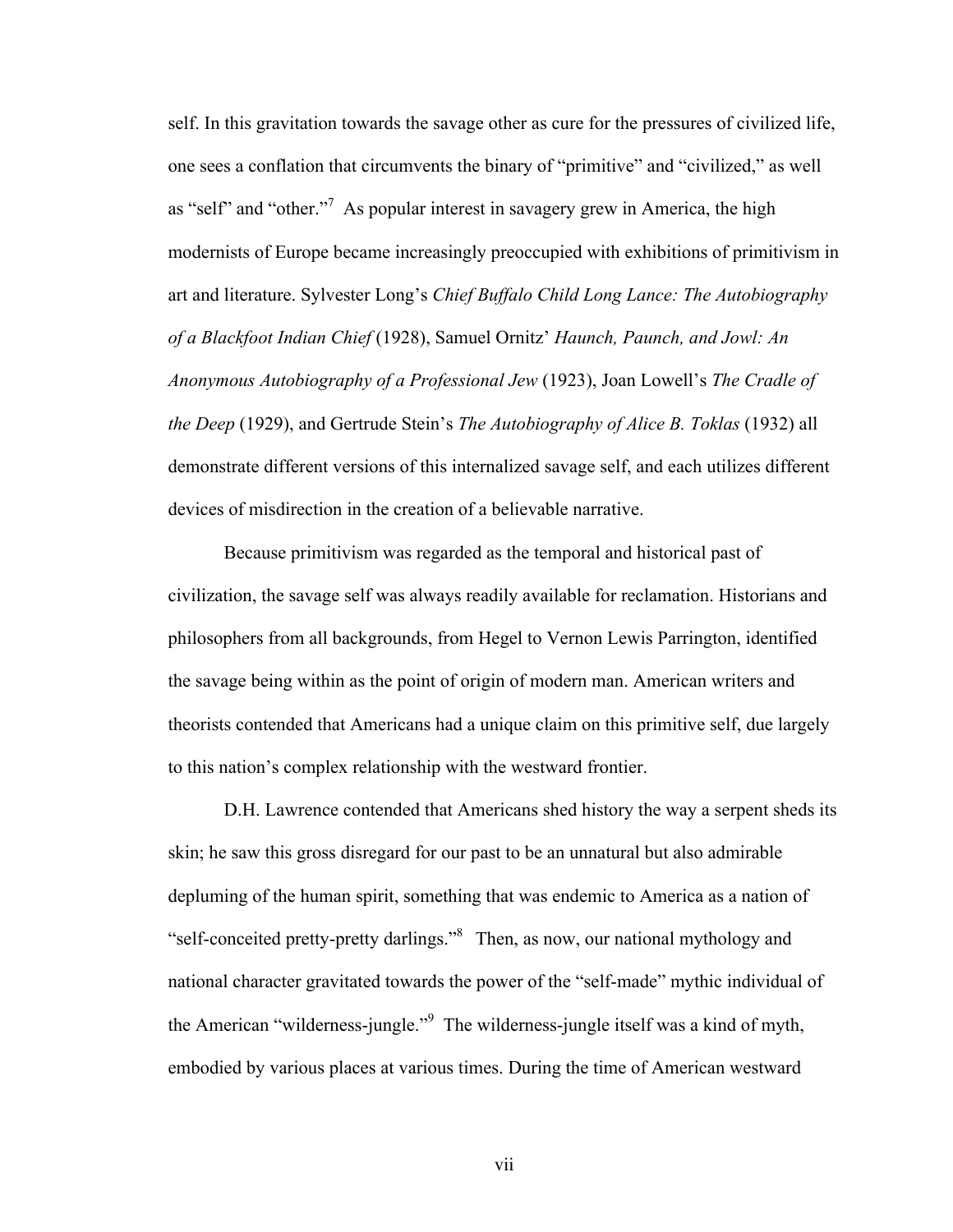expansion, the wilderness-jungle was the frontier; during the 1920s, the wilderness-jungle was more abstract: that of an American identity. As the emergence of an American identity progressed, so too did an increasing interest in the primitive, simple, savage self. Writers, artists, doctors, and hobbyists of the 1920s organized their identity practices around the figure of the "native," a subject who "occupies a space between the West and the rest."<sup>10</sup> Many artists and writers of the 1920s were inclined to identify with the figure of the lone hunter, who was the "archetypal American mediator between civilization and wilderness."<sup>11</sup> This essentialized savage self was, according to Richard Slotkin, the product of the American inclination to reduce "centuries of experience into a constellation of compelling metaphors" in the ongoing project of nation building and identity construction.<sup>12</sup>

In this chapter, I begin with discussion of autobiography and the slippery nature of fake autobiographies and autobiographers. I will then provide a background of American modernism, American Studies, and the "broad drifts" of American thought in the 1920s. Then, I will discuss how the figure of the lone hunter or "the natural man" was viewed as an antidote to the softening effects of civilization in the first quarter of the twentieth century. I will move to Hegel's negativity as an antecedent of the principle theory of analysis in this narrative, José Esteban Muñoz' disidentification. Finally, I will provide a brief introduction to my new intervention into the field of literary analysis, the misdirection spectrum.

By the 1920s, writers, artists, and even hobbyists in America embraced the savage self and the ideal of the primitive natural man, an ideal that was a lingering extension of Romanticism. Only a few decades prior, Conrad's Colonel Kurtz made his 1901 debut,

viii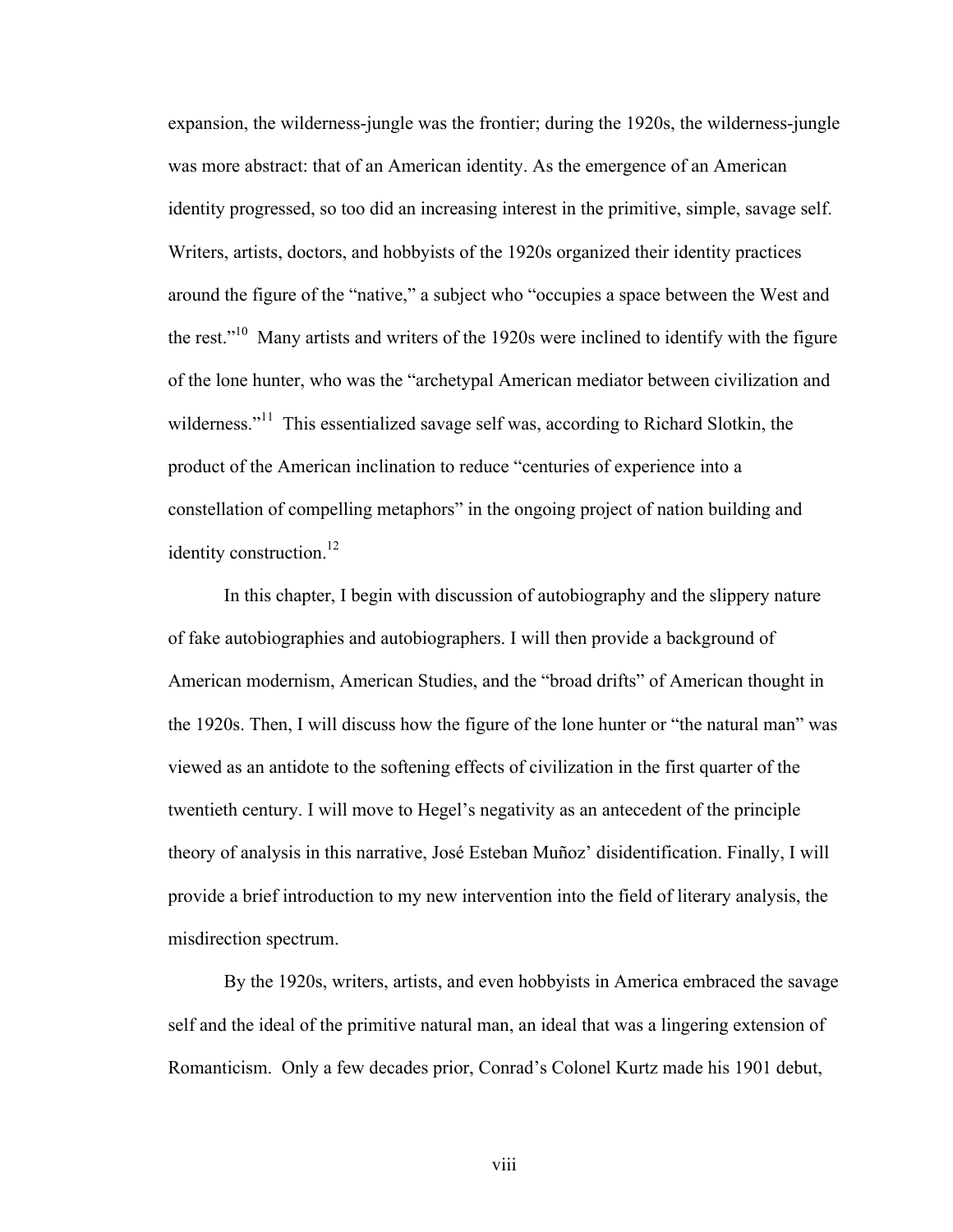with his horrific allure, in *Heart of Darkness.* What Kurtz represented and what 1920s America embraced was a return to savagery, a rejection of the comforts of society, and a declaration of the power inherent in that rejection and return. In this dissertation, I will consider four fake autobiographies that have as their central theme the savagery of the American self. This study is two fold. First, it is an exploration of American identity and its savagery—in the 1920s. Secondly, it is an exercise in close reading—drawing from the school of New Criticism of the 1930s—that analyzes these four savage fakes as representative of several key features of a mode of reading and writing that I have come to call *the misdirection spectrum*. This analysis is in conversation with theorists in the fields of American studies, literary studies, and performance studies; In *Regeneration Through Violence* (1973)*,* Slotkin discusses the ways in which American subjectivity is tied to the creation of myth, and how the notion of an American mythology is a result of violent regeneration. Slotkin particularly keys upon the figure of the mythic American "hunter," whose individualism and savagery are clearly present in the case studies I will analyze here. Likewise, Suzanne del Gizzo notes that the primitive savage has long functioned as a kind of inverted mirror, which "reflects a fascination with not only a specific 'primitive' culture and the 'other,' but ultimately with Western culture and the self as well."<sup>13</sup> Finally, this study utilizes José Esteban Muñoz theory of disidentification as an important facet of the way in which the authors of these texts construct identity, often through authorial subterfuge and bifurcation.

#### **Slippery Fish: Impersonators, the Bleeding Genre, and the Fictitious Real Self**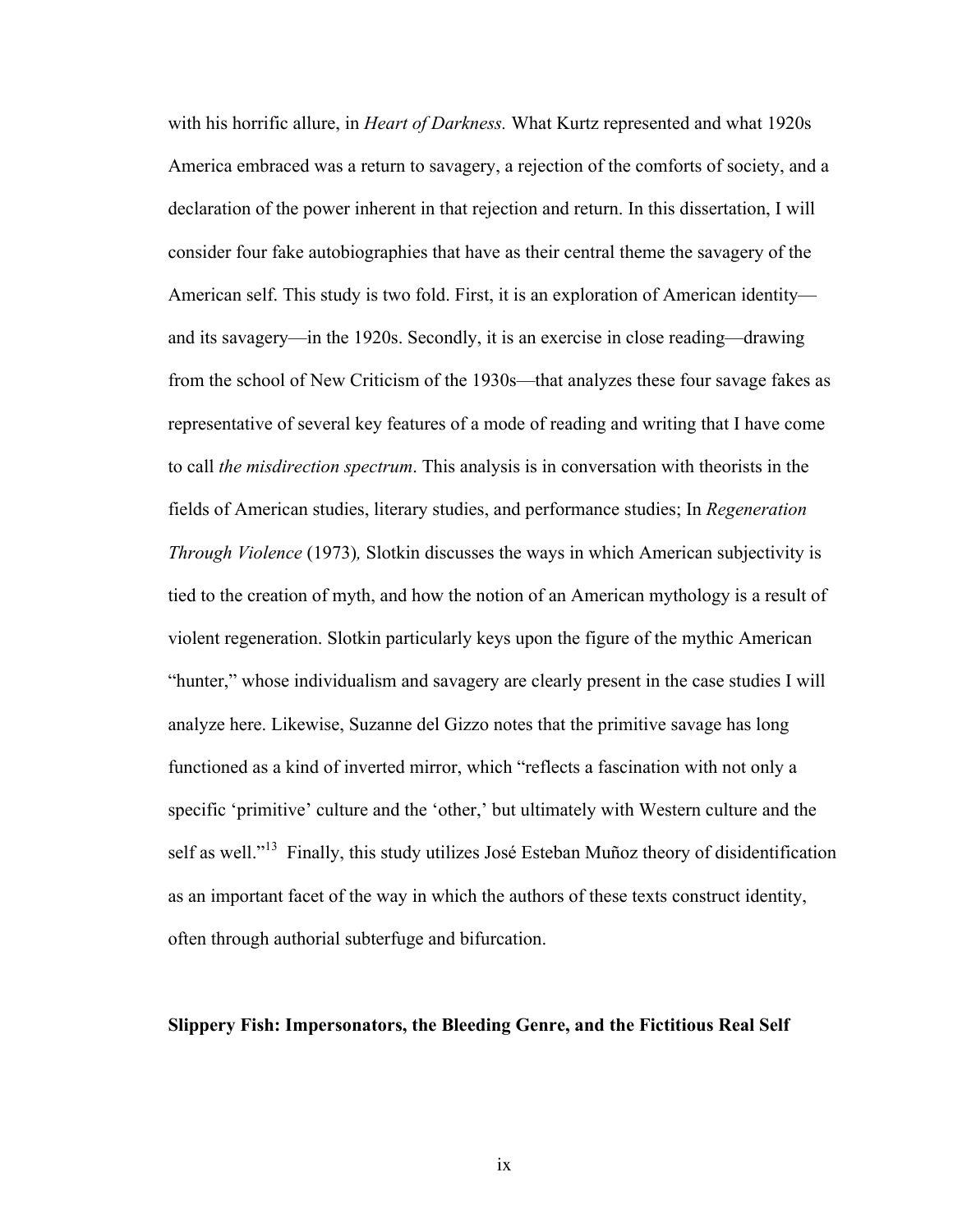Fake autobiographies are not a genre in and of themselves; rather, they are a subversion of the norms of autobiography, and as such they are an inversion of the reader's expectations. The nature of fake autobiographies and the way in which they challenge the very tenets of autobiography as a genre is precisely what makes them both a fascinating subject of study and, for many readers and critics, a sometimes infuriating authorial sleight of hand. This study is a continuation of the work done by Laura Browder on ethnic impersonators in literature and culture in *Slippery Characters* (2003)*.* Though Browder makes a comprehensive survey of the dozens of instances of ethnic impersonation in America since the slave narratives after the Civil War, Browder never delves deeply into the questions of form and content of that most illusory and peculiar facet of these ethnic impersonators: the fake autobiographer.

Autobiographical acts differ greatly from other forms of literature, hallowed genres with well-defined edges like tragedy and novel, and upon being raised above the level of "mere reportage," scholars and readers find themselves in something of a quandary concerning the autobiography as genre. In "Autobiography as De-facement" (1979), Paul De Man contends that one cannot legitimately treat autobiography as a literary genre, and any attempt to define it as such reveals autobiography to be uncomfortably self-indulgent and incompatible with the "monumental dignity" of genres like epic and lyric poetry. At times, readers and critics of autobiography—fake or otherwise—are confronted with "questions that are both pointless and unanswerable,"<sup>14</sup> namely, questions of truth, falsehood, and authorial intent. Any attempt at generic literary classification inevitably leads to a bleeding over into other genres, making autobiography a composite of generic multitudes. Philippe Lejeune, whose exemplary *On* 

x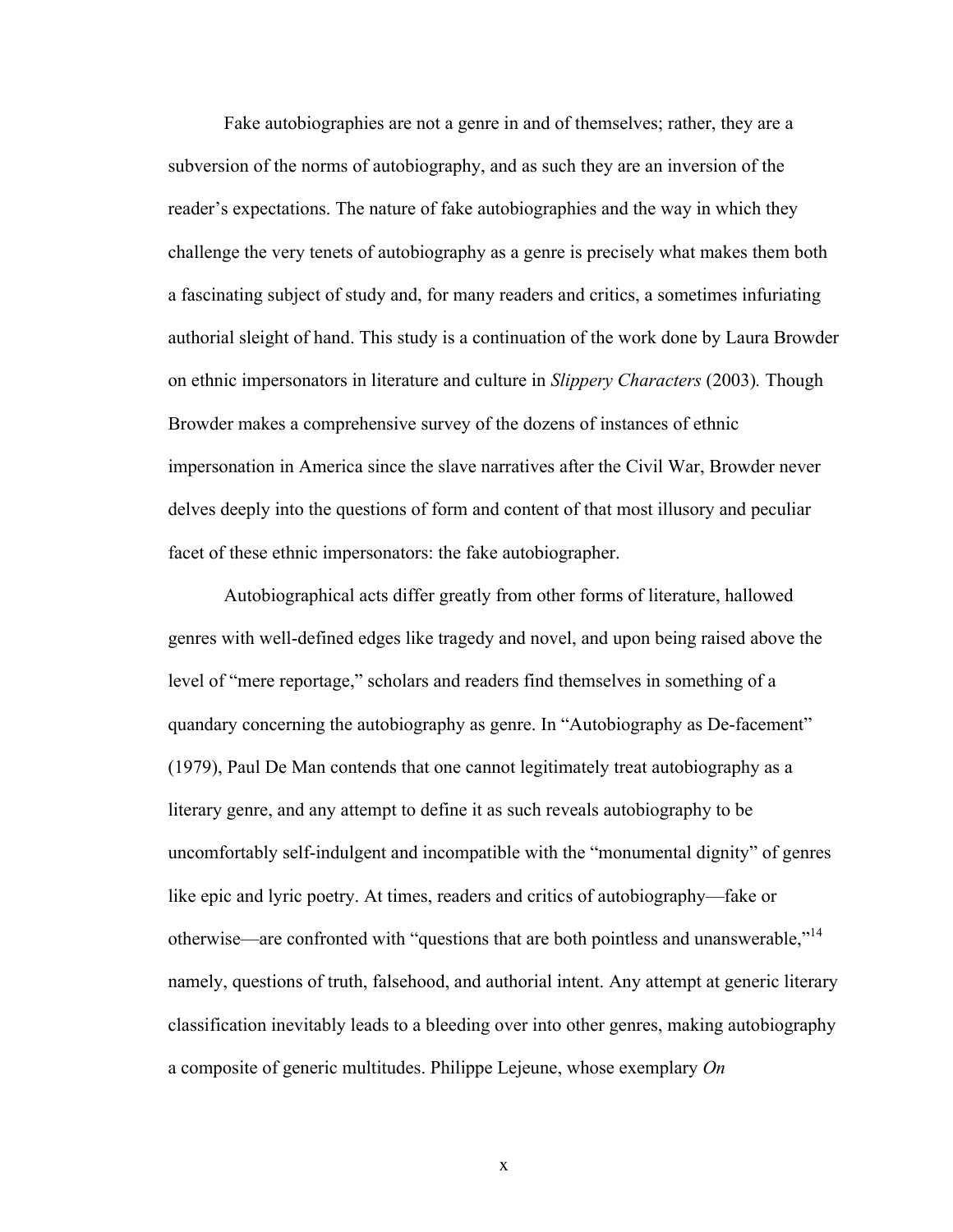*Autobiography* (1989) discusses the matter of genre and form in great detail, argues that autobiography supersedes generic classification; instead, it is a contract, signed by the author on the title page.

Yet in spite of De Man's frustration at the form as bleeding genre, he sees a subtler mode of interpretation at work in autobiography than elsewhere in the written canon. De Man situates the relationship between reader and author not as a strict contract but a fluid process of understanding, of simultaneous interpretation and creation characterized at its beginning by "the autobiographical moment." But what of the question that autobiography is just another form of fiction, a kind of tricky "truthy" novel? French structuralist and literary theorist Gérard Gennette equates the task of differentiating truth from fiction in autobiography to getting stuck in a revolving door for the rest of eternity; consequently, "it appears, then, that the distinction between fiction and autobiography is not an either/or polarity but that it is undecidable."<sup>15</sup> James Baldwin said that "autobiography is a rehearsal for fiction," and consequently the two genres must bleed into one another.<sup>16</sup> De Man contends that all autobiography is manufactured, to some extent, from fiction; likewise, fiction emanates from real experiences, so there is no real need to delimit the boundaries between fiction and autobiography, as if they exist at all. The genre of autobiography is a slippery fish; fake autobiographies even more so; and the fake autobiographer is perhaps the slipperiest of all.

In this study, the self that is projected by the fake autobiographers in question is treated not as a vapid fabrication but as a meaningful and telling whole. Through reinvention, adaptability, recrudescence, middling and other modes of self-recreation, the

xi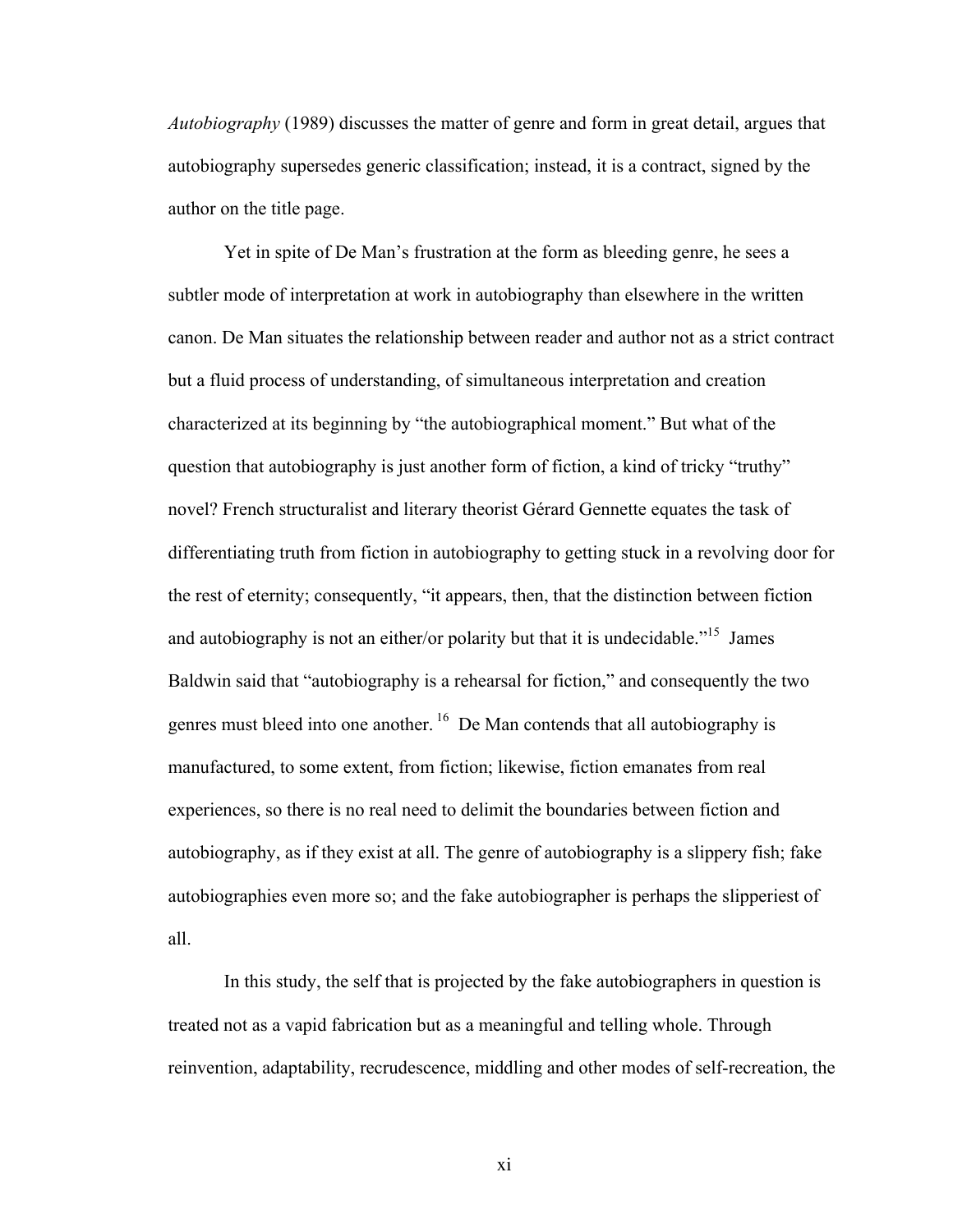authors and texts considered here reveal the complexities of creating and sustaining the internal savage in a fraudulently autobiographical context.

#### **The Broad Drift of American Thought: Modernism, American Studies, and Savage Fakes of the 1920s**

The 1920s was a period of vigorous artistic and literary production both in the United States and abroad. In America the ideal of the self-made man was gaining popularity, and immigrant autobiographers as well as American-born writers "had the luxury of self-transformation" as never before.<sup>17</sup> As American writers and historians tested and interrogated the way in which they envisioned themselves, on the heels of the American Renaissance, the field of American Studies emerged as its own field of study.<sup>18</sup> Arguing that the great spirit of America rested with the individual and that French Romanticism influenced American literature and the American spirit, historians like Vernon Lewis Parrington sought to highlight the importance of the individual in American history and letters.<sup>19</sup>

Vernon Lewis Parrington's three-volume work, *Main Currents in American Thought* (1927), focused on the "broad drift of major ideas" that had come to impact American life and thinking by the 1920s, largely focusing on American literature. He argued that those "broad drifts" of thought were most fully reflected in the creative work of any specific era. Widely credited as the founder of American Studies as a discipline, Parrington is also credited with the idea of examining history as "an immensely *useable*  past.<sup>220</sup> Because of their subversion and lack of transparency, fake autobiographies are generative, provocative, and representative of the "broad currents" and individual interests that affected the lives of Americans in the 1920s. In this context, Parrington's

xii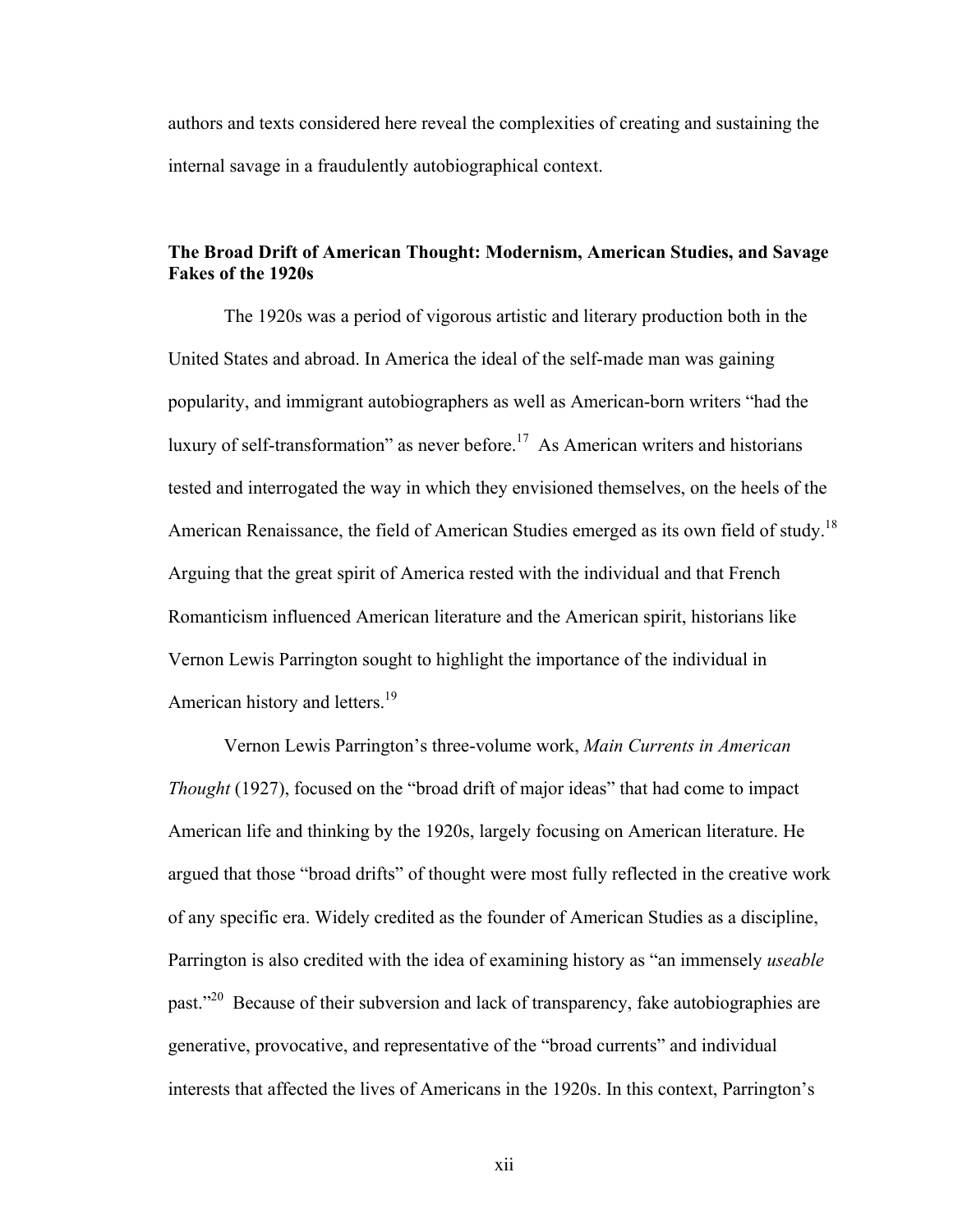thoughts on the American individual and the nature of American literature serve as a helpful basis for placing this study in the context of American cultural studies. Parrington is contemporaneous with the texts that I analyze in this study, and his assertions shed light on both the broad currents that gave rise to these four fake autobiographies and the discipline of American Studies itself.

Though Parrington's contributions to the field of American Studies and the act of identifying an historical American identity are widely agreed to be significant, critics have wrangled for decades over the degree and value of his contributions. Critics continue to argue that Parrington's work was "simplistic, narrow, at times slipshod, at times melodramatic," and suffered from a bi-polar view of history, but others, like Slothkeim and Vanderbilt, praise Parrington's imaginative interpretation of the past.  $21$ Colwell defends Parrington's reputation and work, attempting to disprove those who considered him a narrow-minded militant Populist, instead arguing that his intellect was the collective product of his experiences and the America that surrounded him.<sup>22</sup>

This imaginative and sometimes simplistic interpretation of history dovetails with this study's focus on the 1920s, because it was a decade of large-scale social and political changes that gave way to the emergence of "fantasies of origin," which derive from a "generic realm of associations, typically having to do with the animal, the countryside, the indigenous…which *stand in* for that 'original' something that has been lost," according to Ray Chow in *Primitive Passions* (1995).<sup>23</sup> The savage self and its various disintegrations and reintegrations is just such a fantasy of origin, and one that Parrington also identified as a trend in American thinking in the 1920s. In spite of what Lionel Trilling deemed Parrington's "wooly-minded imprecision" in his analysis of history,

xiii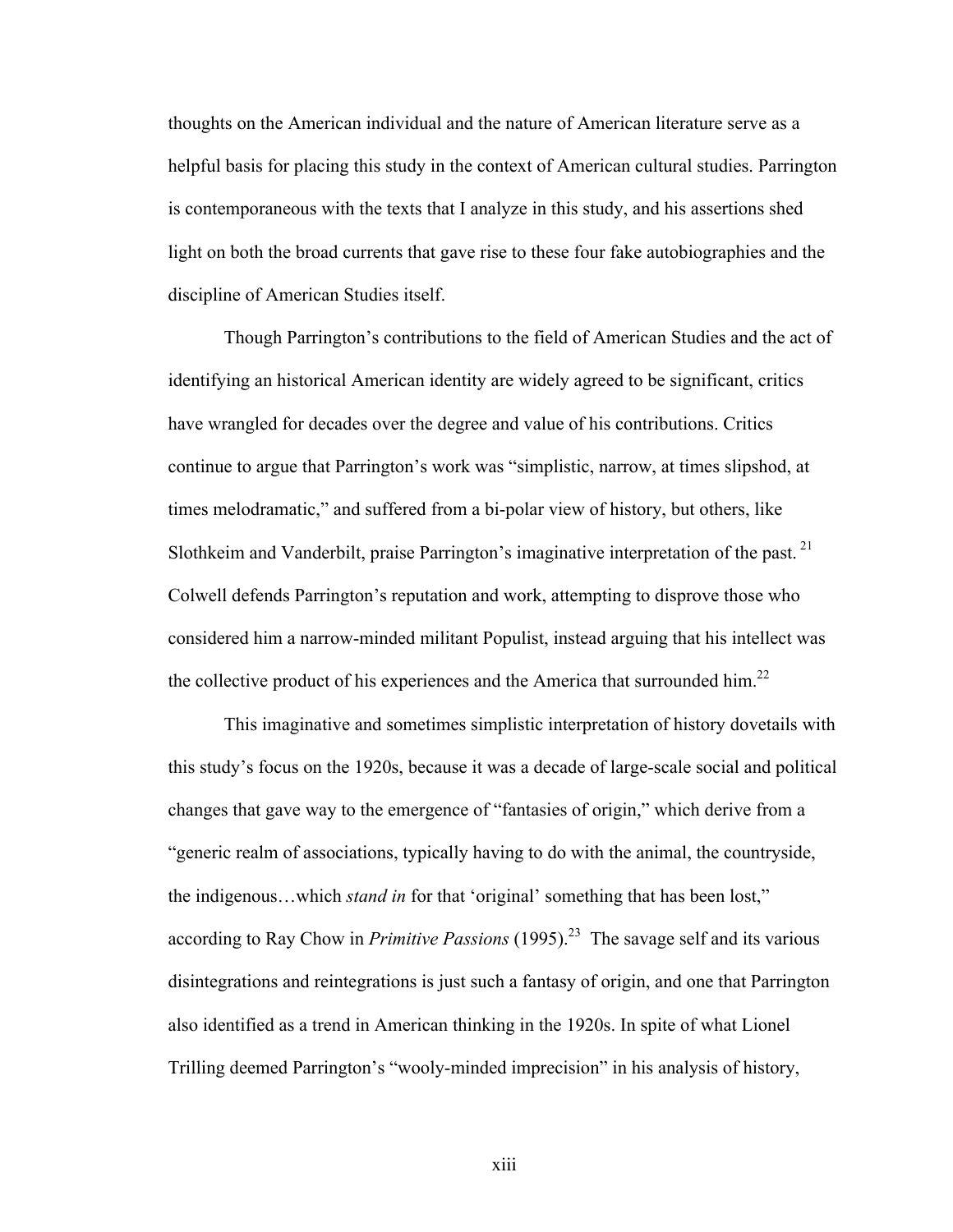Parrington's main theories again echo loudly in the savage fake autobiographies that are the focus of this study. <sup>24</sup> Parrington argued that two principle forces shaped the broad currents of American thought leading up to the 1920s: first, he saw the presence of French romantic thought in all forms of American literature and art, in politics and discourse, and he traced components of Romanticism back to the Revolutionary War era; secondly, he said that a "robust individualism" characterized the American people, "resulting from fluid economies" and the luxury of individual freedoms.<sup>25</sup> However by the end of the nineteenth century, Parrington feared that the American spirit of romantic individualism had begun to decay, giving way to a pervasive spirit of pessimism. The decay of the American spirit was correlated precisely with the rise of industrialized commerce in the late 1800s, and with the decline of the agrarian heart that had once defined the nation. With this reshaped industrialized psychology, so foreign to the agrarian mind, came a dwindling interest in liberty. With the "creature comforts" of industrialized society, Parrington feared, the American individual—and his or her unique robustness of romantic spirit—was being dwarfed.<sup>26</sup>

The antidote for this dwindling spirit was not long in arriving. The four savage fakes I analyze here have been chosen for their unique voice, varying degrees of public success, and the ways in which they manipulated literary and social expectations; the broader cultural movement that housed these savage fakes—which also challenged previously held expectations and norms—was modernism. In Thomas Ernest Hulme "Romanticism and Classicism" (1924), Thomas Ernest Hulme identified modernism as an emerging aesthetic movement distinct from all others that came before. As Parrington pinpointed French romanticism as the origin of American individualism, Hulme also

xiv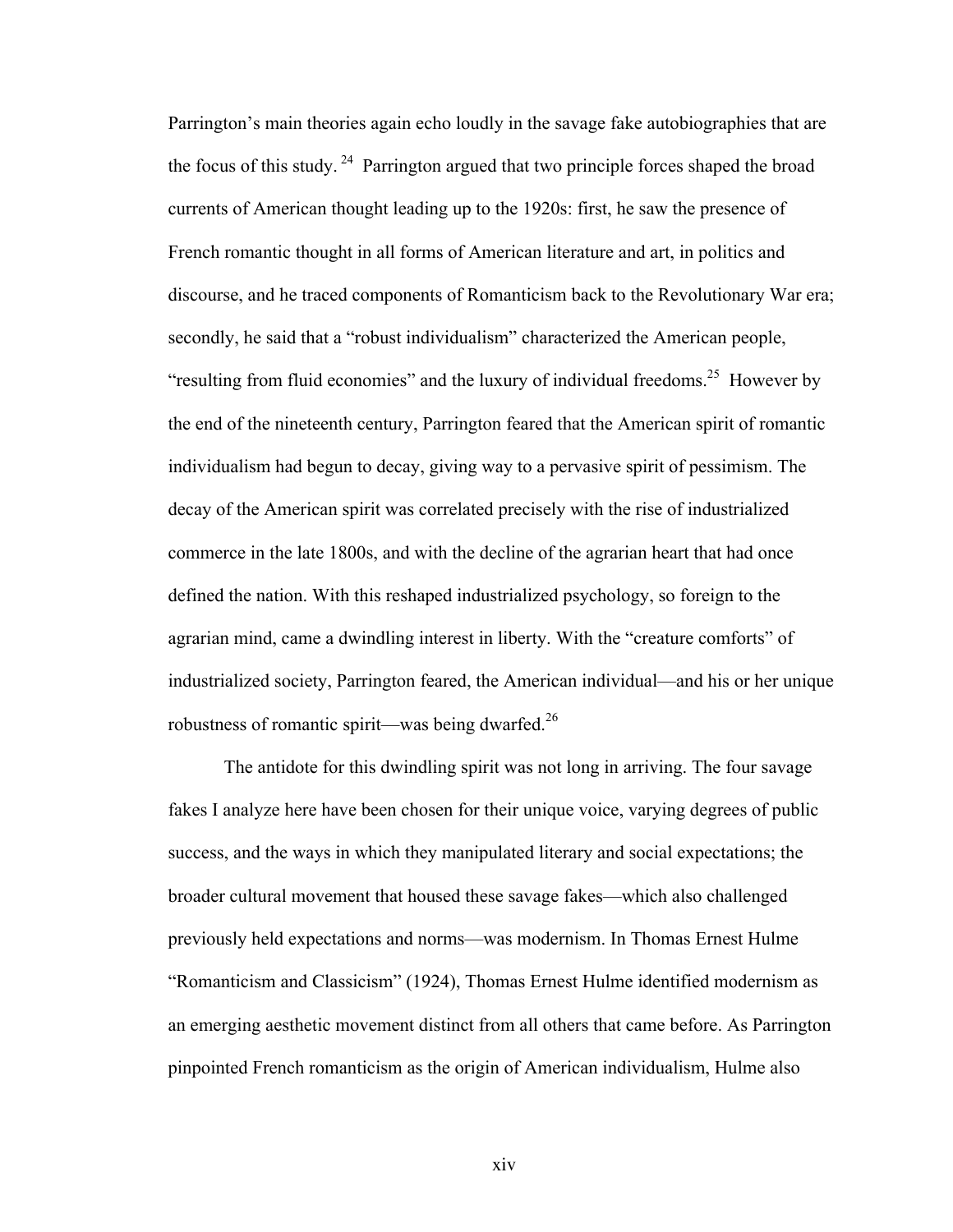credited romanticism with providing the foundations of modernist—and later primitivist—thinking.<sup>27</sup>

In the early 1900s, an energizing, masculine, and primitive form of expression, known as the sublime became the trend in literature and art. Melting beauty had gone out of fashion, and with it the feminine as ideal. The rigidity of Victorian conduct was no longer fashionable or desirable; something freer, looser, and simpler was needed. In an 1891 speech, Parrington asserted that artists in America were uniquely poised to take hold of this energizing, masculine, sublime art: "On American soil the forces of the past had concentrated to produce a sublime idea of freedom."<sup>28</sup> Sublime art, antithetical as it was to feminine beauty, was reflected in manly primitiveness. The Greek root of the word *authentic* is "authento," to have full power, and also to commit a murder. The noun root is "authentes," who is a master and a maker, and also a perpetrator, a murderer, and even a self-murderer.<sup>29</sup> To find authenticity in the 1920s, the artist was charged with killing the civilized self, returning to a more primitive, sublime, manly origin. As Claude Lévi-Strauss described in *La pensée sauvage (The Savage Mind)* in 1922, the key lay in understanding "untamed human thought," separate from any discrete mind of any particular human being or group.<sup>30</sup> An era of generalized savagery had arrived.

The savagery that is apparent in the four fake autobiographies explored here runs parallel to a simultaneous desire, taken up by the modernists, to create a form of art and writing that was educated and learned, but also simple and original. In 1930, when Parrington wrote the final volume of the seminal *Main Currents,* he argued that America as a nation was and would always be locked in a perpetual and tumultuous cycle of disintegration and reintegration. He wrote, "It is not without hope that intelligent America

xv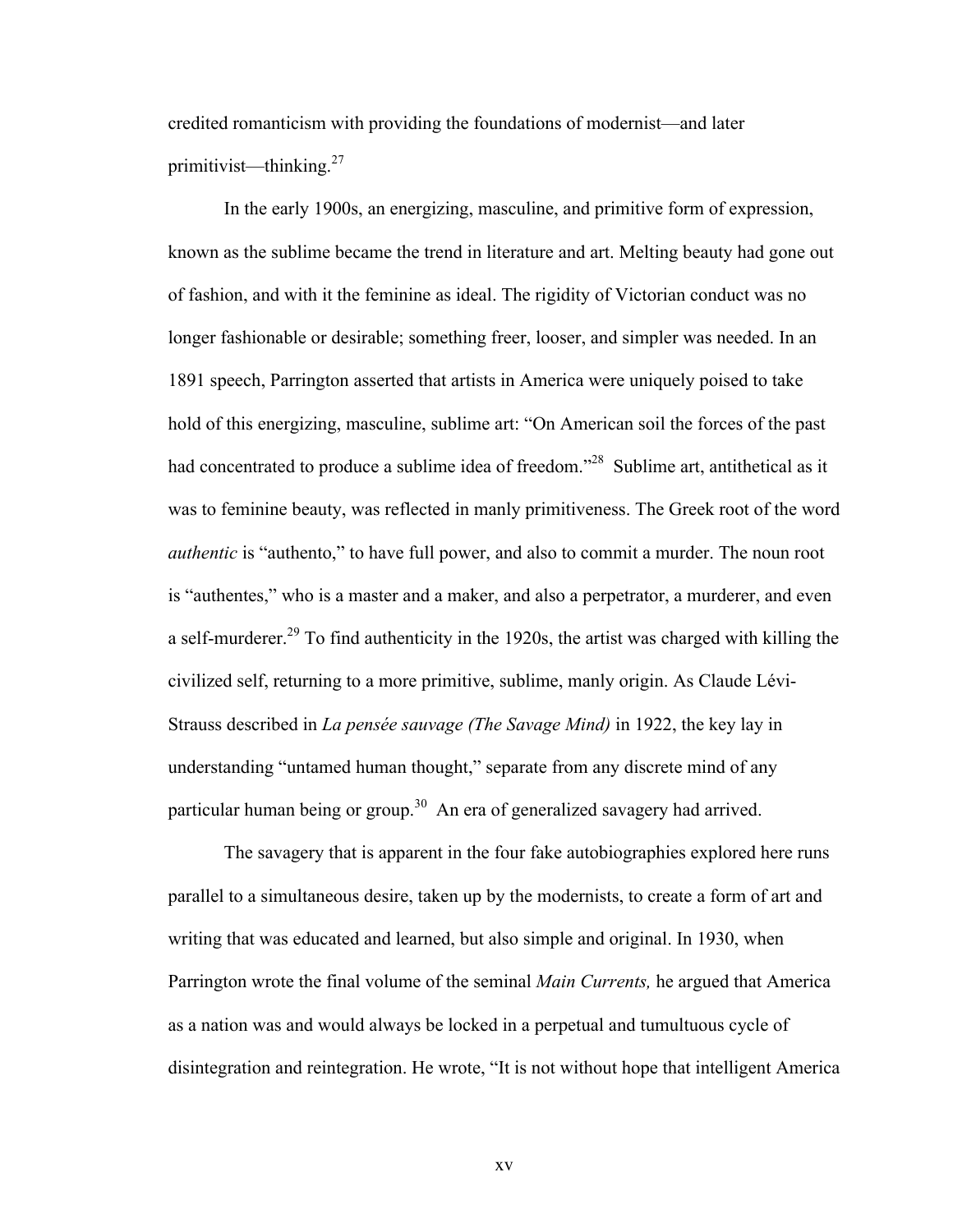is in revolt. The artist is in revolt, the intellectual is in revolt, the conscience of America is in revolt."<sup>31</sup> Indeed, this revolt was already under way, such that the spirit of pessimism that so deflated Parrington was giving way to a reintegrated American modernism, one that held onto vestiges of French romanticism with equal force as it defended the importance and power of the individual in art and life.

Traditional forms of expression and narrative were proving inadequate to articulate this emerging savagery. Ezra Pound, in his essay, "Make It New," challenged the adequacy of logic itself in expressing the sentiments of the artist and the individual. By extension, he challenged the adequacy of logical words and reasoning in the expression of artistry and individuality. In the essay, Pound provided the following proof:

There are four different intensities of mathematical expression known to the ordinarily intelligent undergraduate, namely: the arithmetical, the algebraic, the geometrical, and that of analytic geometry.

For instance, you can write  $3 x 3 + 4 x 4 = 5 x 5$ or, differently,  $3^2 + 4^2 = 5^2$ 

That is merely conversation or "ordinary common sense." It is a simple statement of one fact that does not implicate any other.

*Secondly,* it is true that  $3^2 + 4^2 = 5^2$ ,  $6^2 + 8^2 = 10^2$ ,  $9^2 + 12^2 = 15^2$ ,  $39^2 + 52^2 = 65^2$ 

These are all separate facts, one may wish to mention their underlying similarity; it is a bore to speak about each one in turn. One expresses their "algebraic relation" as

 $a^2 + b^2 = c^2$ 

That is the language of philosophy. IT MAKES NO PICTURE. This kind of statement applies to a lot of facts, but it does not grip hold of Heaven.<sup>32</sup>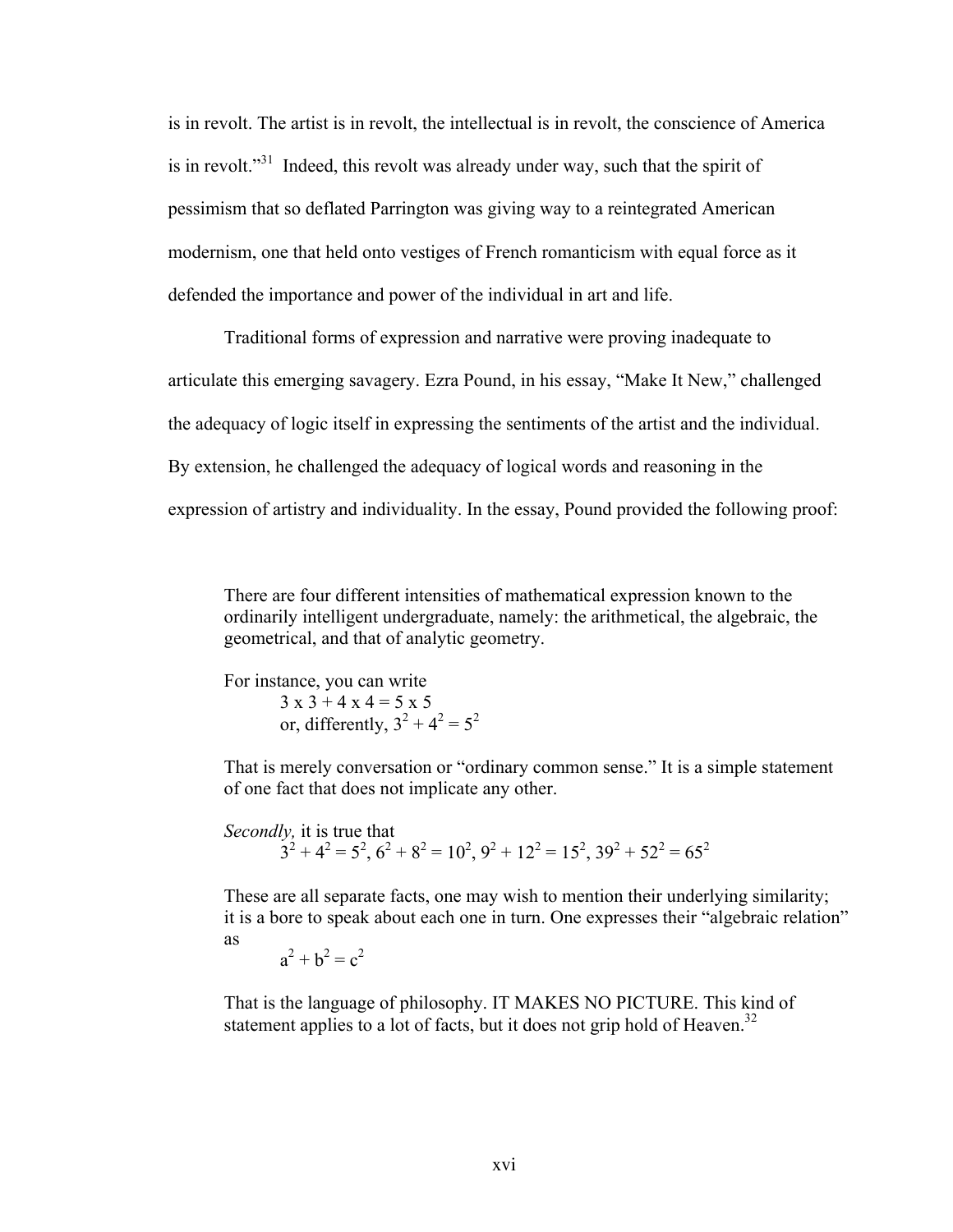As Pound advocated for a freshness of creative language and thought, not logic, the school of New Criticism argued that the significance of literature was derived through the analysis of language itself, giving it an autonomous realm of meaning, so that meaning in modern literature came principally from structure and language, and secondarily from authorial intent and inference. Meaning, for the New Critics, was "not behind the poem in the writer's mind or in front of the poem in the external world."33 In line with this defense of language as autonomous and meaningful on its own, I have chosen to examine these texts, in part, through a formalist and structural analysis of form and content, considering language as paramount to the meaning of fake autobiographies.

In the very same way that Pound called for a new language that was free of the rigid logic of science and the determinism of the Victorian age, Parrington called for Americans to "unhorse the machine that now rides men," and to cast off the pessimistic shackles that the era of industrialization had created. Parrington's revolt of the American mind was characterized by a renewed and vigorous pursuit of liberty and individualism. This renewed vigor came in the form of a critical American modernism, distinct but also derived from its European counterparts and antecedents, which continued to embrace the basic tenants of romanticism and glorify the position and importance of the individual.

The four case studies I have chosen exemplify a glorified rejection of industrialized civilization. There have been many fake autobiographies since the 1920s, including a surge of them within the last decade, but none since these four savage fakes of the 1920s demonstrate so well the first attempts of American authors to manipulate and create the illusion of a particular kind of American literary, cultural, and social identity, which was principally centered around the individual. To achieve this goal, each

xvii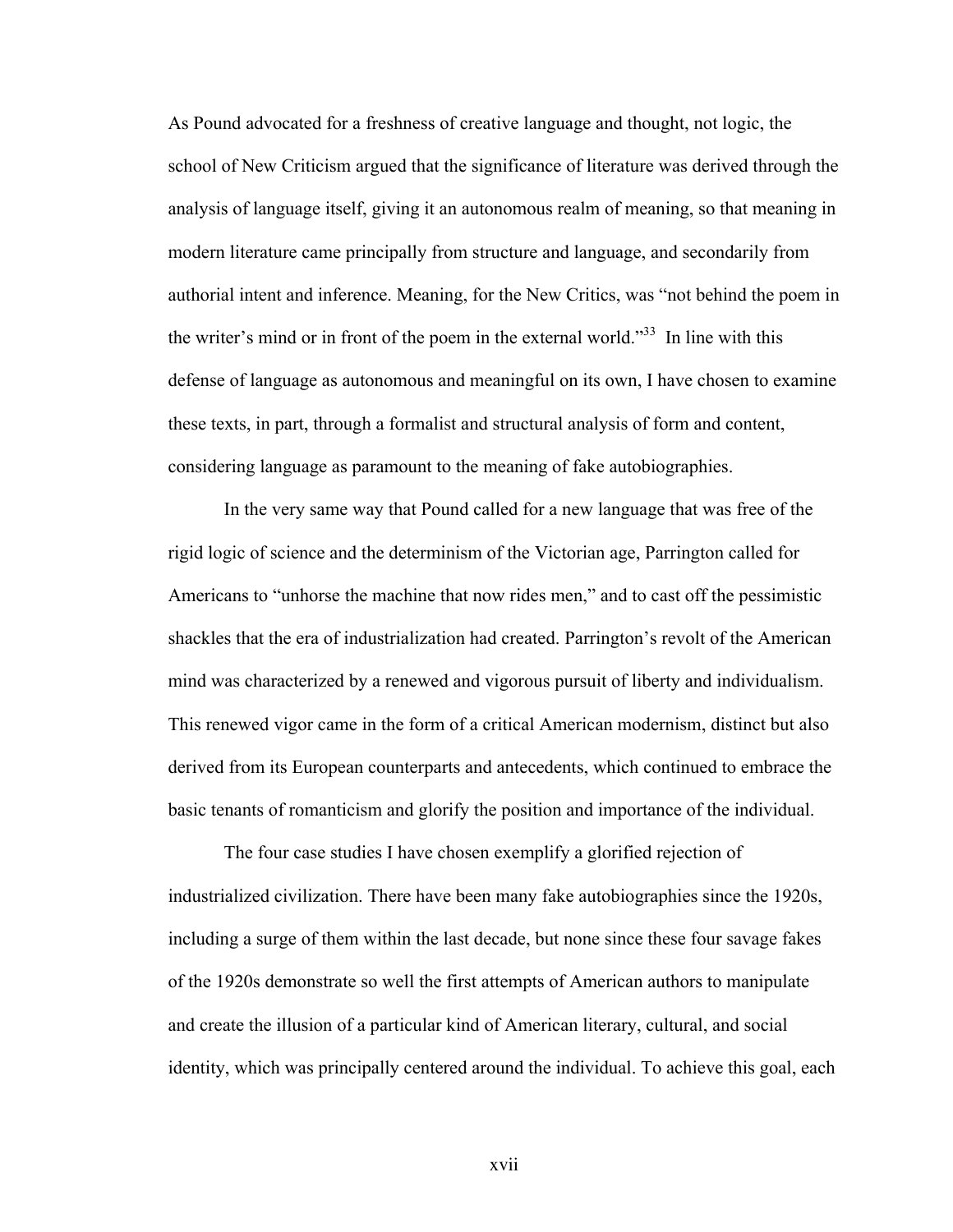author determined a specific mode of misdirection that gave the illusion of veracity, ranging from linguistic sleight of hand to a powerfully persuasive aura effect. And the individual, in the 1920s, was surrounded by the influences of modernism, primitivism, and a resurgence of the lone hunter as archetypal American hero, a figure who was possessed by a dual nature of gentle innocence and fierce violence.<sup>34</sup> The savage self that rejected civilized society had to be prone to perpetual reinventions, needed to be adaptable, willing to reclaim the buried primitive internal self, and be a figure capable of cunning and thoughtfulness that put the successes of the individual above all others.

#### **A Bifurcation: Disidentification and the Being-Other.**

My analysis of the savage self in these fake autobiographies draws from two disparate theorists whose views on the being-other and disidentification are, at their core, linked by the notion of identifying "with a difference." In Hegel's 1807 philosophy of the human *Geist*,<sup>35</sup> variously translated as "mind," "ghost," and "spirit," knowledge and reality itself are defined by the relationship between identity and difference. Because the human mind must outwardly project itself into a variety of forms that stand outside and in opposition to the self and then recognize itself in those external projections, the mind is both inside and outside itself at once, and that separation is what creates the oppositional unity that defines the workings of the human mind. The pivot point of Hegel in the analysis of the savage in fake autobiographies is the dialectic of difference. In order to have strength and unity, the human will is comprised of two component parts. The defining act of the mind or Spirit is to be aware of itself.<sup>36</sup> As fake autobiographers, this awareness is ever-present; often, the most important task is keeping the author's true self

xviii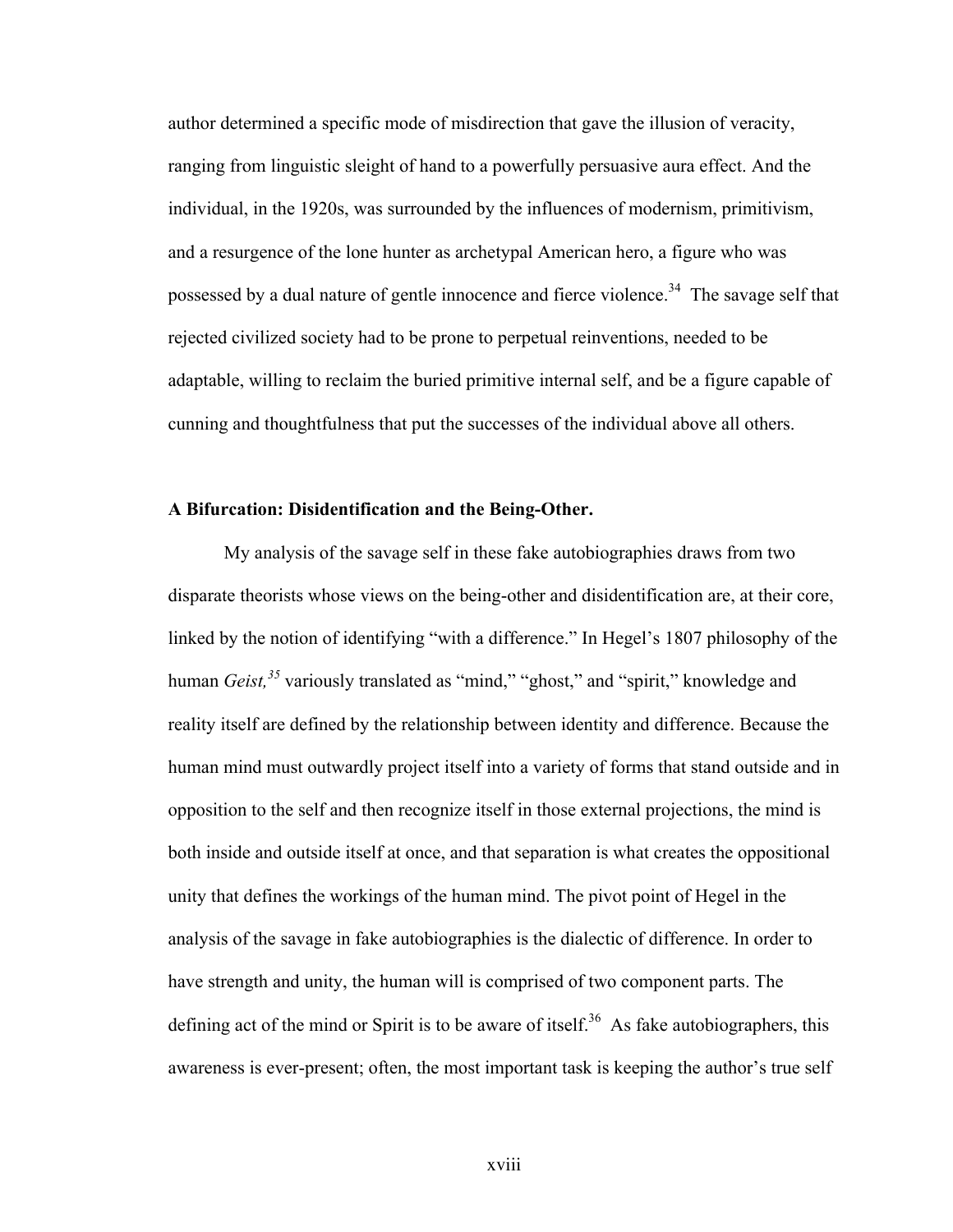out of the narrative. The Spirit can only be considered a whole *thing* if non-Spirit is present in its self-conception. These two elements are always present together in order to present a stable unity. The negativity within the self is a necessary and fundamental aspect of the human mind at work; fake autobiographers give an extraordinarily clear, unique, and often unexpected voice to that internal opposite.

Hegel is the precursor to a contemporary theory that puts the dialectic into new terms: José Esteban Muñoz's idea of "disidentification," as explained in *Disidentifications* (1999), theorizes that when a subject disidentifies, he neither accepts nor rejects a certain mode of identification—be it racial, sexual, or cultural. He forms a new identity, *with a difference.* To disidentify means to simultaneously partially identify and counteridentify; it is a "third mode of dealing with dominant ideology, one that neither opts to assimilate within such a structure nor strictly opposes it; rather, disidentification is a strategy that works on and against dominant ideology.<sup>37</sup> Clearly, Hegel—that bastion of white male dominance—is in unlikely and awkward company with Muñoz, a theorist of queer performativity, but Muñoz himself acknowledges the link in *Cruising Utopia* (2009), explaining that his work on disidentification originates largely with the "thinking and language of the German idealist tradition" of Kant and Hegel.<sup>38</sup> The savage fakes of the 1920s are here understood as a kind of textual bridge between Hegel and Muñoz, situated roughly at a midpoint chronologically, as well as in terms of theory and practice. In many instances, the act of disidentification is a maneuver of ideological destruction and reconstruction, primarily invoked by minoritarian subjects who find themselves alienated and orphaned by the confines of social parameters and expectations. Parrington argues that the skeleton of these two theories, disidentification

xix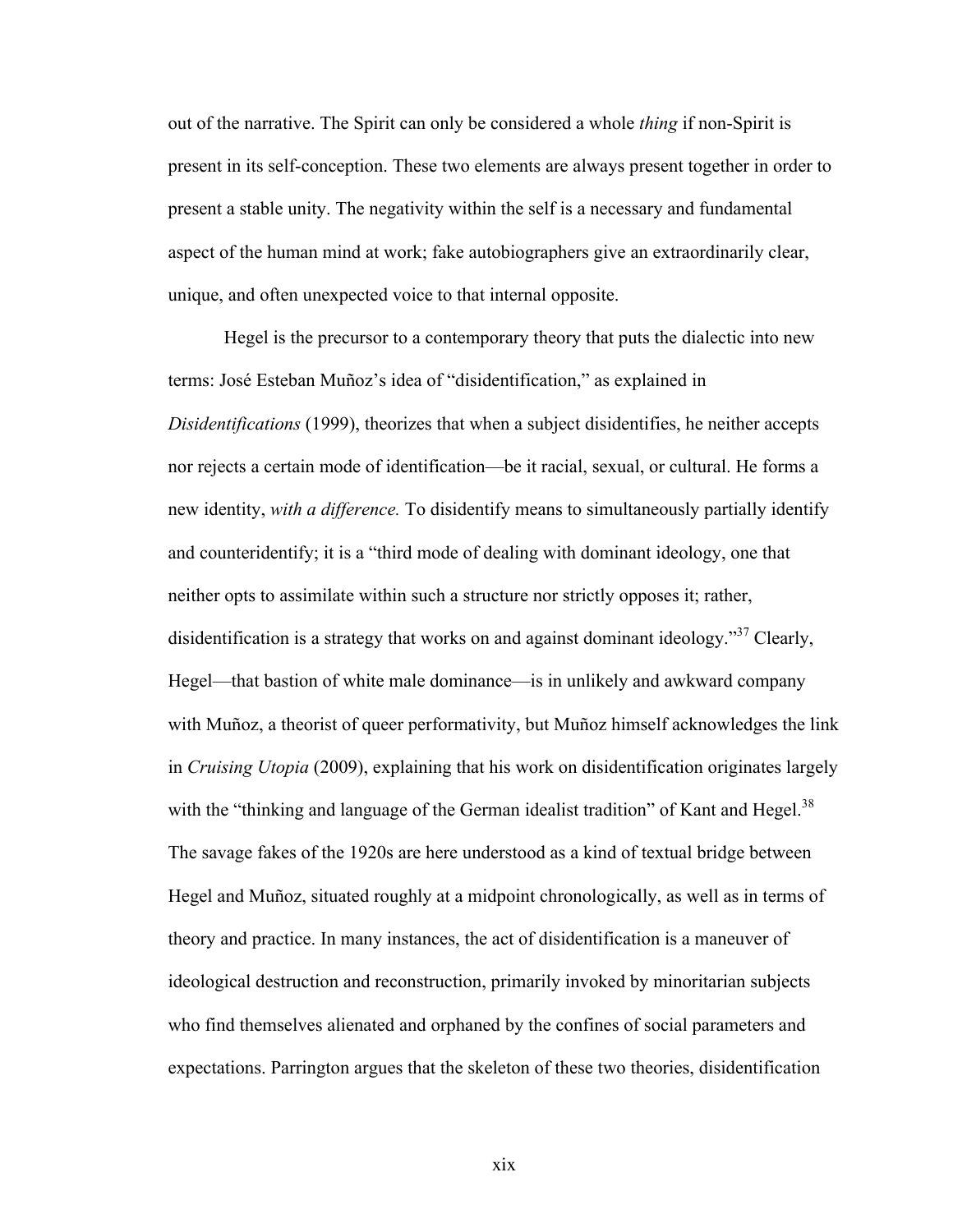or the dialectic, is a defining component of American thought, in the form of disintegration and reintegration. Fake autobiographies articulate and execute a regenerated, disidentificatory identity at great personal and professional risk. And yet this risk gives the endeavor weight and gravity, adding another layer of depth to these works of authorial subterfuge.

Disidentification originates at the crossroads of performance studies and queer theory. It is located at the intersection of these fields; in the same spirit, it is rooted in Crenshaw's legal notion of that which is *intersectional.39* Muñoz draws on Judith Butler and Michel Pêcheux, who "put forward an understanding of identification as never being as seamless or unilateral as the Freudian account would suggest...Instead, they pave the way to an understanding of a 'disidentificatory subject' who tactically and simultaneously works on, with, and against a cultural form.<sup>"40</sup> The act of disidentification brings together disparate cultural forms and ideologies, which are many times at odds with one another, and that conflict is the point of origin for new negotiations and creations of identity. In the 1920s, that emerging (dis)identity was principally organized around the primitive, natural, and savage man who understood the confines of civilized deportment but chose, at turns, to reject or transform it.

With regards to inauthentic autobiographical acts and the underlying decisions to disidentify and engage in an eclectic and deliberate picking and choosing of identities and modes of performance, the question is not *why* one "pivots the border" of belonging, but *how* that pivot is achieved. <sup>41</sup> The notion of *how* trumps the question of *why* in this analysis for a few key reasons, and the particulars of how (and who) over why define the role of the misdirection spectrum, which is a tool for analysis and creation more than the

xx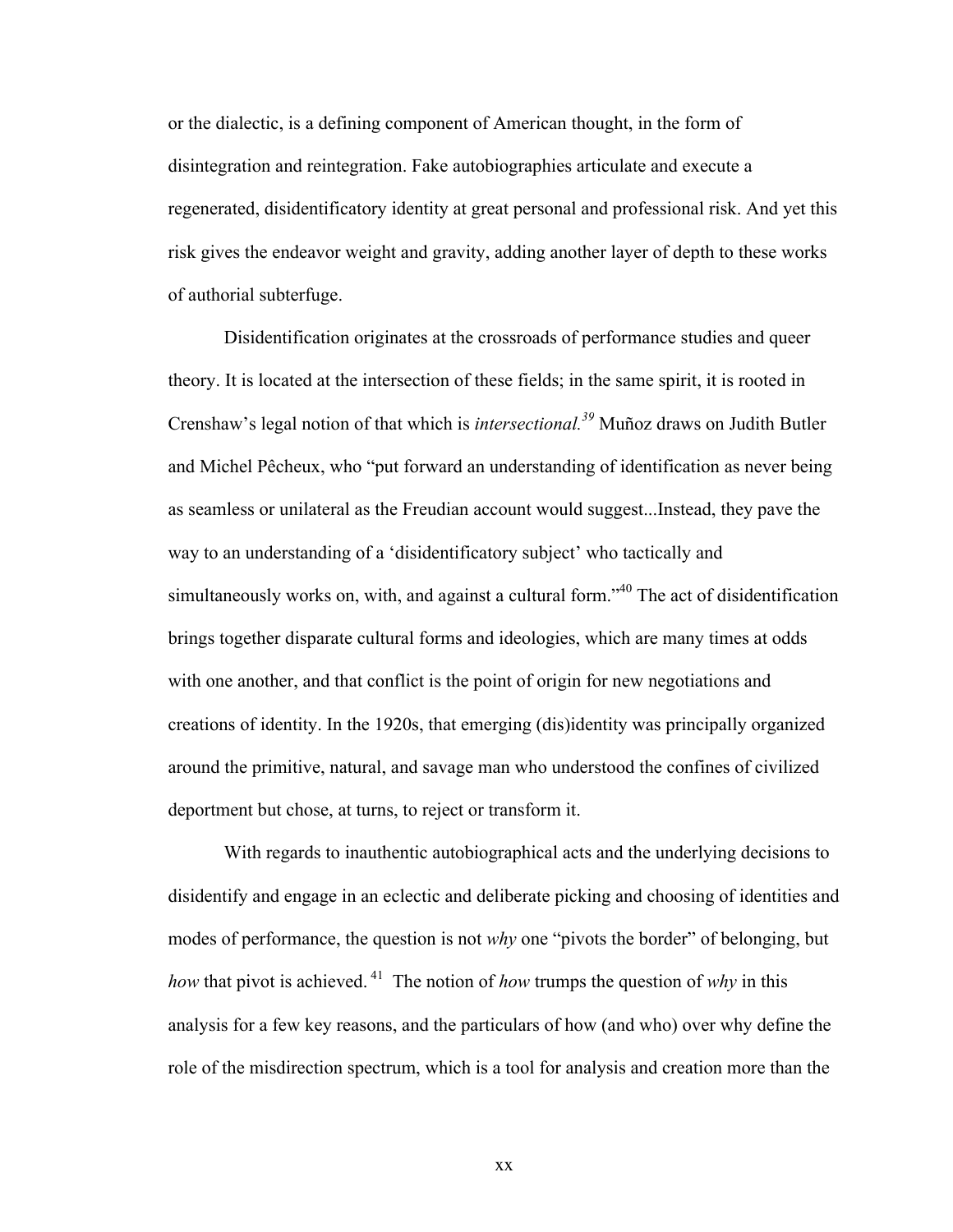understanding of motive. In *American Anatomies* (1995)*,* Robyn Wiegman advocates for tackling *"how* as a response to the difficulties of handling *why.*" <sup>42</sup> By investigating the *how* of a complex issue like fake autobiographies, a partial answer to *why* may emerge as a consequence.

#### **The Misdirection Spectrum: Reading Past the Cacophony of Exposure**

The methodology of this work is twofold, for while always keeping a theoretical and critical eye on savagery, modernism, and the negative self, I also utilize a new mode of close textual analysis in this study. I call this mode of analysis the "misdirection spectrum." In each chapter, I will focus on one facet of the many that comprise the spectrum, which is a tool which allows us to elucidate the process of manufacturing a new, savage, internal being-other within the self with compelling veracity and believability.

Fake autobiographies, upon exposure, inspire a vitriolic ire among readers and critics. LeJeune would credit the depth of this betrayal to an egregious breach of the autobiographical contract. The cacophony of exposure is no less vociferous now than it was in the 1920s; the outcry against James Frey and *A Million Little Pieces* in 2003 was no less angry or acrimonious than it was against Joan Lowell and *Cradle of the Deep* in 1929. What the misdirection spectrum offers is a mode of analysis that acknowledges and appreciates the form and nature of the authorial deception at work in these texts, without outrage. Drawing from Stuart Hall and Muñoz, I present the misdirection spectrum as a strategy to decode these texts.<sup>43</sup> By focusing on the form *and* content of these savage fakes, the reader and critic are permitted an escape hatch from the apparent insincerity of

xxi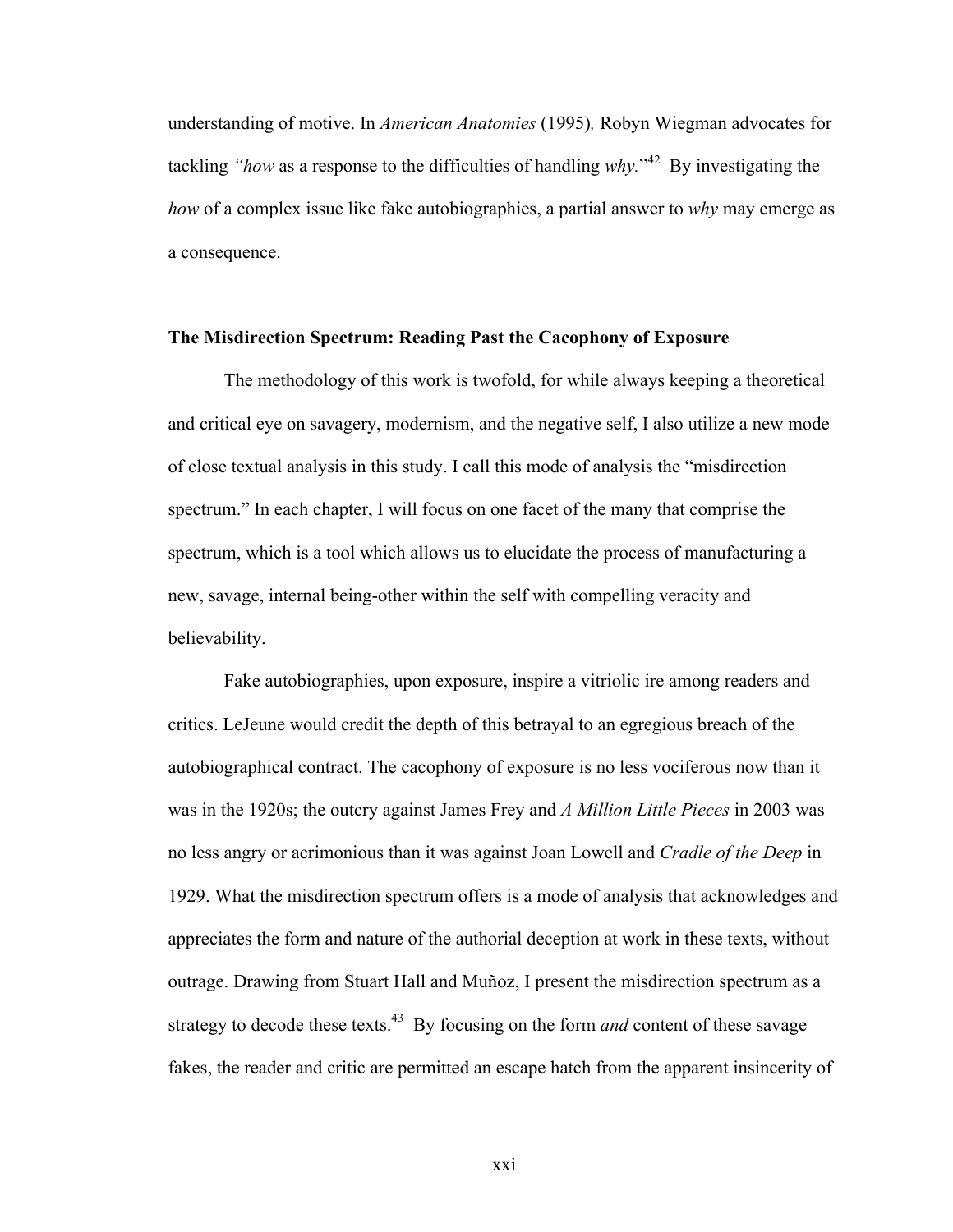the fake autobiographer. The broad strokes and currents of American life and thought gave rise to these texts, not a pathology of untruth or meaningless deception. All of these fakes have been exposed, and the effects of exposure range from suicide, in the case of Sylvester Long, to instant and lasting fame for Gertrude Stein, from a moment of little personal consequence for Ornitz, to an embarrassing and career-curtailing excoriation for Lowell. At issue is not why these fakes were written but rather *how* and in what ways they captivated the reader and critic now as then.

Drawing from the formalist analysis of the New Criticism of the 1930s, particularly I.A. Richards and later Richard Ohmann, the misdirection spectrum is a mode of analysis that allows the reader to understand how and to what extent an author manipulates an autobiographical reality. The fake autobiographer employs a combination of misdirection, false truth telling, half-concealment, and the incorrect-inference dodge.<sup>44</sup> The reader is misdirected towards certain elements of the narrative and away from others; in this way, the author employs a variety of techniques—the aura effect, the tension between locution and perilocution, misdirective themes, and the as-if world—in the fabrication of a narrative that has the illusion of veracity. The misdirection spectrum is a mode of analysis that utilizes close reading and linguistic foci to unravel the form and content of the narrative, separate from its fraudulence. In this study, I am less concerned with the intent of each author than with the savage fake impulse in general and the ways in which that savagery manifests itself in a given narrative.

The four case studies that follow are each representative of a different facet of the misdirection spectrum, and all elucidate a different understanding of the savage selves of the emerging American identity of the 1920s. In Chapter 1: The Longtime Blackfoot, I

xxii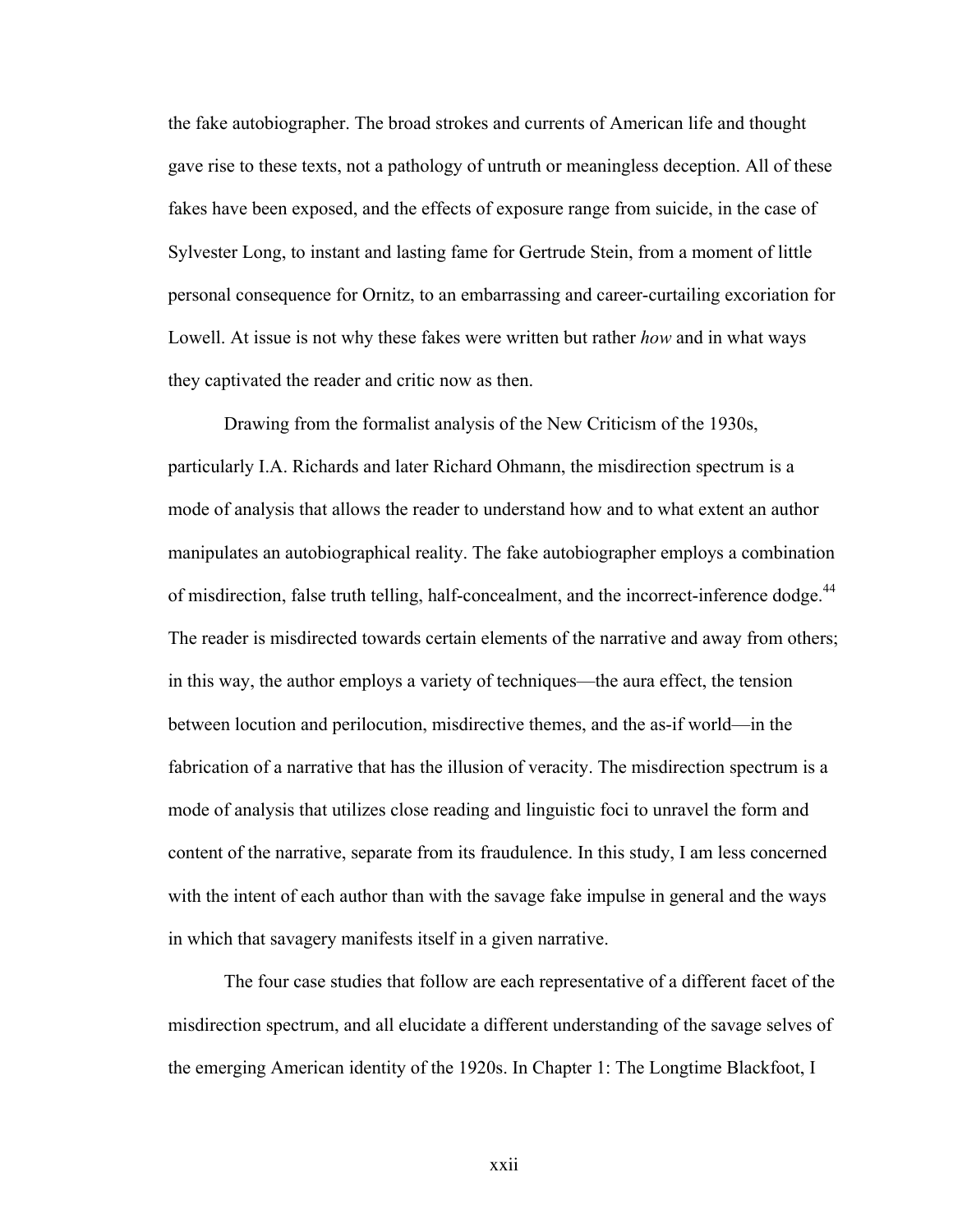examine the theme of self reinvention in *Chief Buffalo Child Long Lance: The Autobiography of a Blackfoot Indian Chief* (1928), in which Sylvester Long invents a noble savage persona, using perilocutionary presumptions that conformed to the expectations and desires of the American public in the late 1920s. In Chapter 2: The Professional Jew, I consider *Haunch, Paunch, and Jowl: The Autobiography of a Professional Jew* (1923) by Samuel Ornitz, originally published anonymously, in which the protagonist is a rotund and ruthless Superior Court judge named Meyer Hirsch, who hones his adaptability as a savage urban hunter. As Hirsh attempts to impose his authority over the wilderness-jungle of Manhattan's Lower East Side, Ornitz employs the misdirective pendulum swing to counterbalance the performatives and constatives in the text. In Chapter 3: The Scurvied Starlet, I analyze *The Cradle of the Deep* (1929) by Joan Lowell, a one time Book of the Month Selection, in which Lowell spins a yarn of a harrowing childhood spent at sea, where reader's disbelief is overcome by the deft employment of the as-if world. In Chapter 4: The Dear Enemy, I tackle the case of *The Autobiography of Alice B. Toklas* (1932) by Gertrude Stein, in which Stein surrogates the narrative voice of her lover in an authorial bifurcation that served to distance her from the "rarefied airs of the avant-garde" of modernism, bringing her closer to a simpler and less complicated "american" identity.<sup>45</sup>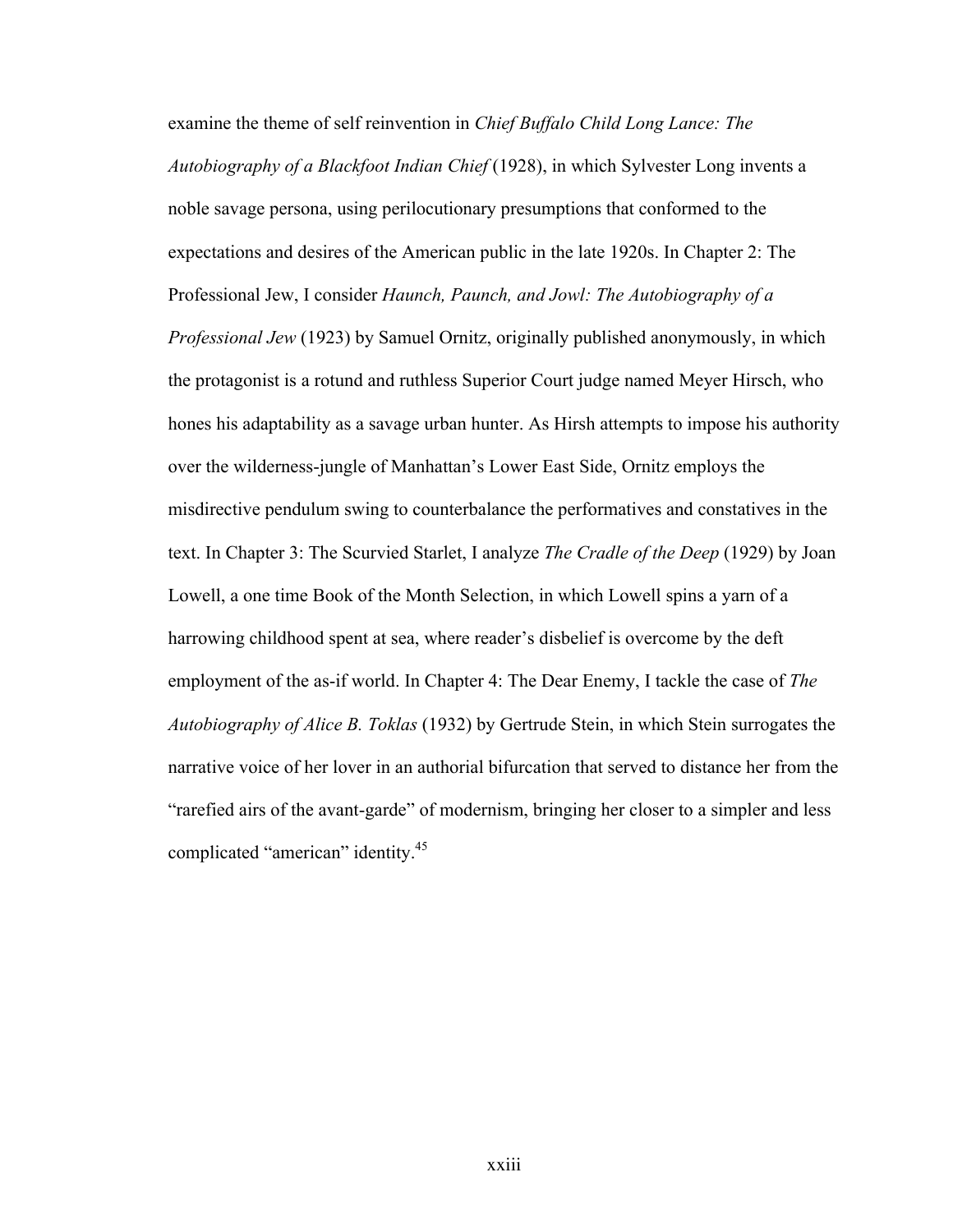### **1. The Longtime Blackfoot: Sylvester Long's** *Chief Buffalo Child Long Lance: The Autobiography of A Blackfoot Indian Chief* **(1928) and Reinvention Through Misdirection**

"I wondered what it was and when I had seen that strange panorama, or whether I had ever seen it at all or not—whether it was just a dream."

– Chief Buffalo Child Long Lance (b. 1890- d. 1932), also known as Sylvester Long

The "Chief Long Lance Shoe" was first marketed by the B.F. Goodrich Rubber Company in 1930, which touted that the shoe's "barefoot tread" design would allow the wearer to adapt "our primitive bodies to modern conditions."<sup>1</sup> The shoe was promoted in a thin yellow volume, little more than a lengthy pamphlet, entitled *How To Talk In The Indian Sign Language* by Chief Buffalo Child Long Lance. In the introduction to this peculiar promotional text, Kenneth Williams of B.F. Goodrich explains that the shoe was developed by "the Chief" himself, who was in the habit of taking a razor blade to traditional athletic shoes, cutting away rubber and canvas until he had something that resembled a "modern moccasin," inspired by the "primitive and natural" training shoes of his youth. Williams declares that the shoe "deserves to be rated high among the many valuable contributions which Chief Long Lance, most famous of Indian author-athletes, has made to the white man's civilization."

This strange little volume shows that the primitive, simple ways of the native man—from his footfall to his language—were an appealing alternative to anyone stymied by modern civilization, who ached to hunt, to run, to be like the Chief himself. After several pages of advertisements for the Chief Long Lance Shoe, a page of crude stickfigure hieroglyphs is intermingled with fragments of sentences that tell the "amazing story of the Life of the Chief of the Blood Band of the Blackfeet Indians." In his letter to the reader, Long Lance confides that Indian sign language is easy to remember because it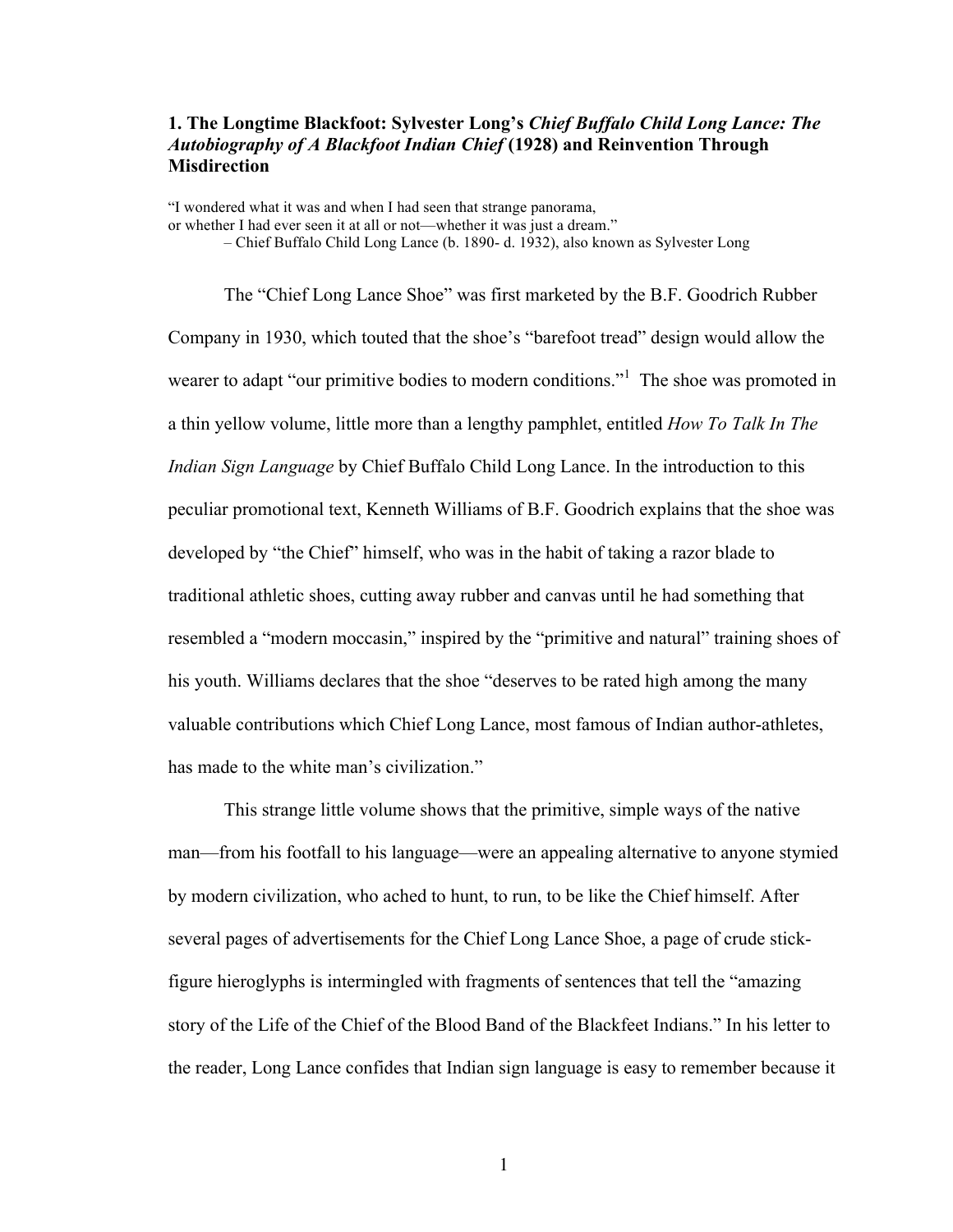has a "natural origin." Long too claimed such natural origins, but Chief Buffalo Child Long Lance was not at all what he seemed.

The natural man and the lone hunter were frequently embodied by the figure of the noble Indian in the 1920s and afterwards. Though occasionally prone to grotesque conduct, the noble savage was mostly a pensive, careful, and taciturn man who lived in close contact with nature and his surroundings. This quiet man of the earth was precisely the figure that Long repeatedly sought to personify. In this chapter I will first discuss the scholarship of this peculiar narrative and its author, and then provide a summary of *Chief Buffalo Child Long Lance: The Autobiography of a Blackfoot Indian Chief (1928).* In parallel I discuss what is known of the author's life. I will then move forward to discuss the ways in which Long embodied the prized "*It* effect," as described by Joseph Roach, by utilizing a regeneration through myth. I will then closely analyze the text from the perspective of the misdirection spectrum, here focusing on the tension between locution, illocution, and perilocution. Then, I will discuss I.A. Richard's serviceableness and pseudotruth in conjunction with Rossini's theory of "create and correct." My core argument in this chapter is that Sylvester Long relied upon audience expectations of the noble savage to fuel an ongoing progression of self redefinition, and that by manipulating the tensions between reader expectations and the written word, he used misdirection to fabricate a childhood and heritage for his various reinventions.

Much of the scholarship on Long and the *Autobiography* centers on Long's exposure as a fraud and his ability to capitalize on romantic expectations of the consumer public, which had clear—if stereotypical—notions of what a "real Indian" should be. Without question, the most devoted Long Lance scholar is Donald Smith, whose work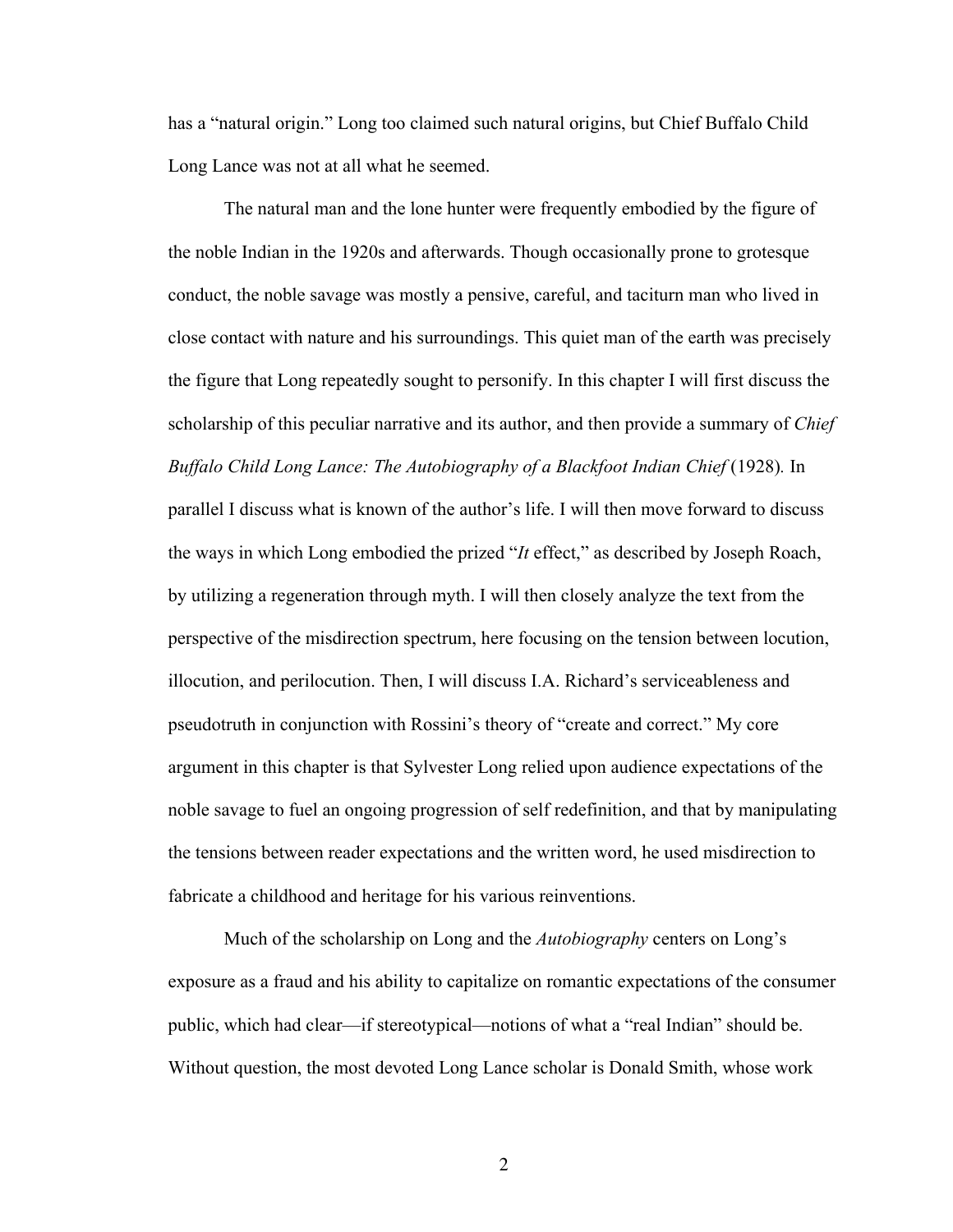has hinged on the biography of Sylvester Long and his various reiterations of identity. Cultural critic Laura Browder identifies Long as just one of many "slippery characters" in American literature, an ethnic impersonator who capitalized upon the expectations and appetites of the American public to make himself a "consumable icon" with all the necessary facets of frontier romance. Browder contends that by drawing parallels between secret Blackfoot societies and the Masonic Order or young boys having a penchant for playing cowboys and Indians, Long stresses the Americanness of the narrator.<sup>2</sup> Through years of perfecting "the complex dance of successful imposture," Long also perfected a seemingly "'authentic' Native voice."<sup>3</sup> Karina Vernon, a Canadian historian, makes a case for Long's autobiography as the first Black prairie novel, a "strong work of imagination" that shows a story of belonging, passing, and racial transformation.<sup>4</sup> Melinda Micco, similarly, places Long and other Black Seminoles in a movement of "ethnic transvestitism," in which they were active participants and never passive observers in the "exhibition of their identities."<sup>5</sup> Other scholars see the autobiography as part of a larger project of counterfeit ethnography. According to Juhasz and Lerner, the autobiography is a necessary precursor to its subsequent "ethnographic documentary," *The Silent Enemy* (1930), in which Long starred. In this context, the text confuses "the racial taxonomies of North America."<sup>6</sup> Sarita Cannon views Long's entire life as a microcosmic representation of the volatility and result of racism and identity negotiation in the United States. And finally, Eva Garrouette bookends her study of *Real Indians* with Long and his mercurial life's story as exemplary of the dangers and risks involved in claiming a Indian identity and trying to find legitimacy with the consumer public.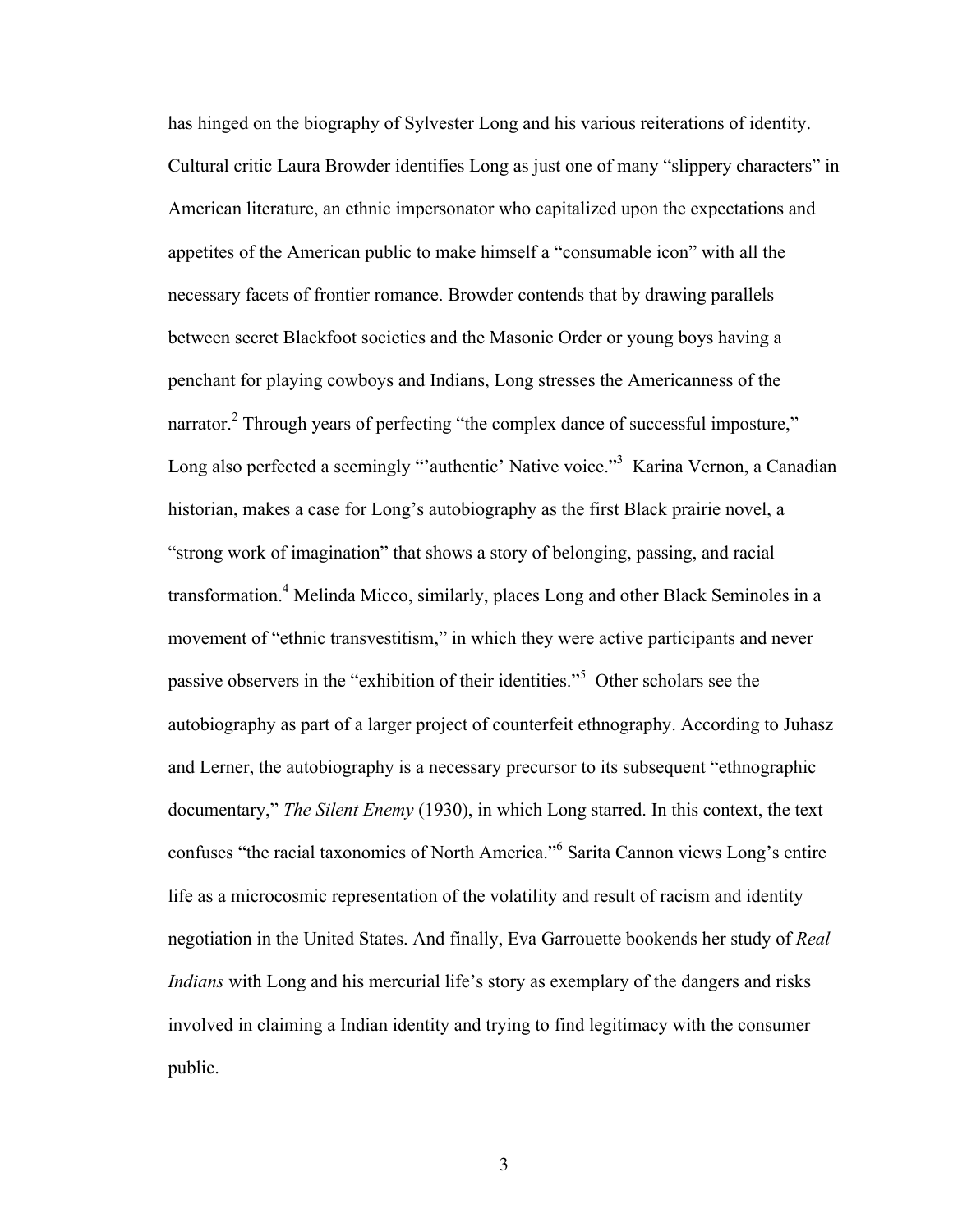#### **A Real American Indian.**

In *Chief Buffalo Child Long Lance: The Autobiography of a Blackfoot Indian Chief,* published in 1928, Chief Buffalo Child Long Lance recounts a tale of a frontier boyhood, lived on the edge of savagery and civilization, narrating a life's story that conflates a "real American" self with a "real Indian" self. White Americans and American Indians embraced the simplicity and savagery of the text with equal zeal, demonstrating the power of the frontier in the American imagination of the 1920s.

Garrouette argues that Long's autobiography was written at a time when America was "coming into itself," and for this reason the text should not be interrogated for its truth or fiction, but rather considered as a document that forces scholars to ask what is entailed in claiming "real Indianness."<sup>7</sup> I argue that the significance of the work is much larger than one of "Indianness," as it touches mostly on the vaguely significant time of early frontier Americanness. Frederick Jackson Turner, in his controversial 1893 essay, "The Significance of the Frontier in American History," substantiates the immense importance of frontier life, arguing that the frontier was the crucible of *American* identity as a whole.<sup>8</sup> Barbara Cook interprets Chief Buffalo Child Long Lance as a thoroughly regional figure, defined by geography rather than race, and drawing from Deloria she argues that Long gained cultural capital by connecting himself with the "powerful mythos of western history," but importantly, Long focuses on the Canadian—rather than the American—West.<sup>9</sup> The Canadian frontier lay just beyond the scope of an ordinary America reader's firsthand knowledge, and as such it was a narrative setting that was simultaneously familiar and alien to the American reading public. A vaguely western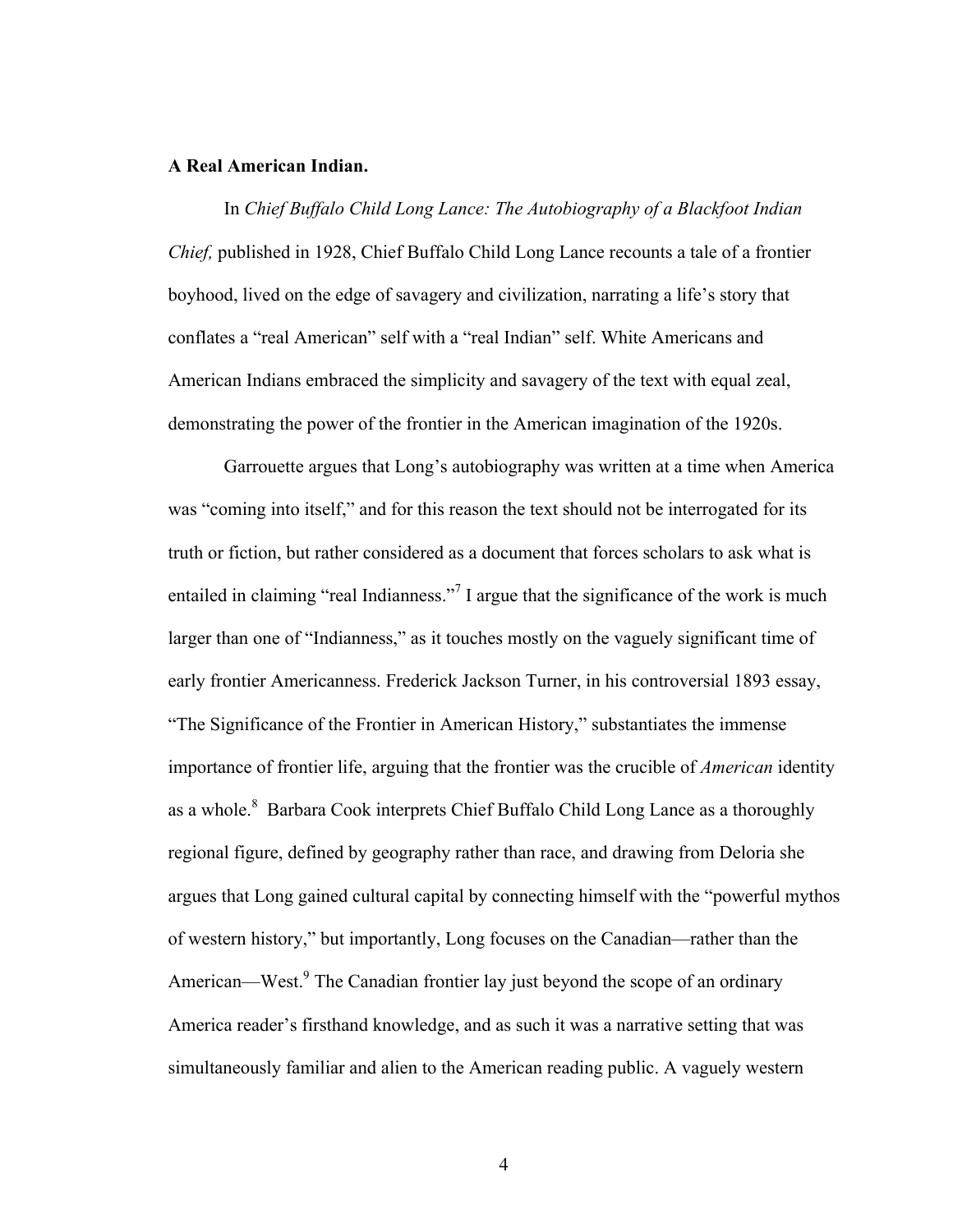frontier was also just beyond the expertise of American critics who might otherwise have implicated Long's sometimes flimsy facts as outright fabrications.

The frontier as the nostalgic birthplace of the American self was never stronger than when the frontier itself was on the brink of extinction. The narrative frowns upon the complicated present as it celebrates the simplicity of a past era, a time just beyond the memory of most readers. This "lost era" trope allows Long to reinvent himself even in an imagined childhood, because the timeframe he discusses is not only past but also largely obliterated from history. In a maneuver that is endemic to fake autobiographies, Long creates a history and then validates that history with his own facts and experiences. Long tapped into the generalized frontier nostalgia of the 1920s, and through the course of the narrative the Blackfoot tribes witness the decline of their primitive origins, marked by the arrival of white settlers and the last of the great buffalo hunts. But as a masterful selfmarketer aware of the demographic of the reading public, Long created a narrative that focused principally on the differences of "now versus then," never resting for too long on the matter of "white settlers versus Indians." He both creates and promotes this vague nostalgic frontier and then overlays the narrative with a semi-opaque fog of childhood recollection.

If the reader feels understandably a bit unclear on the specifics of his narrative, they are forgiven, for Long is admittedly equally unclear. This frankness and forethought permits Long a tremendous amount of flexibility, as he already has the attention and the empathy of the reader, and, by manipulating the power of nostalgia, he creates camaraderie with his audience that is imperative if his narrative is to succeed. The narrative commences with a skirmish between Long's tribe and another in northern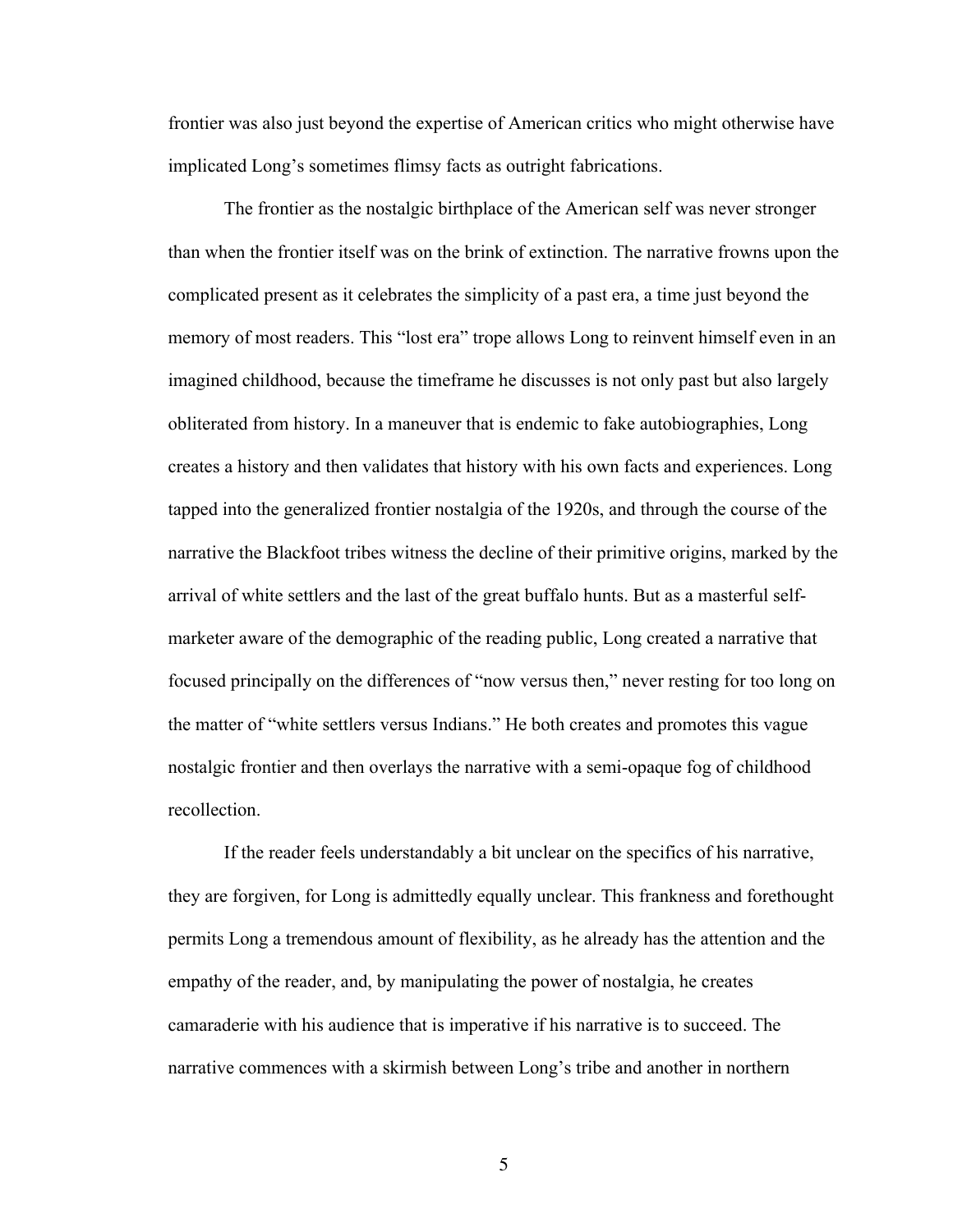Montana; as a result, but without much explanation, Long's mother hands him off to his aunt as his mother rides away, never to be seen again. As his only clear childhood memory, it leaves him with an indelible impression of loss and loneliness for the rest of his life. Some years later—though the time of this memory is unspecified—he tells his aunt of remembering the day his mother abandoned him. His aunt is surprised at his ability to remember the event since he was "only fourteen months old" at the time.<sup>10</sup> After recounting this startling memory, he slips back into "the mystic sleep of infancy" until the age of four when he "comes to life again" as he falls from the back of a horse.<sup>11</sup> Dreamlike and fuzzy, the years between his mother's departure and his metaphorical mid-air rebirth shape the tone of the narrative, heavy with mysticism and mystery.

In adulthood, Long's attempts to blur lines of racial and tribal distinction reflect the pressures and restrictions of a youth spent in the Jim Crow South.<sup>12</sup> Born on December 1, 1890, in Winston-Salem, North Carolina, Sylvester Clark Long's mother, Sallie Carson Long, was part white and part "Croatan, (*sic)*" the popular nomenclature for a person of mixed white, African, and native ancestry. His father, Joseph, of African descent, was reared in slavery before the Civil War. Joseph Long's obituary includes a vague allusion to his having claimed belonging to the "Catawa" tribe of Indians; early in his childhood, he was taken into the home of Reverend Miles Long as a house slave. From Reverend Long, Joseph and his progeny received their surname. Whatever the cobblestone background of Long and his parents, the rules of the day made his position in society clear: Sylvester was "colored," poor, and disadvantaged. Long found himself tangled in the middle of what race theorist and devout xenophobe Lorthrop Stoddard, in 1922, predicted would be the center of the national political, social, and cultural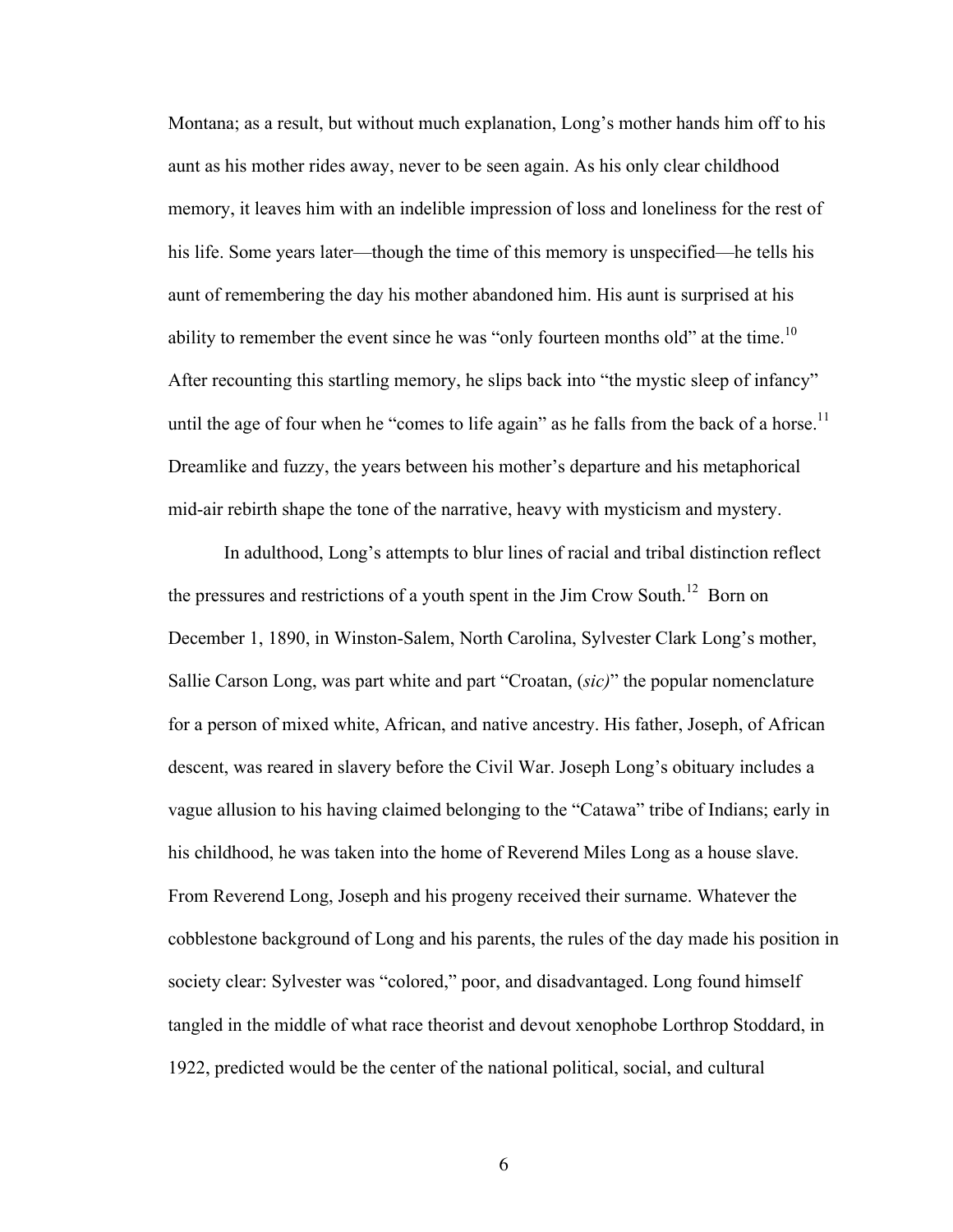debates—namely, questions of whiteness and blackness.<sup>13</sup> Long found a loophole in the tangle, circumventing the "questions of whiteness and blackness" entirely by turning to a primitivism that was considered to be a salve to the destructive effects of industrialization.<sup>14</sup>

In 1904, Long left home to join a traveling Wild West Show that toured the country. He often referred to the show as the "little Circus."<sup>15</sup> Later in his life, he made no effort to correct those who erroneously assumed he was a part of the infamous Buffalo Bill Wild West Show. Upon arriving back in Winston-Salem, he was no longer willing to accept the humiliations and segregations of the Jim Crow South. Donald B. Smith, in his exhaustive biography of Long, suggests that while touring with the Wild West show, "[Long] undoubtedly passed as an Indian, capitalizing on his high cheek bones, straight, jet black hair, and coppery skin."16 Upon his arrival home, Long aimed for entry into the Carlisle Indian School in Pennsylvania. On his application, he merely wrote "Cherokee" for his tribal affiliation, which was the best-known and largest tribe in the area. He was accepted to the Carlisle School in 1909, but his decision to claim Cherokee descent proved to be the first of several foibles of identity that Long was to experience in his lifetime. The Cherokee were slaveholders themselves until shortly before the turn of the century, and fought for the Confederacy in the Civil War. The verifiably full-blooded Cherokee boys at the Carlisle School recognized Long's lie at once, and many Cherokee students and parents were indignant at the ruse and his presence at the school. Long was the subject of much ridicule, known on the schoolyard as "the Cherokee nigger."<sup>17</sup> Eventually, a teacher at the school, James Henderson, added "Lance" to Long's surname, making him Sylvester Long Lance. This was an essential turning point, as it is the first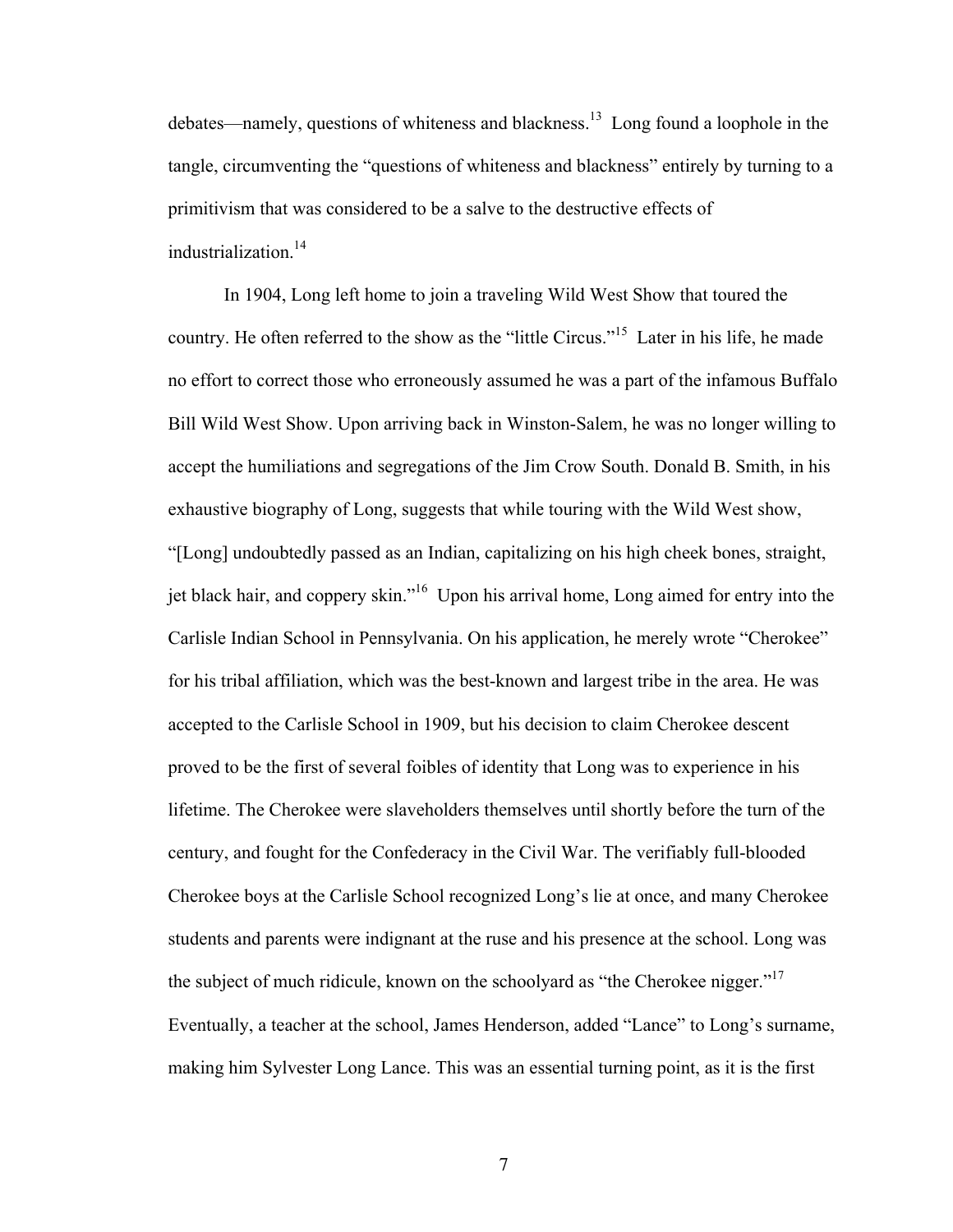moment when Long acquired tangible "evidence" of his fabricated past, allowing him a measure of social acceptance within the Carlisle School and its microcosmic native community.

In 1915, when authorities in the War Department and the Bureau of Indian Affairs began to doubt Long's claims of native ancestry, they turned to Henderson for verification of his claims. By then, Henderson was the superintendent of the Cherokee Indian School in North Carolina, and effectively stonewalled all investigations into Long's background.<sup>18</sup> In a subsequent letter from Henderson to the Commissioner of Indian Affairs, Henderson admitted he had renamed his pupil in order to "Indianize" Long's identity, allowing him to carry on with the practice of racial passing with less resistance. Long's decision to pass not as white but as a Native America required a tremendous amount of performative competence since he had chosen to pass as a member of a highly insular social and racial in-group. Long may have known that he would eventually have to account for his nonexistent tribal childhood if he were to continue to pass as Native American. For Long, now calling himself Sylvester Chakuska Long Lance, disidentification was far too subtle given the climate of the time and the steps he needed to take in order to protect his new identity; instead, he opted for counteridentification and rejection of his own past.

In 1928, an editor at William Randolph Hearst's Cosmopolitan Book Corporation asked Long to tell the story of his childhood. The day of reckoning had come; a childhood had to be fabricated. Long was a publisher's dream; he was just the sort of heroic, jocular Native American that could sell copy. His best friend and training partner was Olympian Jim Thorpe. Long had lived a very public and triumphant life after leaving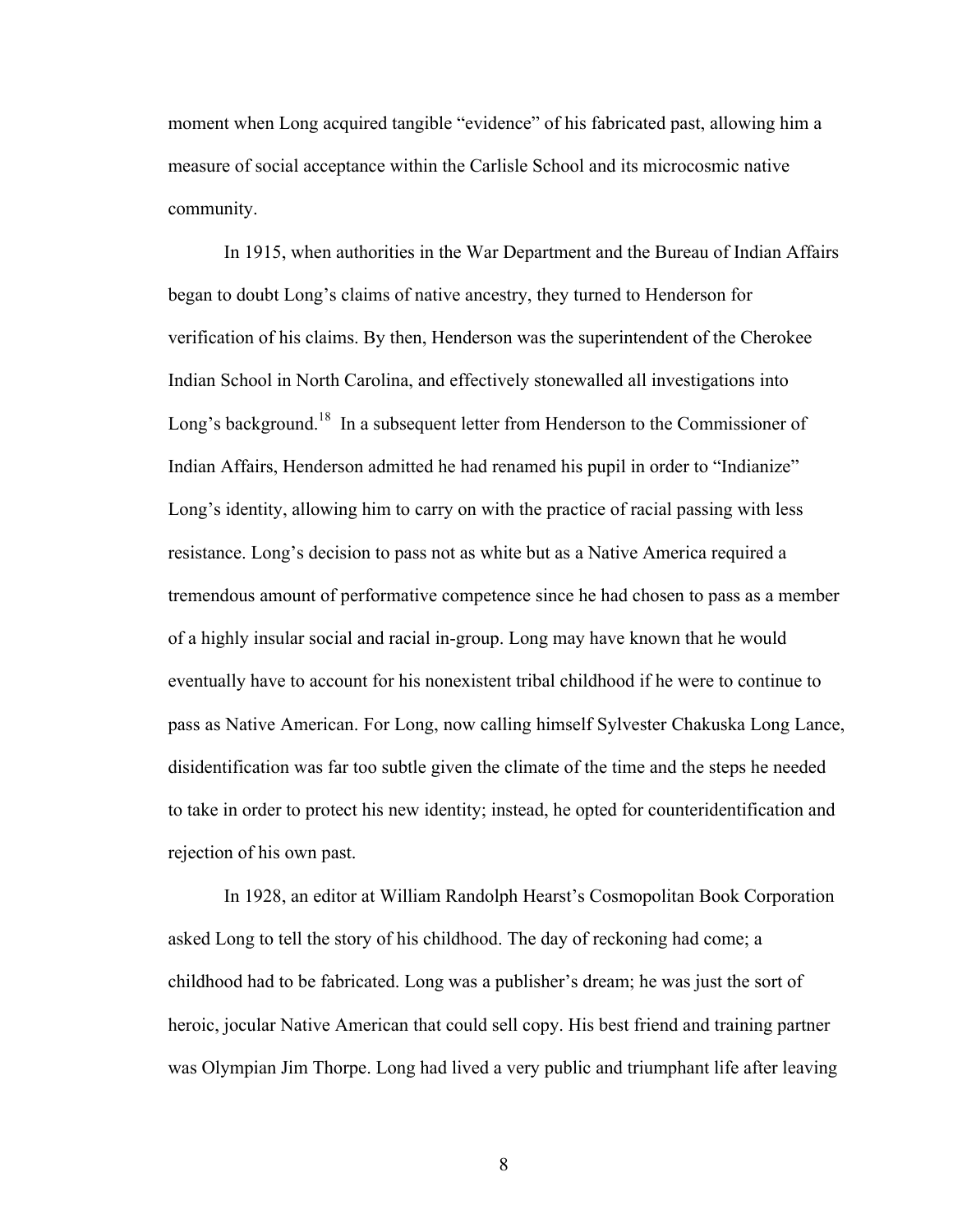the Carlisle School, becoming the first "full-blooded Indian" to be appointed to West Point, and became a decorated veteran of World War I. Notably, Long's charisma and persona delighted even the most staunch segregationists since his West Point appointment came from President Wilson, whose anti-assimilationist leanings were notorious. While serving overseas in Europe, Long had earned yet another change of name, his battalion mates having taken to calling him "the Chief" for his fearlessness in battle. So it was again, by the decision of someone other than Long himself that his name transformed into Chief Sylvester Chakuska Long Lance. Again, he depended on those who surrounded him to confer cultural and racial capital upon his name and persona. In living this life of a full-blooded Indian, Long had to disassociate completely from his family in Winston-Salem, any member of which could have exposed his lies at any time. If President Wilson or any affiliates of West Point were to discover his true past, it would have spelled certain disaster for Long.

The autobiography is mostly episodic, loosely linked together by the chronology of Long's movement from boyhood to manhood. Hardly anything happens to Long himself; he acts as a detached observer, employing a semi-omniscient first-person point of view. Other young men in the tribe routinely undertake the rites and rituals of becoming a warrior or medicine man, but Long never participates—he only observes. Long relies most heavily on the imperfect past tense, so that the narrative appears painted in broad, general strokes. "We would walk great distances each winter," or "The young warriors would be whipped each morning," for instance.<sup>19</sup> Furthermore, there is frequent dependence on the first person plural "we" in the narrative, again enforcing the notion of broadly recounted episodes of life in the tribe. Though the first personal plural "we"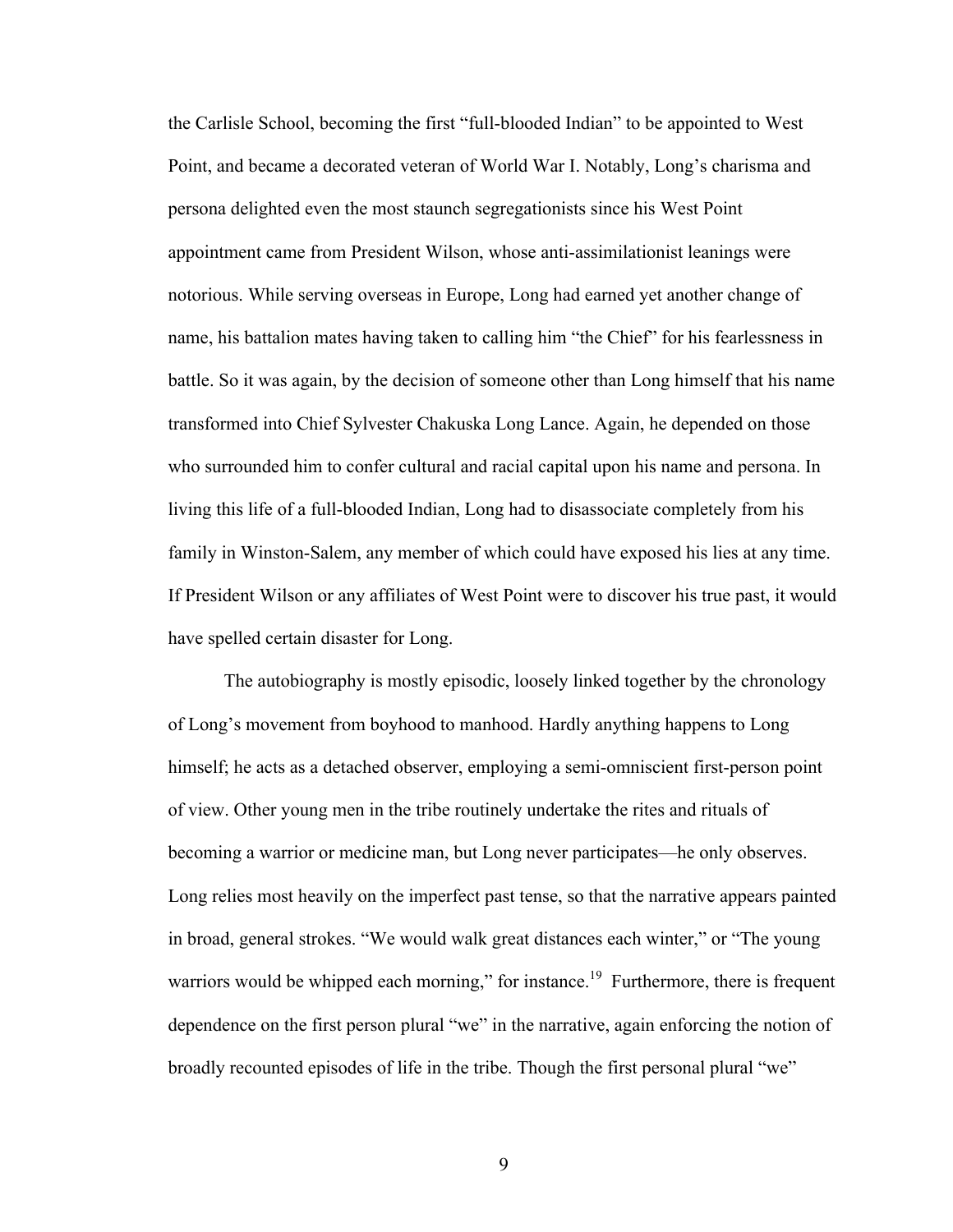narrative voice is common in minoritarian life writings according to Mary Catherine Bateson, here it works as a means of misdirective generalization. The boyhood memories are at once both unspecific and simultaneously rife with detail and description. The tribe Long describes is semi-nomadic, snowbound in winter and moving within a fairly small radius during summer. Again, vagueness substantiates Long's narrative, for he could have been describing any tribe in Canada, and indeed it seems he was, a kind of Plains Indians tribe *en masse.* This unnamed tribe of Blackfoot Indians leads a simple life, governed by nature, turning to animals for signs that trouble was approaching or a hostile tribe was afoot. $20$  Such an idyllic and simple life continues without much interference until later in the narrative with the first contact between Long's tribe and other neighboring groups, many of who were once enemies. Long sets his boyhood in a waning Garden of Eden, increasingly forced to sacrifice many traditional beliefs and lifeways. He makes few references to the encroaching "white man," instead favoring description of impending and non-accusatory "change."

The role into which Long initially cast himself became increasingly untenable as he attempted to conform to popular assumptions about Native Americans, and a new reinvention was necessary. Even though he had enrolled in Carlisle as a Cherokee, by the summer of 1922 he realized that he had selected the "wrong tribe," for the American public had come to see a "real Indian" as a Plains Indian warrior, with a Chicken Dance headdress, tobacco pouch, and calf skin vest.<sup>21</sup> By the 1920s, the Cherokee had fully embraced a more "modern" and less primitive existence, accustomed to the conveniences of the day and a far cry from deerskin loincloths. Long wrote to the Commissioner of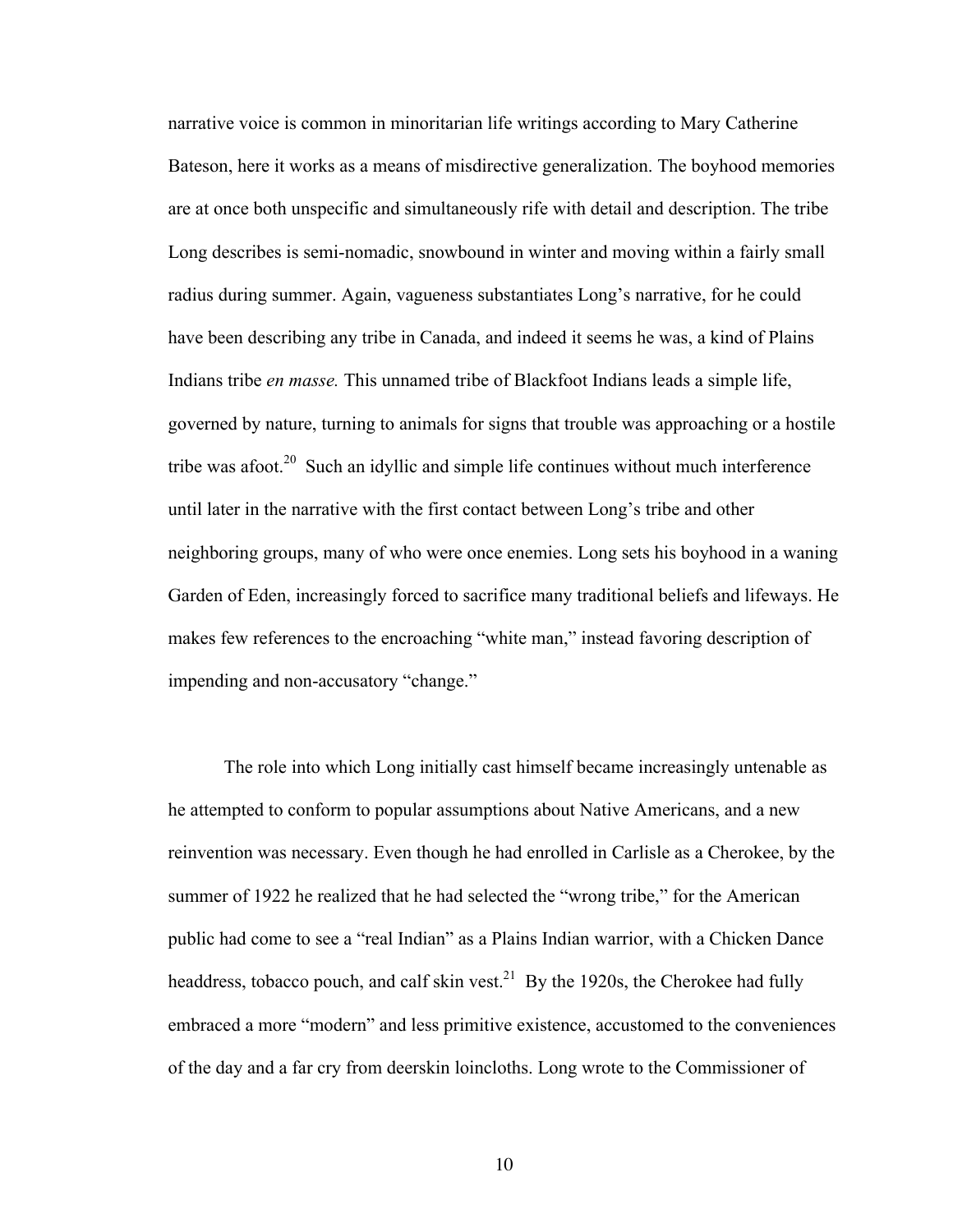Indian Affairs, William Morris Graham, in a pre-emptive defense of his decision to "become" a Plains Indian. Long explained that because he hadn't lived with "his own people" since he was sixteen years old, he knew more about the Indians of the Pacific Coast and Western Canada than of "his own progenitors."<sup>22</sup> By altering his image into that of a Plains Indian, he explained further, "I believe that as a Plains Indian, *which I have become in toto*, I can do more for Indians who need something done for them."<sup>23</sup> Commissioner Graham was fervently in support of the identity change, already sold on the image of Long as Indian athlete, Indian journalist, and Indian war hero regardless of his particular tribal affiliation. Validation of his ever-changing persona came from on high rather than from within for the third time. With the blessing of the Bureau of Indian Affairs, Long abandoned his Cherokee "past" for a Plains Indian future. Torgovnick argues that Long embodied a generalized "Euro-American" inclination of the time to "approach the primitive as an inexact and expressive whole—often with little correspondence to any specific or documented societies."<sup>24</sup> But more than that, this moment of reinvention is also indicative of what José Esteban Muñoz identifies as the starting point for disidentification itself. The "affirmation of that slippage, that failure of identification," in the words of Judith Butler, opened a new realm of possibility for Long, providing him with a new platform for self-exploration and disidentification.<sup>25</sup>

A particular passage in the narrative shows Long's ever-evolving transformation from African-American under the thumb of Jim Crow to Long Lance as public persona. In life as in the *Autobiography,* Long was perpetually becoming a new, improved version of the individual he wished himself to be. He is the epitome of the self-made American.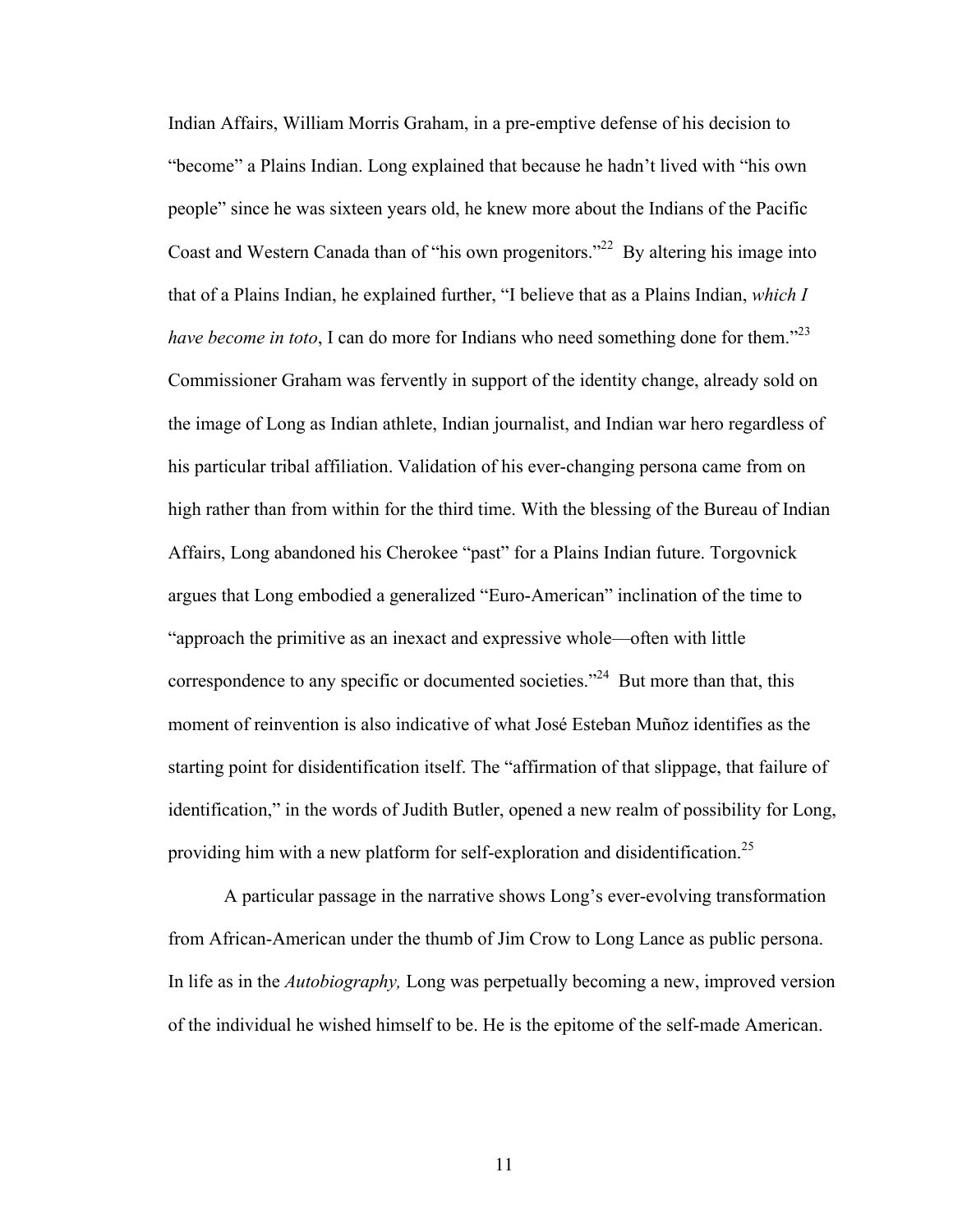Here, Long makes an oblique acknowledgement of the many names he has held, legitimizing this progression as a part of his Blackfoot ancestry:

In the civilization in which we live, a man may be one thing and appear to be another. But this is not possible in the social structure of the Indian, because an Indian's name tells the world what he is: a coward, a liar, a thief, a brave…No matter how many names were successively given to him, all of his past names belonged to him just the same, and nobody else could adopt them.<sup>26</sup>

Notice how Long uses "we" to refer to modern society at large, but immediately reconnoiters back to a tribe-centered point of view and the "social structure of the Indian." He knows that he is one thing but appears to be another, but tribal tradition allows for an erasure of that discrepancy in favor of a transforming-self world-view that suited his needs perfectly. There is an aura of truth in this narrative that is supported by Long's honest, clear tone. The so-called "Indian" way of life, according to Long, is simple, straightforward, and primitively noble. The social structure he portrays allows him to shed the skin of the complicated racial lines of the Jim Crow South in order to present himself as a self-made man who belonged to one group, and one group alone. In the next passage of the text, Long continues to explain the provenance of his name:

One of my names, Chief Buffalo Child, is a dynastical name and title among the Blood Band of Blackfoot living at Cardston, Alberta. The original Chief Buffalo Child was killed in battle, in what is now Montana, more than eighty years ago; and years ago when I became a chief of this band his name was resurrected and perpetuated in the present holder of the title...<sup>27</sup>

This section of the text shows a clear preoccupation with the issue of naming, echoed in the story of Long's own perpetual renaming process in his life outside the *Autobiography*. But because Long believes in his performance and demonstrates the depth of his connection to the tribe, he casts himself as what Goffman calls the "accredited incumbent"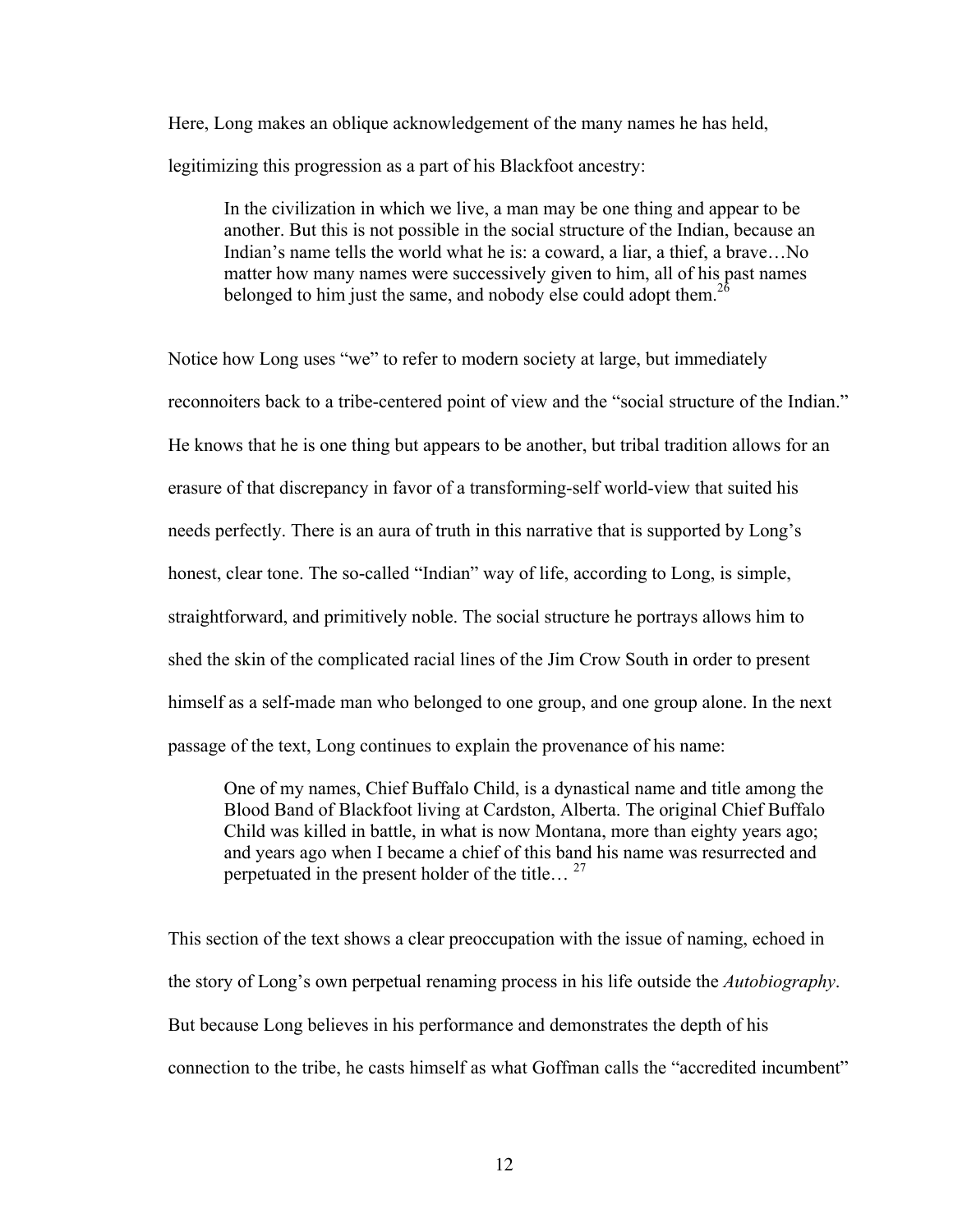who has the right to perform the narrative.<sup>28</sup> He is not only a Blackfoot, but also a dynastical Chief. Because he had lived his adult life as a Native American, he was accredited to perform the role of his own childhood, a curious inversion of the norm. The word choice of "resurrected" here is also significant, as if Long and his dynastical chiefdom both rose from the ashes of an unclear but still noble past.

Long's hoax was not exposed until forty years after his death, though some of his acquaintances had suspected that his story was not what he led those around him to believe. During its time, the book was heralded as an iconic and emblematic Native American text. The Philadelphia *Public Ledger* called it "a gorgeous saga of the Indian race." The New Orleans *Times-Picayune* deemed the text "by all odds the most important Americana offered this year." In Britain, the *New Statesman* offered the following reception: "This book rings true; no outsider could explain so clearly how the Indians felt." <sup>29</sup> And in 1928 a well-known anthropologist from Columbia University, Dr. Paul Radin, welcomed this "authentic autobiography," lamenting that there were not more such books. Yet Radin did note one caveat—one that now seems to shine a light right through Long's ruse. Radin hailed Long's portrayal of "the external side of the Blackfoot culture," but criticized the dearth of internal description of Indian life, owing to Long "consistently refusing to reveal much about the inner self." But Radin forgave this omission explaining, "no Indian talks much about himself."<sup>30</sup> Later, when Long was on the set of *The Silent Enemy,* other cast members grew suspicious of Long's punctuality, knack for small-talk, boisterousness, and habitual errors in his command of Plains Indian sign language. Chauncey Yellow Robe, who actually did grow up during the end of the great buffalo hunts on the plains, realized almost immediately that *Chief Buffalo Child*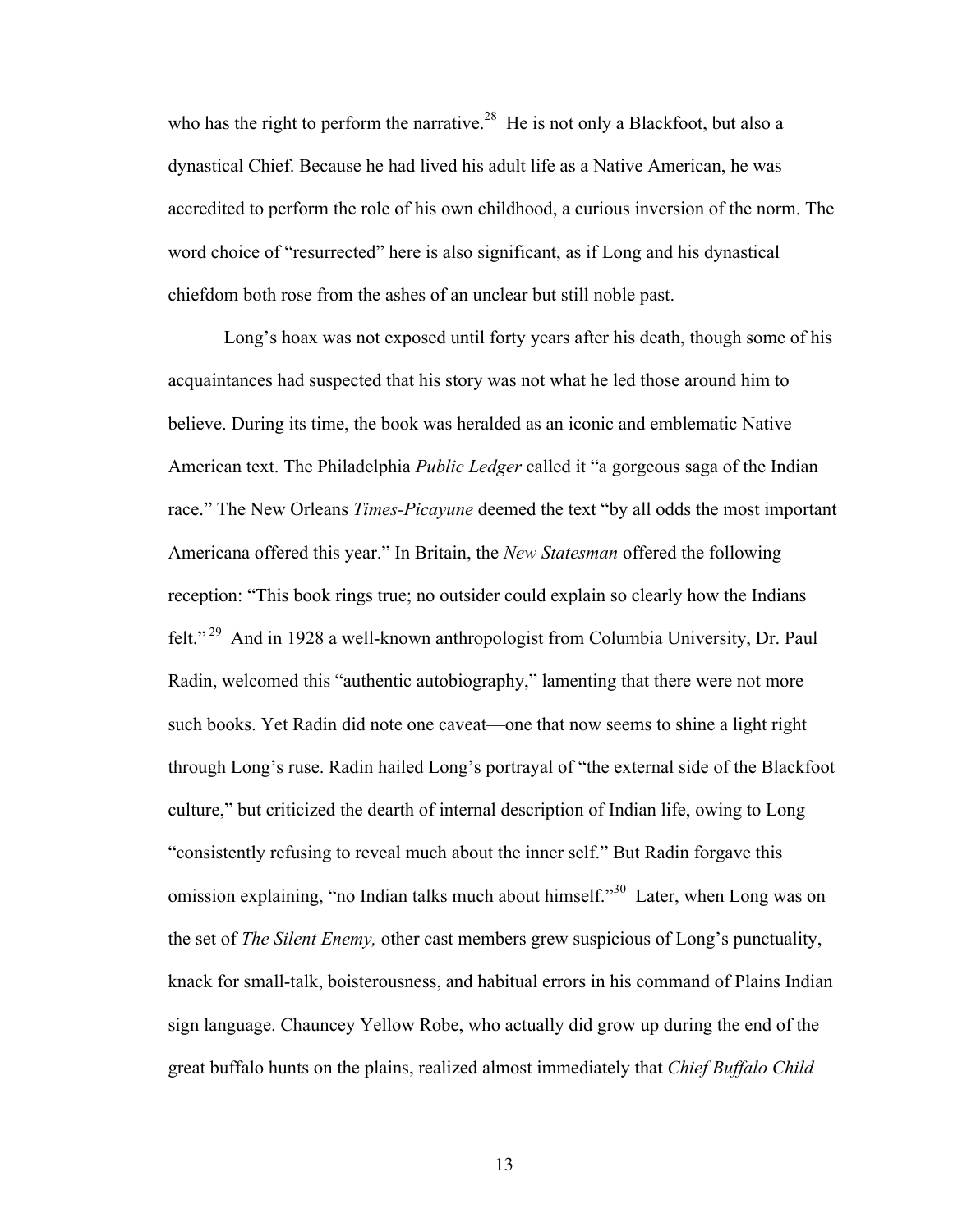*Long Lance* could not possibly have been Long's own story, for the herds had been exterminated before his birth. Yellow Robe kept his suspicions quiet for several years, concluding that "when the time came," he had no intention of keeping his suspicions to himsel $f<sup>31</sup>$ 

The year before his autobiography was commissioned by the Cosmopolitan Book Corporation, Long wrote an article that captured the attention of one of the company's editors. This article "won Long instant fame" and was the brush with the limelight that brought him into the public eye.<sup>32</sup> "The Secret of the Sioux" allegedly exposed the real story of General Custer's death at Little Big Horn, not by massacre or scalping, but by a self-inflicted bullet wound to the head. The article also claims that Sitting Bull and Custer had met before the massacre, an assertion never made before or since.<sup>33</sup> Long said he had heard the story while at the Carlisle Indian School from a young Cheyenne Indian, Wesley Two Moons, whose relatives were at the massacre and witnessed Custer's demise. Conveniently, Two Moons had died some years earlier of pneumonia and so could not contradict Long's version of events. It was an outlandish article that is now almost impossible to find, except in an obscure and rare volume of Long's collected articles, housed at the Sacramento State University Library. The article was not warmly received and caused disquiet and conflict among Custer's and Little Big Horn's descendants as well as members of the Cheyenne. And yet, the article had done its job; Long found himself with a public profile, and a notable infamy, which he worked to maintain for the rest of his life.

Shortly after *Chief Buffalo Child Long Lance* was published, the Chief starred as a pre-Columbian Ojibwa warrior named Baluk in the silent film *The Silent Enemy* (1930),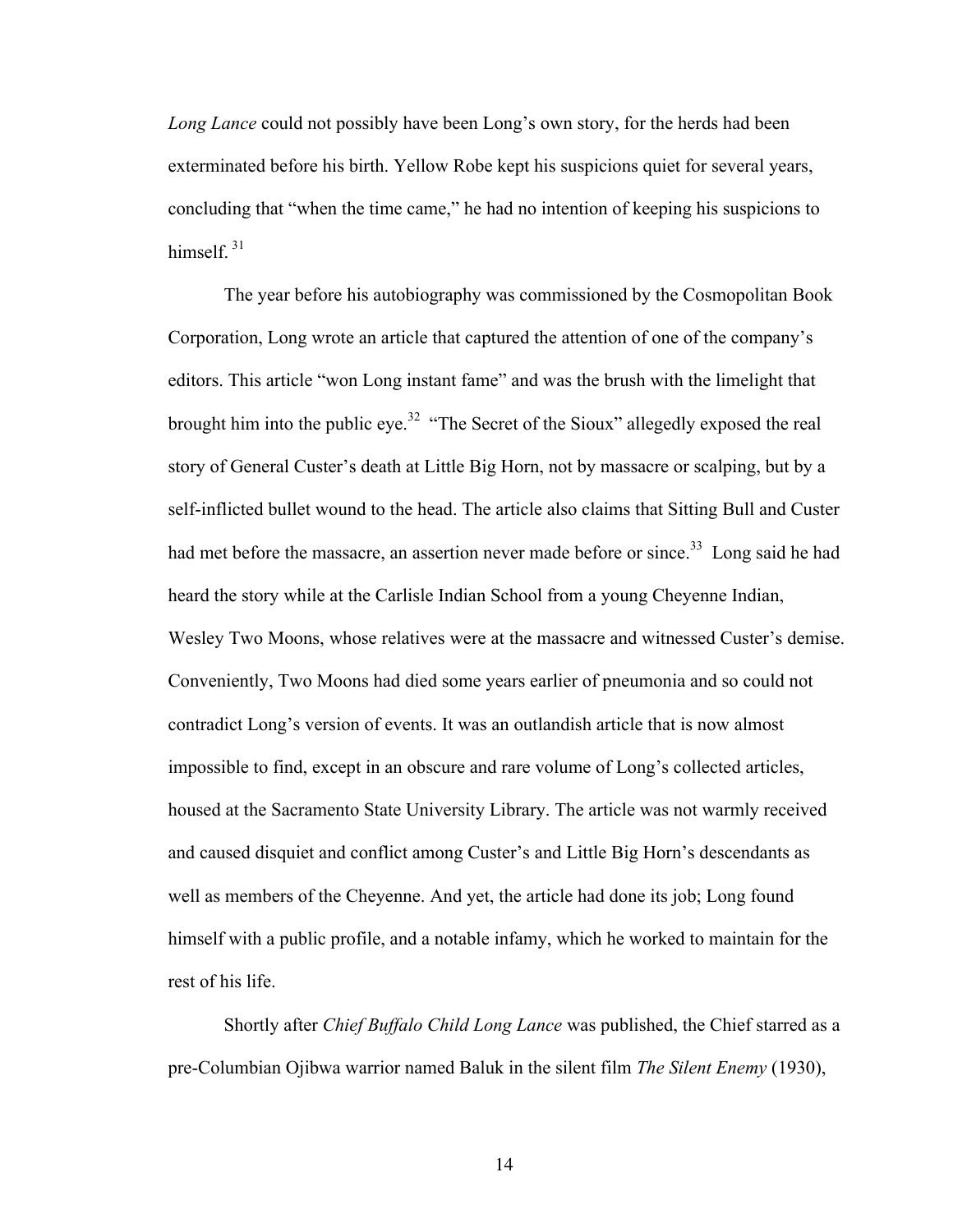which portrayed the hunger epidemic that had long afflicted Native American populations. With a popular film and a bestselling book to his name, Long's reinvention appeared to be complete. He took up residence with a friend in Hollywood, during which time his father fell ill; Long's family was indigent and in need of money, which Long was able to provide. Two years later, Sylvester Long died of a self-inflicted gunshot wound in the San Gabriel Valley in California. Long's suicide coincides closely with the first contact he had with his family in Winston-Salem after leaving home for the Carlisle School, but the week before his suicide, Long sent a letter to his longtime friend Thorpe. The letter, Thorpe said, "gave no indication of worry or despondence."<sup>34</sup>

### **The It Effect and Regeneration Through Myth**

In September of 1923, a reporter arrived at the Polo Grounds in New York City to cover the fight between Jack Dempsey and Luis Ángel Firpo. An historic event, and the first time that a Latin American fighter would challenge a champion for the heavyweight title, neither the ambience of the ring nor the fighters were what first attracted the reporter's attention:

Among the newspaper men at the ringside of the Dempsey-Firpo fight in New York sat a young chap of athletic build. The casual observer might have thought this fellow had acquired a healthy tan at one of New York's popular beaches. Looking him over more carefully, the observer would have noticed that this individual's skin was copper-colored, his hair jet-black, that his cheekbones were prominent and that he had an unflinching eye. Inquiry would have brought out the fact that it was Chief Buffalo Child Long Lance, a full-blooded Indian chief representing a syndicate of newspapers in the Canadian Northwest.<sup>35</sup>

There can be no doubt that Long had *It.* This is the most elusive component of the inauthentic autobiographer. This effect is explored in Joseph Roach's aptly named *It*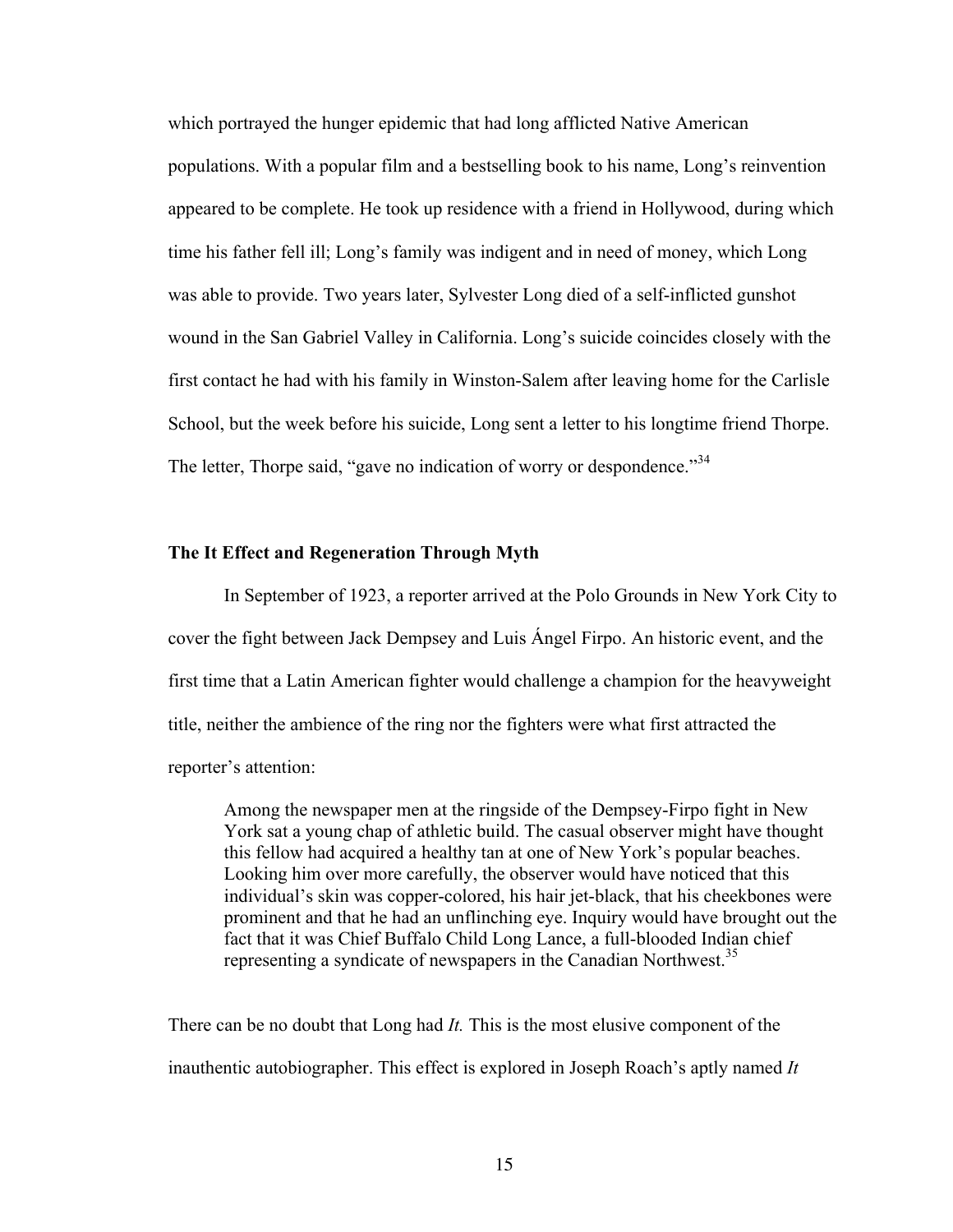(2007). The text is a study on the origins and history of having "it," that strange magnetism that attracts both sexes, that trait of "abnormally interesting people."<sup>36</sup> From that sense of remarkable allure springs the creative process of inventing something at once real and unreal. When a performer or a performance has It, Roach argues, a residue remains after the performance is over or the performer has left the room. This is particularly true for recognizable figures, including celebrity actors and smash-hit autobiographers. As Marvin Carlson has shown, a famous or infamous figure is "entrapped by the memories of the public, so that each new appearance requires a renegotiation with those memories.37 In an article that appeared in the *Circleville Herald*  in Ohio in 1928, an announcement reads: "Chief Buffalo Child Long Lance of Calgary, reputed to be the most notable Indian of the day, will be the principle speaker at the meeting of the Ohio History Day Association on Sunday, October 7.<sup>38</sup> Long envisages himself the most notable Indian; in turn, those around him also see and promote him as the most noted, and also the most notorious. Long's appearance in the popular nationally syndicated comic "Cicero Sapp" attests to the *it effect* of his image.<sup>39</sup> Carlson calls this phenomenon "ghosting,"<sup>40</sup> which is connected closely with the *after-image*, or residual presence of a performance in the memory of the audience and other performers. This after-image is a powerful distinguishing factor of the "*it effect*," for even after the performance has ended, the residue remains. The tenuous nature of It makes for good entertainment, regardless of whether the performer can support the weight of the expectations that accompany the It Effect. A graceless stumble from the heights of possessing It might be likened to a colossal fall from grace, a faux pas of the most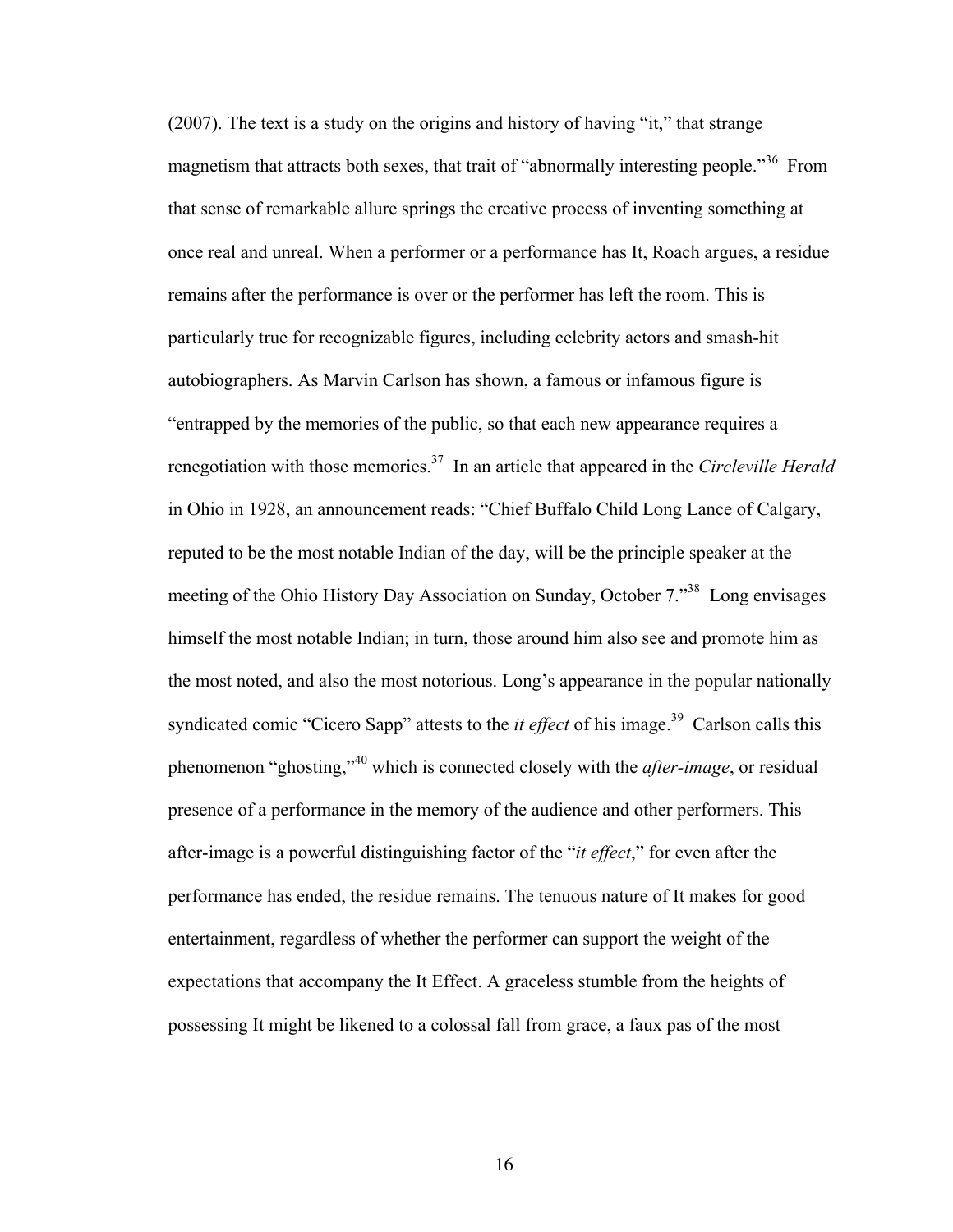astonishing magnitude. Such a fall is tailor-made for ravenous audiences, and the loss of It proves to be just as compelling as possessing It in the first place. Roach explains:

'It' is the power of apparently effortless embodiment of contradictory qualities simultaneously: strength *and* vulnerability, innocence *and* experience, and singularity *and* typicality among them. The possessor of It keeps a precarious balance between such mutually exclusive alternatives, suspended at the tipping point like a tightrope dancer on one foot; and the empathetic tension of waiting for the apparently inevitable fall makes for breathless spectatorship.<sup>41</sup>

Long's performer commitment was admirable and virtually unshakeable even in the face of the occasional guffaw. For the most part, his performance went unquestioned after he left the Carlisle School, and through the years long walked Roach's tightrope, the one separating triumph and failure, infamy and obscurity, "singularity and typicality." Carlson defines this line as the division between "not me... and not *not* me."<sup>42</sup> Long depended on outsiders to validate his performance; consequently, the performance continued, emanating from within but spurred and perhaps even inspired from without. After death and after exposure, the ghosted image of Long Lance remains. Even five decades later, Long was still a topic of debate; in early February 1987, the *Lethbridge Herald* in Alberta advertised a lecture and discussion entitled "Long Lance: Black Man, White Man, or Indian Chief?" Due in some part to the *it effect,* Long's persona resists erasure from the record, and ensured—beyond all odds—that he would be a subject of interest even after his fraud had been exposed.

The *it effect* indicates a prior presence, something upon which Long built his persona, and in this case that is the myth of the Noble Red Man. Slotkin maintains the myth is also the place of regeneration and rebirth. By playing into the perceptions of the Native man myth, or what Redding identifies as the frontier as "garden of the world" trope, Long forged a space for a new identity that was based on prior assumptions and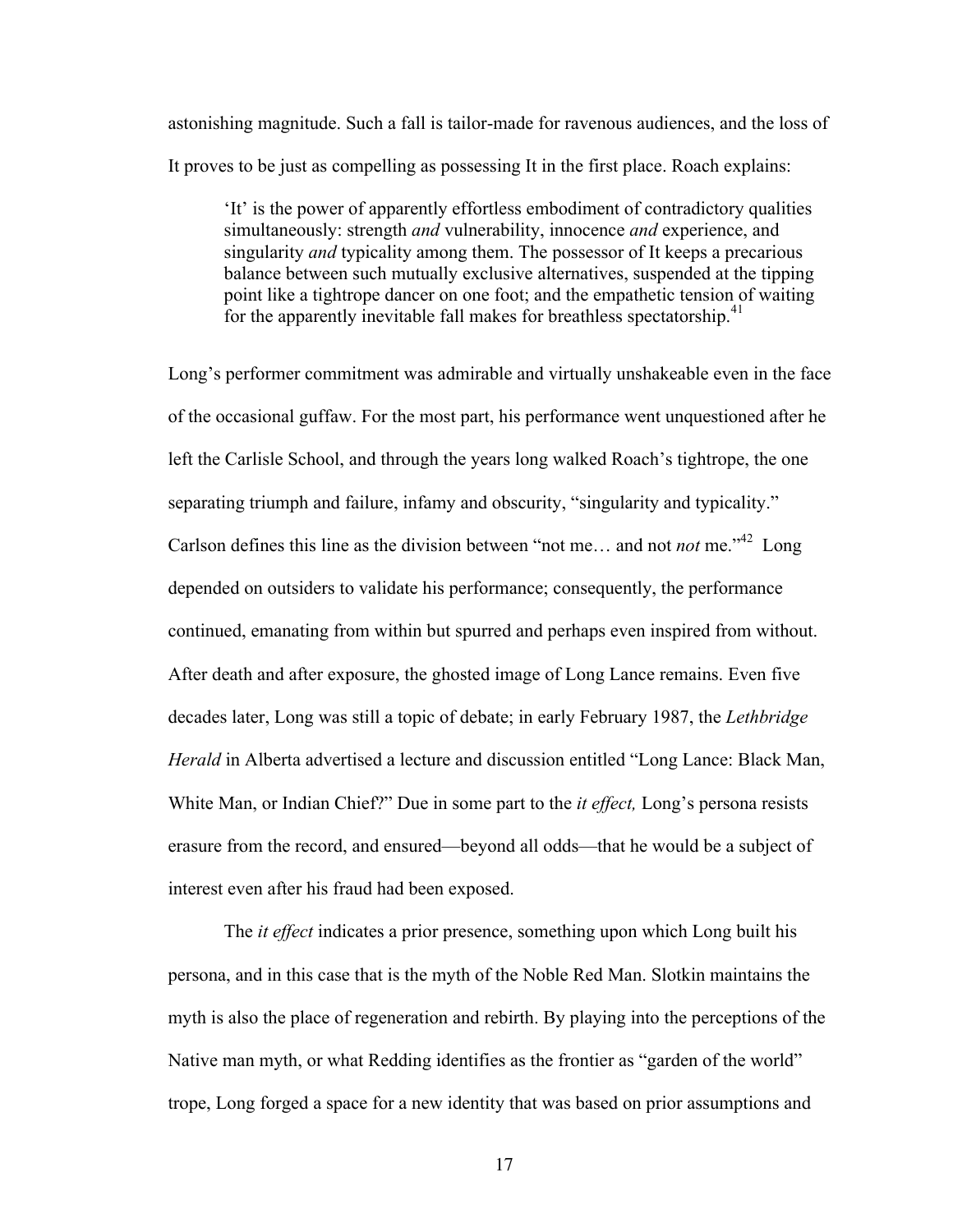accepted beliefs.<sup>43</sup> Sylvester Long had spent most of his life crafting the Chief Buffalo Child persona, and indeed it became his only form of self-presentation by the time he wrote his memoir of childhood*.* Therefore, *Chief Buffalo Child Long Lance,* the text, serves to substantiate Long's Chief Buffalo Child Long Lance persona; it is the written history of a mythical figure. Simultaneously, the persona that Long played lent veracity to the narrative, but it also had its weaknesses. Long had to anticipate the shortcomings of the native myth in the construction of his narrative. Long broaches the perceived lack of morality of "the Indian," due in some part perhaps to an un-Christian upbringing, as he simultaneously deflects and anticipates criticism of the veracity of his narrative:

We had no Bible as the white boys have; so our mothers trained us to live right by telling us legends of how all of the good things started to be good. We had a legend for everything—from the care of our feet to the "great shame" befalling those who tell lies. $44$ 

A one-two punch, the defense of a moral (if Bible-less) childhood gives credence to Long's self-portrayal as a truthful and trustworthy narrator. He would never lie to us, the audience, for his mother taught him through legends to be a strong and righteous man, upon whom that "great shame" of telling lies would, naturally, never fall.

Long's life, though rife with fabrications, was also flecked with truth. He was a winning sportsman, a close friend of Olympian Jim Thorpe; he was also a decorated war hero. However, on both his record as an athlete and his war record, he exaggerated lavishly, claiming to have played on Olympic teams with Thorpe in 1910, 1911, and 1912, and raising his war injuries from two to eight.<sup>45</sup> Long's notoriety as Olympic training partner and selfless war hero are tropes taken up by the narrative, yet when this tactic weakens, Long frequently relies upon the shock value of the grotesque in his narrative.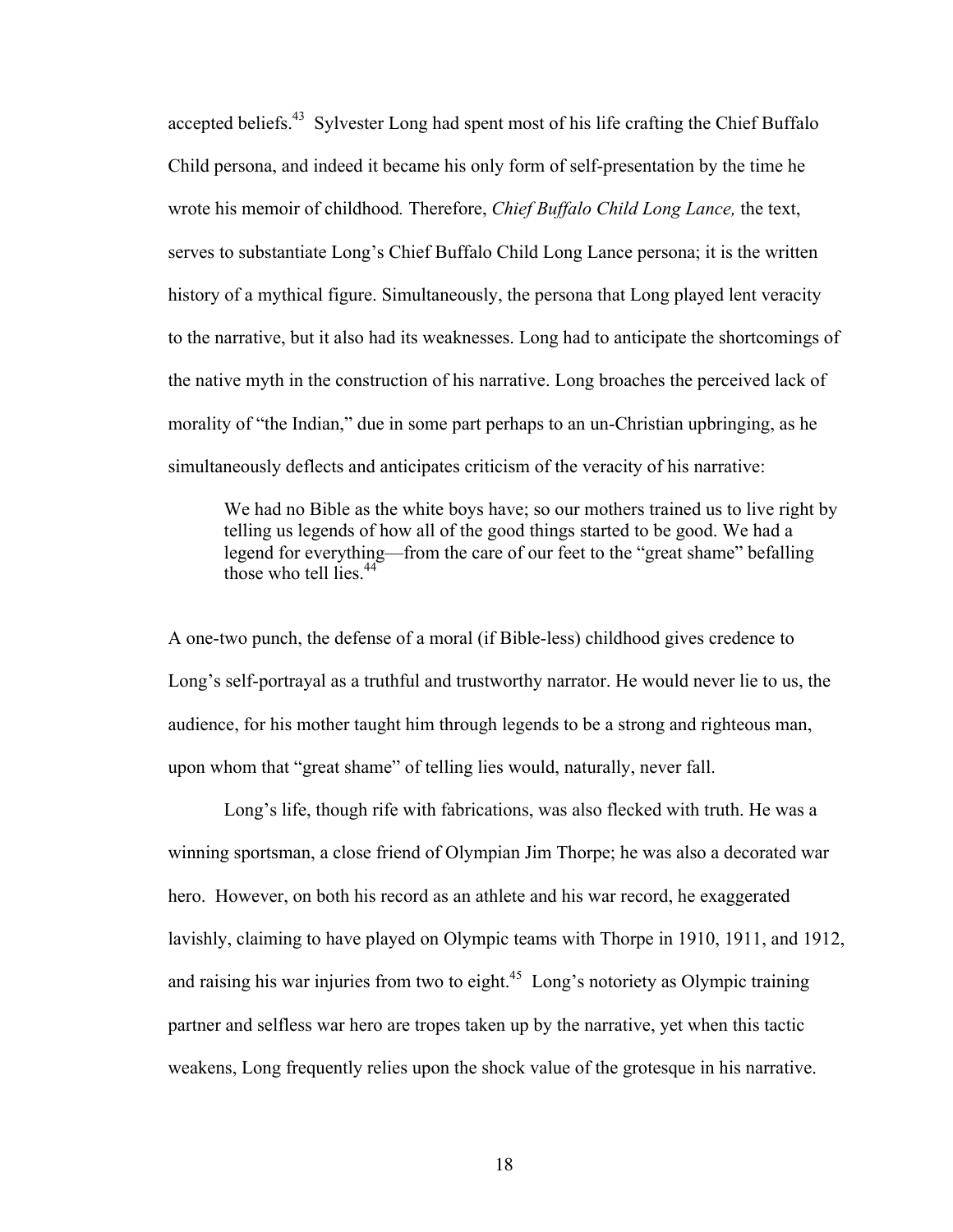This takes the form of a variety of different descriptions, particularly feats of strength and bravery required of young boys in the unnamed tribe.<sup>46</sup> Details of a public whipping or a decapitated head atop a stake, reminiscent of Conrad and Levy-Strauss, are commonplace in the narrative.<sup>47</sup> Descriptions of primitive and brutal rituals are made even more grotesque by an abundance of details, described at length. Here, Long describes the ritual of the Sun Dance pole in Chapter VIII, "The Making of a Brave":

The medicine man runs the sharp knife into the left breast of the man in front of him and makes a long, deep gash. Then he pulls it out and makes a similar gash about an inch and a half from the first one. Now he runs the knife under the flesh between these two gashes and while he holds his finger in the connecting hole, he reaches down with the other hand and picks up a stout rawhide thong about three feet long and draws it through the hole…The medicine man now takes a heavier thong, many feet long, and ties one end to the thong in the young man's chest and the other end to the Sun Dance pole…As the drums boom to the singing of the Sun Dance song, the young man dances and jerks upon the long thong, trying to pull out the flesh which it holds and free himself… [With] a sickly sound of rending flesh, the young man would get up, with his chest hanging with blood and torn muscles. The medicine-man would "doctor" him for a moment with native herbs, and then the young man went on his way—now a brave.<sup>48</sup>

Ekman and forensic linguists like Ohmann argue that inclusion of a superfluity of detail, as is so clear here, is a sign of a false confession, and not a particularly skillful one at that. Such "elective statements" and texture, for Kassin, increase the depth of the confession but are not at all representative of a veracious account.<sup>49</sup> In addition to the grotesque, the audience is also presented with a second theme of misdirection in the performance: nostalgia for a primitive way of life. Native peoples, for Slotkin and also Sahlins, "were closer to the primary sources of myth and more capable of perceiving the life around them with the mythopoeic eye of the godmaking believer. Where the settlers could only see chaos and wilderness, the Indian's eye and mind could construe an order, a kindred intelligence in all things."<sup>50</sup> This ability to construe order from chaos manifests in the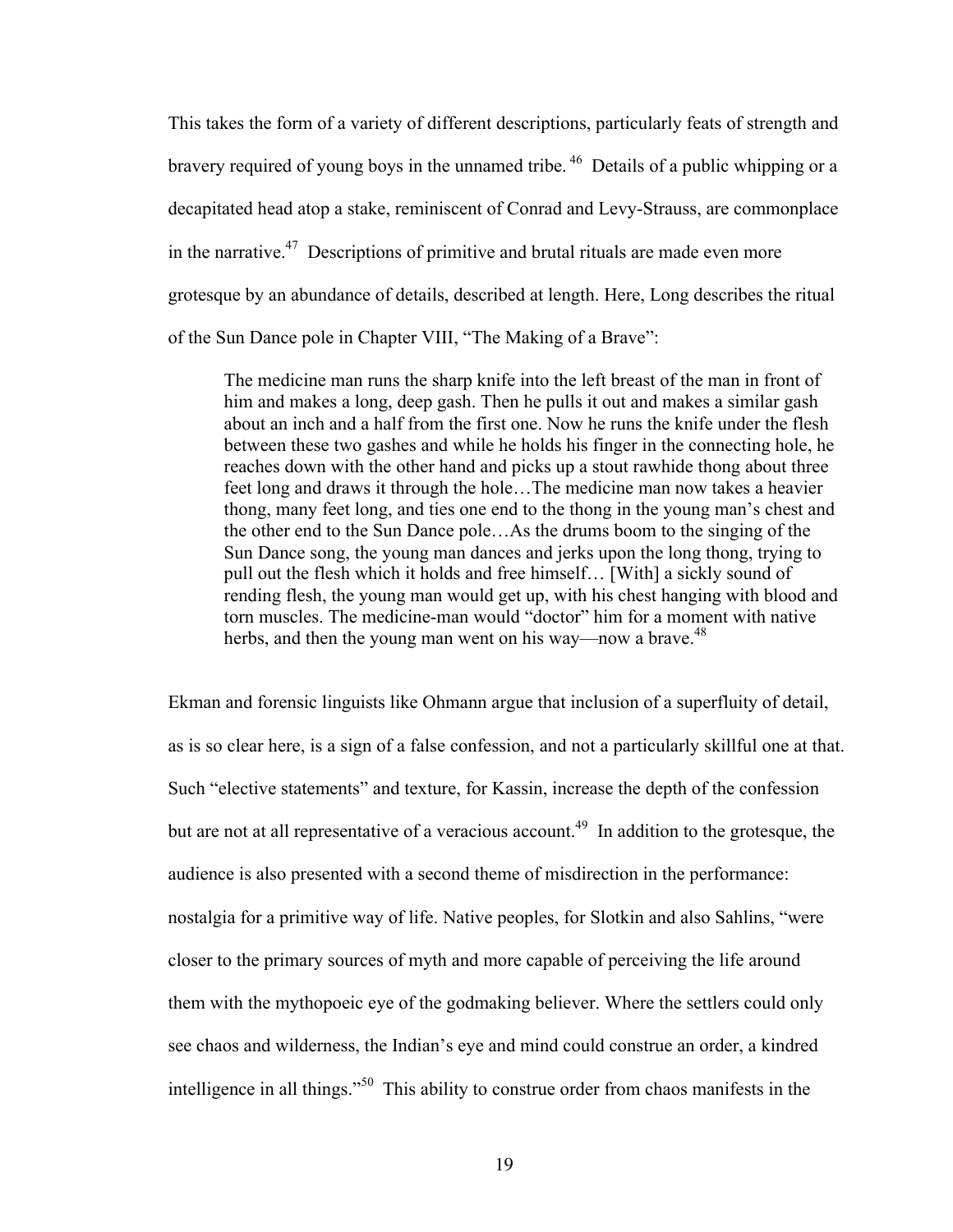narrative as a generalized pervasive mysticism. Long explains at the start of the narrative: "Mystery pervaded everything. In addition to the natural mysteries attendant upon my early youth, we had also to grope with the weird mysteries of Indian cult and superstition."<sup>51</sup> In this statement, the well-trained reader—armed with an eye for misdirection—spots an inconsistency between the insider's position of being raised within the tribe and the outsider-looking-in quantifier of weirdness. Long frequently uses that same outsider tone to describe many of the customs and habits of his supposed fellow tribesmen, hardly ever referring to them as "Blackfoot," nor by their more specific tribal name. Implicitly, Long is speaking for all "Indians" and their mysterious "weird" customs. The actual reason for this tendency towards generalization, of course, is that the narrative is not based on the traditions of any one tribe in particular but rather Long's observations of a variety of different tribes whom he encountered in Alberta and the northern Canadian provinces during his time as a journalist for the *Calgary Herald*. However, what seem now to be somewhat uncomfortable generalizations – "With an Indian, this means that he intends to kill as many [enemies] as he can before he is killed," for instance<sup>52</sup>—may have served to contribute to the overall mystique of the narrative in the 1920s, given that the United States was still in the throes of negotiating reservation boundaries and long-debated treaties. The reading public at large, one might well assume, may not have been well-informed about the complexities of tribal and inter-tribal native affiliations, so the employment of "Indian" would have made Long's narrative a much broader representation of "Indian" life at large. This plays neatly into the myth of the Indian, so legible and alluring to American readers.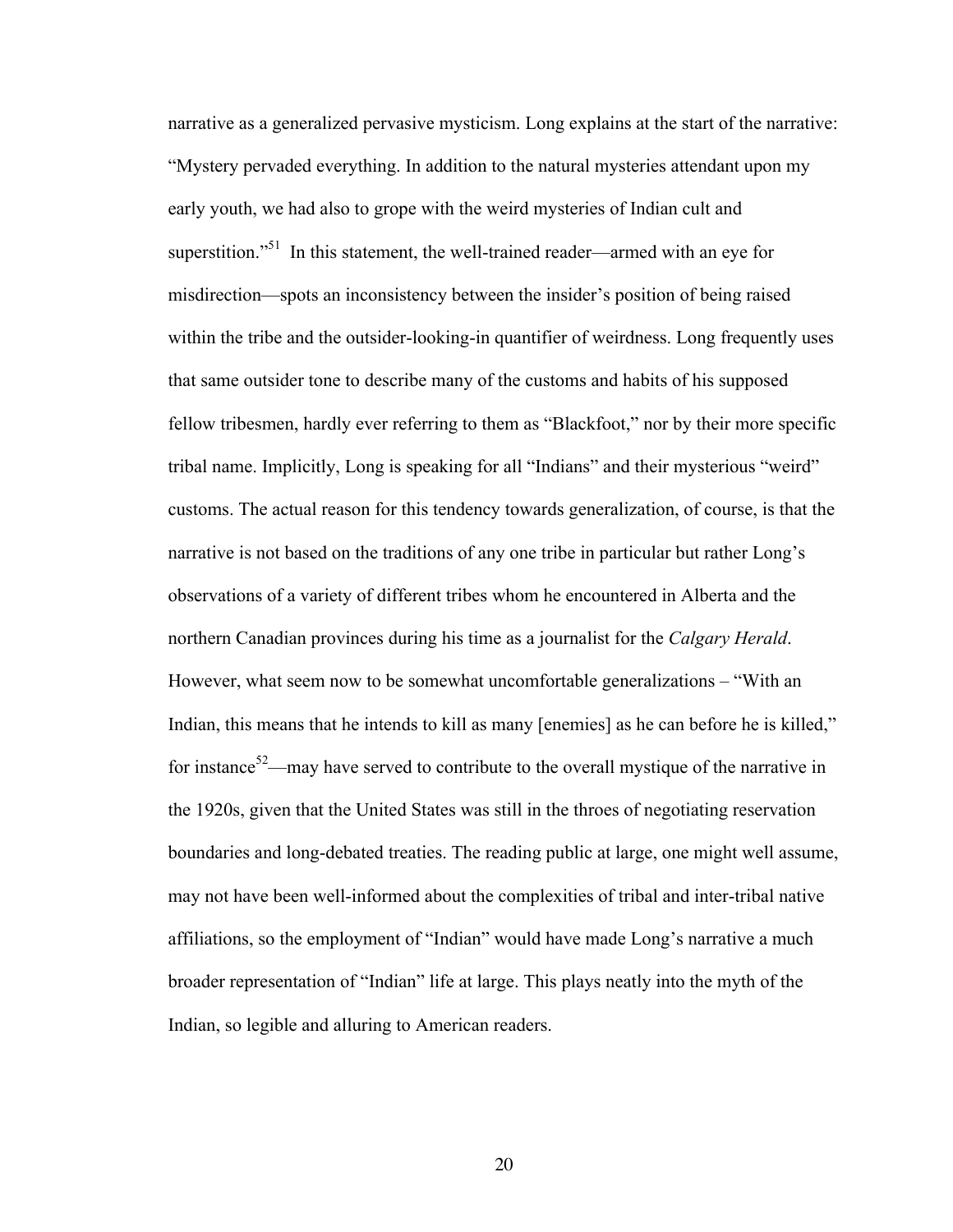Another common and significant thread in the narrative is the pervasive threat of a gender switch. The boys of the tribe, including Long himself, are persistently called "girls" or "women" when they fail to live up to the standards of bravery and bellicosity upheld by their fathers and male elders. With the single exception of a momentary nostalgia for his mother, who left him when he was an infant, women are portrayed as static, unchanging, vapid personages who merely fill space between men.<sup>53</sup> In the simple, clear tone that characterizes the narrative, Long plods through the difficulties and triumphs of his childhood, but also casts the net beyond the targeted reader towards an audience that was becoming increasingly interested in the qualities of the "primitive man." But he is also thoroughly in touch with his senses and the natural world in a way that his non-native counterpart, living in the urban world, would not be. This balance is also recognized as the Jungian *anima,* "the feminine principle of passivity, passion, and acceptance within the reasoning, cold, masculine consciousness."<sup>54</sup> In order to realize this balance, Long must first convince the reader that his is a cohesive identity with two distinct yet fully-fledged internal halves.

### **They Do Not Speak the White Man's Tongue: Perilocutionary Presumptions**

In order to balance the two halves of the self, Long relies heavily on the reader to fill in that which he cannot or does not say. The tension inherent in fake autobiographies often springs from the intersection of the locutionary, illocutionary, and perilocutionary facets of language; in other words, the intersections of "what I say" (locution), "what I mean" (illocution), and "what you think I mean" (perilocution).<sup>55</sup> Adding further complexity are the multiple illocutionary goals of any text or performance, and there are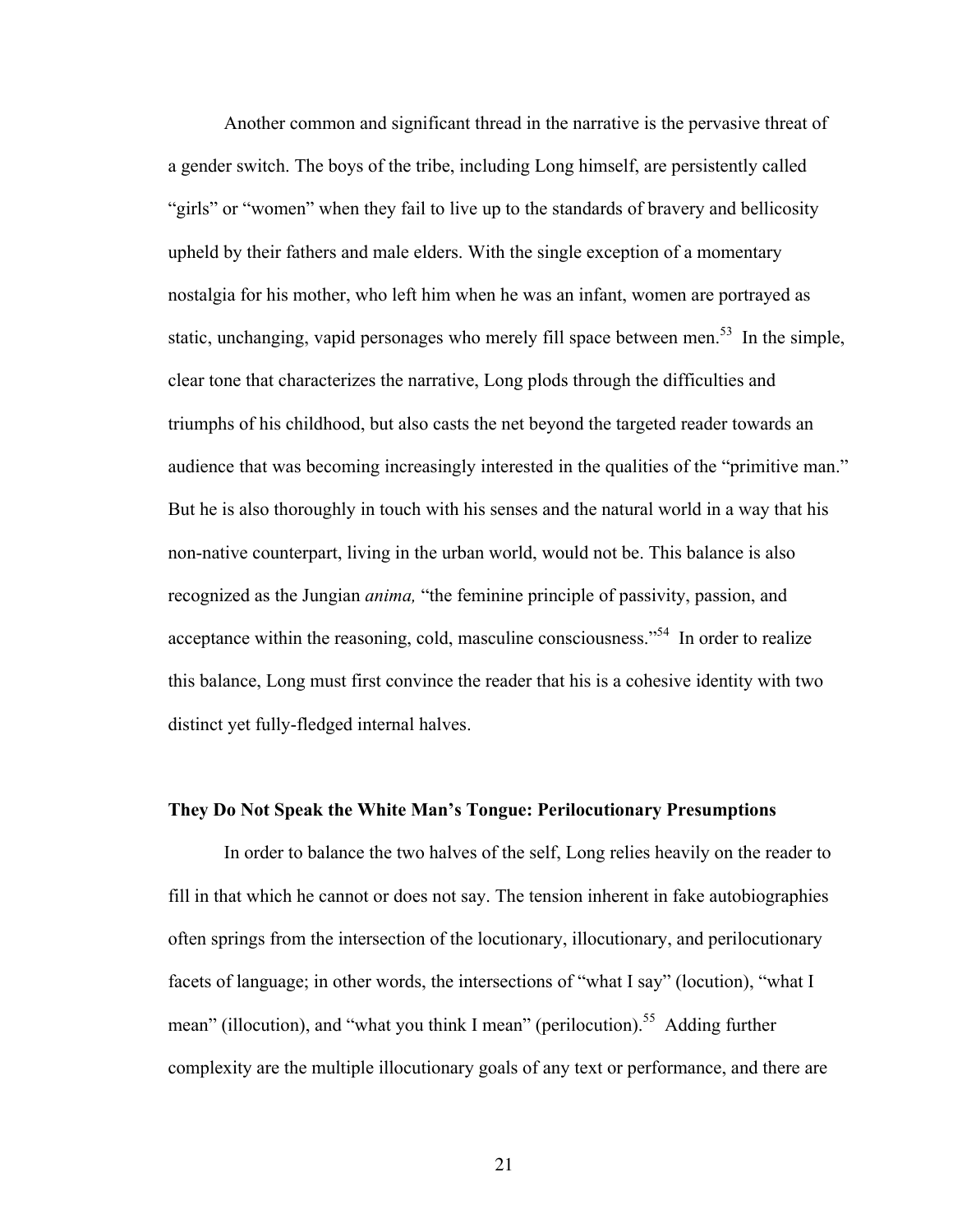always changes to the performance during the course of perilocutionary interpretation and recollection, sometimes making the after-image more powerful than the event itself.<sup>56</sup> The distance between the locutionary act, "what I say," and the perilocutionary interpretation, "what you think I mean to say," is another means for understanding the differences between expression and impression, or the expression that a performer *gives,*  and the expression that he *gives off*.<sup>57</sup> Phrased yet another way, the intersection of these three communicative facets can create a rift between "what seems to be said [and] the mental operations of the person who said it."<sup>58</sup>

The tension between locution, illocution and perilocution is often most evident in the foreword or prologue to fake autobiographies, usually presented as a disinclination to outwardly claim the ensuing narrative as *the truth* no matter what its title may otherwise indicate. The illocutionary and perilocutionary expectations of the audience are often fulfilled or challenged by the locutionary statements of the author; the question of truth does not always enter into that negotiation of meaning. Modernist thought would have us banish "truth" from the discussion completely. In the prologue or foreword, the audience has the opportunity to hear the voice of the author without the filter that is employed subsequently, thereby making the prologue—or similar foreword—one of the few opportunities for the audience to see whether or not the author is staking an unmitigated claim on the story, or subtly distancing him- or herself from the narrative and its contents. This moment of distancing is more common than one might expect.<sup>59</sup>

On the surface, the perilocutionary understanding of *Chief Buffalo Child Long Lance* is a first-person account of growing up as a Blackfoot in the Alberta province of Canada. However, Long never lays any direct claim on such a narrative. He never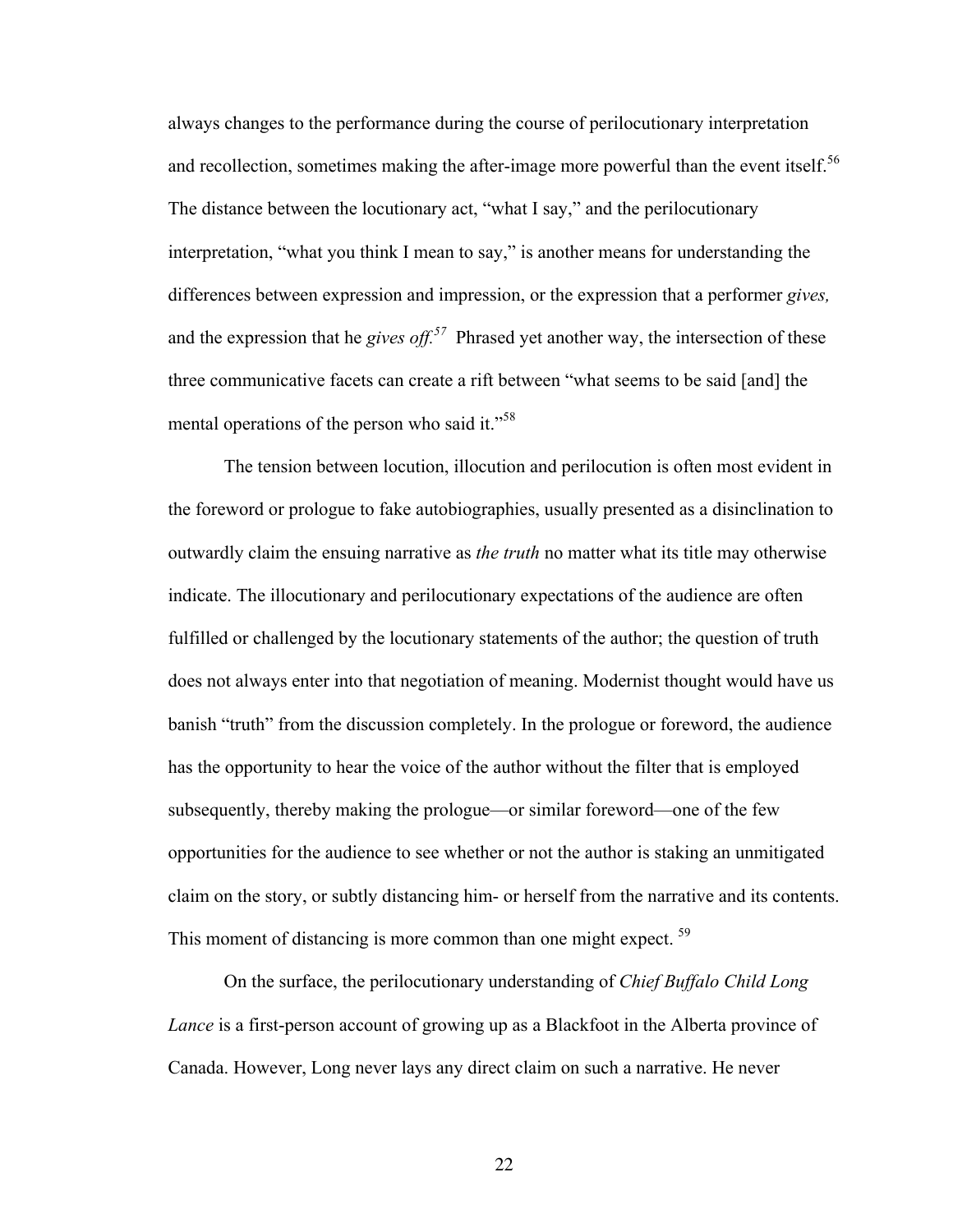explicitly states that the events recounted in the narrative actually happened to him; the reader expects that he would and assumes that he does, but in fact he does not. In the field of deception science, Ekman calls this tactic an "inference dodge."<sup>60</sup> Importantly, Long never corrects our perilocutionary assumption either. Lejeune contends that within the prologue, the contract between writer and audience is outlined and agreed upon. But not so with inauthentic autobiographical acts, for while the prologue is one of the most important elements in setting up the veracity of the subsequent narrative, and it is also a means by which the author can subtly tell the reader *I am not lying but I am not telling the truth, either.* To this end, Long states the following in the prologue to the first edition:

This dramatic period, the period leading out of the old tribal conflicts into that marking of the coming of the new white race, constitutes what is perhaps the most colorful period in the history of the North American Indian. And it is of the experiences of this period that I write, the experiences of our old warriors who are still living, but who cannot tell their own stories because they do not speak the white man's tongue.

This is a book which my friends of the Northwest have urged me to write ever since I returned from the World War. They and my publishers have persuaded me that it is an interesting narrative. And, so, here it is.

 Buffalo Child Long Lance Blood Indian Reservation Cardston, Alberta July 1, 1928 Introduction to the  $1<sup>st</sup>$  Edition<sup>61</sup>

Long does not state that these are his personal experiences and he never claims specifically that he lived through what he describes, yet the audience's perilocutionary expectation of autobiography is that the narrator experienced some version of the narrative within. Here—and some critics vehemently argue that such is the case in *all*  autobiography— the expectation of truth is misplaced and inevitably unfulfilled. In the above passage, Long neither claims nor rejects ownership of the *Autobiography*. Once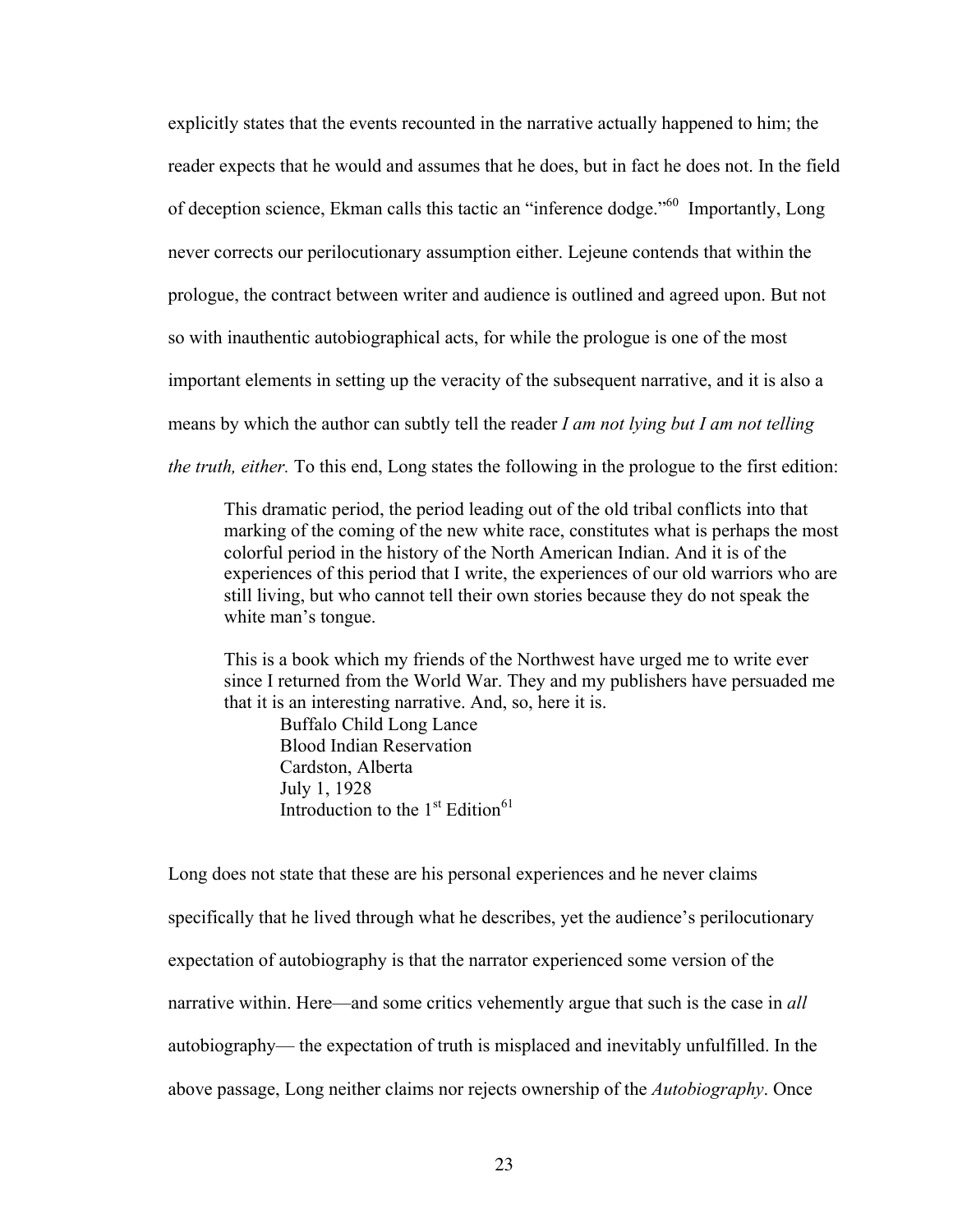again he relies on the expectations of his reader to lend feigned veracity to the narrative. Such a maneuver creates an indirect sense of truthfulness, and allows Long to reinvent himself through the reader's eyes. The illusion of truth cannot be all smoke and mirrors, however, and Long intentionally inserts the first person plural possessive "our" in describing the aging warriors of the tribe, which is powerful misdirective that circumvents Long's locution and illocution, and goes straight to the realm of perilocution.

The audience makes a perilocutionary assumption that Long means to tell a story of *his people,* of whom the reader assumes he is a part. Ultimately, what makes the prologue a solid foundation for the rest of the narrative is Long's masterful balance between distancing and associative language – "their stories" versus "our warriors," for instance. Elsewhere in the narrative, such tensions between associative and distancing language continue to appear: Long describes the Blackfoot system of time keeping for the reader's benefit, and in terms familiar to the reader, making an awkward bridge between the "savage" and "civilized" worlds.<sup>62</sup> Believably creating this bridge between worlds and crafting a narrative lived on a vague frontier is a dance that is complex enough, and Long makes no effort to integrate his own actual childhood into the narrative. His project is not one of reconciling his past with his imagined present and future; it is a task of total reinvention and disavowal of many aspects of his personality and history. According to Smith, "some evidence suggests that [Long] may have acquiesced in antiblack bigotry" or even incited it. $63$  Long distances himself from his African-American heritage wherever possible, and when a neighboring tribe member attempts to explain this "peculiar black skins" to him, he treats them as beings beyond his imagination: "They even told us of 'black white men' who lived under the sun, where it rested when it went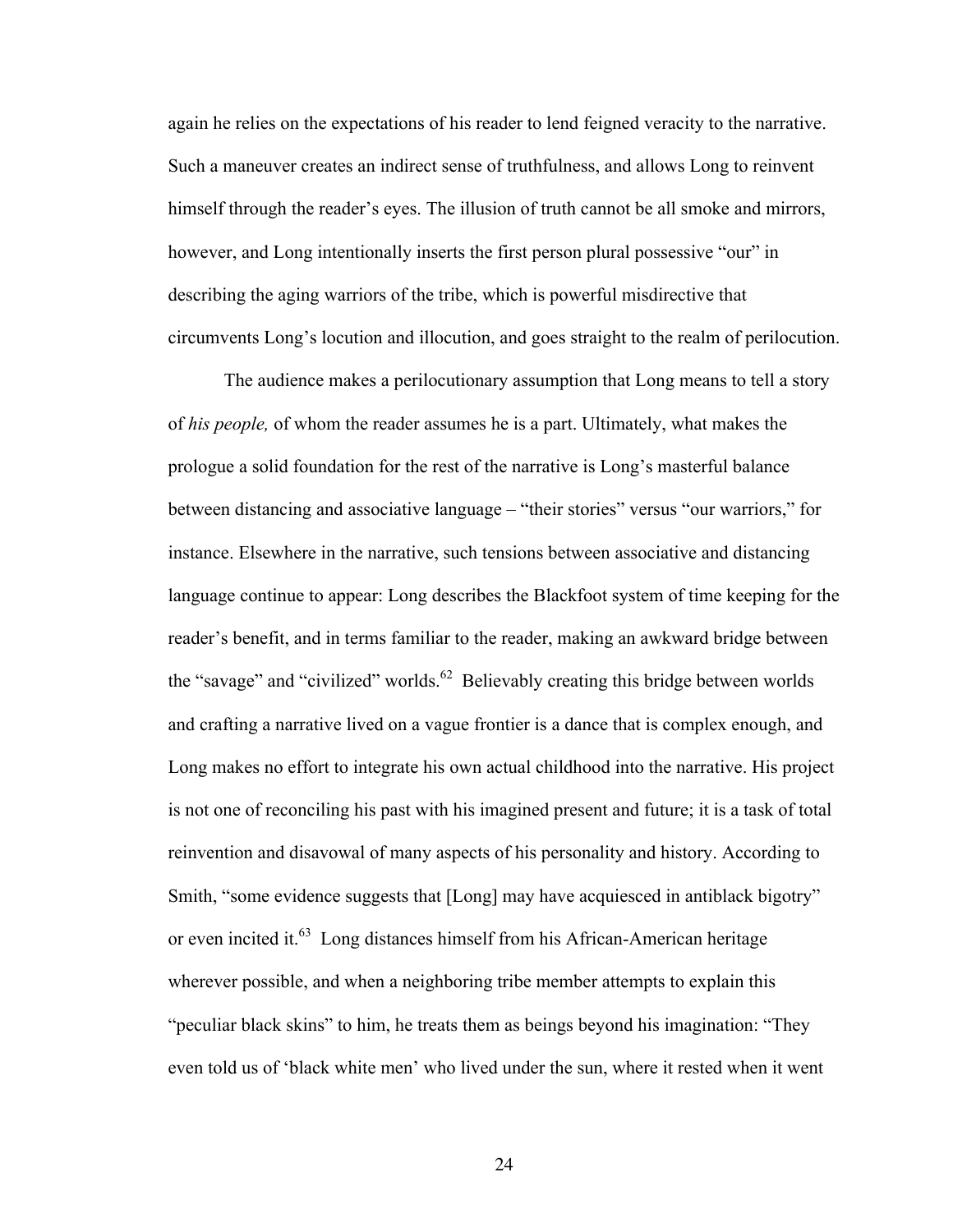under the horizon, and who were "scorched" until they were black.<sup>564</sup> Long presents this as the first time he and his tribe ever heard of a black man, which further distances Chief Buffalo Child the narrator from the actual past of Long the author.

### **Writing For A Cause**

In the prologue to the text, Long explains that his publisher and friends told him that his childhood was a story that must be told, and he feels obliged to agree in order to speak on behalf of the warriors of his tribe who cannot tell the stories for themselves. The narrative is presented as a duty to Long's own identity, and to the memory of a tribe with whom he felt a great affinity. He explained his switch from Cherokee allegiance to Plains Indian in 1922 by saying that "he could do more" on behalf of the Plains Indians than the Cherokee. In reality, perhaps, it was the Plains Indians that could do more for Long as they were more welcoming of him and his feigned heritage than were the Cherokee. Their popular image, furthermore, was much more in line with that of his readers' and publisher's expectations, and it was more prudent for him to reinvent himself into an already accepted framework. Leaving behind the segregated South and his African-American relations, Long searched for a group that would take him in. In the varied groups of Plains Indians, especially those in Canada, he saw an opportunity to be accepted and to promote not only himself, but the image of the "Indian" as most readers and viewers expected and understood "the Indian" to be.<sup>65</sup> He capitalized upon the expectations of the reader and underscored the vagueness of his narrative to make it a generalized narrative of an Indian boy growing up on an ill-defined but still thoroughly legible "western" frontier.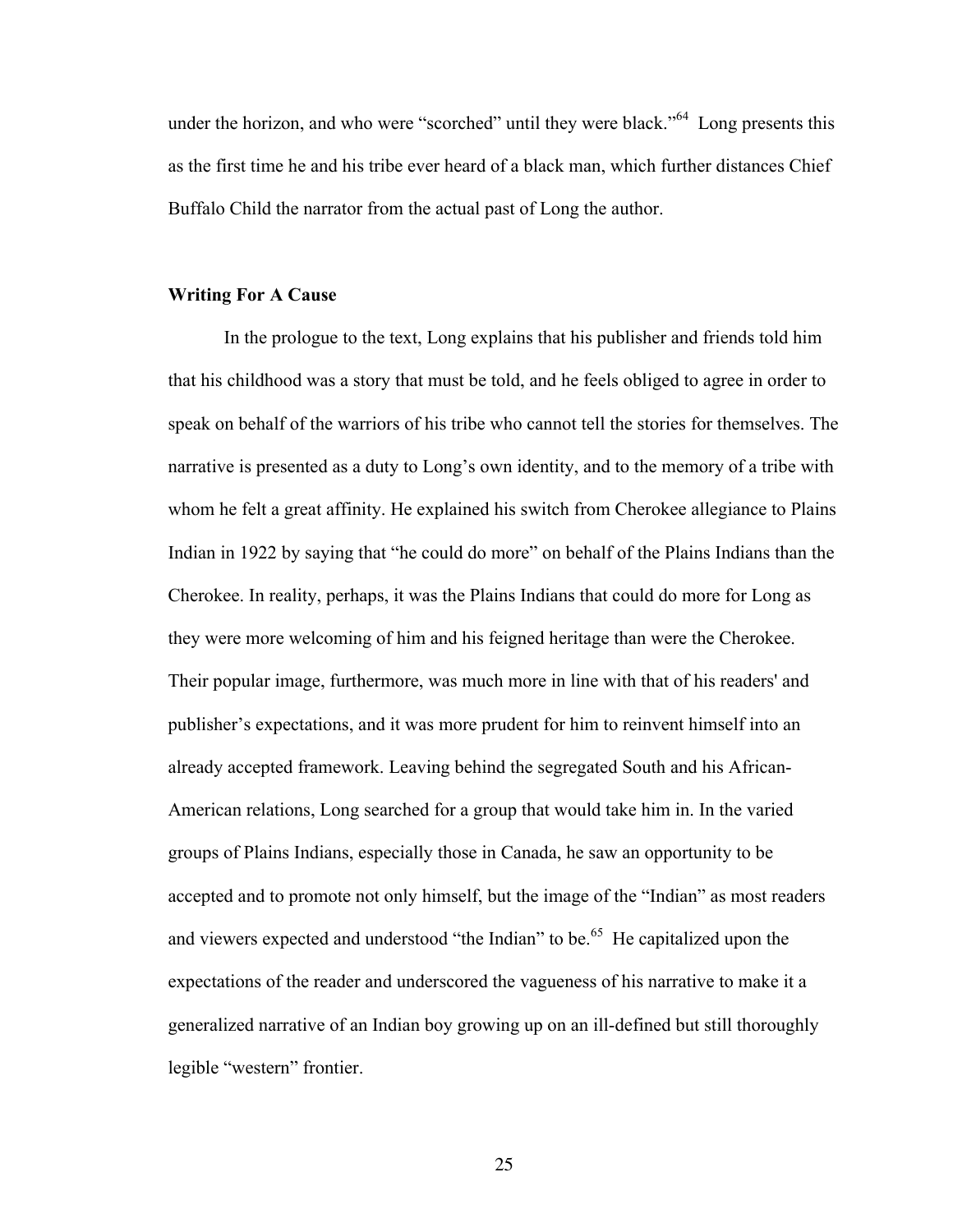Long and all fake autobiographers enliven a generic and artificial skeleton with the unique nuances of the experiential. English rhetorician and literary critic I.A. Richards contended, "business of the poet…is to give order and coherence, and so freedom, to a body of experience."<sup>66</sup> By reinventing himself repeatedly, Long created his own body of fabricated experience from which to craft a narrative of childhood. This process of self-legitimization is one seen in many other savage fakes of the 1920s. Richards sought to find a method for reading literature that was freed from the regimented restrictions of scientific truth, in favor of what he coined "pseudo-statements," defined thusly:

A pseudo-statement is "true" if it suits and serves some attitude or links together attitudes that on other grounds are desirable. This kind of "truth" is so opposed to scientific "truth" that it is a pity to use so similar a word, but at the present it is difficult to avoid the malpractice. $67$ 

Whereas a *pseudo-statement* finds justification in whether or not it organizes the "impulses and attitudes" of the poet/performer, a *statement* is justified by its "truth," or "its correspondence, in a highly technical sense, with the fact to which it points."68 This is not a question of a signifier being emptied of meaning as in Baudrillard's simulacra; quite to the contrary, pseudo-statements permit the fabrication of truth so long as it points to something sensorily relevant. These pseudo-statements are the building blocks of fake autobiography because they correlate not to a scientific truth, but to an artistic attitude or opinion as the point of origin for meaning. The meaning of these pseudo-statements is gauged by its "serviceableness," or usefulness, to both reader and writer, and to its serviceableness to humanity as a whole. Richards acknowledges that while this position and mode of interpretation is a tenuous one, neither true nor false, it ultimately liberates the audience by dismantling the desire to find an irrevocable and illusive "truth."<sup>69</sup>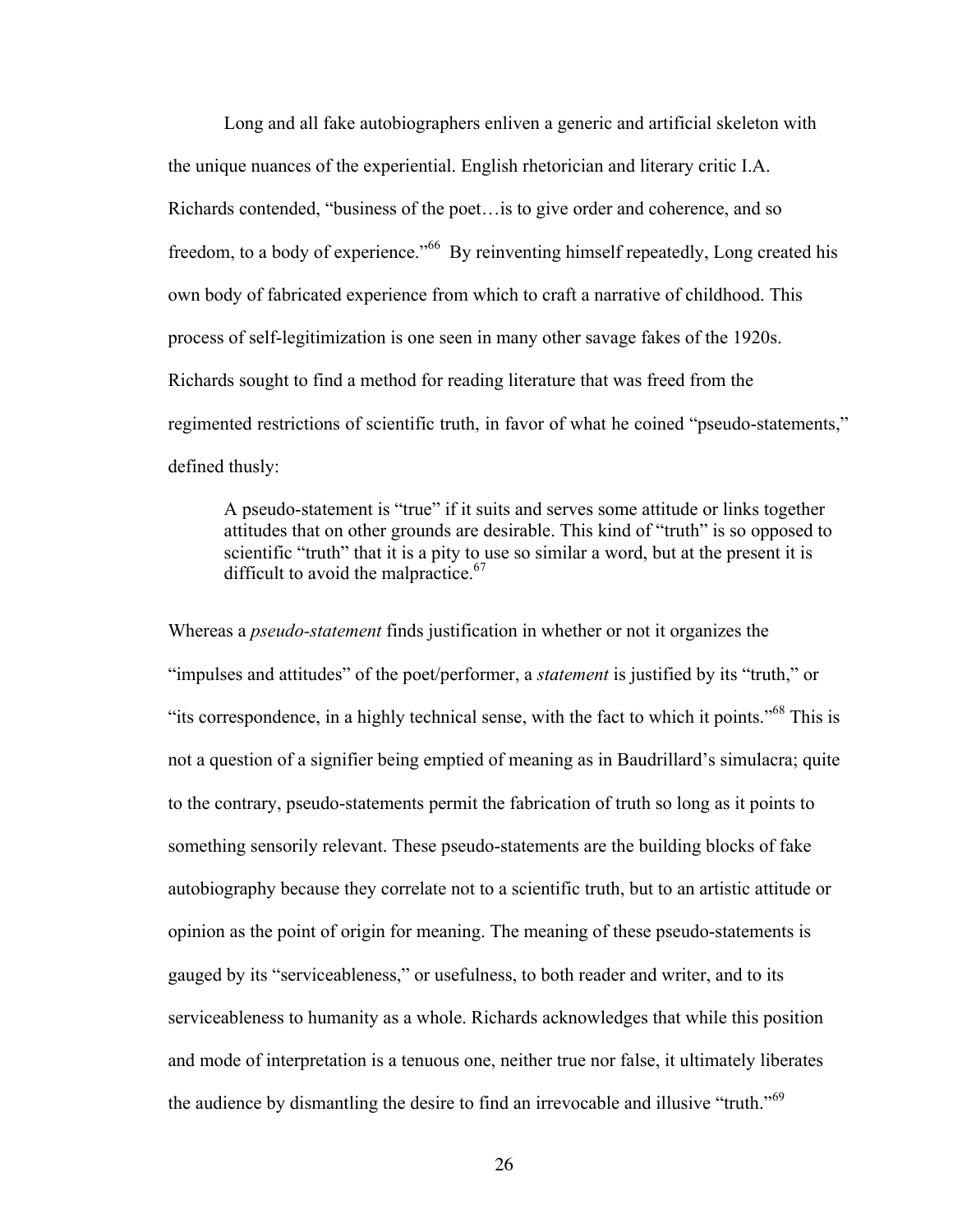There is no one truth in *Chief Buffalo Child Long Lance*, but there is a serviceableness that aims to fulfill the needs of its author, and the perceived needs of his audience. Furthermore, the text furnishes a life without provenance with an apparently legitimate and archival history. Reading this text now, it is sometimes frustrating in its simplicity and its generality, but those very qualities are what Long was most in need of in creating this childhood for himself. His had been a complicated life of exclusion and navigating racist sentiments and expectations in the United States. Once he was discharged from World War I, it seemed, Canada offered him safe harbor from the past he had left behind. But he had to create something that would not only misdirect from his actual heritage, creating a narrative so heavy with details and so warmly acclaimed that nobody suspected it to be a fraudulent document, but also a narrative that would replace the painful humiliations and poverty of his own past. In *Wrighting Ethnicity* (2008), Jon Rossini discusses the means by which performers, artists, authors and playwrights take the opportunity to "create and correct" through performance.<sup>70</sup> Because the stage has become an applicable and relevant metaphor for examinations of daily life, according to Rossini, arguments and analysis of on-stage performance can also be applied to performances off stage. Individual cultural creations and identifications are where the daily action of change takes place. These deliberate creations and corrections are also moments of strategic disidentification. *Chief Buffalo Child Long Lance* is an exquisite example of the need of the performer to create and correct, for in writing this narrative Long not only created a new childhood but also attempted to reform and erase the injustices of his life and past. He made a place for himself in the world where there was none before.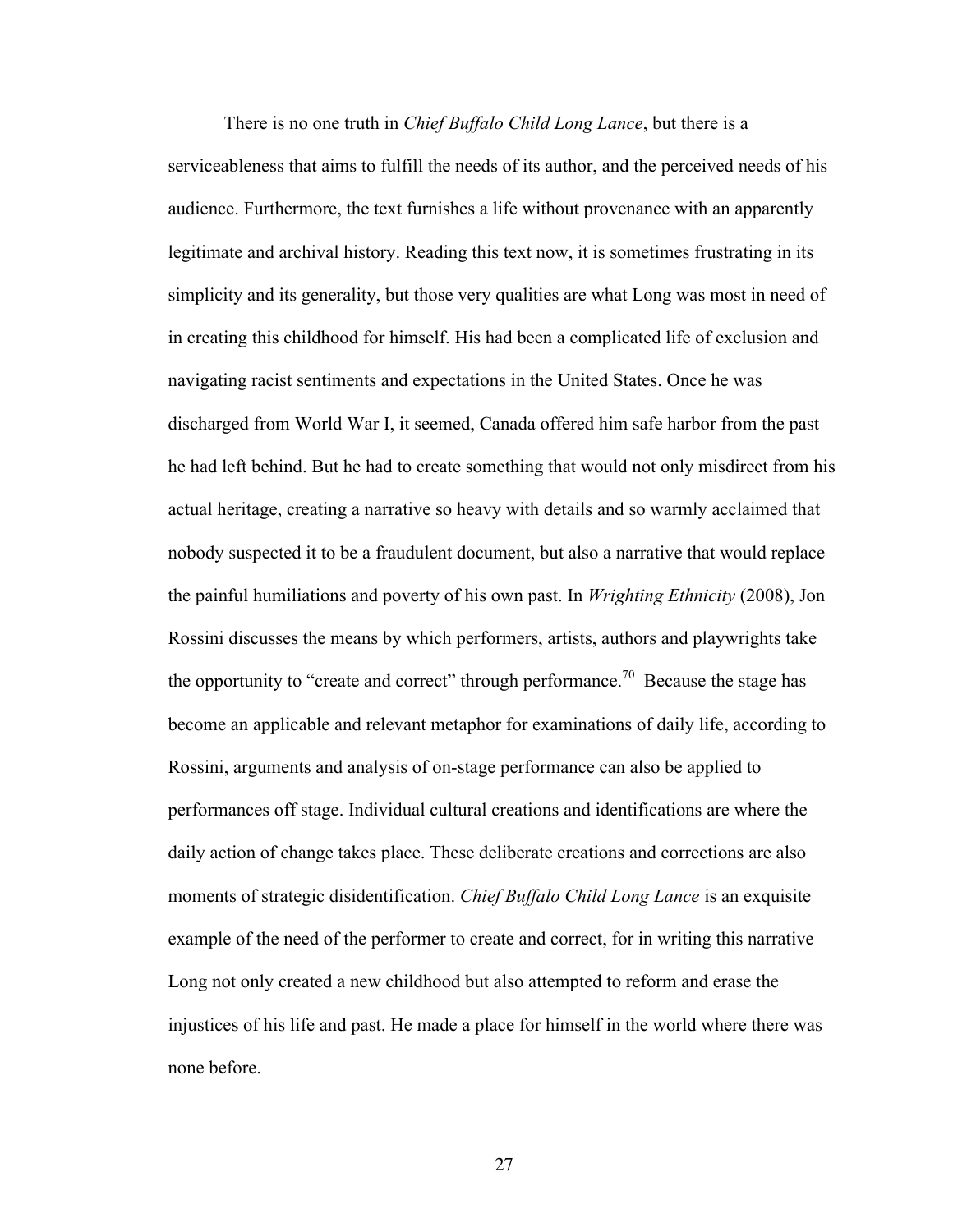### **Defrocked by Yellow Robe**

Long's decision to repeatedly reinvent himself and to cut ties with his past was not a decision made lightly. It was, without a doubt, a question of survival. Growing up in Winston-Salem he was socioeconomically crippled, but his persistence and performer commitment to a newly fashioned Long Lance, one that had wide popular appeal, provided him with a sense of security and belonging absent in his childhood. If there is one thing that *Chief Buffalo Child Long Lance* reflects it is that Long ached to belong to a tribe; through the narrative, he creates the illusion that his links to that tribe, whichever he belonged to at a given time, ran deep and wide. In the end, it is thought that Long committed suicide because he thought he was facing imminent public exposure. The threat of the destruction of the performance was commensurate to the destruction of his very existence.

Shortly after the filming of *The Silent Enemy* (1930) ceased, Chauncey Yellow Robe, the Sioux Indian who starred in the film with Long*,* contacted the Bureau of Indian Affairs with his suspicions of Long's claims that he was a Blackfoot Indian. At about the same time, Long recited his own death chant in front of hundreds of guests at the annual dinner of the Poetry Society of America in New York City on the evening of January 28, 1930. In attendance that evening was State Representative William Chanler, an acquaintance of Yellow Robe's. In an afternoon of research, Chanler had discovered the truth about Chief Buffalo Child Long Lance. Days later, acting as the legal counsel for *The Silent Enemy,* Chanler summoned Long to his Manhattan office, and as Long entered the office, Chanler greeted him: "Hello, Sylvester." Long responded: "Who's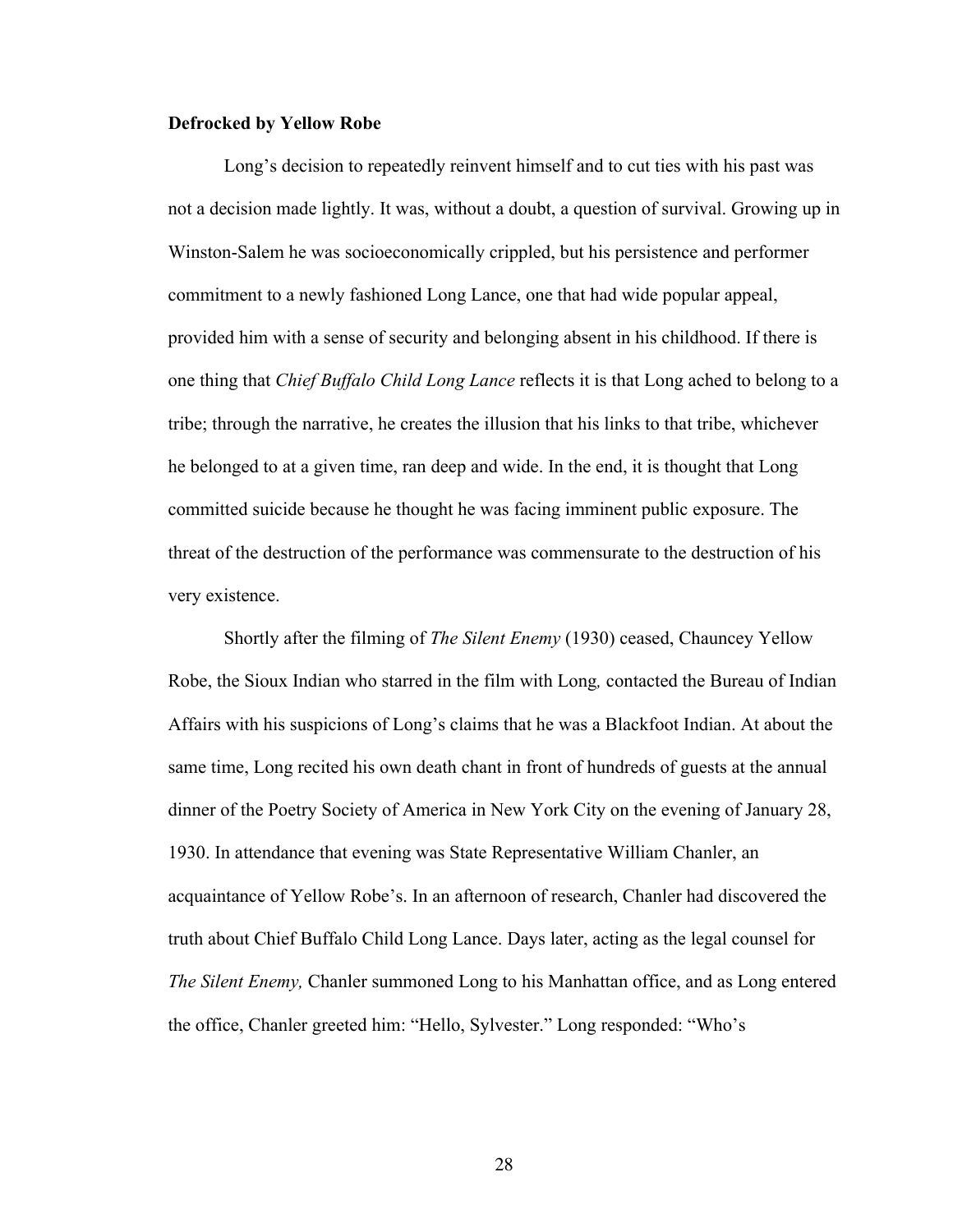Sylvester?"<sup>71</sup> What happened in the following weeks is unknown; three months later, he was dead by his own hand.

Neither Yellow Robe nor Chanler ever revealed what they knew publicly of Sylvester Long, and *Chief Buffalo Child Long Lance* sat comfortably with its shelf-mates as an autobiography for decades. The composite of Long's reinvented selves and the generalized frontier Indian prototype he crafted gave him a sense of purpose, a sense of place, and a sense of belonging. The self that he forged was the only self that he could present to the world, and Long relied on outside forces and expectations to repeatedly reinvent himself as he saw prudent. Long also utilized the vagueness in his narrative to give an air of mysticism to narrative. My formalist analysis of the autobiography showed that Long deliberately played with the perilocutionary presumptions of the audience to give an illusion of veracity to his narrative, capitalizing on audience expectations and presuppositions. Chief Buffalo Child Long Lance was who Sylvester Long had become, not in a temporary performative act, but in a transforming act of reinvention and disidentification of the self. As we will now see, where some fake autobiographers are inclined towards reinvention, others find adaptability to be their strongest quality.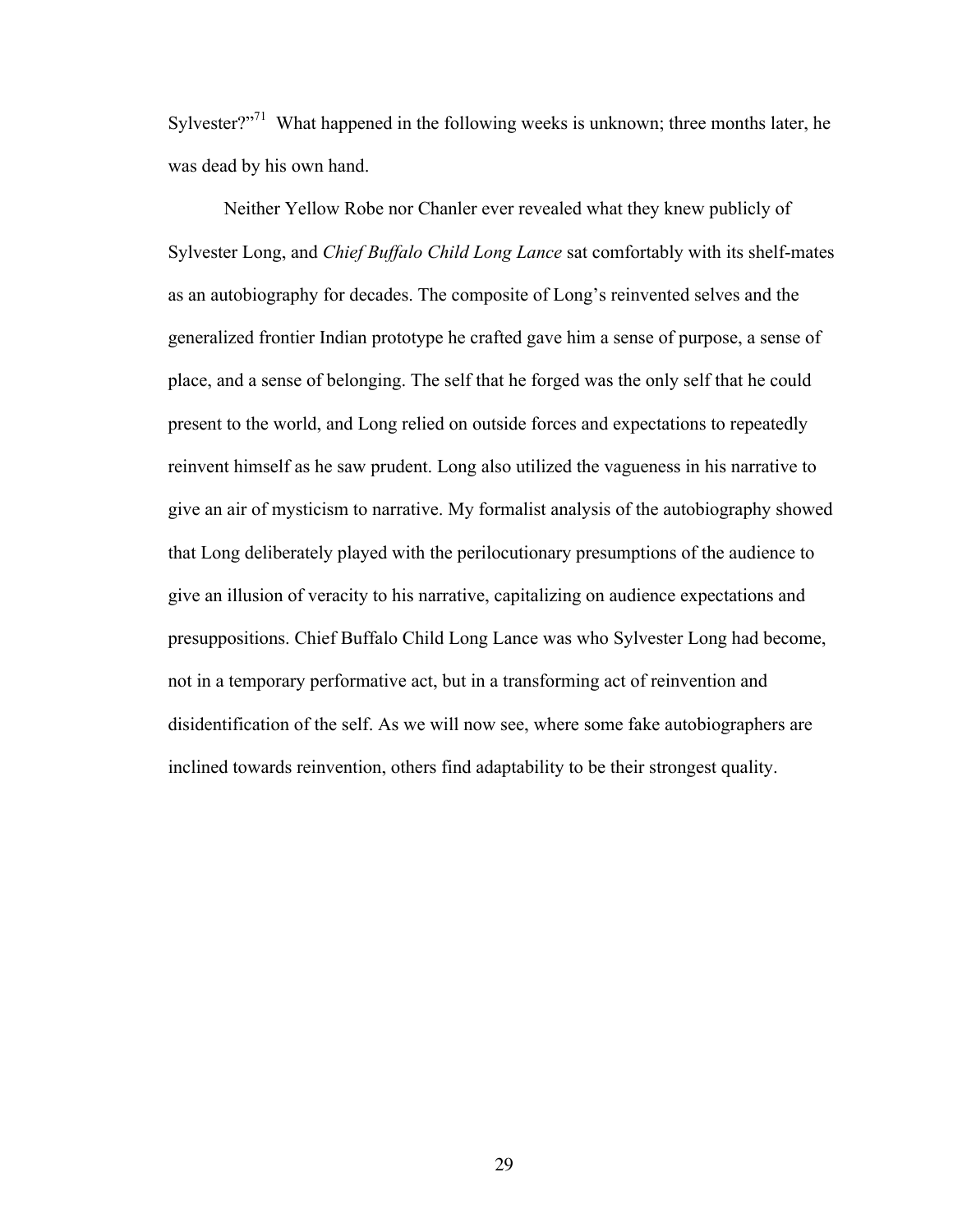# **2. The Professional Jew: Samuel Ornitz'** *Haunch, Paunch, and Jowl* **(1923) and the Adaptability of Meyer Hirsch**

I want to tell everything. Everything: so that even if I tell pathological lies the truth will shine out like grains of gold in the upturned muck. - Samuel Ornitz (b. 1890 – d. 1957), writing as Meyer Hirsch, *Haunch, Paunch, and Jowl,* 1923

*Mr. Ornitz:* I say you do raise a serious question of conscience for me when you ask me to act in concert with you to override the Constitution.

*The Chairman:* Conscience?

*Mr. Ornitz:* Conscience, sir, conscience.

-Transcript proceedings from the House Un-American Activities Committee, 29 October 1947

On October 29, 1947, Samuel Ornitz was called before the House Un-American Activities Committee on suspicion of Communist Party involvement. Ornitz declined to testify on the grounds of "a question of conscience," and was jailed for one year for contempt of court. Twenty-five years earlier, Ornitz inverted this extraordinary question of conscience in crafting the fake autobiographical persona of Meyer Hirsch. *Haunch, Paunch, and Jowl* (1923) is a bildungsroman that reveals a life spent undermining conventions of morality and civilized conduct. The reader is privy to an endless succession of alarming confessions, most made casually and without thought, ranging from tales of ballot rigging and the machinations of Tammany Hall, to rings of child prostitution in Manhattan's most tawdry corners.

In this chapter I will first provide an overview of scholarship on Ornitz and *Haunch, Paunch and Jowl,* and discuss the narrative in conjunction with the background of its author, Samuel Ornitz of the Hollywood Ten. Then, I will elucidate one of the principle elements of the misdirection spectrum, misdirective themes, which here focus primarily around the savage man who seeks to impose his authority over those that surround him. I will then analyze Ornitz' anonymous authorial revelation that his goal in writing the narrative was to alleviate Americans from the stranglehold of their "peculiar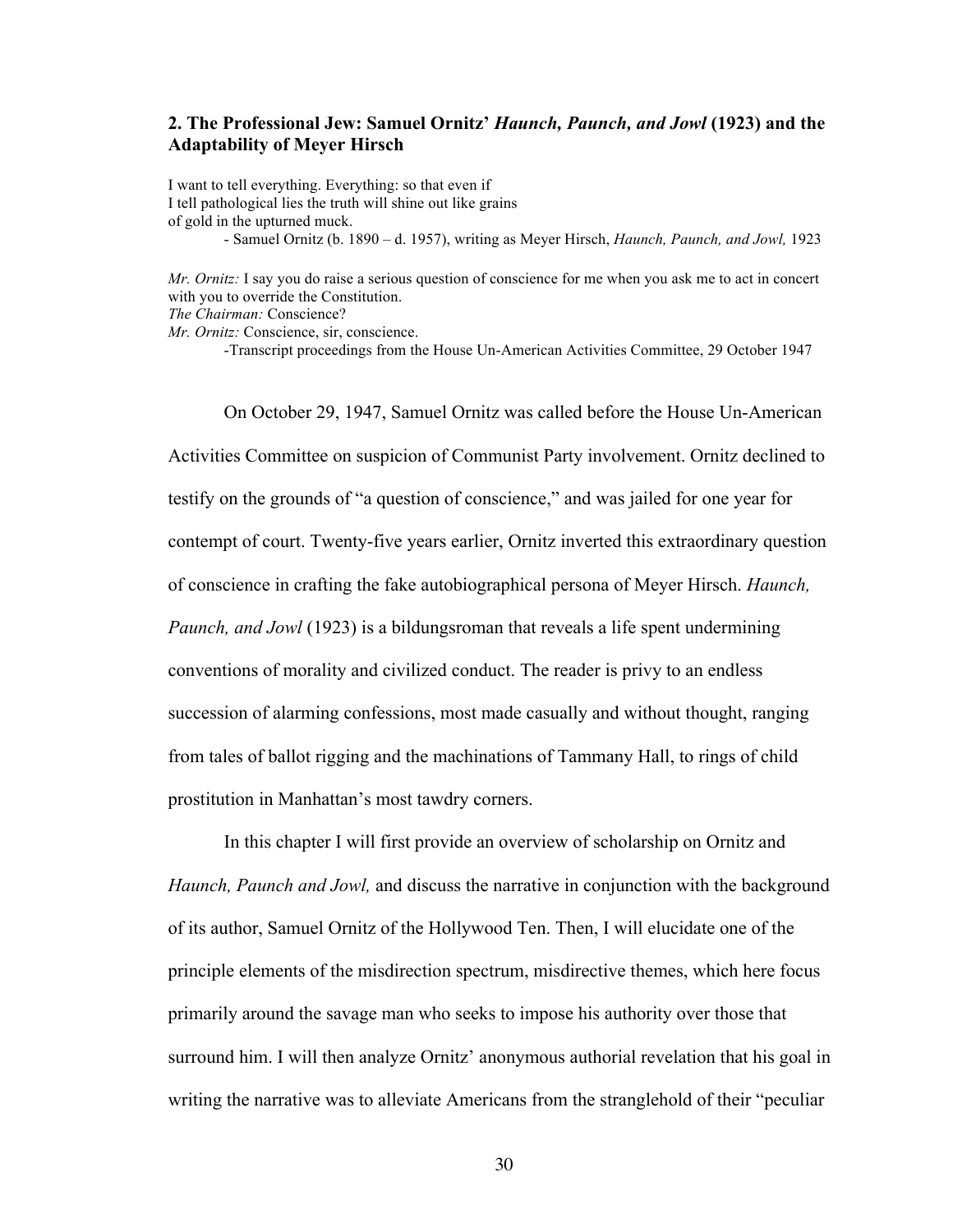isolation" in a narrative guided by a Jewish, urban, and deplorable Daniel Boone. Then, I will move forward to consider how disidentification and the being-other are at work in this text. In *Haunch, Paunch, and Jowl,* Samuel Ornitz draws from a cache of misdirective themes to craft a being-other in Meyer Hirsch whose adaptability allows him to conquer the Manhattan wilderness-jungle. Though brutish and ruthless, Hirsch adapts effortlessly to the tumultuous political and cultural climates that surround him, enabling him to exploit everything and everyone in his pursuit of capitalist accumulation.

Scholarly work on *Haunch, Paunch, and Jowl* is limited principally to its function in Jewish American fiction. Martin Japtok exalts the text is as a "centerpiece of early twentieth century American (Jewish) literary history," as a narrative that combines modernism, realism, naturalism, and ethnic sentimentality in order to create a complex portrait of cultural nationalism.<sup>1</sup> Japtok also sees *Haunch* as a narrative of ethnic and religious—not racial—passing. Insofar as Hirsch passes as a devout Jew in order to further his financial and social standing, the narrative is one of passing, but to compare it to a text of cross-racial passing, like *Autobiography of an Ex-Colored Man* (1912) by James Weldon Johnson, as Japtok does in *Growing Up Ethnic,* is to ignore the deep irony of this manipulative and cruel narrative. Where Japtok argues the "novel promotes selflessness and ethnic solidarity," other critics understand it to be a ceaselessly individualistic, ruthlessly self-centered narrative. In Walter Rideout's study of radical novels in American literature, the narrative is a "destructive foray against capitalist society" that reveals "the dirty underparts of 'The System'."<sup>2</sup> What Japtok sees as a sidelong celebration of solidarity Rideout sees to be an ironic "dead-pan revelation" of the protagonist's utter lack of morality.<sup>3</sup>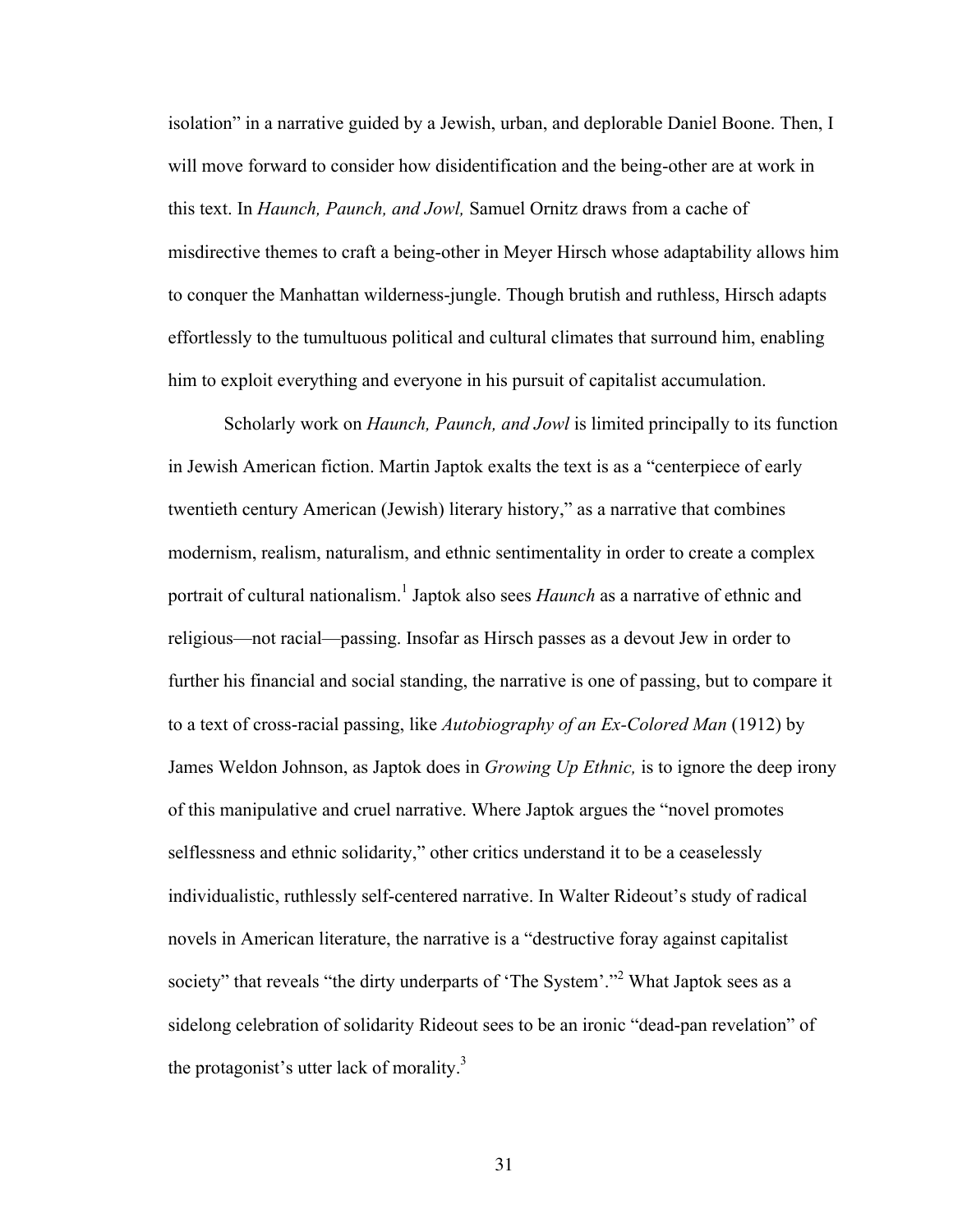Both Rachel Rubin and Rideout see the language and structure of *Haunch* as one of its defining characteristics, for though the bulk of the narrative takes place in the early 1900s, Rideout credits its unconventional form to be "twenties in spirit," while Rubin sees the text as "antimodernist with modernist language."<sup>4</sup> On the matter of *Haunch* as parody, Rubin, Browder, and Japtok agree; yet while Browder and Japtok situate the narrative as a parodic autobiography, Rubin interprets the work as a fully-fledged and carefully crafted "jewface act," a phrase coined by Dawidoff.<sup>5</sup> In *Black Face, White Noise* (1998)*,* Rogin studies the function of blackface and similar performances, crossing class and race, in the construction of a Jewish American community identity. Rogin cites Ellison, who explained in his 1964 "Change the Joke and Slip the Yoke," that "the declaration of an American identity means the taking on of a mask," …because "the discipline of national self-consciousness gave Americans an ironic awareness of the joke that always lies between appearance and reality… The darky act makes brothers of us all."<sup>6</sup> In this regard, the parodic jewface element of *Haunch* may have had a galvanizing effect for the Jewish communities of the Lower East Side of the time, for the book was warmly received by various local theatres and was serialized in several Yiddish papers of the day. In Rubin's interpretation, Ornitz' lasting commentary on the power of minstrelsy, parody, and narrative is to make the most not of who you are by birth, but with what "performative mask you wear" and what you make out of the "cultural material that constitutes that mask."<sup>7</sup>

Like the childhood tale of Chief Buffalo Child Long Lance, *Haunch, Paunch and Jowl* draws on the nostalgia and romanticism of a lost world and past era to ground the narrative. Tucked into the front matter of the text is an unattributed photograph of "New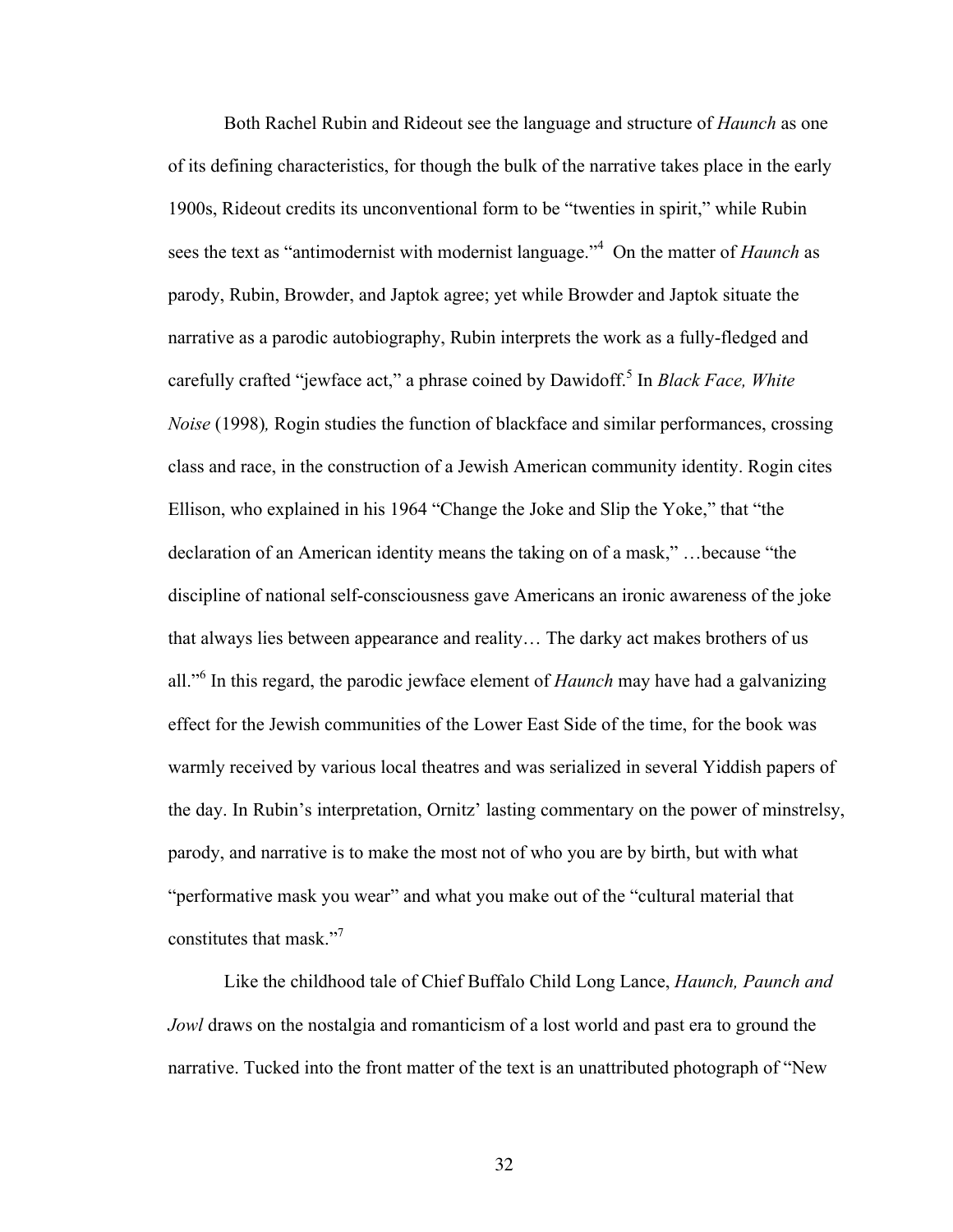York, circa 1900," showing what could be a photograph of Warsaw's Jewish ghettos; a burned façade is at the center of the image, with faceless men and women looking in the general direction of the camera. Behind these faceless figures, a billboard painted in Hebrew is affixed to a makeshift fence.<sup>8</sup> As readers, we have no concrete evidence to suggest that this photograph does not correspond to the temporal framework of the novel; however, we cannot contest its link to the narrative either. Hirsch provides the photo as proof of narrative authenticity, continuing the long and effective game of photographs as perceived evidence of truth. Spurious though it may be, the photograph emphasizes that *Haunch, Paunch, and Jowl* belongs to the "fake ruin" subcategory of inauthentic autobiographies, to draw loosely from Ruthven. Hirsch presents a world that may never have existed at all, using nostalgia as narrative fuel. He constructs a society and culture that is both past and dismantled, its vestiges erased by time. However, the concrete ruins of the narrative—the Lower East Side, as it once was—are real. In other words, as Ruthven explains, the narrative is based on the collision of "a counterfeit materiality and an authentic nostalgia," such that the reader is told of "the way things were" in a place that never really was.<sup>9</sup> Because Hirsch manufactures this lost world and his position in it, the reader has no truth-finding recourse, not even the futilely revolving door of fact checking serves any purpose here. We have no grounding history or known counterhistory, and therefore we must accept what Hirsch tells us since no alternative exists.

What saves the narrative from a collapse under the weight of its fakery and unreliable narrator is a set of familiar and legible themes that guide the narrative forward and maintain the reader's interest. One such theme is a thread of nostalgia for a cruel and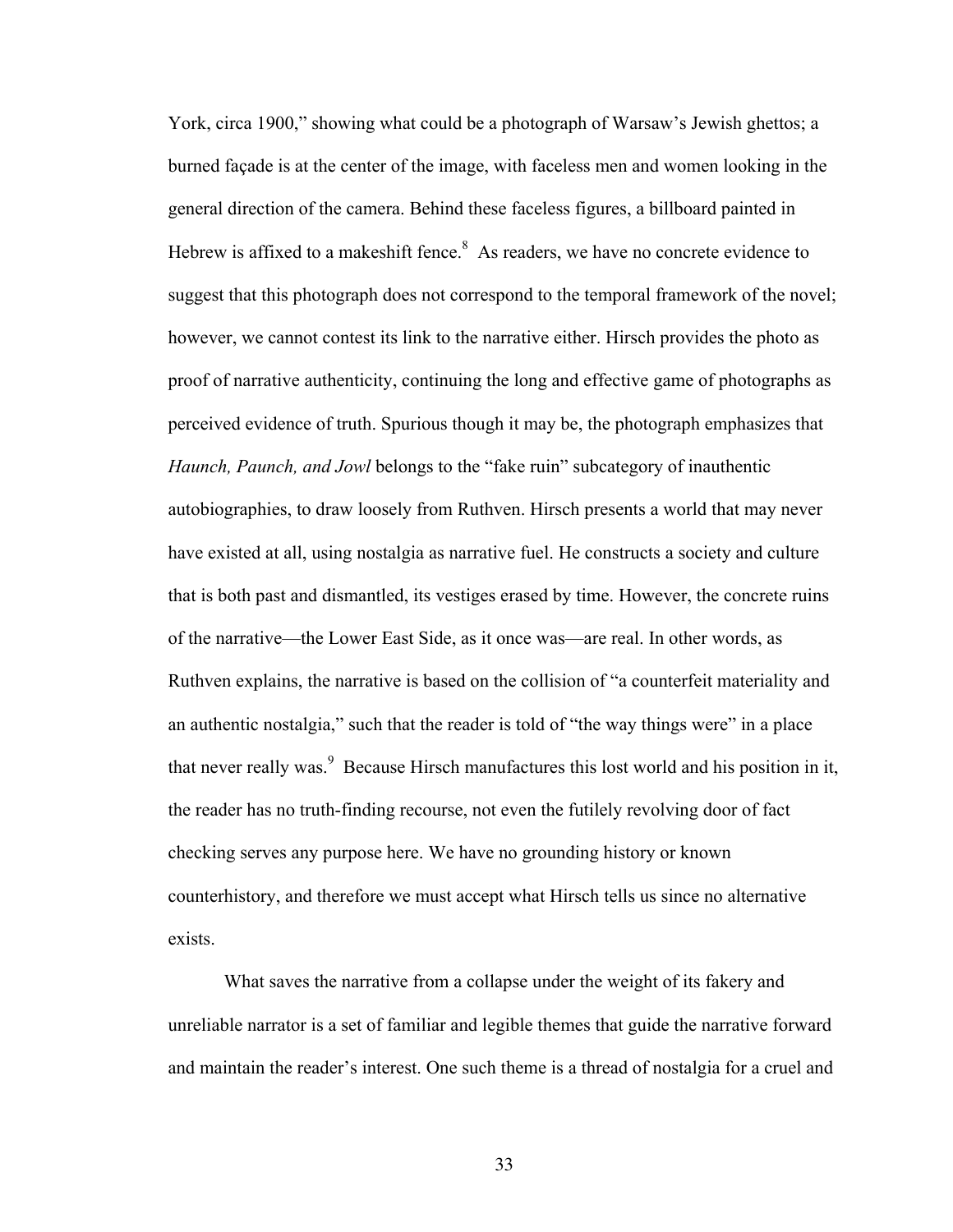unforgiving past era, both alien and alluring. Fashioning himself after the bosses of Tammany Hall, Hirsch proclaims himself a Professional Jew, exploiting his religion and culture through his back-room street boss savvy. During this time, he works falsifying ballots and votes, which he finds immensely rewarding. The narrative is recognizable to the contemporary reader as a kind of dilapidated Jets-and-Sharks life's story, and in Hirsch shows that on the lost Lower East Side, the Jews were eternally pitted against the Irish, on Ludlow Street and elsewhere.<sup>10</sup> From the hollowed shells of fire-addled tenements, Hirsch would have his audience believe that he carved a place out for himself against all odds to the contrary by adapting to any given situation, altering his appearance and conduct, demeanor and attitude, in order to better his social position. Browder contends that *Haunch, Paunch, and Jowl* "represents ethnicity as performance, certainly, but it goes far beyond its satire of the myth of the self-made man, its parody of American autobiographical conventions, and its mockery of the genre of immigrant autobiography."<sup>11</sup> It goes beyond its aims of satire and inversion by tingeing the narrative as a whole with an uncomfortable and peculiar hue of anti-Semitism, a thread that by extension creates an inescapable atmosphere of authorial self-loathing.

### **Ornitz and Hirsch**

Hirsch is the invention—the negative self—of Samuel Ornitz, now most notable for his place among the Hollywood Ten, persecuted by the House Un-American Activities Committee in 1947. An outspoken anti-capitalist and the founder of the Screen Actor's Guild in 1933, Ornitz refused to speak to HUAC and was sentenced to a year in prison for contempt of court. It is clear that Ornitz was as principled as Hirsch is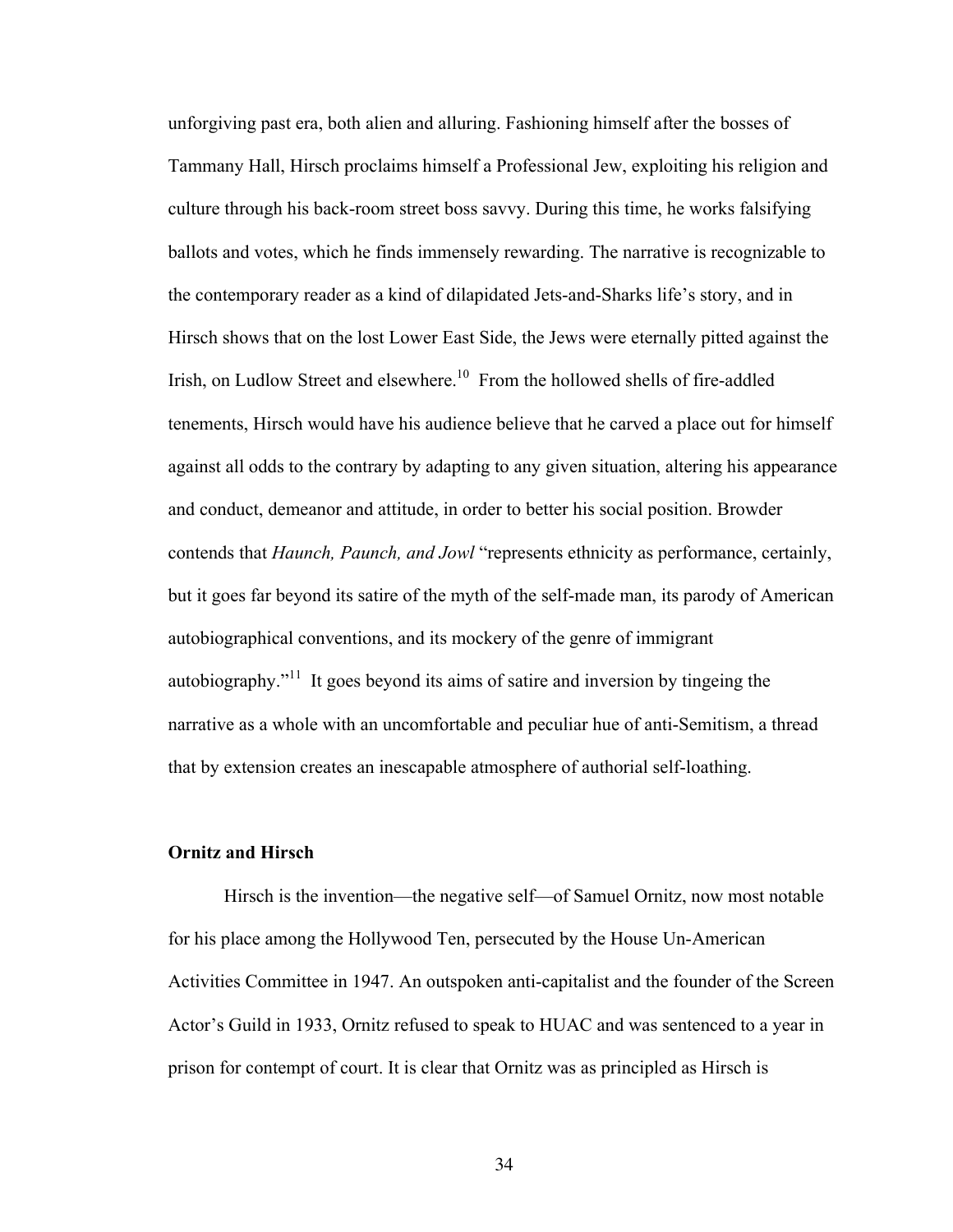unscrupulous. Blacklisted from Hollywood after his dealing with the HUAC, Ornitz never worked again. Born in 1890, Ornitz was the son of a wealthy dry-goods merchant in New York City, but never lived in the tenements of the Lower East side, never fought for turf against Irish gangs, never became a Superior Court Judge. Meyer Hirsch was, in fact, a real person, but was not the author of *Haunch, Paunch and Jowl.* He had died several years before the publication of Ornitz' fake autobiography. The real Meyer Hirsch was also a Superior Court judge; because Ornitz chose to link his fabricated narrator to a person who did actually exist, Hirsch embodies what Muñoz describes as "recycling or re-forming an object that has already been invested with powerful energy. It is important to emphasis the transformative restructuration of that disidentification."<sup>12</sup> In that transformative restructuring, Ornitz comments not only on the atrophying nature of capitalism and the acquisition of wealth, but also on the impotence of American laws and freedoms and those charged with upholding those rights.

Lengthy research into Ornitz' background yields astonishingly little. Though a prolific screenwriter in Hollywood for decades, his work now seems largely regarded as insignificant or ordinary, the high point being *Little Orphan Annie* in 1933. In 1927, the same year as *Haunch* was published, Ornitz also wrote *A Yankee Passional: The Biography of a Synthetic Self,* formatted like a modern hagiography, detailing the life and times of "Daniel Matthews, the mystic, and Orr Applegate, the medicine man."<sup>13</sup> During his time in prison after his sentence for contempt of court, he penned *The Bride of the Sabbath* (1953). After his blacklisting his screenwriting and fiction was shelved and forgotten. Even in the context of the Hollywood Ten, he garners little mention, but the HUAC could not obliterate Ornitz' Hirsch. Hirsch stands for nothing, while Ornitz'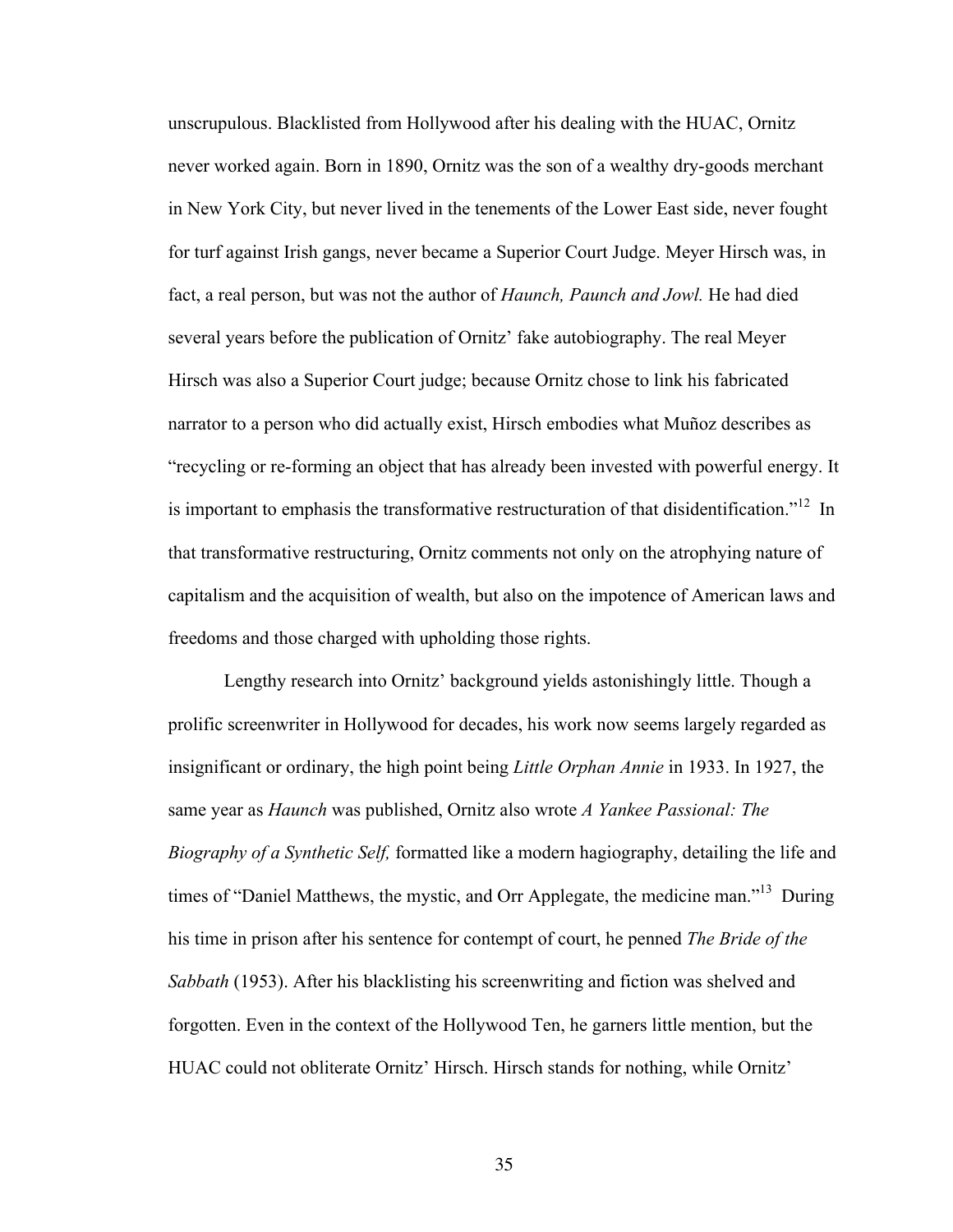personal beliefs were so profound as to cost him his career and reputation. Hirsch is the only tangible record of what Ornitz understood himself to be, shown through Hegel's negative spirit. And so even though *Haunch, Paunch, and Jowl,* variously published also as *Alrightnick's Row* and *The Making of a Professional Jew,* has principally been classified as an artifact of early Jewish American literature, here the narrative will be examined as a text where the narrator utilizes adaptability as a weapon of internal resistance against those who would attempt to define him.

Hirsch is both self-made and self-perpetuating, so his narrative omniscience seems in line with the egocentrism of his character. Rachel Rubin argues that Meyer Hirsch's sole interest, aside from his self-adoration and -promotion, is the "plundering of ethnic culture" through sinister masculinity, hostility, pimping and exoticizing.<sup>14</sup> Switching frequently between the simple past, the complex past perfect, and the present, the narrative forms a temporal swirl around Hirsh's childhood and early career. Originally published as an anonymous autobiography, Meyer Hirsch is clearly the main character but is not, strictly speaking, the narrator. LeJeune balks at such deliberately vague tactics, yet here the anonymous author allows for bending of authorial rules that make the text compelling beyond the traditional confines of a memoir, and the device of an anonymous author echoes the same adaptable fluidity that characterizes Hirsch in the narrative. Filled with a perpetual street-corner and back alley hustle and studded with Yiddish thieves' jargon, the narrative challenges the reader's familiarity with the typical *bildungsroman*. What commences as a story of youth and adolescence descends into nothing more than an appalling racket of exploitation, from electioneering on behalf of Tammany Hall to a small-time but big-income trade in child prostitutes.<sup>15</sup> The Ludlow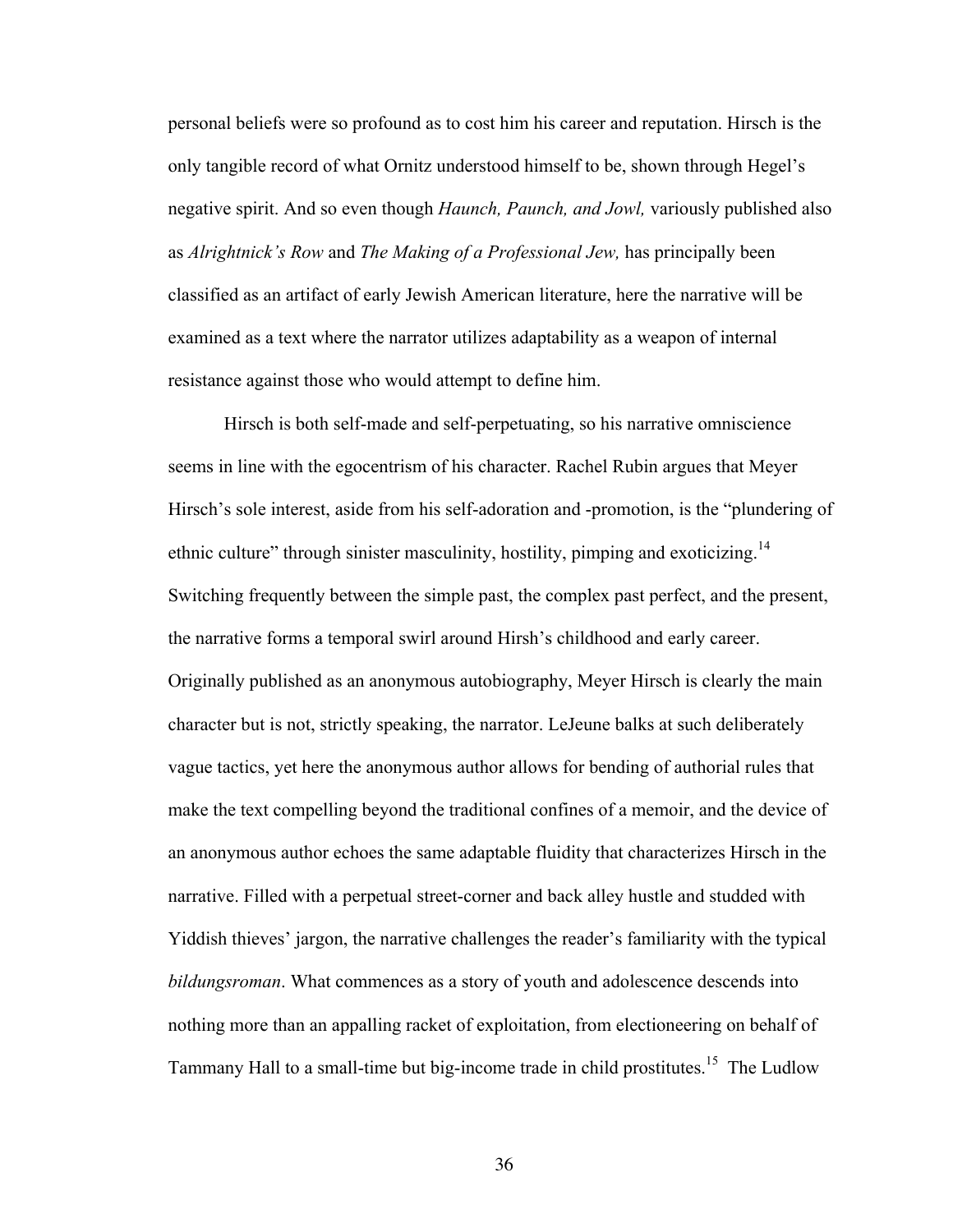Street gang will do business with the Irish, the Jews, the Blacks, the Chinese; nothing is barred provided it flips a profit.

Hirsch's early years find him surrounded by shadowy family members; especially notable is his Uncle Philip who is even less scrupulous than Meyer himself. An ex-Talmud scholar, Philip has traded in a life of religious learning for a life of wealth built on the backs of immigrant laborers. The narrative is almost Dickensian in the number and nature of characters that fill the pages with endless conversations, giving layers of texture to the text, while never detracting from Hirsch's largesse. This narrative chatter serves to distinguish the solitary Hirsch from the masses, and his family and gang, with the exception of a choice few, are simple, static characters that change little throughout their lives. The utter focus on the drive and trajectory of the individual man as central to both narrative and society make these secondary characters a necessary foil, and allow Hirsch to display his prowess at adapting to suit his needs and trample those who stand in his way.

At City College, Hirsch cultivates a selfish interest in workers' rights in the inverse of the communist ethos. Never an advocate of unions, he takes a stance as a manipulator of the union as a mode of organizing labor. Secondly, he comes to see that what he had always thought of as a unified Jewish society was, actually, and usefully for his purposes, fractured into disparate groups, including the American, German, English, Galician, Lithuanian and Spanish Jews. This realization of a fractured Jewish society shows him that his ambition will be carried on the backs of *other Jews,* and that he does not need to look outside his own ethnic group to supply his labor needs. <sup>16</sup> With some satisfaction, he invokes the rote Talmud learnings of his youth that allow him to shift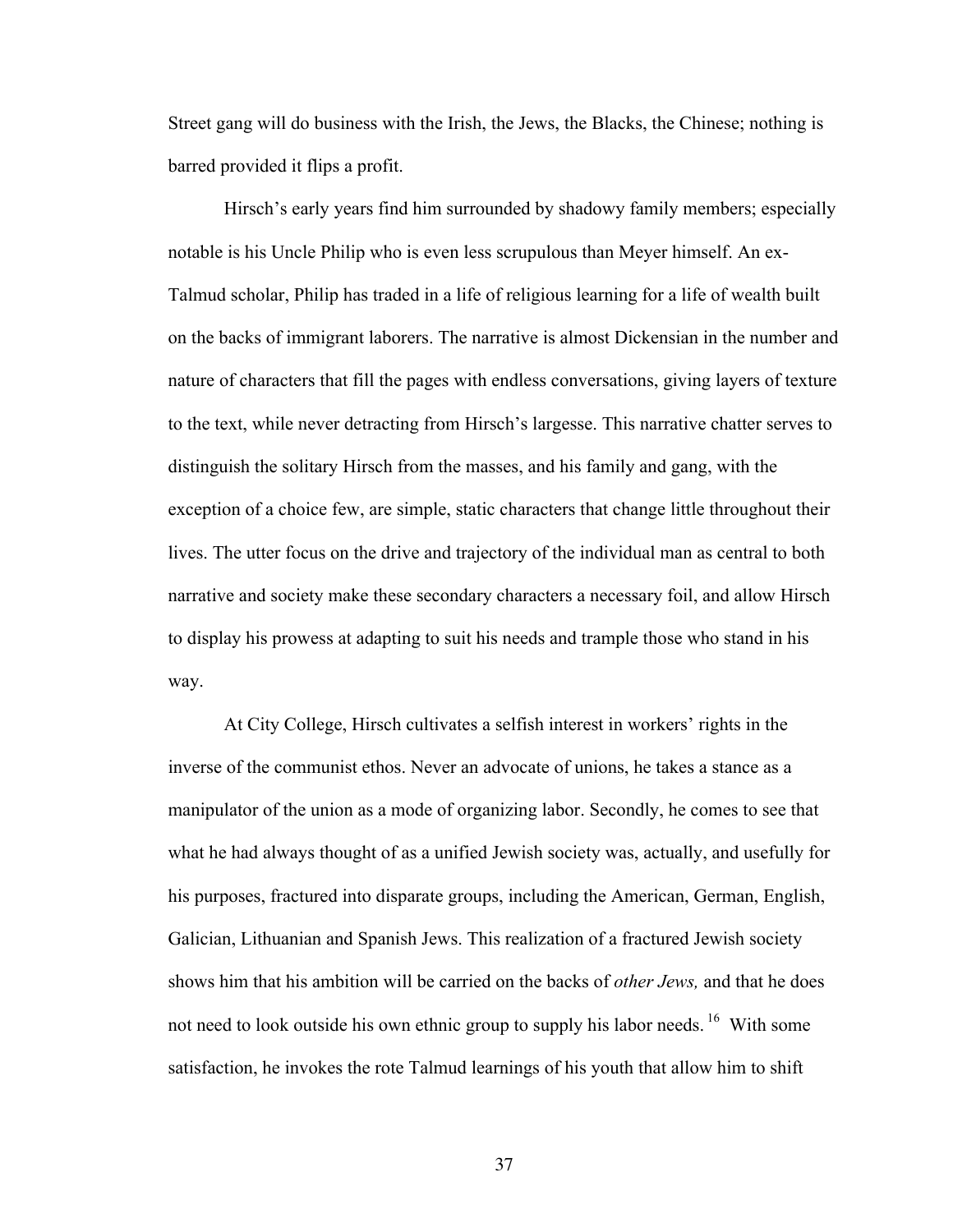from a devoted Jew among Jews to a nondenominational autocrat as it suits his purposes. Hirsch uses the surplus pool of Jewish labor as a ready-made army of petty thieves or worse. Pandering to his own selfish needs, he plays a devout Jew as needed but more often a lawless street boss.

### **The Good Old Swelter and Seethe: The Pendulum Swing**

In all fake autobiographies, the repetition of misdirective themes provides stability to the narrative. This effect can be likened to the swing of a pendulum, travelling between repetitious themes to stabilize the narrative. Even though thematic repetition is ubiquitous in literature, for fake autobiographies the *type* of themes that emerge is of the utmost importance. These themes counterbalance the pieces of the narrative that are linguistically classified as "performatives," which according to J.L. Austin are "felicitous" acts. Felicitious acts *do something,* they surprise the reader, they create the illusion of a stable narrator, and they create a sense of truthfulness. On the other hand, an infelicitous act or theme is static and less dynamic—it is a "constative,"17 which offsets the action of performatives. Austin's felicitous acts alleviate the weight of what Muñoz terms the "darkness of the lived instant," so that even if the hopefulness of a felicitous act is unfulfilled, the promise of that hope is essential, even if disappointment—in—is inevitable.<sup>18</sup> By setting the pendulum of felicity and infelicity in motion, the fake autobiographer gives the illusion of truth telling and furnishes the audience with the necessary elements that lead to sign acceptance, which include believable narrative texture, veracity in pace and content, and seemingly natural narrative form. Hirsch's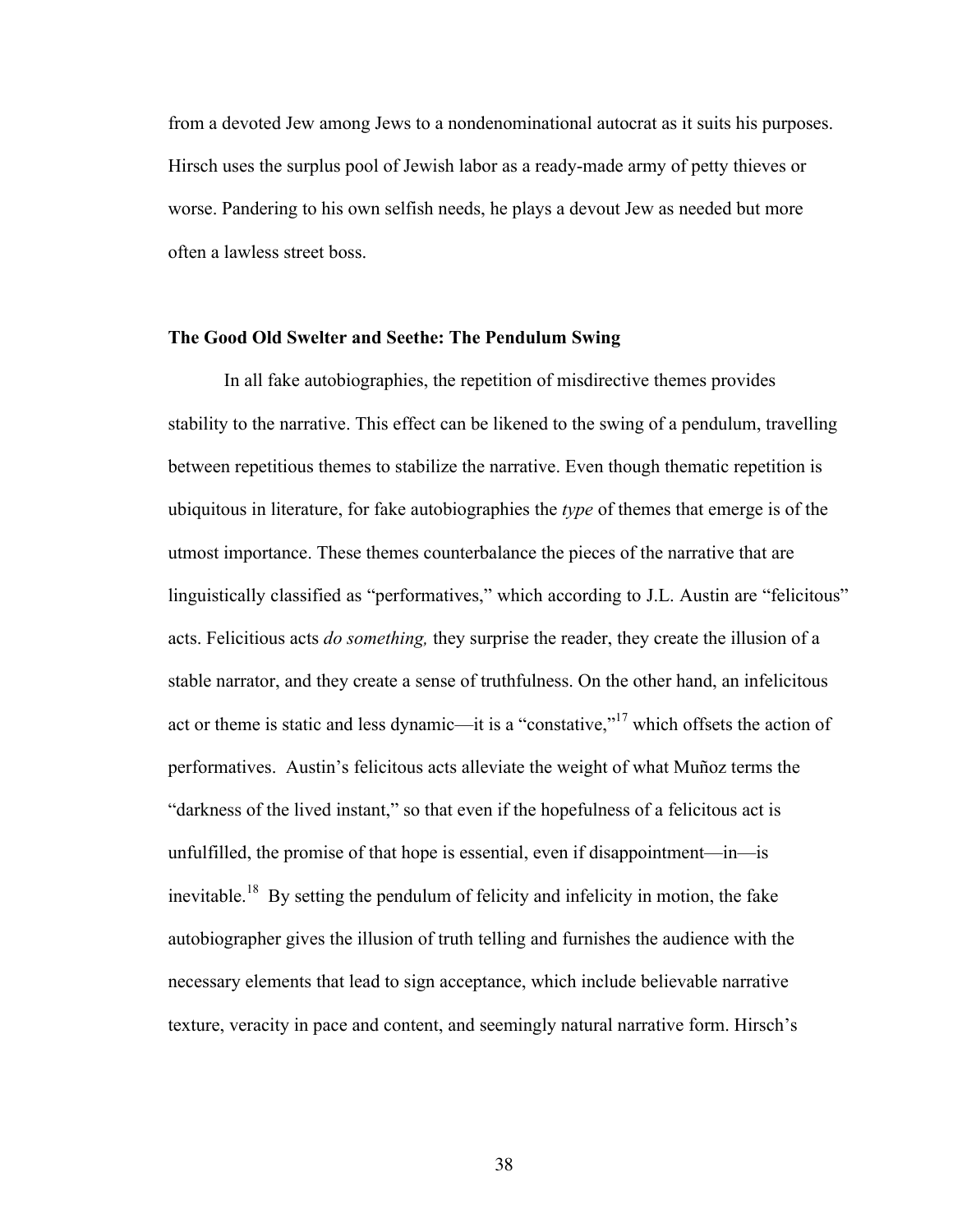shifting conduct and demeanor is stabilized by three key misdirective themes that run concurrently through the length of the narrative.

In *Haunch, Paunch, and Jowl,* the misdirective themes circulate around the manipulative savage, identifiable in three parts: the solitary man, the ruthless man, and the natural man. Presented in these three subtle tones, which overlap at times, Hirsch gives the illusory impression that he is a dynamic character, whose adaptable savagery is changeable but always on the upswing. Only once does Hirsch indicate that he was beginning to be "mindful of good repute," but this is correlated exclusively to his image and not his actual conduct.<sup>19</sup> Yet this illusion of dynamism is the foundation of the misdirection in *Haunch, Paunch, and Jowl*, creating a situation in which the reader is asked to attribute more value to Hirsch than he merits, putting the audience in a position of engaging with a protagonist who, from start to finish, repeatedly antagonizes the reader.

#### **The Solitary Haunch**

Hirsch is his own cultural, political, social and literary precursor. The narrative tells of a typified American immigrant experience from the turn of the century, but here it is deglamorized, all of its dirty laundry strung out, its filthy secrets revealed. Uninterested and alienated by his heritage, history, or culture, Hirsch finds he is not alone in his solitude, claiming that there is no "American identity" at all. Consequently, he delves into a project of continuing self-definition, driven to make *himself* an ancestor of note. Hirsch embraced no community or group, relying only on himself. The toughness of the Lower East Side and of Hirsch's life of scheming and scamming is likened to a kind of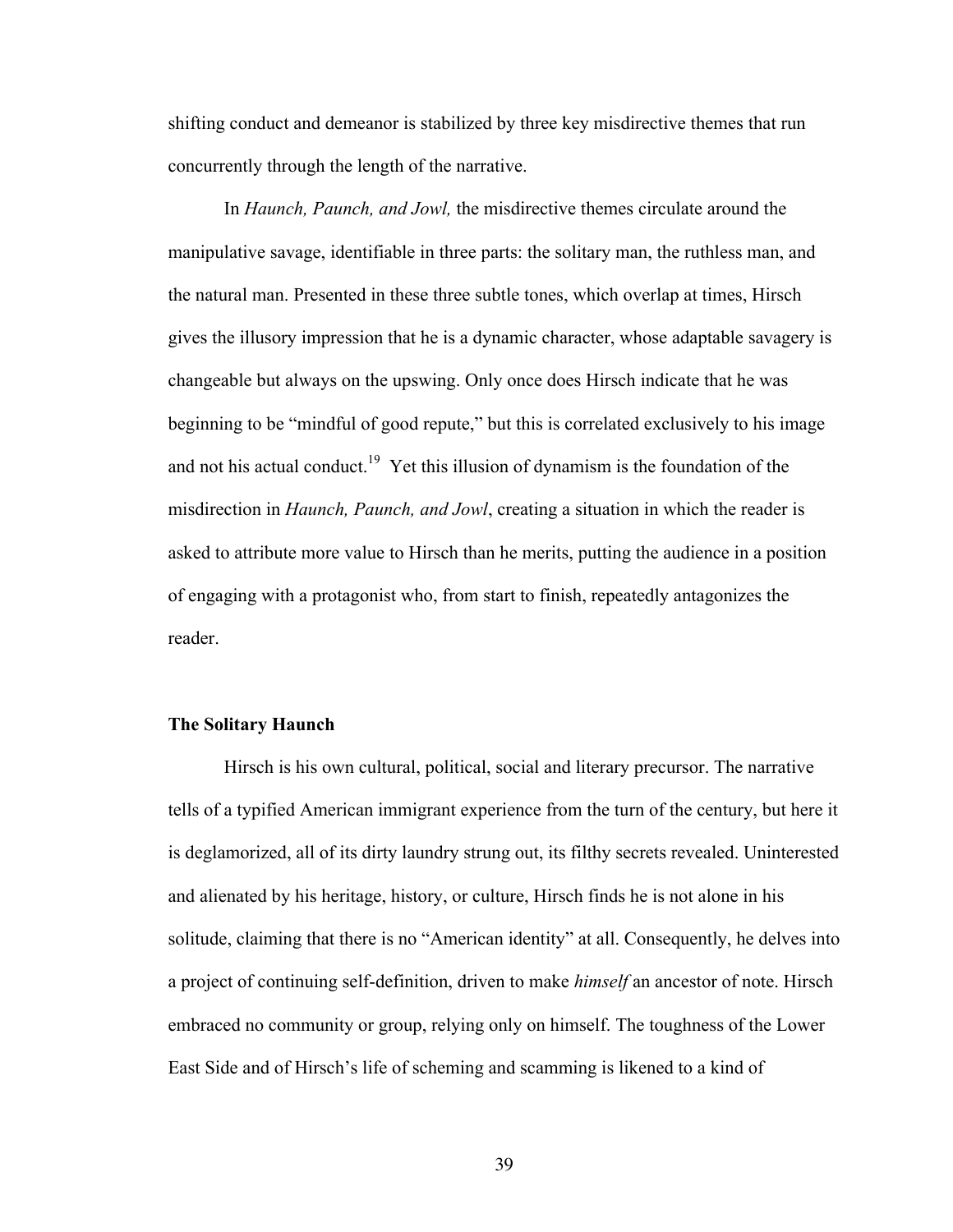primordial soup: "There was not as yet an American identity. There was yet to rise up an American standard. It was this time and process of finding ourselves, a sort of evolutionary process that began as a creeping thing in the scum.<sup> $20$ </sup> Hirsch sees himself as the fundamental organism that climbed out of that "scum" to forge a new and selffashioned American identity, and the turn-of-the-century era during which Hirsch began to form his ruthless self-conception was also, according to D.H. Lawrence, the era of the "essential American soul," which was "hard, isolate, stoic and a killer;" consequently, Hirsch fits the profile of a recognizable—if heinous—American hero.<sup>21</sup> Furthermore, as Slotkin famously noted, America's founding fathers were not gentlemen but rebels and thieves who "tore violently a nation from the implacable and opulent wilderness."<sup>22</sup> As the pioneers wrenched land and sustenance from native populations, Hirsch and his followers tear street corners, tenements, food and income from other new and established immigrant groups in New York at the turn of the century. Hirsch exists in a kind of lawless urban frontier, such that there are few restraints on human conduct. Slotkin deems this an archetypal moment of regeneration through violence, for as far back as the earliest days of New World settlement, "a strong man could, by mastering the law of the wilderness-jungle, impose his personal dream of self-aggrandizement on reality. In Europe, all men were under authority, in America all men dreamed they had the power to become authority."23 And this is precisely Hirsch's goal, to impress his authority over all those who surround him, becoming a master of his own "wilderness-jungle." Yet in the narrative, the city functions as more than a man-made jungle; it is representative of the very failings of civilization to which Hirsch contributes, and against which Ornitz was so vehemently opposed. The modern city is a "humanly meaningless web," according to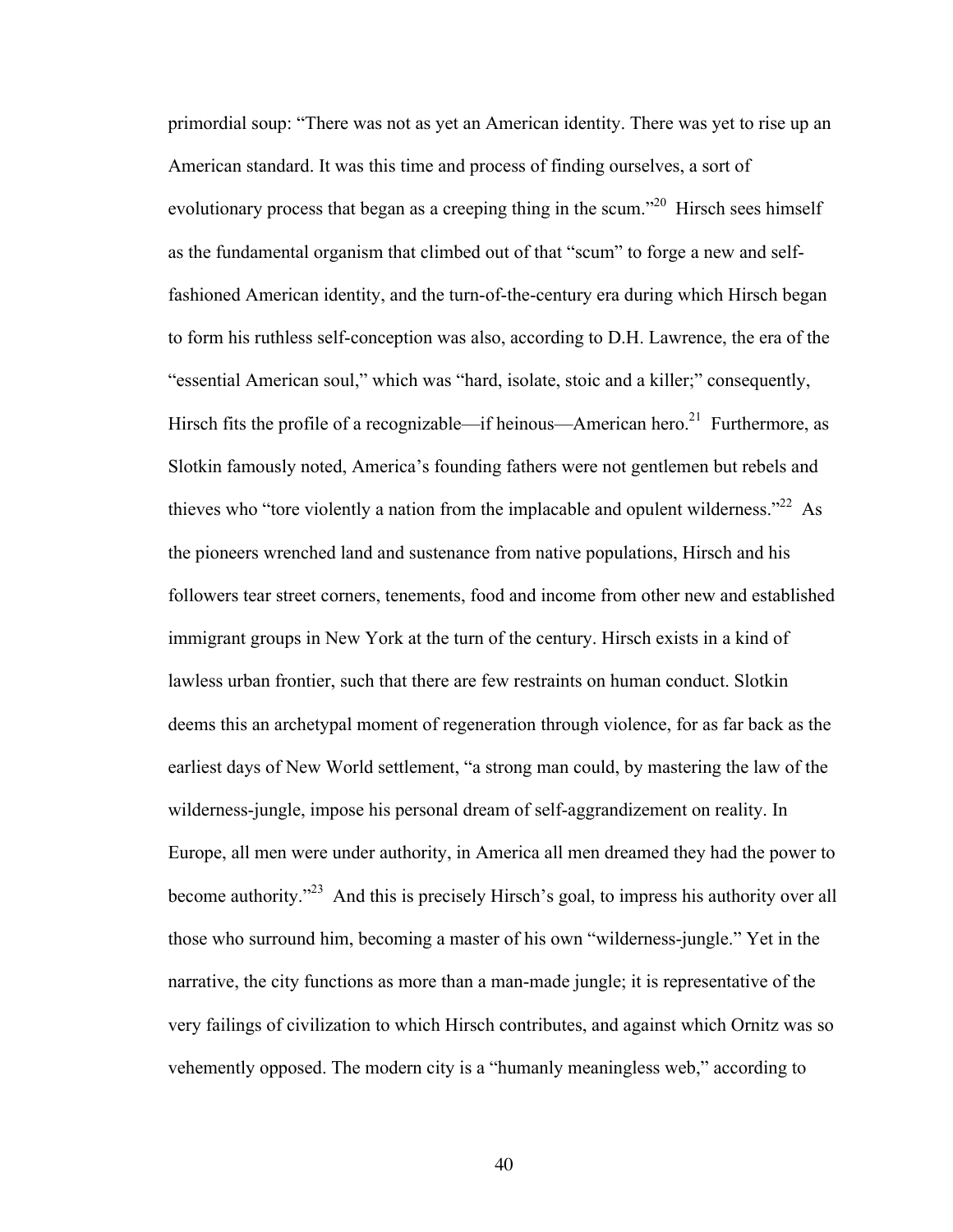Pearlman and Lieberman, and though flaunted as the great achievement of human progress, the actually the "ultimate estrangement from the natural world," and home to a "destructive and fundamentally flawed way of life."<sup>24</sup> The ills of modern life are due not to modernity or capitalism, nor to industry or the state, but instead can be attributed entirely to the civilizing process itself, which has—in the primitive view—stripped humanity of its essential qualities and natural roots.

### **The Ruthless Paunch**

Because Hirsch is unable to achieve his ambitions without help, he must forcefully organize those below him, and he leapfrogs up the social strata with one unethical, illegal arrangement after another. Whatever the cost and whatever the circumstances, he presses forward to accumulate more power and wealth. Never one to get his hands too dirty, Hirsch learns early never to be a laborer, to "always let others labor for you."<sup>25</sup> He hires recently arrived German, Russian, Polish, and Romanian Jews—called "greenhorns"—as his underlings and legmen. "My policy," Hirsch confides to the reader, "is to put as many people as I can under obligation to me."<sup>26</sup> Atop this structure of servitude, he builds his political career. He finds himself perpetually surrounded by the "dream-stupefied," $^{27}$  those romantics for whom art and beauty mean more than individual wealth and power, or for whom religious and cultural tradition form the basis for their own identity. Hirsch has neither patience nor tolerance for the dreamstupefied, revealing that "ambition is my undying desire,"<sup>28</sup> and there is no game or racket so rewarding as "the good old swelter and seethe," as he calls the schemes and hustles that he organizes and initiates.<sup>29</sup>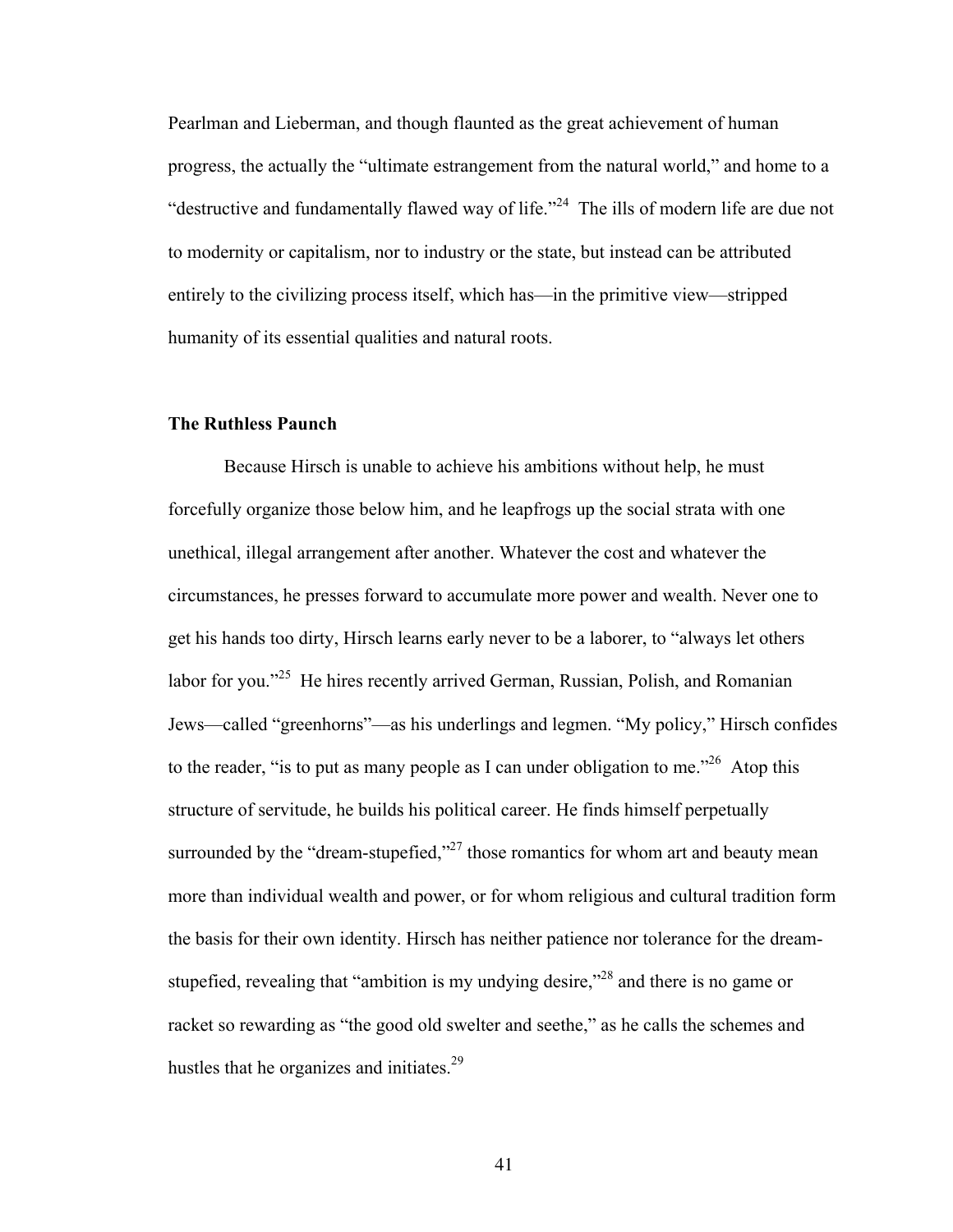Perhaps representative of those gems in the upturned muck of pathological lies, Ornitz grants Hirsch a few moments of clarity and allows the reader a few glimpses of emotion, otherwise uncharacteristic of Hirsch's persona. This strategic decision does little to diminish Hirsch's image, but goes quite a long way in forging a link between protagonist and reader, albeit weak. More than once, Hirsch tells the reader that he feels trapped and immobilized, lamenting that perhaps that he had become a part of that which he strived—ultimately, unsuccessfully—to escape. Society itself had trapped him, and his amoral conduct relegated him to a place of disrepute: "I was in too deep to draw out," he says begrudgingly, "I had taken root in the morass; I didn't dare try transplantation."<sup>30</sup> Hirsch may be trapped, but Ornitz implies that the reader has the power to do whatever required to find their way in the world, to strike a balance between the individual and the collective, something that Hirsch, for all his bluster, cannot do. By this point in the text, too, the reader is in far too deep to turn back, and one gets the peculiar but very palpable feeling that to stop reading, and to reject the merciless way of life that Hirsch has promoted, would be to leave him absolutely alone. Strangely, it seems that to do so would be to do the very thing that Hirsch himself would be inclined to do. Just as Hirsch cannot extract himself from the savagery that he has committed to, unable to "take myself out of the cellar of my hulk," as he describes it, neither are we able to extract ourselves from what we have witnessed in the narrative.<sup>31</sup>

## **The Natural Jowl**

By far the most salient misdirective theme in *Haunch* is that of the natural and virile man, which manifests both physically and psychologically as Hirsch ages. Once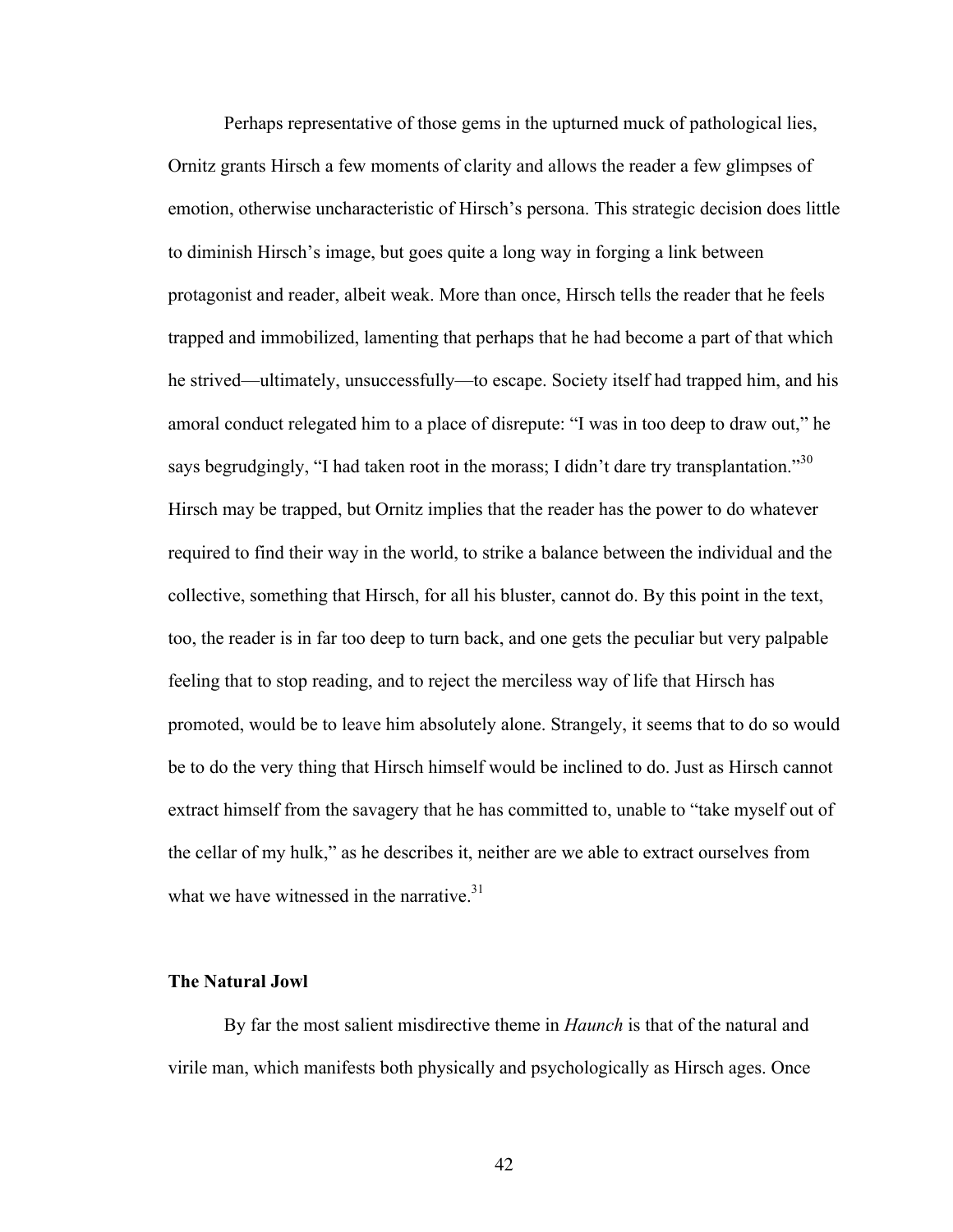lean and lithe, Hirsch's nickname was "ziegelle" among his family members, which is Yiddish for "little goat." As a boy he detested this nickname, pleading with his mother to call him anything other than this unfavorable diminutive. But in time, he comes to accept the many admirable traits of the goat—its adaptability, its stubbornness, its ability to thrive on anything and in any situation. But by the time he comes to respect his inner ziegelle, he is encumbered—and distinguished—by his considerable "bulk and waddle," such that he envisions himself a "hulking pachyderm."<sup>32</sup> He longs for the days of his rowdy youth, but also finds some satisfaction in the respect his bulk and waddle affords him. These zoological comparisons are no accident. As a "natural" and primitive man, in touch with the animal within, he finds such comparisons to be an affirmation. From early in the autobiography of this Professional Jew, softness is equated to a dearth of strength and virility; in less natural men, with less awareness of their inner *ziegelle*, Hirsch asserts that their very manliness is in jeopardy.

Surrounded by scholars and poets, Hirsch's distaste for unmanly softness grows with each passing day: "I often noticed that good-naturedness is another name for softness and weakness… I think idealism is a refuge for the incompetent. The real force of life is too much for them, and they dream of a softer existence.<sup>33</sup> The softest member of the gang, and also the most beloved, is Davie, a poet and childhood friend of Hirsch's. He is a delicate soul, disinclined to the rough life that suits Hirsch and his fellow street bosses. In time, Hirsch comes to regard this artistic romanticism as intolerable and enervating. Upon Davie's death, Hirsch takes charge of the burial and disavows any knowledge of Davie's marriage to a gentile woman so that Davie can be buried in consecrated Jewish ground. Though presented under the guise of good spiritedness and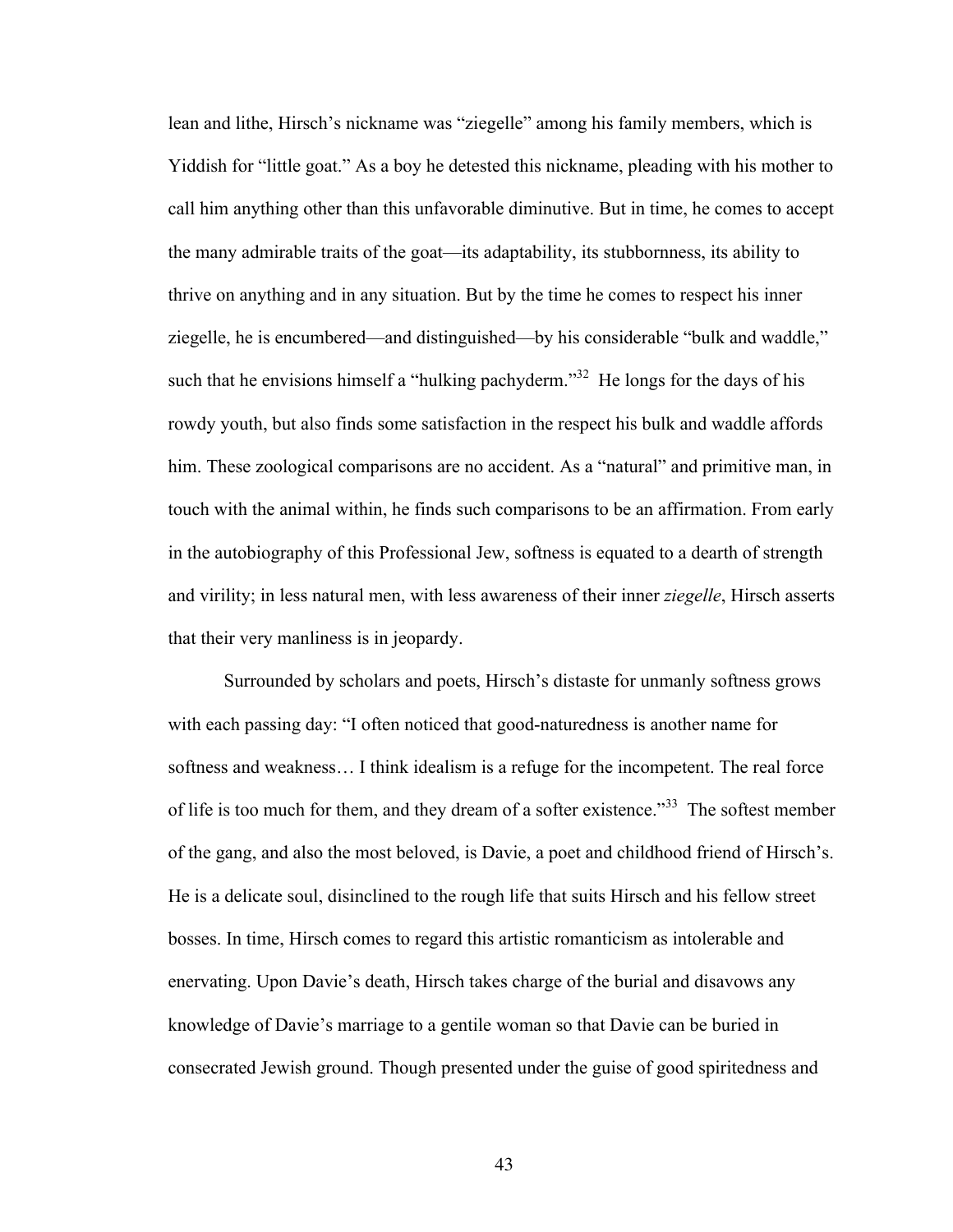caring, this move to reject knowledge of Davie's marriage symbolically emasculates his already somewhat unmanly friend; furthermore, Davie's wife, Billie, is a rough, strong woman whom Hirsch finds irritatingly unfeminine—even her name acts to diminish Davie's masculinity. So, alone and stripped of his manliness, Davie is laid to rest; to distance Davie from the realities of marrying a gentile woman, Hirsch erases the memory of the marriage by calling it nothing more than a "market place rumor," employing even here a phrase that equates Davie's life to the conjecture of gossiping women.<sup>34</sup>

At his breaking point of tolerance with these soft-minded dream-stupefied poets, thinkers, and scholars, Hirsch lashes out physically at Esther, the subject of his obsessions. She is the consummate figure of womanhood, and his attack on Esther indicates that all women—and all unmanly men—are subject to Hirsch's aggressions as well:

Her beauty was too much for me. I fell to my knees… I was worshipful, too. I adored the woman. She drew back… a pulse beat in her throat… her hands fluttered to her hair. I hobbled on my knees closer to her and embraced her legs, pressing my head against her knees… Her whisper is terrified—"Meyer— Meyer—what are you doing?"…My pressure upon her legs was such that she was forced to kneel in front of me, and I grasped her wrists and talked close to her face. And Esther's kindness was almost her undoing…goodness…kindness…that is, weakness. She talked gently to me…her silver-bell-like voice inciting me more… I pressed her back on the floor, hanging over her head, speaking with all the passion raging in me... It was her first experience with the violence of passion.<sup>35</sup>

This passage reflects the mythic presence of the greatest threat to the hunter in the wilderness-jungle: the presence and allure of "the goddess," in whatever form. Hirsch as mythic hunter falls prey to "degeneration though the over excitement of their sexual passion."<sup>36</sup> Obliquely, in the line "her kindness was almost her undoing," Hirsch lays the blame for this near rape upon Esther herself, who in her beautiful delicacy shakes the foundations of his manly power. Note as well the manipulation of physical conduct in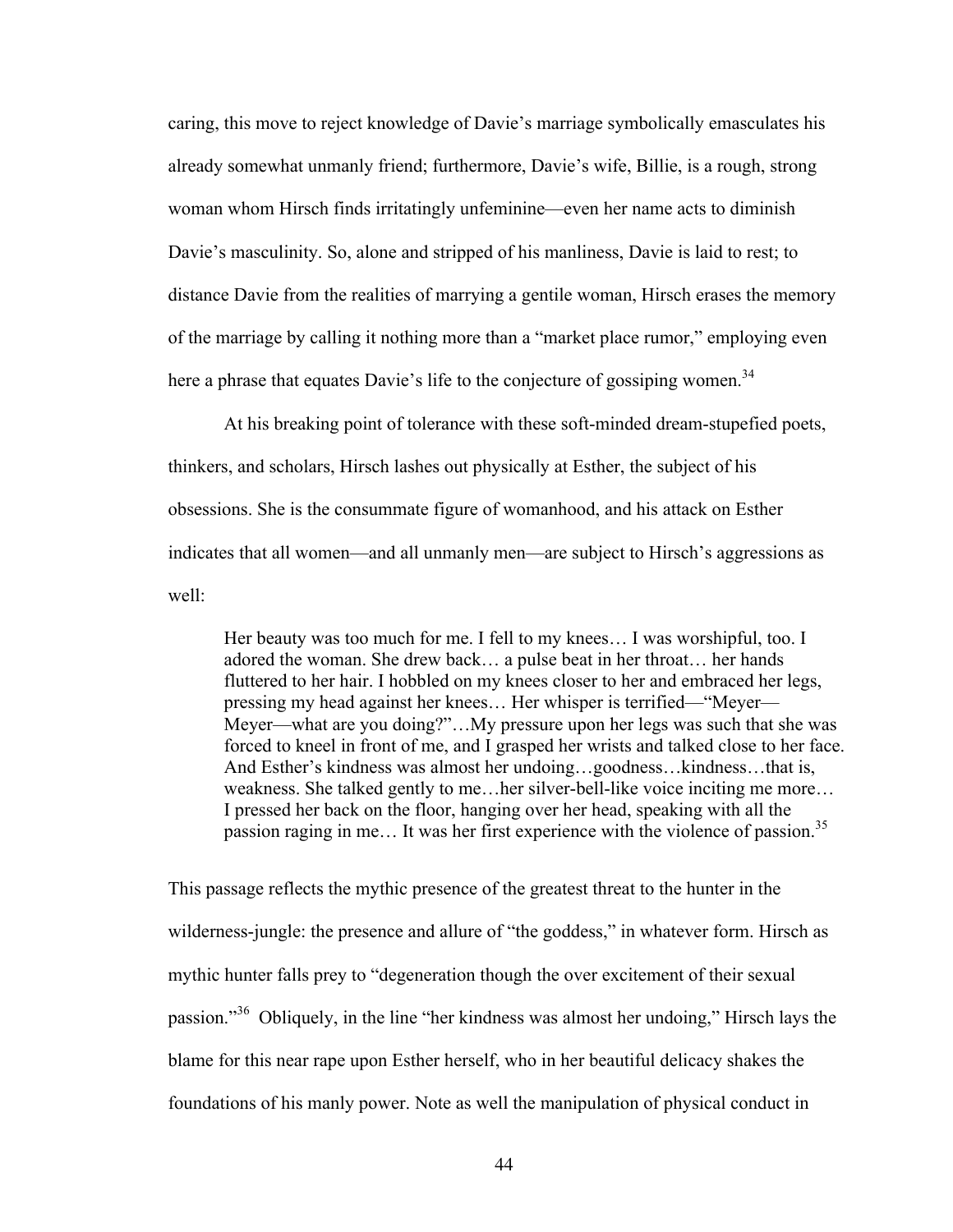this passage, described such that his masculine power and virility are beyond control: Hirsch does not force Esther to the floor, his power does; Hirsch does not terrify Esther, his manliness does. This moment is not an awakening for Hirsch, but rather an incident after which he redoubles his ruthlessness. He cannot adapt to Esther's rejection, and his inability to control her is agonizing; the lack of a physical release of this virility contributes to his brutal conduct thereafter. Hirsch would not be saddled with such raging desire and brutality if only more women would submit to his advances. He might have been a more kindly and gentle man if only women, and other weaker beings, would submit to his natural power and will. But alas, the dream-stupefied that surround him are mostly unwilling to submit to him and his desires. The remedy is to dig down further within himself, to be even more virile and primitive, to take control of the urban warzone that he inhabits. Hirsch gets a hold of his raging passion only at the threat of interruption, as he hears Esther's fiancée coming up the steps. Hirsch lets go of Esther, and addled with testosterone, he stumbles down the steps and goes home, turning his virility towards the family housekeeper, Gretel.

Hirsch's "undying ambition" is the accumulation of wealth and power by whatever means; this ambition is paired with a revolving accumulation of women, who are all mere possessions to be accumulated in the larder of the unrestricted capitalist. First Hirsch sets his scope onto Esther, then Gretel, then Lillie, then Margot. Like a bullet in a wild, yet predictable, ricochet, he comes back to Gretel time and again not out of desire but purely out of convenience, she being the family's cook and maid. Gretel had intimate knowledge of Hirsch's misdeeds and his Uncle Philip's schemes; because she knew all that he had done, Hirsch was obliged to marry her rather than have the whole truth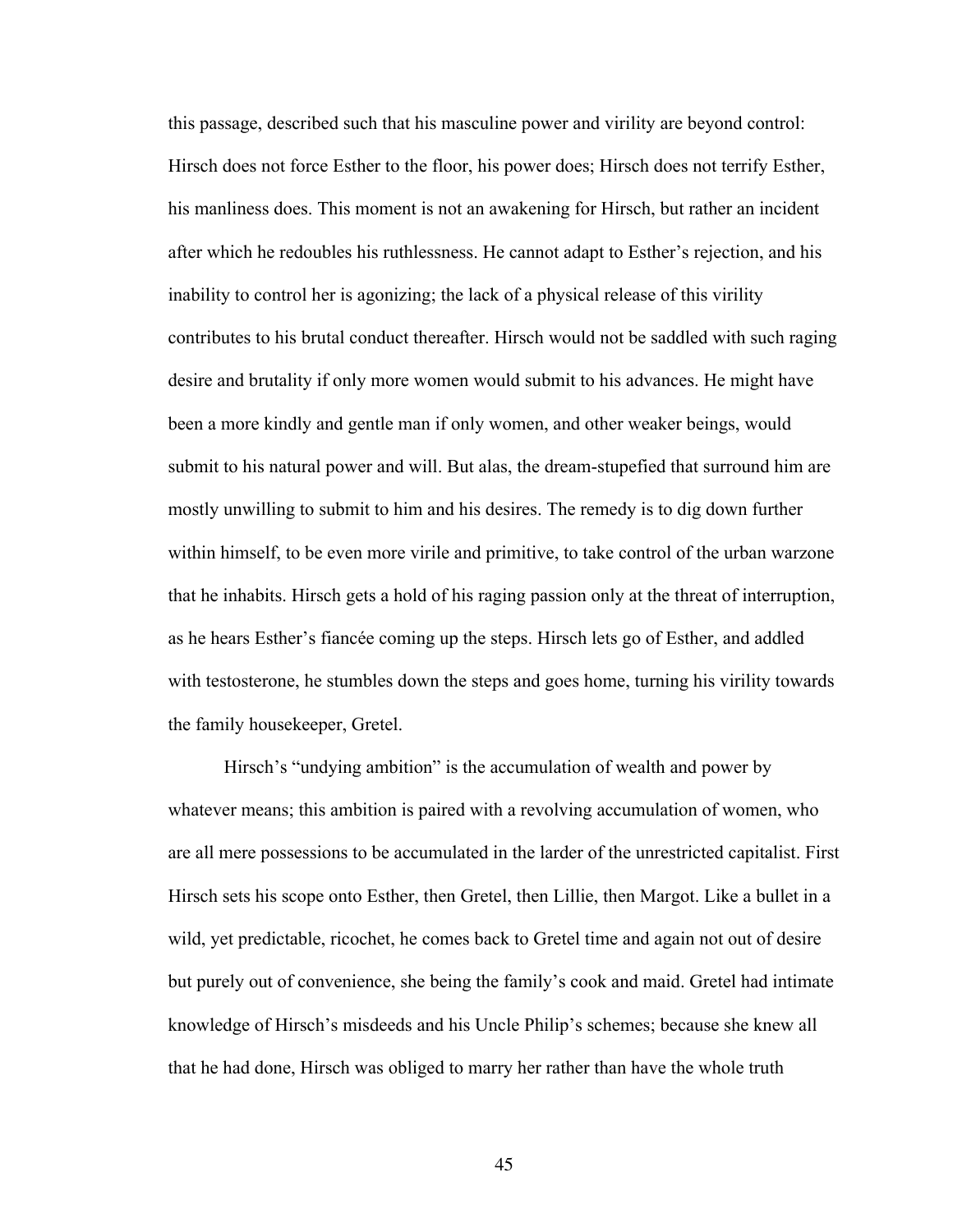emerge. The reader is squarely in the midst of this tangle, as involved and implicated as Gretel herself. Hirsch confesses his misdeeds and triumphs to the reader, never having done so before, and having gone to great lengths to prevent others from knowing the full extent of his corruption and amorality. This intimacy between reader and anti-protagonist cinches the narrative closed, creating a private conversation that heightens the level of misdirection at work in this fake autobiography.

I argue that Hirsch's powerlessness over women is not a manifestation of weakness, but rather an affirmation of his primitive masculinity. These moments of desire, Hirsch says, result from the primitive lust in "the pull of the blood."<sup>37</sup> The dreamstupefied and dumbstruck members of civilized society are not prone to such impulses and desires, they being detached from their primitive internal selves. Because Hirsch is so very close to that internal beast, that inner *ziegelle,* these overwhelming episodes of desire affirm his ever-growing savage strength and virility. As Hirsch advances through society, these lusts and urges do not abate. Even after his marriage, long since the "remote yesterday of conquests," he continues thinking incessantly of Esther, who married an Irishman, much to his utter astonishment and revulsion.<sup>38</sup> He is perpetually powerless in the face of women, confessing that upon seeing a bare shoulder in the candlelight, "I lost all control."<sup>39</sup> Though an outwardly gruff, pachydermic man, who seems in total command of all other aspects of his life, the slightest glimpse of a candlelit bare shoulder demolishes his strength and turns him into a whimpering boy with his face buried into skirt-folds and bosoms.<sup>40</sup>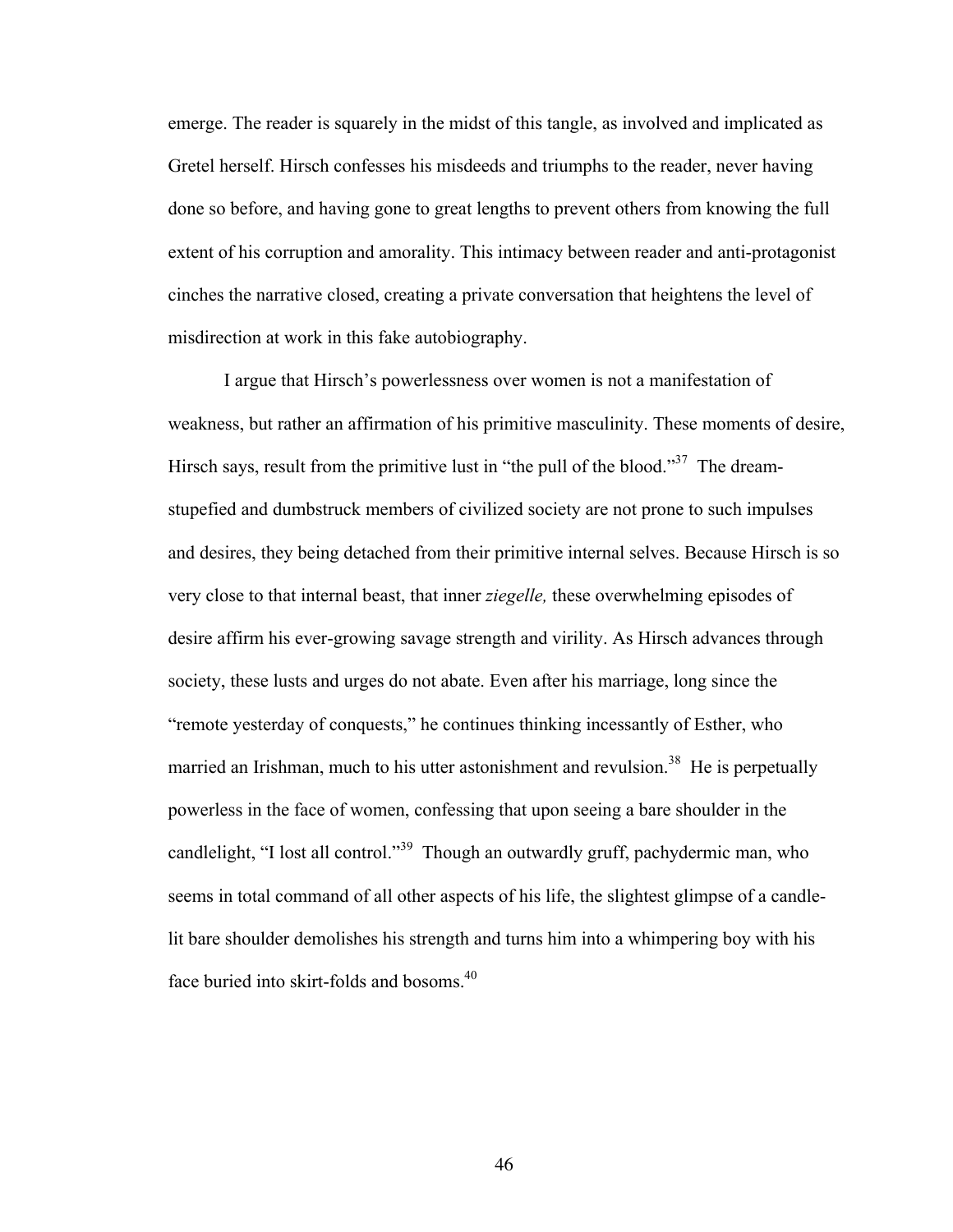Emanating from within Ornitz, the Hegelian negative (savage) self personified by Hirsch is highly revealing, knowing as we do Ornitz himself to be a civilized, refined, sophisticated man of high moral and political principles. Ornitz's negative self in the persona of Hirsch feels disdain at seeing an over-civilized gentleman of respectable social deportment—his social opposite, Dr. Lionel Crane. Whether this social opposite represents Ornitz as he really was, we cannot know. What we do know, however, is that both sides of the dialectic are at play here. As Hirsch succumbs to carnal desires in back alleys and storerooms increasingly often, Crain appears in the text with a corresponding frequency, as a dramatic and moral foil. Hirsch describes Dr. Crain thusly:

"Meet Dr. Lionel Crane," … Where did he get the bang-up snobbish name doesn't go with his face. I mulled with distemper the cognomen… On the spot I disliked him, this Lionel Crane, *ne* (Harvard Matriculation) plain, vulgar, Lazarus Cohen. Like velvet rubbed the wrong way, sickeningly soft, creepily irritating, was this meticulous, modulated speech with its heavy Harvard accents. It cloyed. In consonant in *him,* not by his right, therefore an affectation, I felt, as were his distinguished manners—a nicety of deportment shaming mine and calling attention to my *gaucherie.<sup>41</sup>*

Hirsch views himself in as opposite to Crain in every way; Hirsch sees himself as an uncultivated, unconditioned, natural and potent man. His conduct is as nature intended, as smooth to the touch as velvet with the grain. But Crane serves an important function in the narrative, providing a platform for Ornitz to introduce the issue of "racial psychopathy," as Hirsch calls it. Crane, on a windy street corner, laments the state of life and the "Jewish race" in the Lower East Side: "We are hysterical, overwrought, highstrung… We are neurasthenics… but here in America… it should be different… we can make it different."<sup>42</sup> Hirsch promotes the primitive and savage in the face of the weakening efforts of civilization, <sup>43</sup> against the pervasive threat of becoming "*surrafiné*,"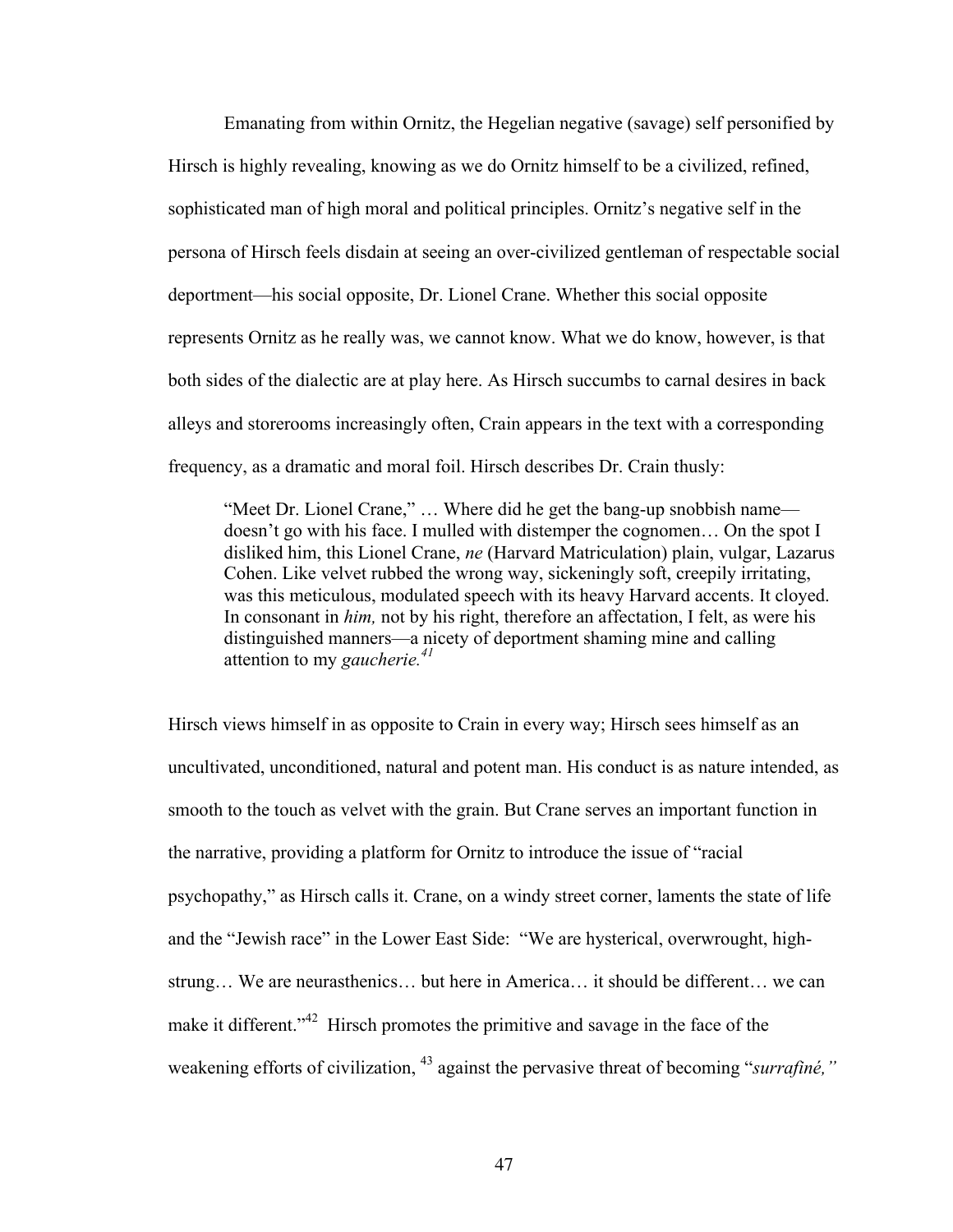or "over refined, over civilized, too pale, too blond, too weak," precisely as Dr. Crain laments on the street corner, within earshot of Hirsch.<sup>44</sup> Civilization was destroying the primitive natural instincts of mankind, and in response Hirsch was compelled to assert his most virile and aggressive self. As Hirsch was summoning his inner *ziegelle*, G. Stanley Hall furthered his studies of neurasthenia, which occurred when "a highly evolved person seriously overtaxed his body's finite supply of nerve force."<sup>45</sup> Hall and George Beard saw the neurasthenics as "highly evolved white men who had taxed their vital energies by over stimulating themselves, not with sex, but with civilization.<sup>346</sup> Hirsch seeks to work as little as possible, and exercise his sexual prowess as frequently as he can; he is a living antidote to neurasthenia. Because of its link to civilization and civilized conduct, neurasthenia was constructed as a racialized disease, unique to the *surrafiné* white classes whose nervous energy was used up by the daily toils of civilized conduct rather than primitive action. Hirsch is concerned that the entire "Jewish race" might be coming down with the paralysis of neurasthenia, but he is determined to fight against it with his manliness intact. Hirsch is engaged in a continuous urban hunt for money, sex, and power, and though he is far from possessing "civilized manliness," he is in total command of a more primitive masculinity in the face of the *surrafiné* throngs that surround him.

Hirsch's particular quandary is not how to *return* to a more natural self, but how to adapt his natural impulses to suit urban life. Hirsch learns in his adolescence that when he was a baby, a female goat in the steerage compartment of a steamer ship suckled him when his mother was unable to produce milk to feed him.<sup>47</sup> Embarrassed though he is by his childhood nickname of *ziegelle,* little goat, he eventually comes to appreciate the goat's primitive, basic instincts that he knows himself also to possess. As perhaps the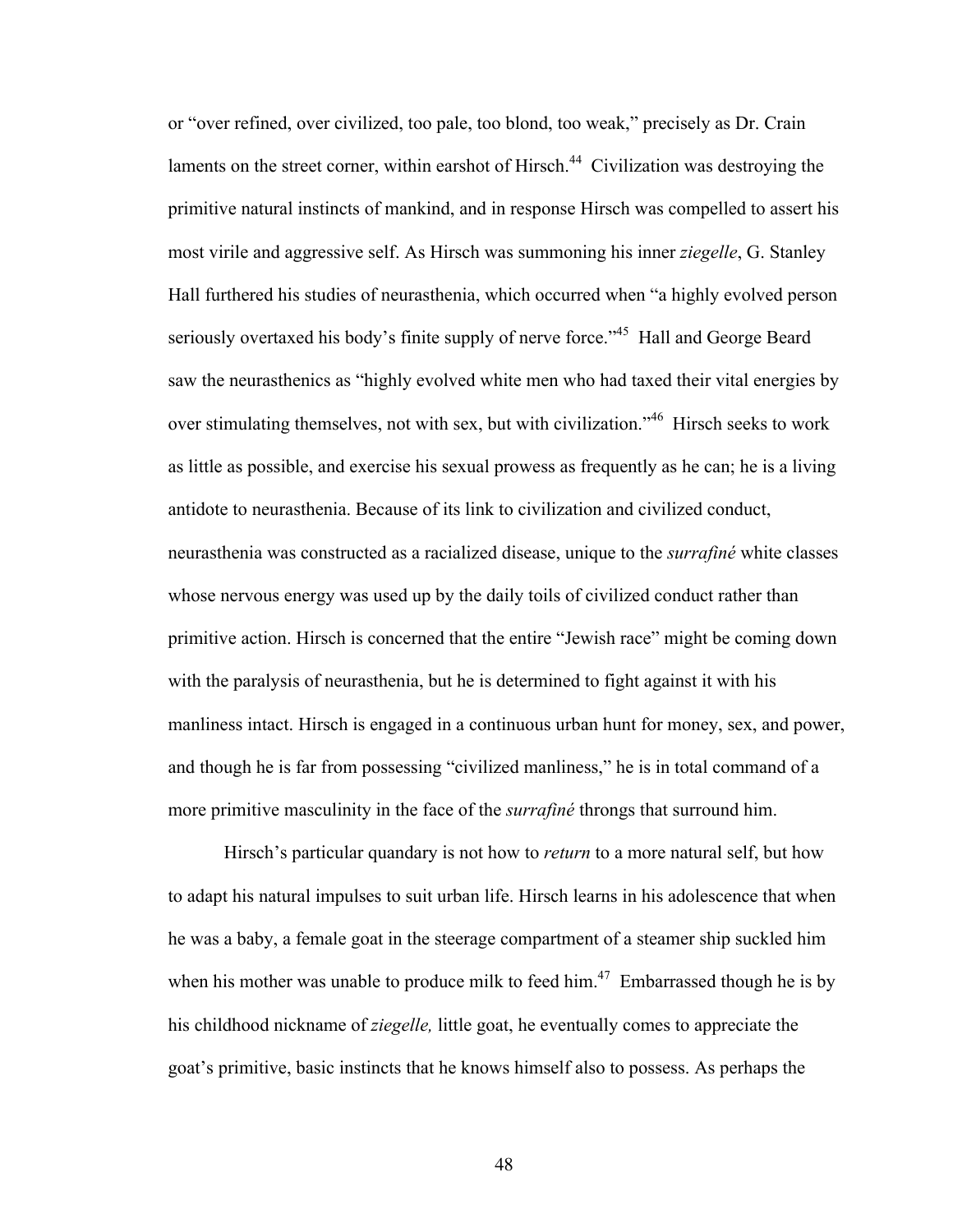most adaptable of all domesticated animals, the goat is emblematic of Hirsch's life and desires.

#### **The Peculiar Isolation of a Jewish Daniel Boone**

On the dust jacket to the text, the anonymous author explains: "I wrote this book for the several million Americans who are bewildered by their peculiar isolation… I want them to understand why they are isolated in uniqueness as a result of trying to be more American than the Americans."<sup>48</sup> From the outset, there is palpable tension between the anonymous author's aims and the protagonist's interests. The actions of the main character are completely at odds with the expressed desires of the unnamed author, for Hirsch exists in the world as the consummate individual, unencumbered by the restrictions of family, morality, or conscience. This selfish individualism, he finds, is a part of his past; the recreant Uncle Philip tells Hirsch that his grandfather was an infamous horse thief who worked on his own, without help from other thieves. As a consequence, Hirsch locks proudly onto the idea that his is a heritage of thieves. He gladly casts off any sentimental or cultural connection to Jews and Jewish-Americans, who surround him at all times, in favor of a larcenous and mischievous ancestry linked to a shadowy grandfather that he never met. This knowledge solidifies Hirsch's feeling that his destiny and purpose is to be a man whose principle interest is his own success and ambition, no matter the cost. The dust jacket warns against just such a fate.

While the Lower East Side is brimming with recently arrived Jewish immigrants, and collectively the area strives to protect and preserve some of the ways of the "old world," Hirsch desires only to find solitude from the masses and engage in singular, selfish goals. As a character, Hirsch is clearly what Slotkin identifies as the "Daniel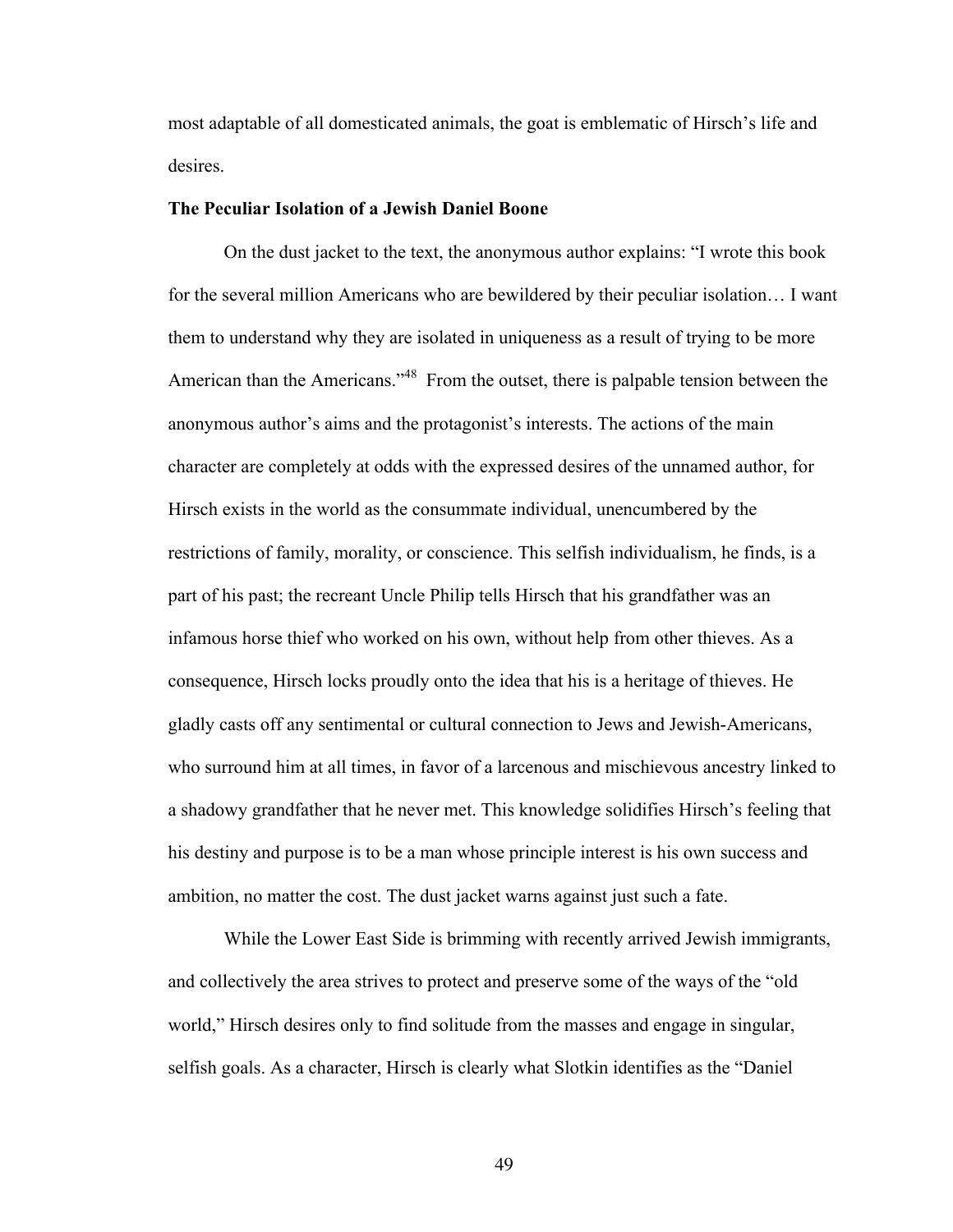Boone type of American hero," who developed differently in each section of the nation, beginning in the early 1800s.<sup>49</sup> Hirsch has seldom a moment to himself, so he creates an aloofness that sets him apart from his peers and his family. As with Boone and Crockett before him, Hirsch belongs to a line of American heroes for whom "economics and politics [is] a hunt in which he who bags the most and biggest prey is the best man," and for whom stoicism is an art form, solitude a haven.<sup>50</sup> Hirsch is not merely independent; he is completely and purposefully alone. From the very emergence of the individual mindset in the fifteenth century, this figure has maintained an important and unique position in the social order. According to Locke, "men in society are considered far different from those considered single and alone,"<sup>51</sup> and so Hirsch is not under the same moral obligation as a man with a family and a respectable reputation. Indeed, a family and reputation are anathema to Hirsch. This forceful forward progression, which leaves no room for emotions or grief, solidifies the reader's growing awareness that this autobiography is a narrative of a man with a myopic, ambitious streak that has shaded the narrative beyond our ability to empathize.

The narrative is heavily laden with Yiddish phrases and words, which underscore Hirsch's perceived self-importance and force the reader to depend upon Hirsch for every scrap of meaning in the narrative, down to the level of word and phrase. Browder argues that these in-line translations, conspicuously translated in parenthesis, indicate that the text was written for a "gentile audience," in spite if the fact that the narrative was later fervently embraced by radical Yiddish theatres in Manhattan.<sup>52</sup> Eventually and not surprisingly, Yiddish too becomes a tool of manipulation in Hirsh's grapple up the heaps of corruption. Rubin finds these translations intrusive and alienating, which I contend was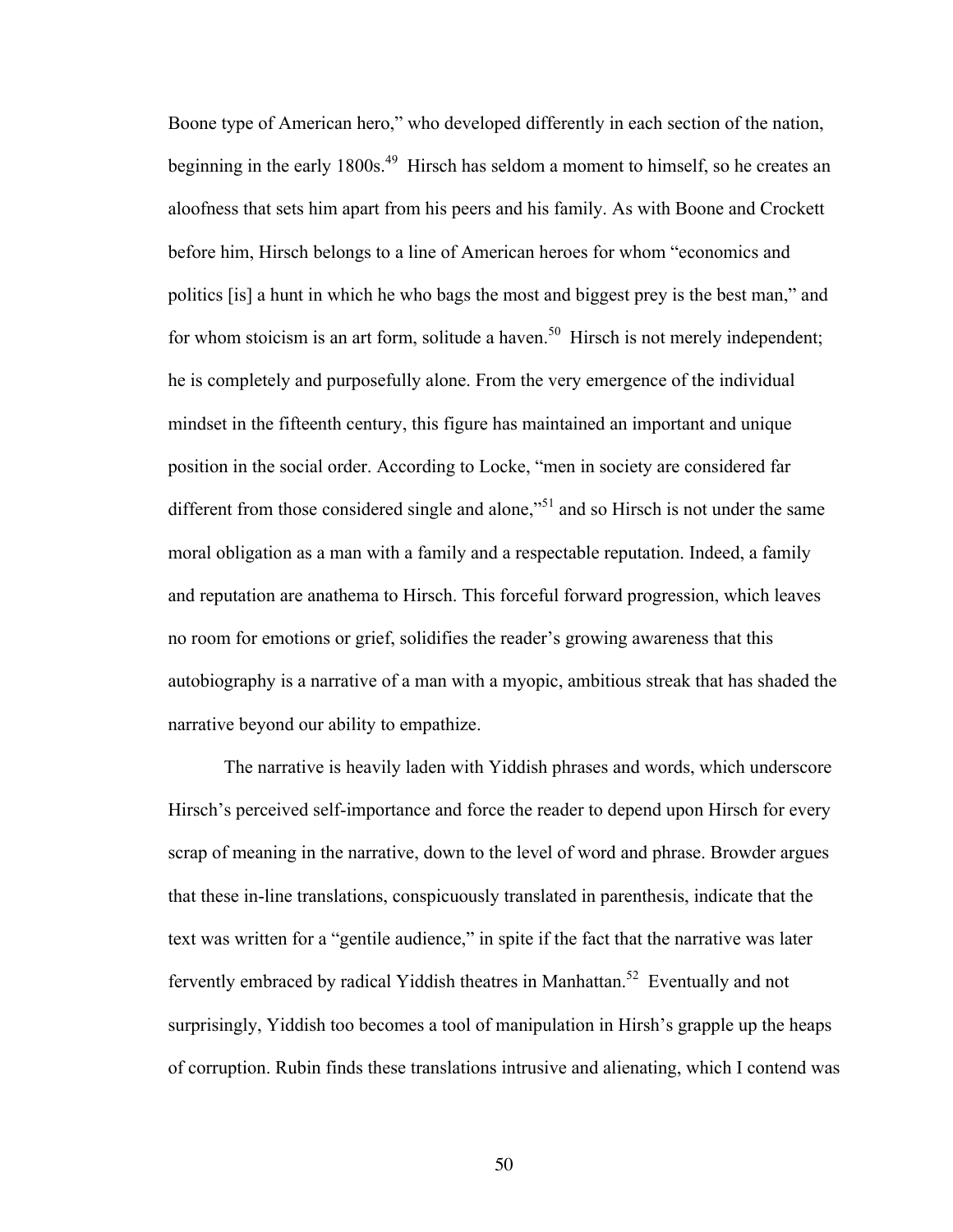precisely Ornitz' goal.<sup>53</sup> The linguistic alienation achieved by the in-line translations distances the reader from Hirsch and increases his status as an incumbent and trustworthy, if unlikeable, narrator. As the narrative moves forward, Yiddish is deployed with increasing strategy. As Hirsch ages, Yiddish is one of the few vestiges of his family aside from the dreadful presence of Uncle Philip—that maintains a place of any importance in his daily life. Hirsch laments the nickname he once hated, but eventually comes to embrace. This evolution from loathing to acceptance is mirrored in his attitude about a multitude of things, provided they support his own self-interest:

*Ziegelle! Ziegelle!* Eternally, the little goat. The curse of my life. The Ludlow Streets know me by no other name. They greet me with "maa, maa" and tug my chin as though pulling a beard… A love name indeed! Other children did not have to put up with an insulting diminutive…They were called, say *poppale* (little father) or *zadelle* (little grandfather), or *hertzalle* (little heart), but I, only I was marked for scorn as the little goat. Wherefore?<sup>54</sup>

Here as in many other passages in the text, the flow of the narrative is interrupted repeatedly by the inserted translations, like jabs to remind the reader that Hirsch holds the power of the narrative. He imposes his will and his interpretations onto the reader, just as he imposes himself onto the characters and situations that he encounters. The change of names throughout the narrative gives the impression that Hirsch is a dynamic character undergoing change over time; his waistline grows, his power grows, he transforms from a lean, scrappy goat to an obese and crooked judge, but *he does not change* in the fabric of his character.

Yiddish and its corresponding translations are marked as belonging to Hirsch and Hirsch alone, as the reader relies exclusively on him for translation and usage. Small though this detail may seem at first, in fact it is a powerful tool of misdirection and manipulation, and the reader is an unwitting subject of this linguistic and authorial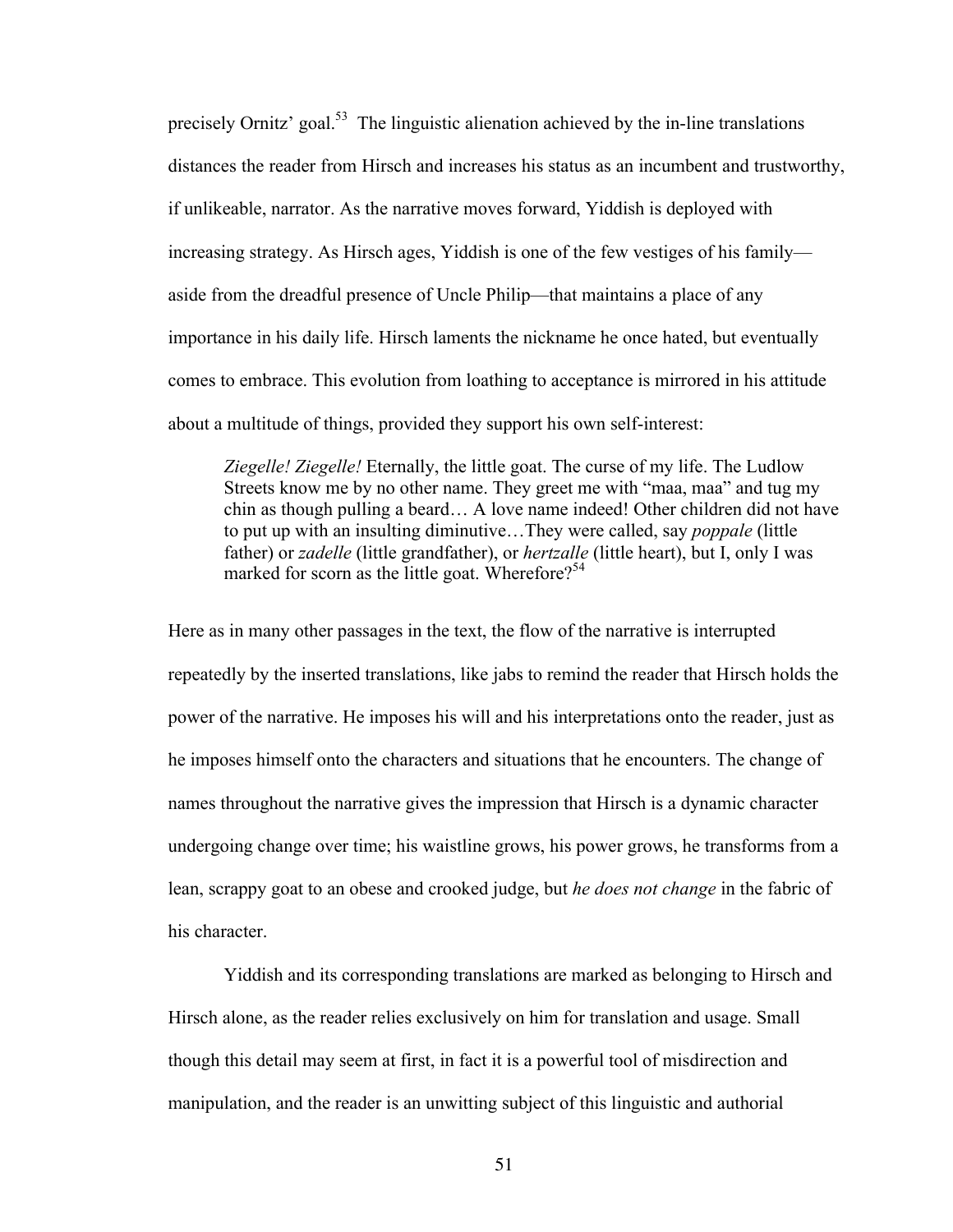manipulation. The issue of language is neatly disguised as a family matter, a home language, something associated with nostalgia that is imbued with auspices of emotion. In the struggle to identify with Hirsch as a protagonist, as is the structure of the readerwriter relationship, such glimmers of nostalgia are significant connective points between Hirsch and the reader. But these connections are single-sided; what facilitates this arrangement is the way the narrative has been structured from the very start, but clarified by the finish: The narrative is a private confession of an illegal act.

## **Hirsch, the Impersonal Self, and Embracing an Inner Watergate**

To reject Hirsch is to embrace Ornitz and his ideals; the path to success is not based on unchecked individual hubris but on the collective will, the future will not be based on amoral conduct but on ethical and educated behavior; the most beneficial economic structure is not capitalism but communism. Through the analysis of this text one sees the careful interchange at play between Ornitz and Hirsch; to understand them together is to grasp the meaning of *Haunch, Paunch, and Jowl,* along with the obfuscated positive dialectic embedded in Hirsch, presented as a grotesque and impossible negative self. Late in the text, a brief conversation transpires between Hirsch and Esther, the woman for whom he exhibits an obsessive lust. Hirsch attempts to justify his actions and convey that in spite of the difficulties he claims to have faced, he had become a model citizen. Esther sees his past in a different light, finding everything he has done both inexcusable and as grave as murder:

She felt that under other conditions these condemned murderers might have been of some good to themselves and their community… Yet… I tried to point out… so many others, confronted with the same set of circumstances and conditions,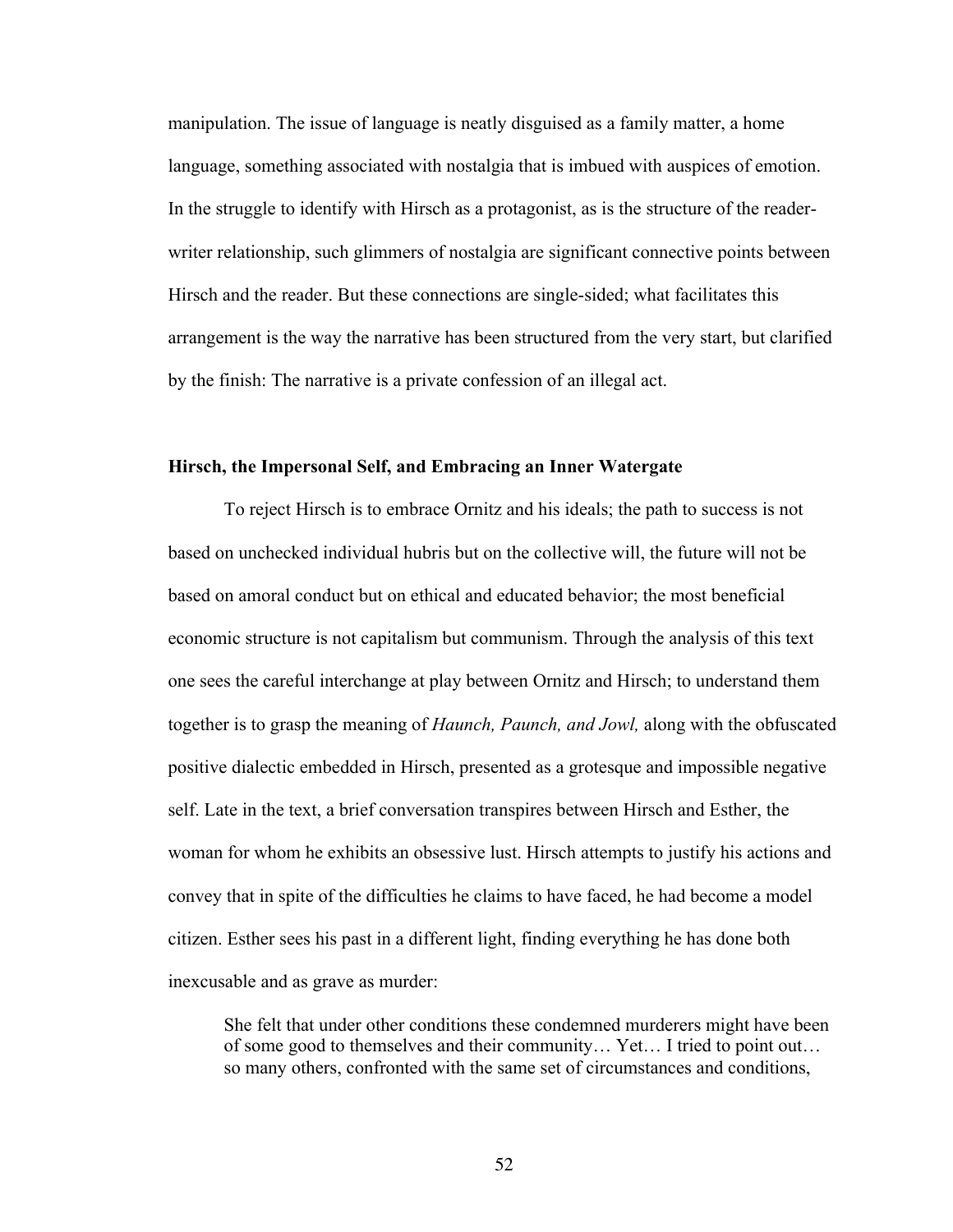had turned out so much different and better… I thought her answer very cold and somehow it rankled me for a long time… "Not so very different, Meyer, not so very different…"<sup>55</sup>

This is one of the few times that anyone contests the conduct of Hirsch and his associates, and the event leaves him "rankled," but not apologetic. Placing this scene into a wider scope of analysis, Esther represents both Ornitz and those in society who refuse to be overrun by capitalism and its bagmen, like Hirsch. As I have already explained, Esther is also the only character with power to control Hirsch's conduct and behavior. In this light, Esther's eventual rejection of Hirsch—and her decision to marry an Irishman—points clearly to Ornitz's opinion that the collective of society can overcome the noisy power of capitalism with strength, personal conviction, and quiet power as Esther has done.

The link between this anti-self in the personage of Hirsch and of Ornitz as the external author is a tidy example of Hegel's dialectic in action. As De Nys explains, Hegel's notion of "absolute knowing involves thoroughgoing self-comprehension."<sup>56</sup> Consequently, the unity of Hirsch and Ornitz provides a clear representation of Hegel's "being-other," such that neither piece of the dialectic is the actual *opposite* of the other, but each is the opposite within the self. In this way, *Haunch, Paunch and Jowl* is not just a carefully contrived ruse, but instead a narrative representation of that detestable negative self, that being-other counterpart against and through which Ornitz defines both himself and his ideals, as well as the personification of capitalism and its shortcomings bound up in a single man. Emanating from within, this critique of capitalism-run-amok shows the depths to which Hegel's inverted world can permeate the self, such that the anti-Ornitz is now likely his most lasting mark on the world of art and letters. In its utter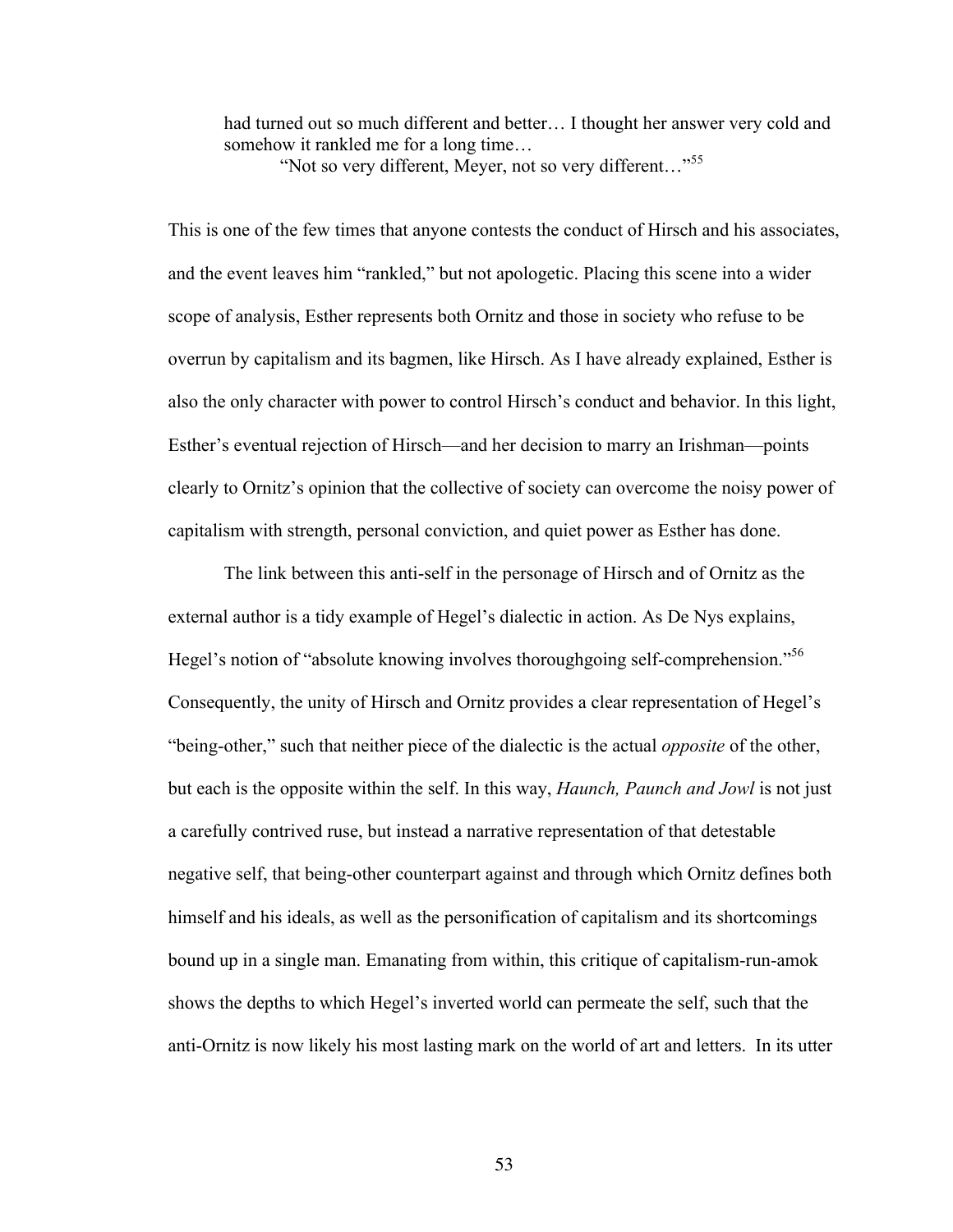falseness, *Haunch, Paunch, and Jowl* is the very thing against which Ornitz stood, against which he was obliged to invoke the First Amendment in front of HUAC in 1947.

Central to understanding this text as more than the astonishing tale of an execrable man is pinpointing the form and function of Hirsh as a savage, nuanced, and politically aware being-other. Though the narrative reads as a didactic and unpleasant life's story, its meaning and presentation are a particular form of Muñoz' disidentification. What Ornitz achieves in *Haunch, Paunch, and Jowl* is not the simple counteridentification it would first appear to be, for it is more complex than a fundamental rejection of capitalism and the rhetoric of individuality. Nor it is a simple copy of a previous text, like Cahan's *The Rise of David Levinsky* (1917) to which *Haunch, Paunch, and Jowl* is all too frequently linked.<sup>57</sup> Instead, Hirsch exemplifies Muñoz' *disidentity,* which "functions as counterpublicity that provides pictures of possible future relations of power. The self of disidentity is ultimately an *impersonal self.*<sup>58</sup> Here, Ornitz presents us with the form and consequence of social upheaval as a result of capitalism and unethical ambition, which begins with the conduct of the individual man as a part of the larger social and economic scheme. While Hirsch appears to be a protagonist with dynamicism and weight, he is actually a vapid placeholder into which any personification of unfettered capitalist greed and ethnic exploitation could fit.

Hegel famously took issue with the question of Kantian morality as force of beneficent will; Hegel found morality to be vapid, a principle that provides no criterion for judging right and wrong.59 According to the simplest interpretations of Hegel's dialectic, those judgments of right and wrong emanate from within the self, separate from external measures of morality. Amoral conduct is a fundamental element of Hegel's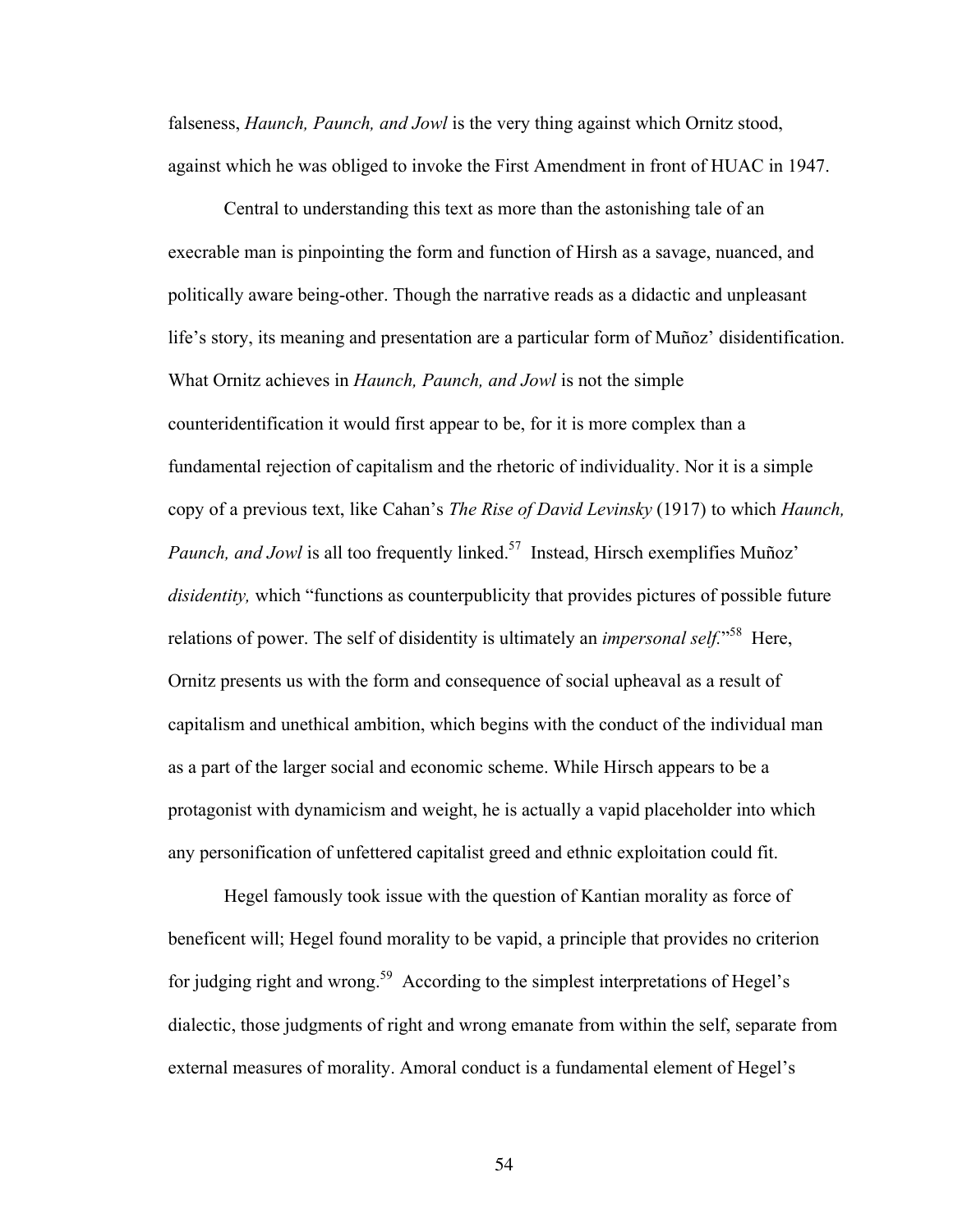theory of the human *Geist.* Morality is not only impotent at preventing such actions, but serves only as an empty retrograde judgment of a past action. Therefore, the conduct of the being or the being-other (within the self) was essentially contingent on the actions of its internal opposite; in this light, Hirsch cannot be dismissed for his despicable conduct, but rather must be appreciated for his abhorrence because of the way in which he relates to Ornitz and his own system of constellation of conscious beliefs. This relationship is what Hegel called "ground relations," meaning that the essence of both the self and the being-other are *self-dependent,* so that the process of knowing one's own identity is an entirely self-determinate endeavor.<sup>60</sup>

#### **Mediocrity on Riverside Drive**

At the end of the narrative, as Hirsch settles into his position as Judge of the Superior Criminal Court, and as his girth grows—a physical manifestation of the destructive swell of capitalism—he notes that the socialists on the Lower East Side are a rising and potent political force. Having abandoned his old alleys for Riverside Drive, which he nicknames Alrightnick's Row, Hirsch lives with the rest of the Professional Jews and one-time members of the Ludlow Street Gang, all now wealthy enough to encrust their women with jewels and furs. There he will live out his days in an empty mediocrity. The swelter and seethe of the Lower East Side continues, but now in a radical, leftist form, indicating that the Lower East Side and the streets of his youth are still the place where the new wave is rising; the new leftist radicals put Hirsch's old power and authority in jeopardy, physically displacing him from his childhood home and the streets that facilitated his capitalist accumulation. For Ornitz, that new wave was leftist thought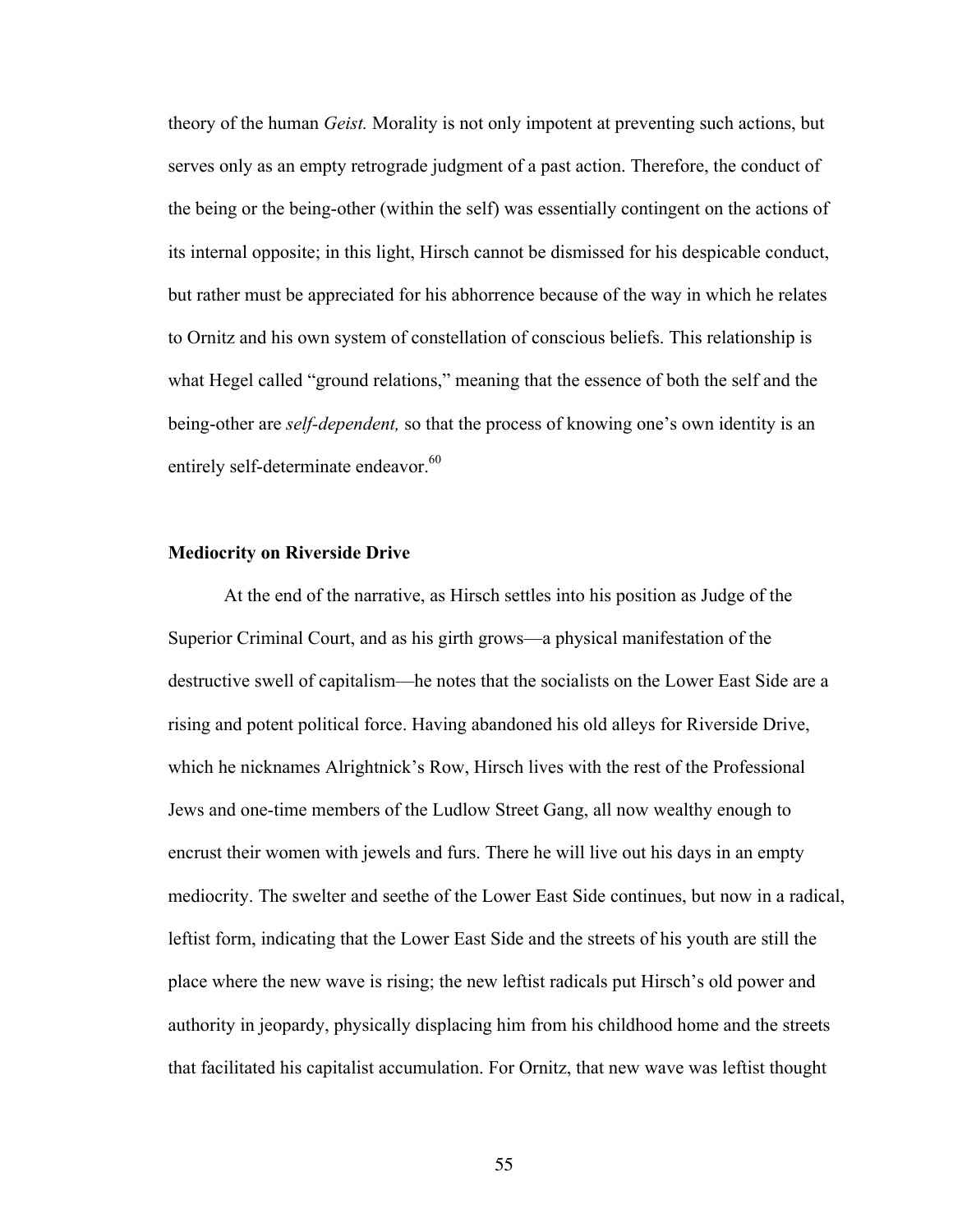in its most radical form. Influenced as he was by Marx, the power rested with the ordinary people, the ones that Hirsch so mercilessly trampled in his rise to the top of a vapid, individualistic, capitalist heap, and at whose expense he achieved a life of isolated and corrupt mediocrity.

Like the archetype of Daniel Boone, who adapted to whatever circumstances surrounded him, Meyer Hirsch adapted to his surroundings and created an environment of amoral conduct that suited his goals and character, ensuring his eventual success. Where Hirsch would have his readers believe that personal success is justified by any means, Ornitz showed in the inversion of his autobiographical self that no act could justify the trampling of the collective social interest. Ornitz employed the misdirective pendulum swing to give stability to his narrative, oscillating between felicity and infelicity as he drew from a cache of misdirective themes. The narrative is characterized by a conspiratorial reader-author relationship. While Hirsch was able to adapt his savage being other to aid him in negotiating the world around him, I will discuss in the following chapter how another fake autobiographer took a far less nuanced approach, favoring recrudescence and reawakenings over adaptability.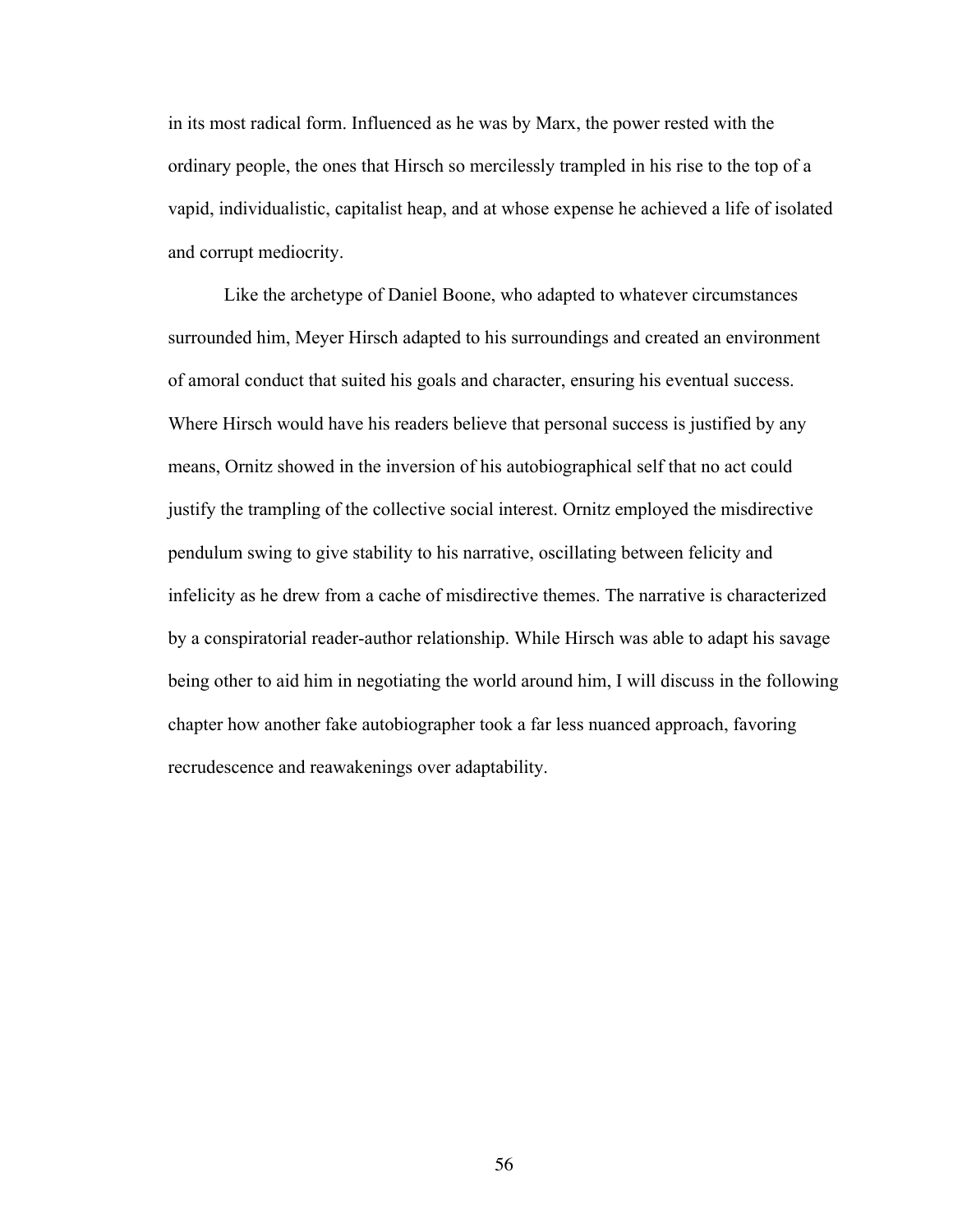# **3. The Scurvied Starlet: Recrudescence in Joan Lowell's** *The Cradle of the Deep* **(1929)**

"Anybody can be accurate… And dull." – Joan Lowell (b. 1900 – d. 1957)

When *The Cradle of the Deep* was published in 1929, "landlubbers," for the most part, were fooled. A handful of vitriolic seafarers were not, and they would eventually be responsible for the exposure of this narrative—and its author—as a fraud. Once such sailor, Lincoln Colcord, wrote a brief account of the day that he met with Joan Lowell, Richard Simon and M. Lincoln Schuster—Simon and Schuster themselves—in their New York offices, in advance of his review that *The Cradle of the Deep* was nothing but fabrication. At the meeting, Colcord, a decorated and experienced sailor, made his doubts about the narrative known. He described Joan Lowell's incensed reaction:

Joan had been sitting on the desk in the middle of the room, and I forget what it was that finally spurred her to action; the argument had waxed by this time. I was standing against the wall, facing her. Suddenly, she sprang to the floor and came at me. Many thoughts went rapidly through my mind. What precisely to do? [Her] powerful arms were extended, the fingers outspread and nervous looking. I remember saying to myself "I'll bet you are going to learn what it is to be scratched by a woman."… Her feet were kicking now. "God damn it!" she said. "No one has ever called me a liar before!" This was the cue for the classic incident of the afternoon. Behind her, on either side of the desk, ranged her brace of publishers. [Mr. Simon and Mr. Schuster] came forward swiftly; as if with a single impulse, they reached out and patted her on respective shoulders. "Never mind, Joan," they said soothingly, "we still believe in you."

Simon and Schuster vouched for Joan Lowell's narrative of nautical rebirth, and tolerated her outbursts as an integral part of her persona as a starlet with a dark and savage past. At the age of eleven months, Joan Lowell tells the reader, her father took her aboard a fullrigged schooner, docked at the San Francisco wharf. Unable to walk and motherless, her father strapped her into a tiny hammock lashed to the walls of his cabin. The tale she tells of growing up on the high seas in *The Cradle of the Deep* is astonishing, and it was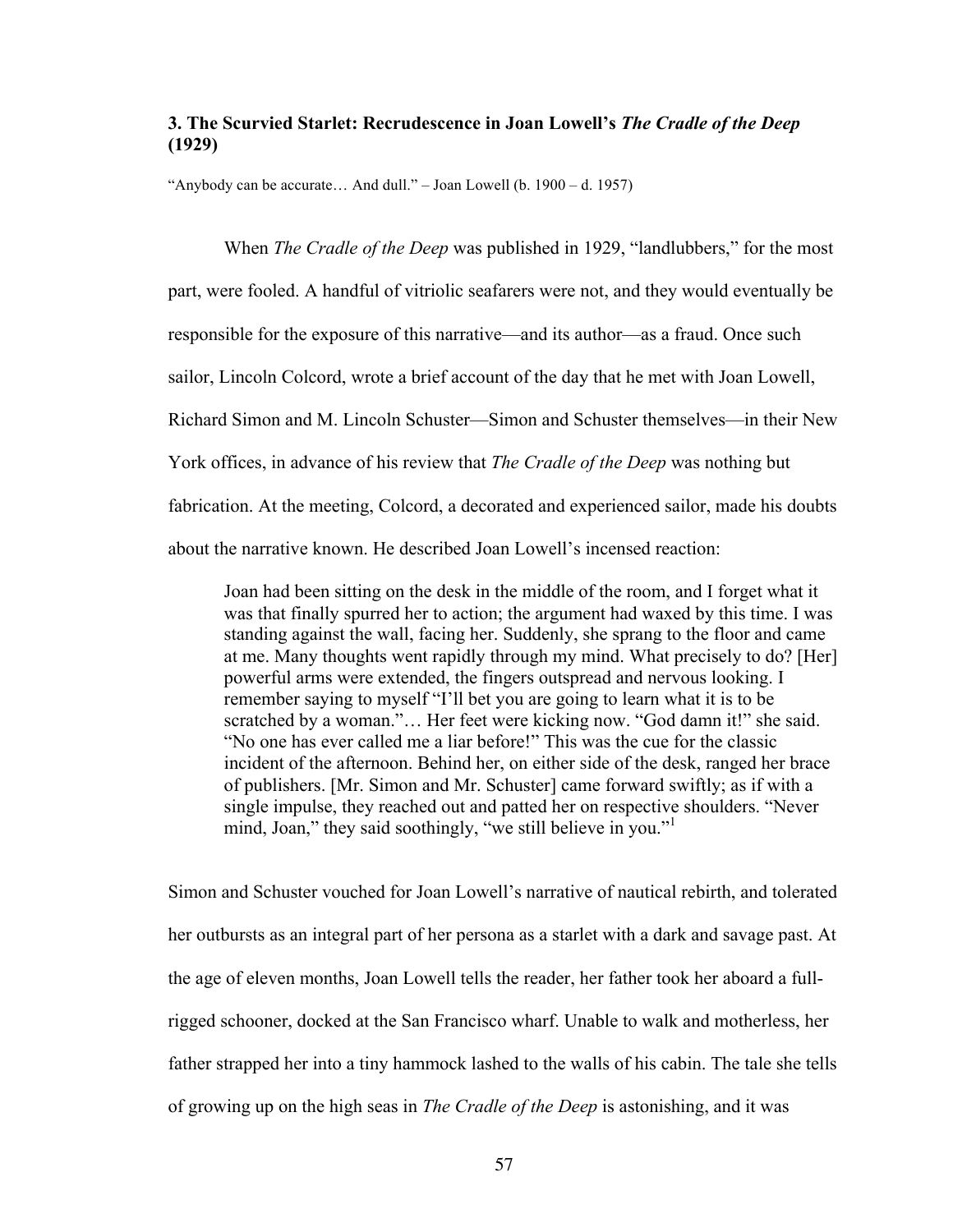warmly received by publishers Simon and Schuster in 1928 and stamped with the approving nod of the Book of the Month Club in the same year. At the time of the book's release, Lowell was already a silent film star of some note. Glamorous and dark-eyed, her tale of a nautical childhood was so alluringly incongruous with her screen presence that it proved a sure-fire recipe for selling volumes by the hundreds of thousands.

In this chapter I will provide a brief summary of *The Cradle of the Deep,* and then move forward to consider the ways in which Lowell implements the "as-if world," one of the most important facets of the misdirection spectrum, in her attempts to create a believable and compelling narrative. I will then move to a discussion of the tremendous public excoriation that transpired after Lowell's fraud was exposed; her exposure, as I will then show, led to an extraordinary debate about the nature of truth in literature and the publication of an uncanny parody entitled *Salt Water Taffy* (1929)*.* Finally, I will consider the meaning of this narrative particularly concerning a crucial scene in which Lowell witnessed the birth of a child on a remote Pacific island, transforming her understanding of identity as a woman. My principle argument in this chapter is that Joan Lowell utilizes recrudescence, or an awakening or rebirth after a period of dormancy, to express her internal savagery, to redefine her conception of feminine selfhood. In her reawakenings, Lowell uses the misdirective device of the as-if world to create a narrative that has the appearance of reality, but which breaks down quickly under scrutiny.

No critical work has been done on Joan Lowell's *The Cradle of the Deep*. What is known of Joan Lowell comes mostly from short newspaper articles of the early 1930s, leading up to and immediately following her exposure as a fraudulent autobiographer. In recent years, she has been the subject of renewed interest after the exposure of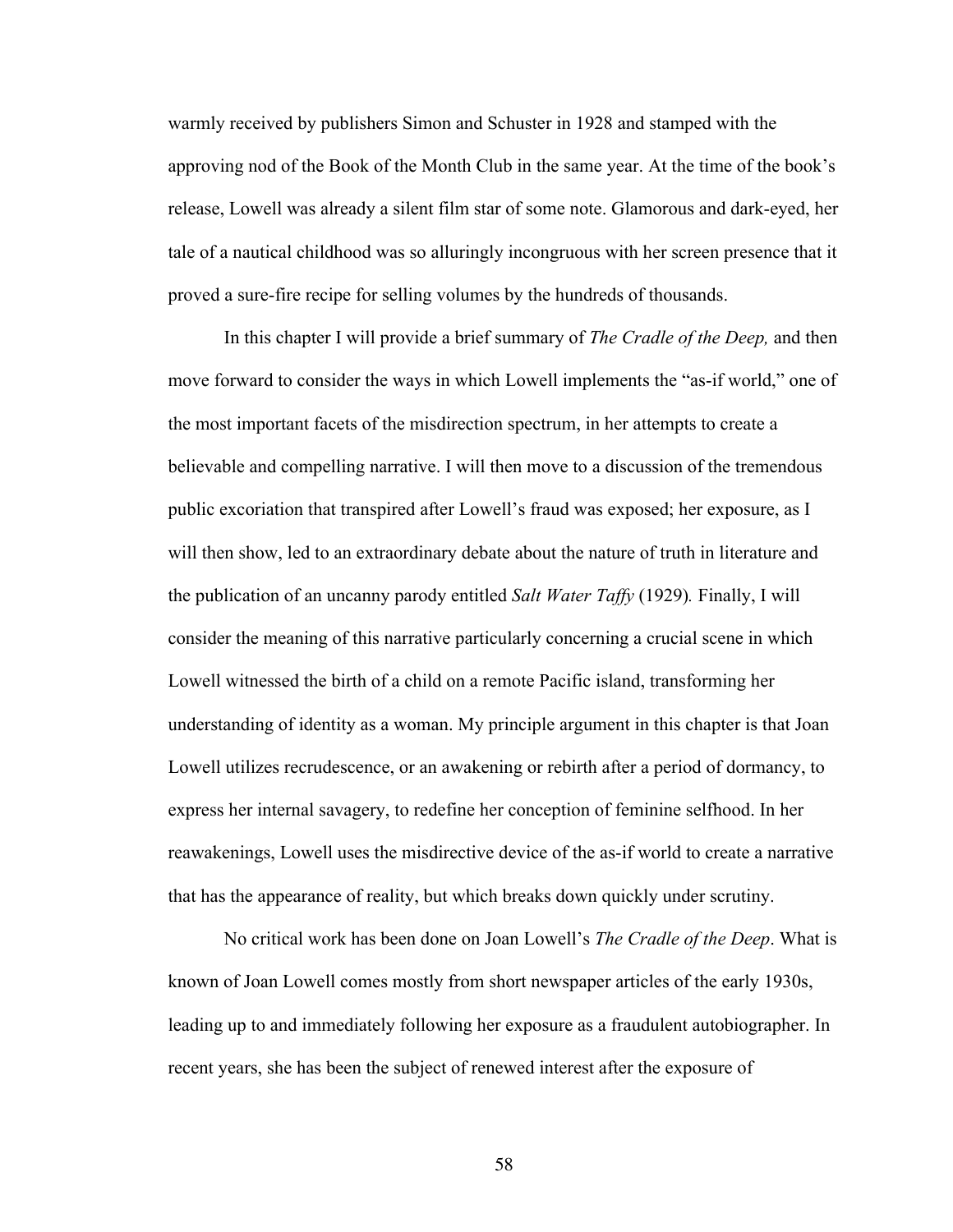contemporary fakes by J.T. LeRoy's *Sarah* (1999) and Margaret Seltzer's *Love and Consequences* (2008), earning her the moniker of "the grandmother of memoir fabrications" by the *Los Angeles Times* in 2008. Even once her fakery had been exposed, Lowell continued to try her hand as an author; in 1933, she published *Gal Reporter,* and in 1952, *Promised Land,* which told of her years spent in the jungles of Brazil, where she exiled herself after *The Cradle of the Deep* was debunked. Neither had any commercial success; *Cradle* however, was a tremendous commercial boon until its author took a glorious fall from the topsails, finding herself the subject of ridicule and anger from all corners of the literary world.

Lowell presents herself as a likeable, magnanimous, and honest heroine. As a child, she learns a magnificent litany of curse words, judging herself equal to any sailor in lewd vocabulary. She tells in engrossing detail of the adventures she witnessed and experienced aboard the *Minnie A. Caine,* her father's trusty four-masted windjammer. During Lowell's seventeen years at sea, the *Minnie A. Caine* and her crew—among whom Lowell includes herself—traded mostly in copra and sandalwood between the islands that speckle the South Seas and Australia. She confesses that she cannot remember any piece of her childhood that did not occur aboard a ship, but she knows from her father that she was the last of eleven children; after four of her brothers and sisters died within two years, she grew up as the runt of an already scrawny litter. Her family called her "the lick of the pan," because as she explains, "I was last, and there wasn't much of me."<sup>2</sup> Nobody in her family expected her to survive her infancy, let alone her father, but he was determined that she should not only survive but become the strongest of all his children. Life aboard the *Minnie A. Caine* was an uncomplicated one,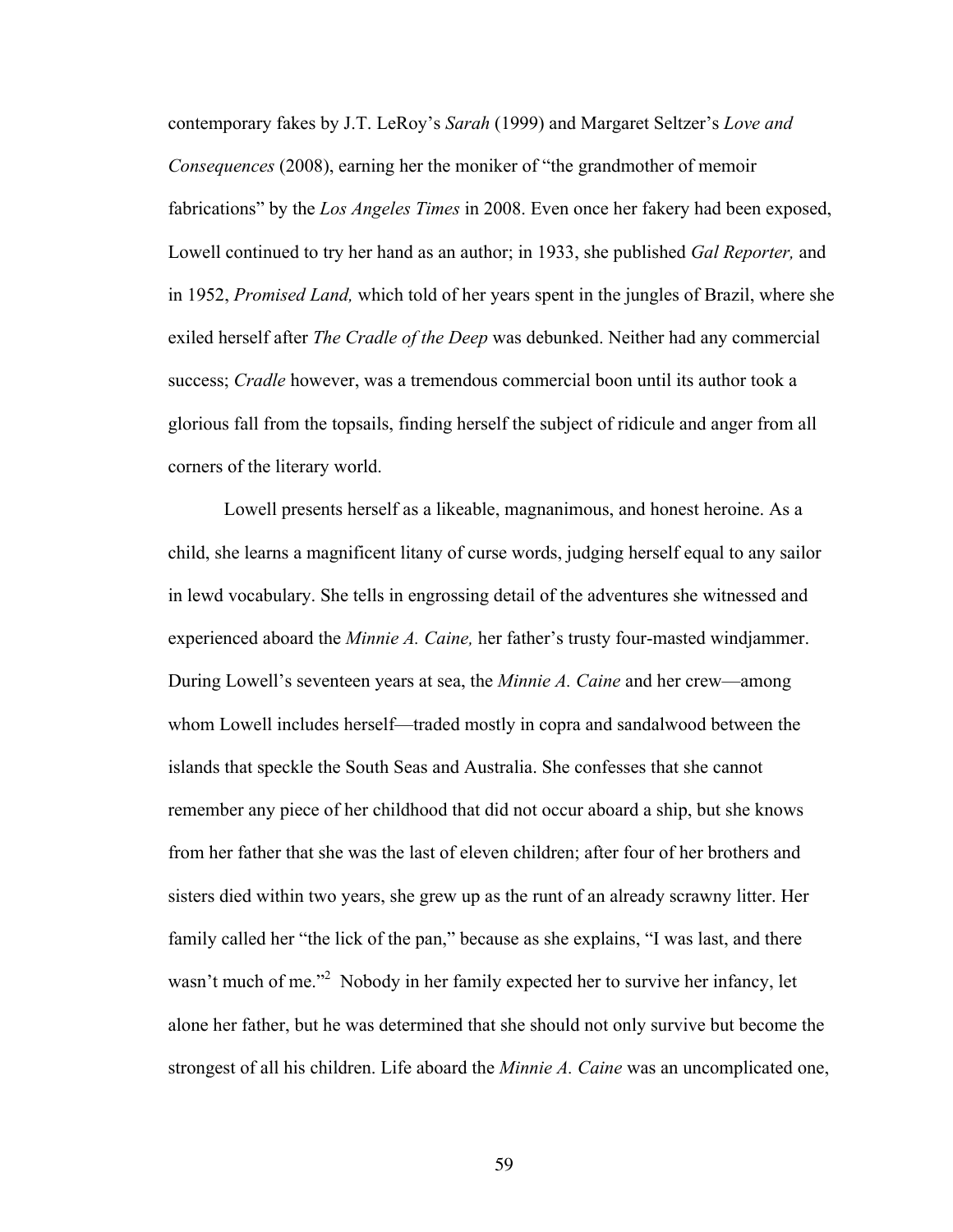for "father brought me up with no creed except fear and respect for the gods that brew the storms and the calm."<sup>3</sup> She is a "man-raised" child, by her own description, and takes pride in her separation from the female sex, finding "civilized" women repellant and terrifying, always followed by a cloud of cloying perfume.<sup>4</sup>

#### **Contrary to Popular Belief and Maritime Law: The As-If World**

By the very nature of this fake autobiography, Lowell is forced to prove her story and her authority to tell it from the outset. She is not a natural choice for the incumbent narrator, and so from a somewhat defensive position she must assert her authority over the text and its contents. Her knowledge of life comes not from books or schooling but through observation of facts.<sup>5</sup> From observation she comes to know all manner of things, including the particulars of animal reproduction, which she learned from dissecting a pregnant shark aboard the *Minnie A. Caine*. 6

Taking the stance of an eyewitness, Lowell like many other fake autobiographers before her, constructs the world that surrounds her and then substantiates it with spurious facts. Originally proposed by Richard Ohmann, *the as-if world* is an essential component of literature and performance, no matter its specific (mis)classification or genre.<sup>7</sup> The as-if world creates a sense of narrative trustworthiness by employing familiar or expected elements. These constituent elements of the as-if world are known as *sign-vehicles,* which point to recognizable referents familiar to the audience.<sup>8</sup> If not wholly familiar, they are at the very least expected sign-vehicles. These sign-vehicles are even stronger when they point to an emotionally charged referent, or one saddled with a specific kind of emotional nostalgia, like war, childhood, romance, and adventure.<sup>9</sup>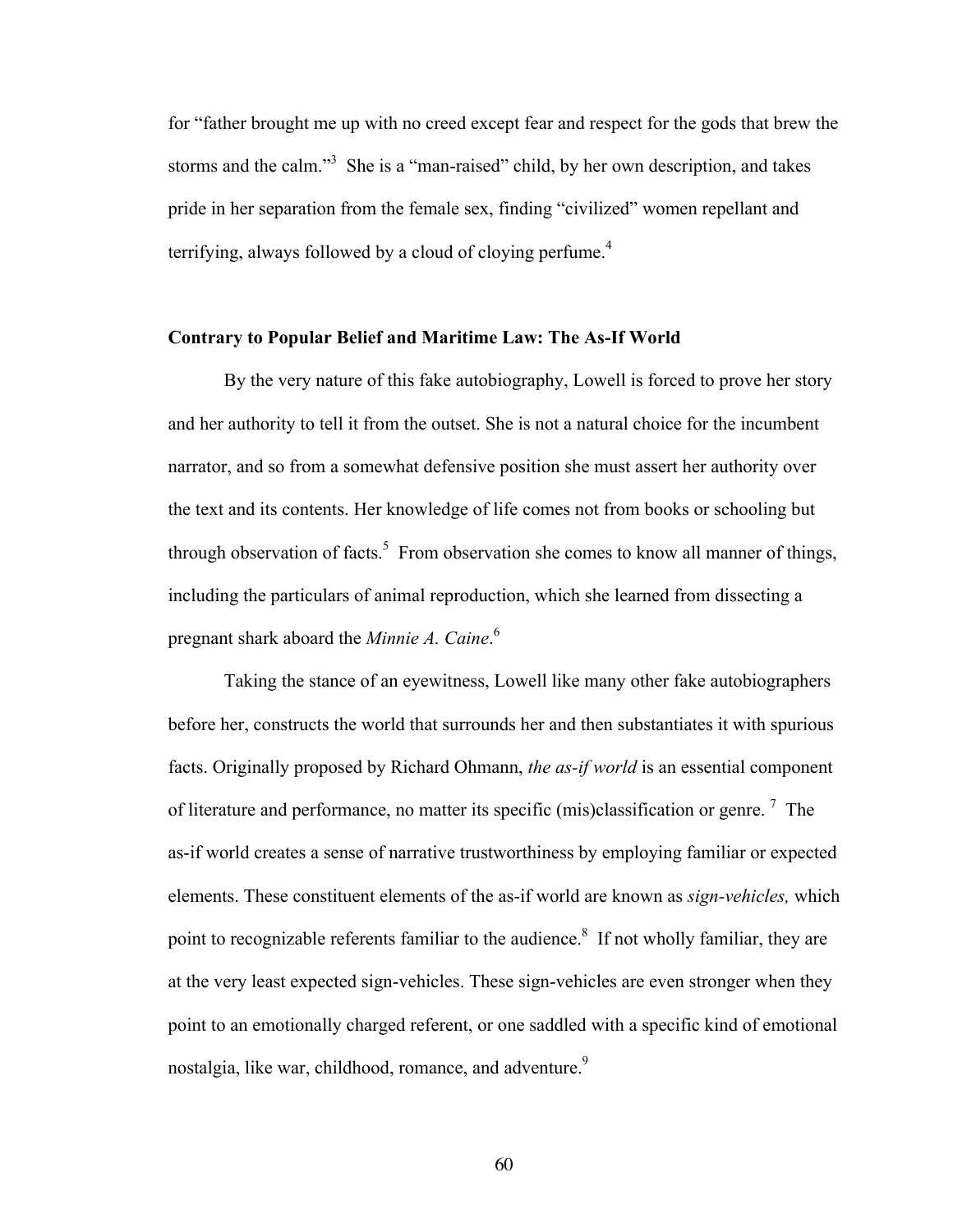In one of the few scenes in the narrative that does not take place on the *Minnie A. Caine,* a pubescent Lowell is at her mother's house in California, talking to several professors whom her mother has as lodgers. She begins to regale them with the tales of what she has seen and done, but they are disinclined to believe her. Indignantly, she says to the reader: "Those professors thought I was lying. What did they know about the sea, anyway?"<sup>10</sup> Likewise, the reader must logically conclude, neither do we "landlubbers" know anything about the sea. On matters of science and nature, she is equally headstrong in reciting her own experiences and observations as fact:

I have since learned that some modern naturalists, who evidently have never traveled further south than Sandy Hook, have expressed a doubt as to whether there really is such a beast as a man-eating shark and whether it will actually attack a man unprovoked. Evidence, they claim, has always been at second-hand and the testimony of sea-faring men they reject. Well, without wishing to lock horns with the learned, you may be interested in first hand evidence of man-eating sharks $11$ 

The central feature of the as-if world is that it be believably constructed, which sometimes means contesting the reader's beliefs and expectations. In the above passage, Lowell gently forgives the "learned" for their unlearnedness; such a gentle forgiveness is an ironic and sympathetic technique. Hardly didactic, the narrative reads as an excited child telling of a vacation to far-off lands, and forgives the reader their understandable land-locked disbelief. Elsewhere, she contests the veracity of the ship's log with her own testimony, nullifying the daily record on happenings on board. *The Cradle of the Deep,*  therefore, functions as an eyewitness modification of the ship's log, providing details omitted from the log for being too unsavory or brutal. A member of the crew, "Gooney Bulgar, a Hungarian sailor who was a bit of a bully," taunts Lowell's caretaker, Stitches, and the handful of other men charged with making her infant's clothing from flour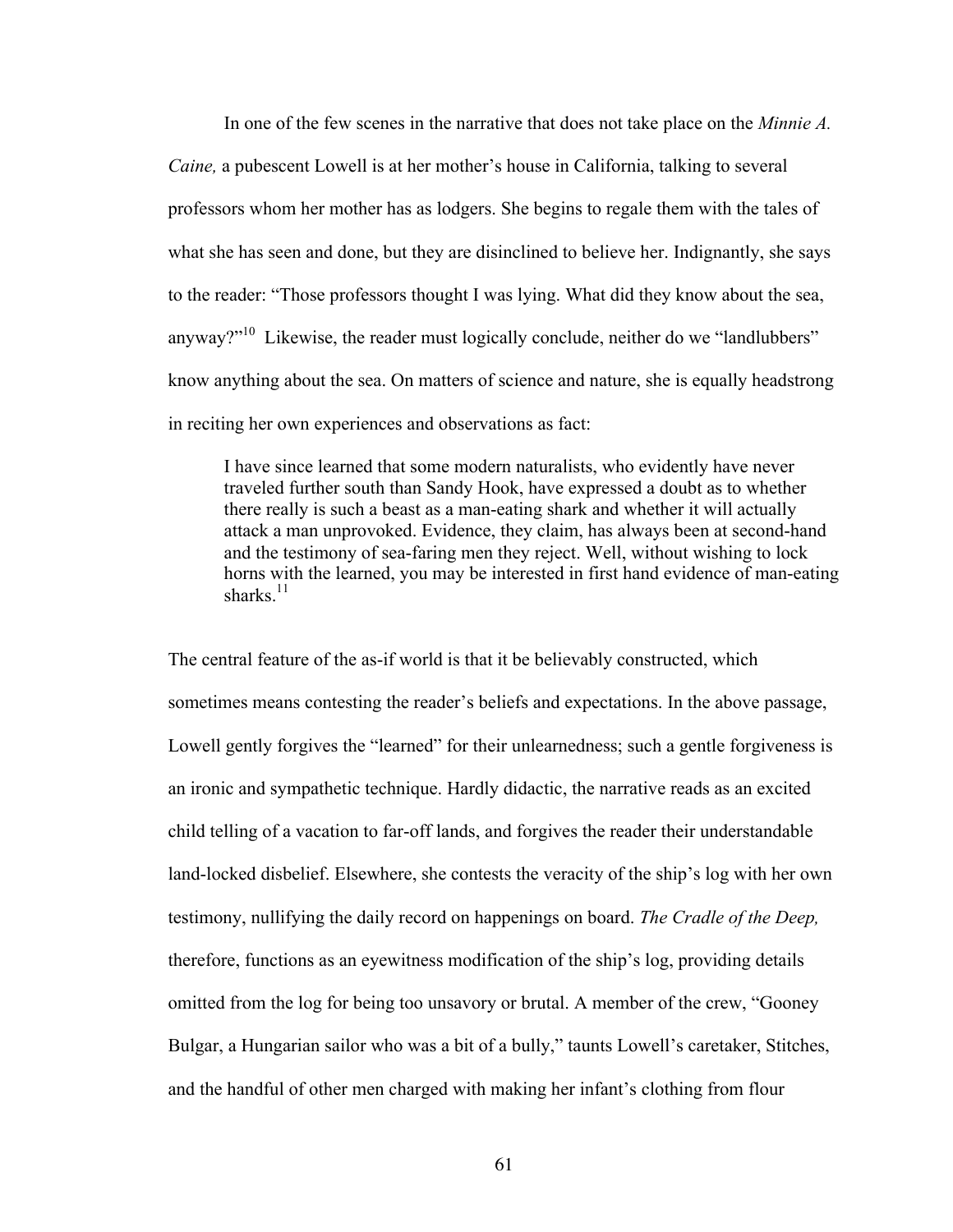sacks.<sup>12</sup> They react violently, attacking Bulgar, apparently leaving Lowell to writhe around on the deck in her swaddling clothes. When the sewing sailors finish with Bulgar and toss him into the ocean, Lowell says he resembled "a piece of raw hamburger" floating in the water, while the ship's log—which she quotes in the text—mentions nothing more than the captain fining him "five dollars for carelessness after he fell from the decks."<sup>13</sup> So it is that the narrative is also something of a "setting-the-record-straight" project, attempting to show what life was really like at sea for seventeen years. Lowell achieves this tone by acknowledging the reader's apprehensions and misgivings, correcting apparent misconceptions, and modifying any existing record. This facilitates a narrative that is expected to be unbelievable and unverifiable, which permits Lowell infinite room for artistic license and unchecked lies. Therefore, these moments where she corrects an otherwise dependable record, such as a ship's log, are both expected and welcomed as an essential part of the very fabric of the narrative.

She also strikes at those critics and readers who would call her narrative a novel. About the realities of a captain bringing a young girl aboard ship, she reports that it was hardly as romantic as one might think, for "it might be the case in novels, but in real life, it is far more practical!"14 Critics of Lowell's autobiography, like Arnold Mulder who suspected it was fraudulent from the start, found the style of the text so professionally *unpolished* that it almost certainly had to be the work of a professional writer. It was never revealed whether or not Lowell wrote the narrative herself or not, though it did become very clear—as I will shortly discuss—that none of what was presented was in fact true. Lowell counterstruck ahead of her critics who challenged fact and form, saying that the narrative was born when she regaled "a couple of writers" with her stories of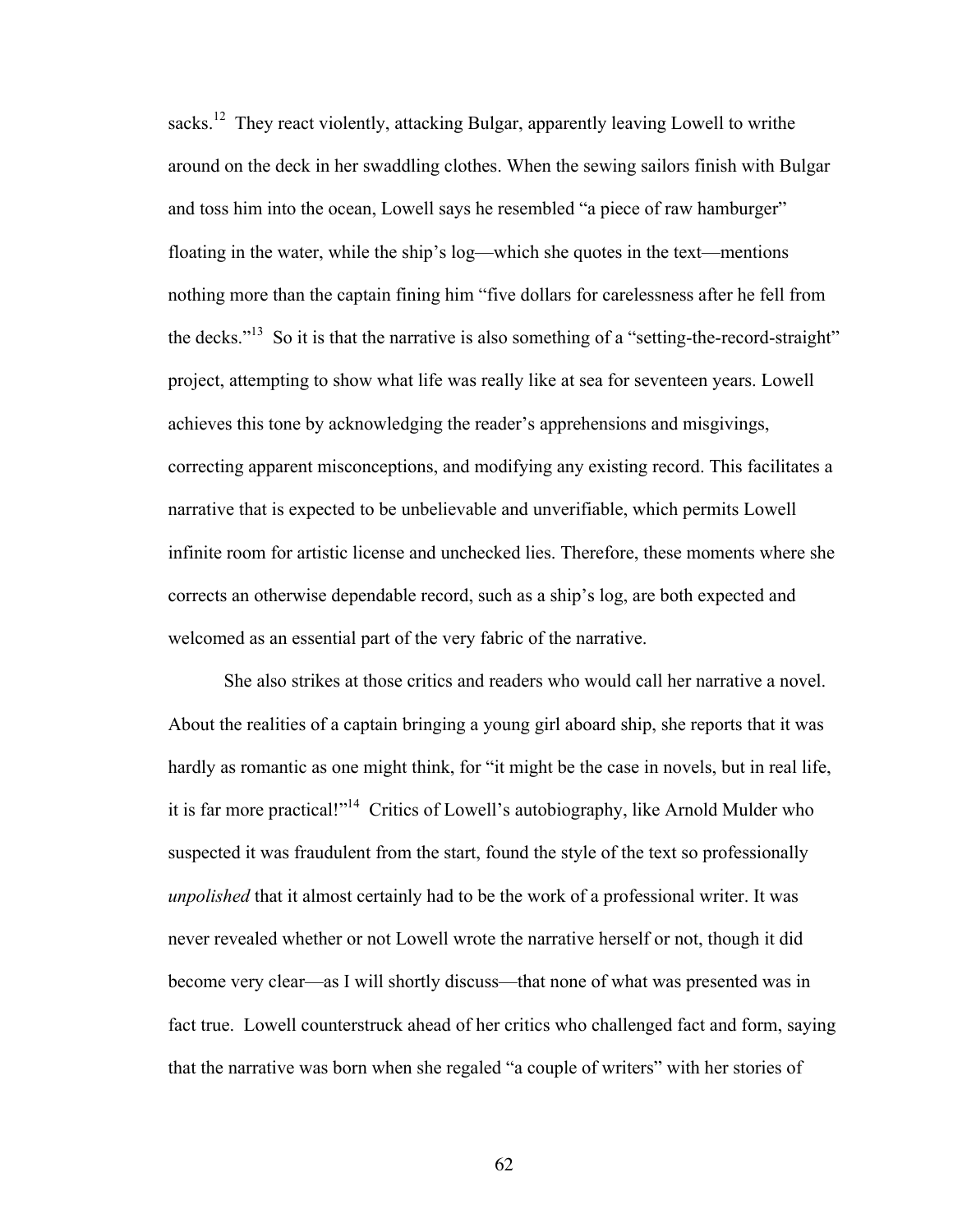growing up on the sea. Upon their telling her to put it into book form, she said, "I don't know enough words." The combination of the self-confident narrative voice, which challenges common sense and maritime law, along with this apparently humble, almost childlike woman who had to be *convinced* to write the narrative does show a very distinct separation between Lowell in person and Lowell in print. These mysterious "writers" told her that it didn't matter if she "had the words" or not, that she should put down exactly what she had told them, with all of its roughness and curses.<sup>15</sup> What resulted was an entertaining, unpolished—and yet curiously well-polished—sea-yarn of a life begun under extraordinary and indeed unbelievable circumstances. Lowell never spoke to the accusations of fabrication made against her. She never said she was lying, nor did she ever unequivocally say she was telling the truth.

In the five years before the publication of Joan Lowell's story of her childhood, three other texts of the same name were published: *The Cradle of the Deep* (1924) by Sabine Wood; *The Cradle of the Deep: An Account of the Adventures of Eleanor Channing and John Starbuck* (1928) by Jacob Fisher; and *The Cradle Of The Deep: An Account Of A Voyage To The West Indies* (1928) by Sir Frederick Treves. When Lowell's text was published in 1929, then, it was situated in a trajectory of sea-faring tales of the previous five years. It also bore the name of a wildly popular ballad, sung by baritone Wilfred Glen and distributed by the Black Victor Exposition label as a 78 LP in 1913. Not unlike a cuckoo in a robin's nest, Lowell's *The Cradle of the Deep* found company among other such tales of the very same name, some fictional and some otherwise. What this signifies is that this text did not merely materialize out of the ether, but was part of a popular literary tradition going back hundreds of years, and part of a less-lengthy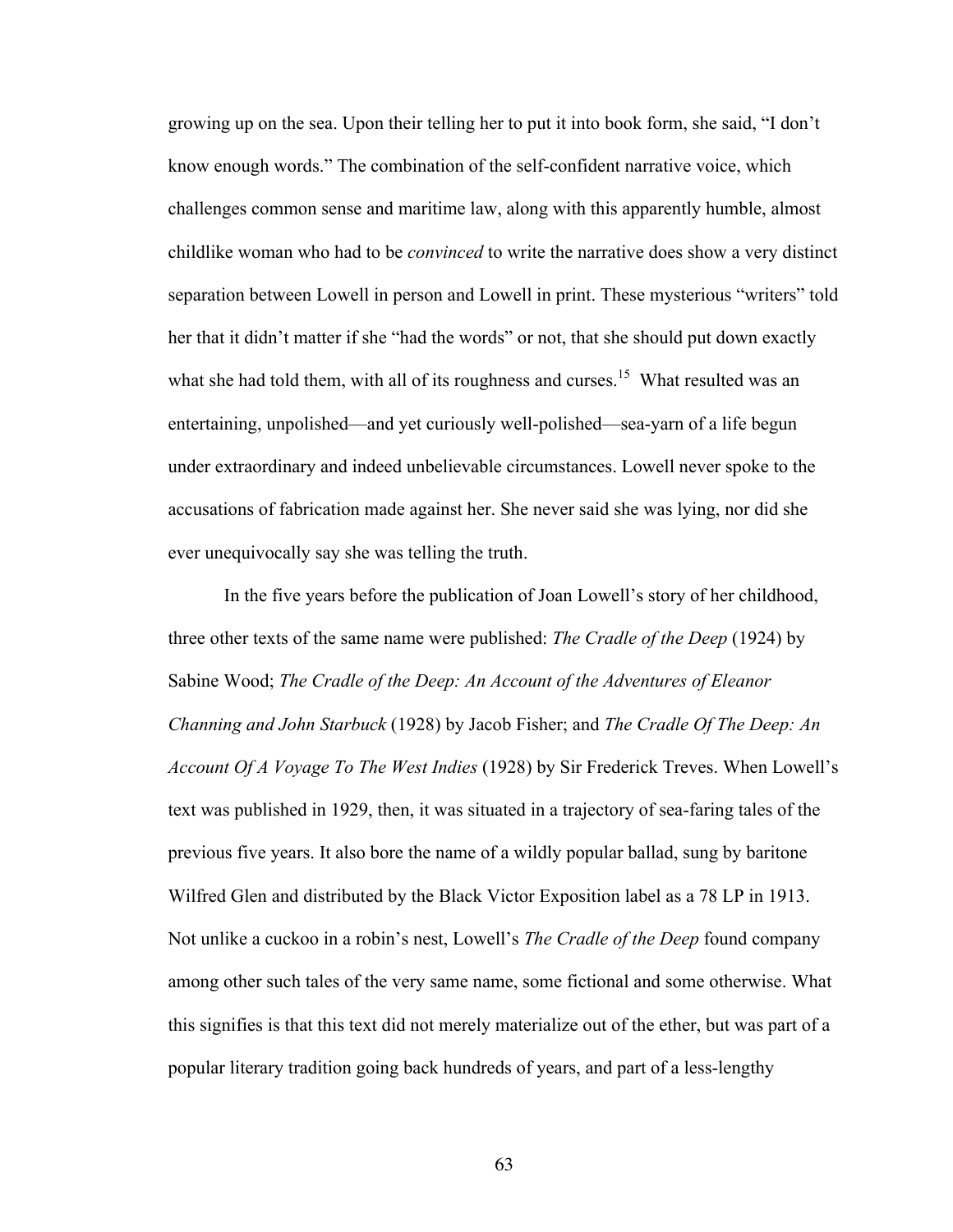tradition of like-minded tales with the very same title of the immediate past. Therefore, this text appears *as if* it is legitimate, even traditional, from the very outset.

But a title only carries so far. The beauty of a swashbuckling sea tale as the basis for a fake autobiography is the wealth of detail and facts that naturally come with such a narrative. Because the majority of her readers, assuredly, would be landlubbers, the reader's frame of reference is far removed the events of the narrative. Certainly, it is difficult to spot a fake if the original is equally unknown. The reader carries with them perceptions about life at sea, and into these preconceptions Lowell fits satisfyingly well, evidenced by her bravery and vernacular, or entertainingly badly, detailed in her numerous foibles. The reader naturally expects her to swear proficiently, like a sailor, which indeed she does, recounting a delightful plethora of sea-faring curses, and boasting that her first word was "goddamned."<sup>16</sup> Full of moxie and with total disregard for the conventions of feminine deportment of the 1920s, she is an enjoyable, feisty, and sympathetic narrator. By eliciting sympathy and a feeling of reader-author kinship, she does somehow manage to escape the ordinary reader's scrutiny. Particularly helpful at misdirecting the reader's attention is the wealth of ship's jargon that floods the pages. Here, she describes a moment of chaos aboard the *Minnie A. Caine,* as the schooner begins to run afoul in the wind:

He had lost his temper and began cursing me, but he kept to the wheel. I heard the topsails aloft begin to flap. The wind had caught them "aback." The jibs and mainsail began to luff—and in vain Svenson spun the wheel to get the ship back on her course. Then it was my turn to laugh. I heard the mate, on the fo'c's'le head where he was fixing a jib, bellow aft at Svenson to pull the goddamned ship back into the wind. The mate ran down the deck to help her get back on course…Father grabbed the wheel from Svenson's hand and spun it hard over to leeward. With a slapping crash the booms when over the port tack, and he got her once more headed up to the wind.<sup>17</sup>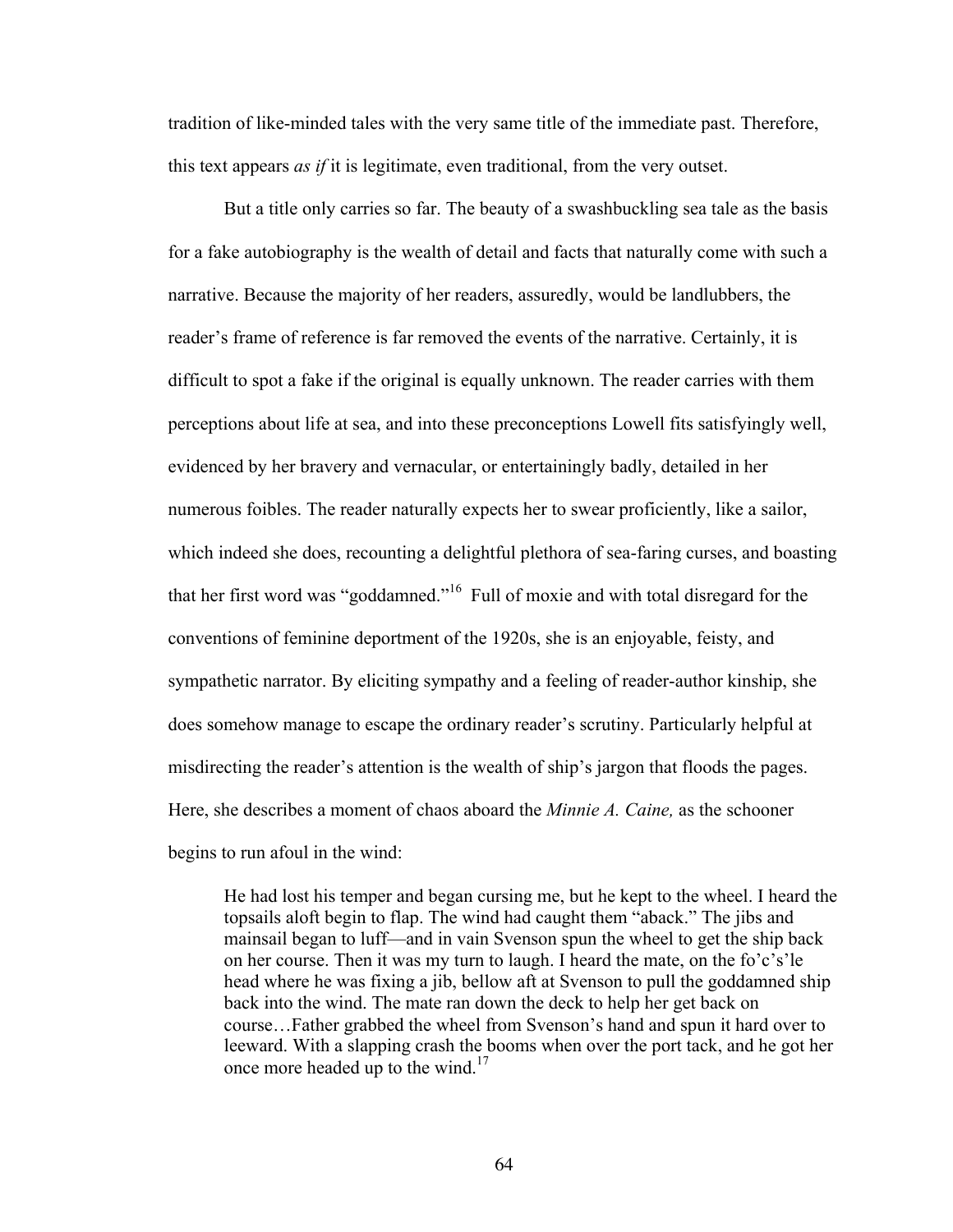The "fo'c's'le" is ship's jargon for the forecastle, or the upper deck of a sailing ship. The majority of the events of the book, it seems, transpire on the fo'c's'le. The peculiarity of this word is of tremendous misdirective value, because for readers without ready access to a catalogue of ship's jargon the word is peculiar and laced with maritime romanticism.

To make the as-if world believable, there must be at least a smattering of true and verifiable facts to uphold the falsehoods of the narrative. These facts Lowell provides readily and frequently, often with strategic placement following a passage of dubious veracity. After telling us of how she had to fight with sea birds for salt pork in a grotesque and ill-defined game her father called "Grub," and how she learned to swim by being repeatedly shoved from the gangplank, she provides a small amount of substantiated factual information, as if to assuage the reader's doubts. One of the *Minnie A. Caine's* principal cargos was copra, which Lowell describes as "dark brown and fibrous," with an "almost unbearable stench," that is only considered saleable once the vermin infest it and it takes on a putrid and explosive quality.<sup>18</sup> Indeed, copra was one of the most commonly traded items in the South Seas in the early 1900s, and it was used for munitions, its oils for preservatives, and the acids for surgical procedures. Lowell tells that copra is "the meat of coconuts dried in the sun," and the process of putrefaction takes three months before it is ready for market.<sup>19</sup> This description bears an uncanny likeness to one provided in a *Scientific American* supplement from May of 1897. After telling a barely believable tale of a near-mutiny of which she was the cause, she informs the reader that to prevent scurvy, all ships carried barrels of lime juice on board.<sup>20</sup> Lies are effectively mitigated by facts, it appears. Again, descriptions of using lime juice to prevent and treat "sea-scurvy" are mentioned, in a startlingly similar fashion, in the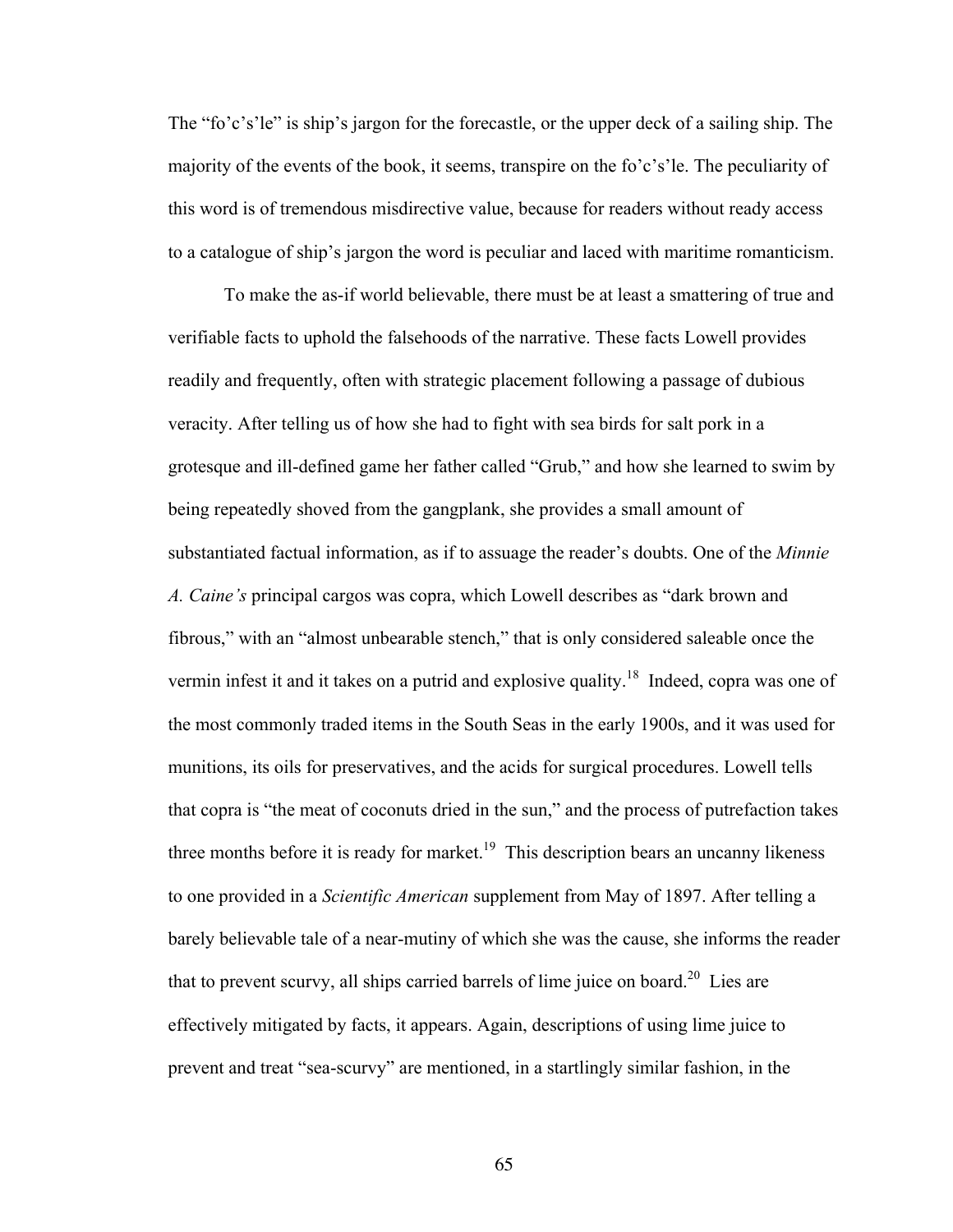March 10, 1883 supplemental edition of *Scientific American.* It was not an uncommon occurrence, she continues, to find little black flecks in the daily bread. These, which she thought were raisins, were actually fragments of cockroaches, which jumped into the dough during kneading.<sup>21</sup> Now the reader's attentions are so fully reconnoitered to this revolting image of cockroaches-as-raisins that the mutinous bathing scene loses some gravity. It may come as no surprise that cockroaches in ship's bread was recorded in great detail in *Once A Week,* a popular informational weekly from 1860.

Seventeen years at sea leads the reader to expect at least one serious bout of scurvy. Fortuitously, a bad case of scurvy does hit the crew of the schooner towards the end of the narrative with no mention of why the lime juice failed its function. Even Lowell, in spite of being the strongest and youngest aboard, succumbs to the dreaded scurvy. At this point in the text, the crew is inexplicably comprised of a rag-tag group of drunken, inexperienced "shanghaied" sailors from New Zealand. Sitting on the fo'c's'le, "picking dead skin off my arm," she says, her days appeared to be numbered.<sup>22</sup> Luckily, though, the crew is delivered from the sea-scurvy by the appearance of a porpoise that, she helpfully explains, is "a mammal and its meat very like that of beef."<sup>23</sup> To the landbound reader, this porpoise does not seem the cure for scurvy, yet Joan Lowell and the crew are overjoyed. Indeed, porpoises, dolphins and whale blubber contain what the Inuit people call *muktuk,* which is one of the only parts of a mammal body that does, indeed, contain vitamin C. Where the reader may expect to catch Lowell in an all-out fabrication, she substantiates her narrative with facts, sometimes from *Scientific American,*  sometimes with anthropological or ethnographic curiosities. Yet is in the day-to-day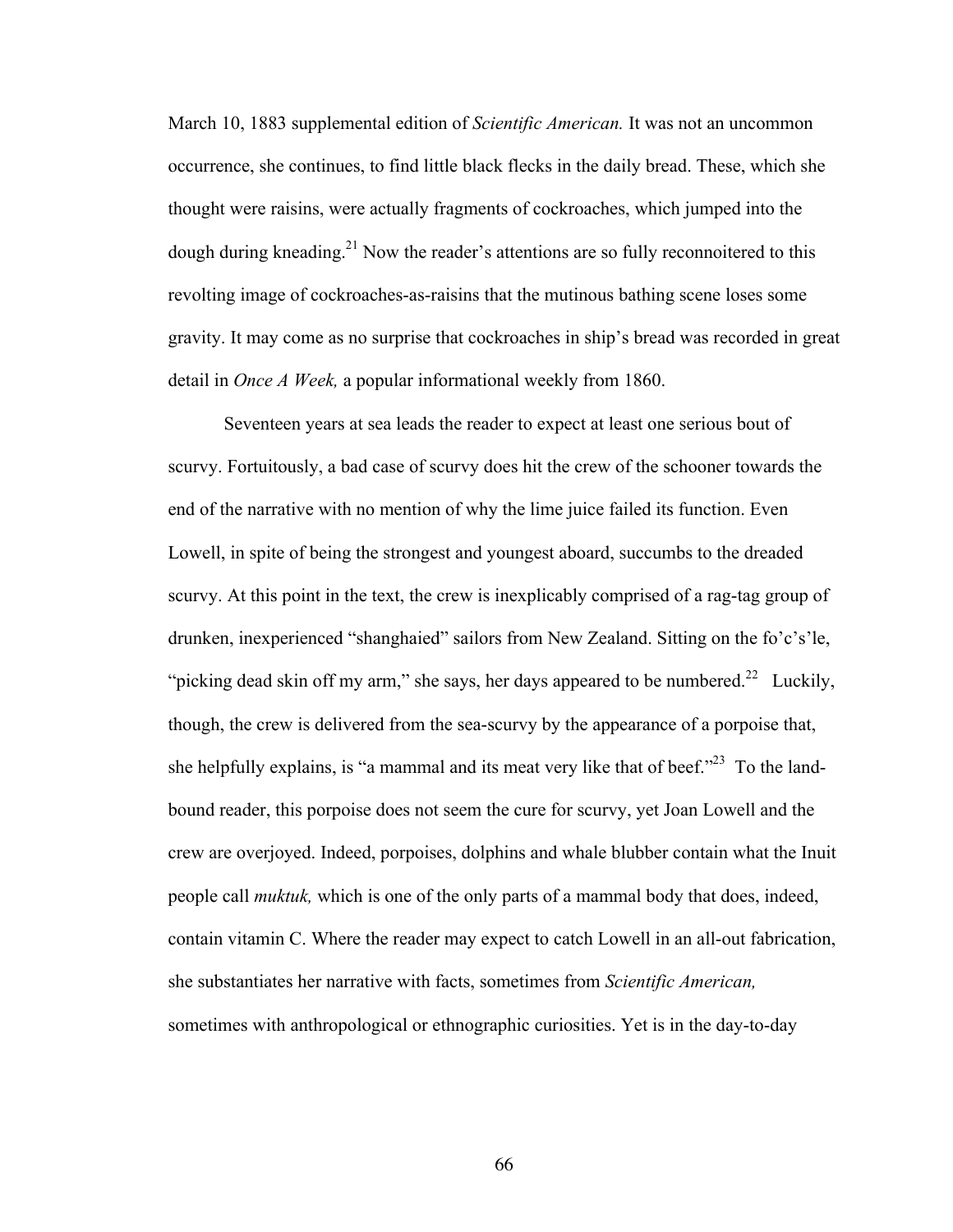humdrum of sea life, not the splashy moments of melodrama, that her narrative falters and eventually fails.

# **Excoriating the Skipper's Daughter: A Fall From the Topsails**

"The American book-publishing world will not soon forget the *Cradle of the Deep* incident. I'm not so sure about the American bookreading world. Perhaps a good many book readers are still a bit confused about the entire affair." – *The Morning Call,* 18 May 1929

Unlike *Chief Buffalo Child Long Lance* and *Haunch, Paunch, and Jowl,* Joan Lowell's *The Cradle of the Deep* was never reprinted after its first run of 175,000 copies in 1929. In comparison, Long and Ornitz' fakes saw a miniscule initial publishing run of 9,000 and 21,000 copies respectively, but both have been reprinted several times. Long's exposure as a fraud was mostly a private matter resulting in Long's suicide; Ornitz' exposure was hardly an event of note, given the colossal troubles he faced from HUAC and the Hollywood film machine. But the exposure of *The Cradle of the Deep* as fraudulent took on an astonishing magnitude, covered from coast to coast in daily newspapers and weeklies like *Time* magazine. Lowell's fall from grace was also a favorite topic for E.B. White, the resident "Talk of the Town" columnist at *The New Yorker.* 

In March of 1929, *The Cradle of the Deep* was distributed via advanced copy to a handful of influential members of the publishing industry, as well as several professional sailors charged with vetting the story for authenticity. In the most peculiar coincidence, as I opened my copy of *The Cradle of the Deep* to read it for the first time, a tiny quarter sheet fluttered out of the pages. It is yellowed with age, but only slightly. It is the insert provided by the Book of the Month Club; this tiny document is not mentioned anywhere, not referenced by any scholar, critic, or newspaper reviewer, and not included in any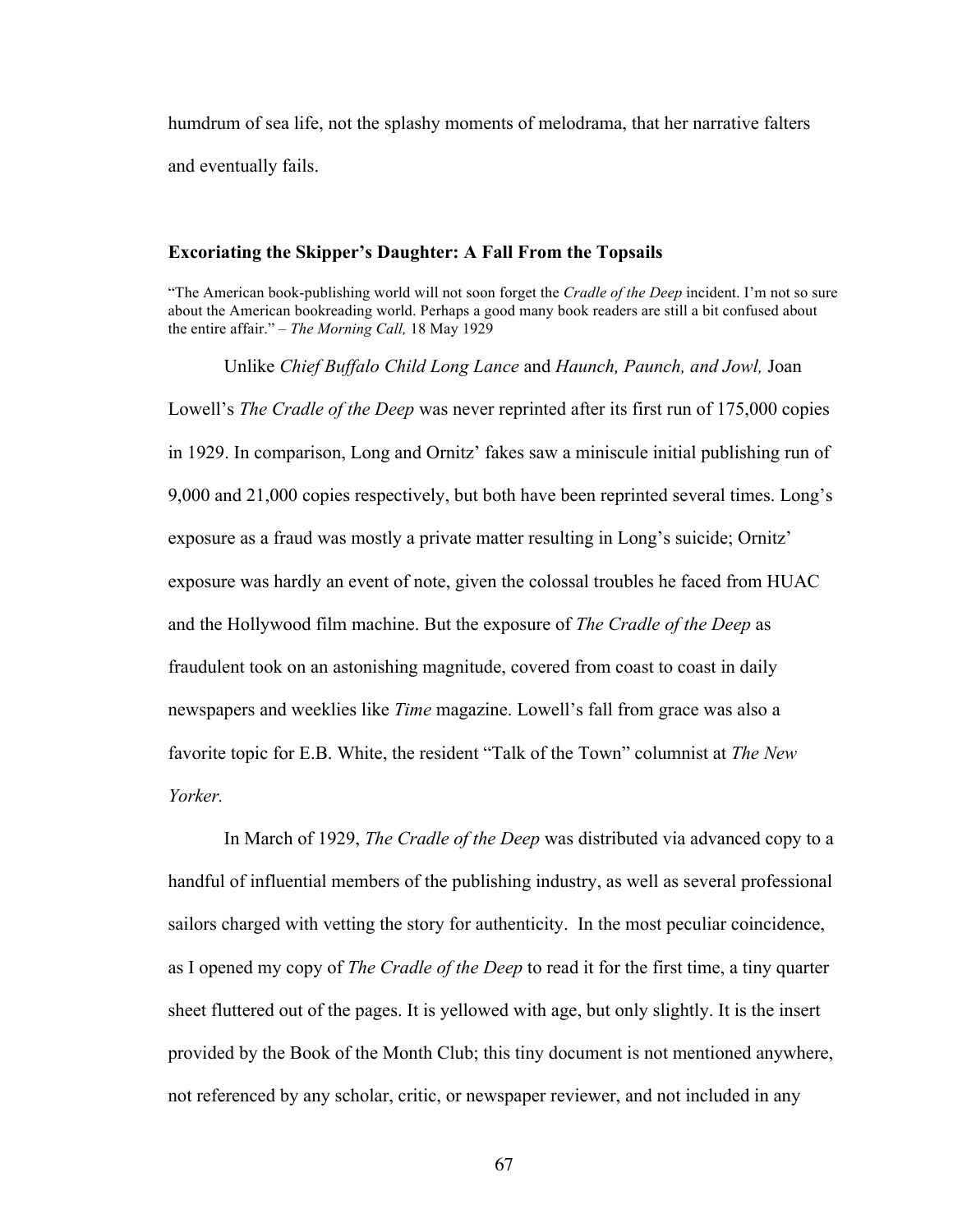library copy, yet this tiny sheet is enormously significant in showing that even as *The Cradle of the Deep* was disseminated to readers across the country, questions of its authenticity were at the fore, preventatively stunted by "expert" verification of its veracity. In 1929, the Book of the Month Club was a tremendous money-earner, and a mark of approval not unlike more contemporary national book clubs.<sup>24</sup> Felix Riesenberg and William McFee, two of the experts that Simon and Schuster recruited to verify its authenticity "waxed enthusiastic" in the pamphlet that accompanied the original text, and agreed that the text was, without question, a factual document. In the Book-of-the-Month introductory pamphlet, Felix Riesenberg, one of these "sea-man novelists," praises the way in which Lowell recreates the "blasphemy of the sea," while Captain William McFee considers each scene like an "explosion of unabashed description."<sup>25</sup> The third man that Simon and Schuster recruited is not mentioned on the insert, for he was Lincoln Colcord—witness to Lowell's legendary outburst in Schuster's Manhattan office—and he didn't believe a word of what Joan Lowell had to say.

Simon and Schuster published *Cradle* in March of 1929. Glowing reviews poured in from newspapers and magazines across the country. The *Indiana Evening Gazette*  reported on March 6, 1929, that "Skipper Joan's Ship Comes In, Laden With Gold: Her Life Stranger than Fiction." In the article, Joan Lowell offers advice to young girls: "Stand on your feet. Take your lickings like a man."26 On March 13, 1929, *Time*  reviewed the book in a one-page feature. *Time* warns "an occasional incident smacks of fish-tale—the skipper dissipates a water spout by a few shots from a rifle—but the artless progress of the narrative carries conviction and interest. Sea writers William McFee and Felix Riesenberg have raised many cheers for the book. The Book of the Month Club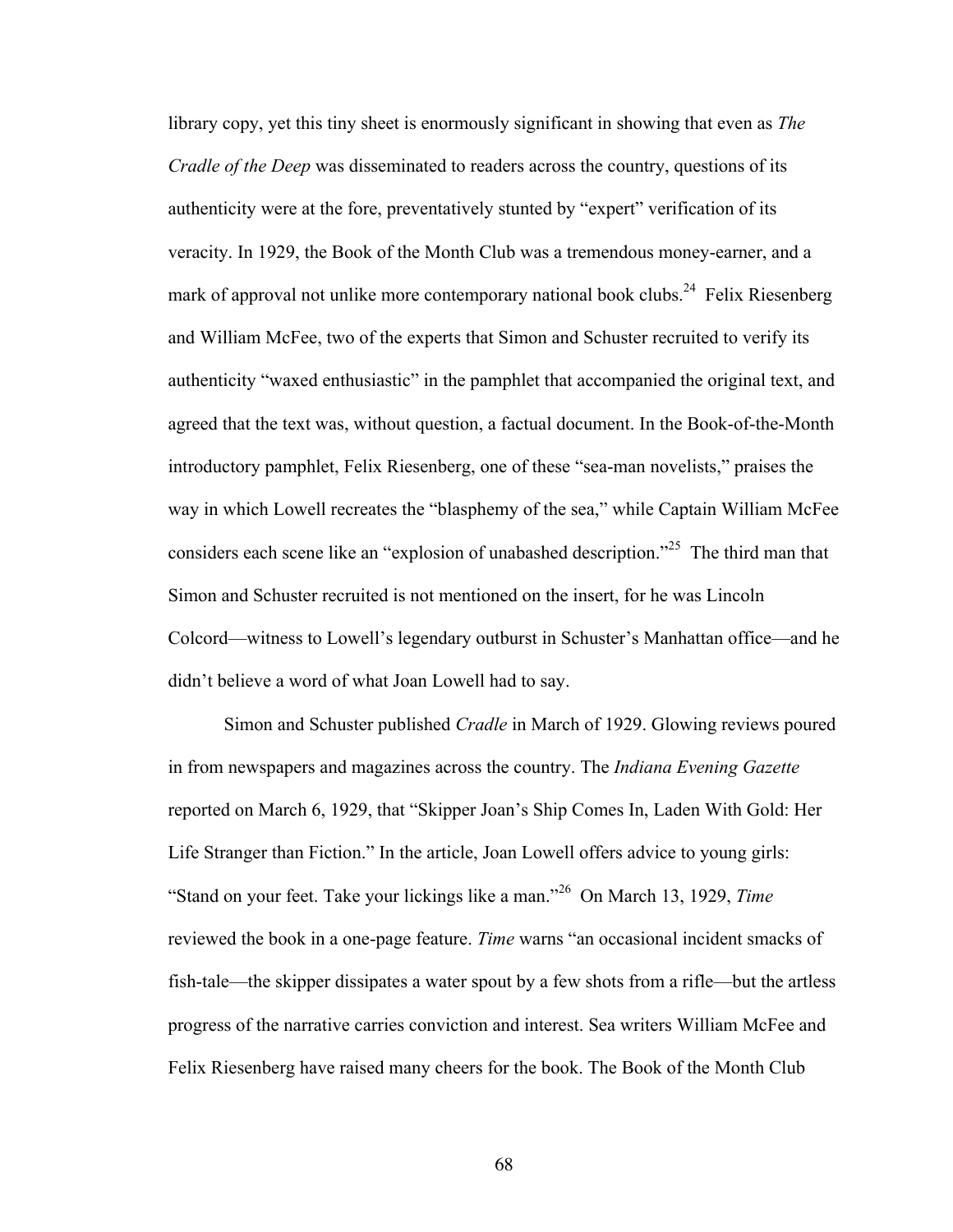offered it to 80,000 subscribers."27 On March 14, it was included in the AP wire's list of the week's recommended books, the endorsement appearing in dozens of large and small newspapers across the country.28 It was excitedly reviewed in *The Los Angeles Times* on March 24 by Thomas Ford, who erroneously called it *The Candle of the Deep,* but goes on breathlessly that "she became the huskiest of puppies and she had no more training, as we conceive of what a girl child's training should be, than a puppy," finally concluding that "it can't be reviewed. It must be read."<sup>29</sup> *Cradle* was featured on the Eveready Hour, the first commercially sponsored variety program in the history of broadcasting; the airing of the feature was excitedly anticipated in *The Lowell Sun* on April 9, 1929.<sup>30</sup>

On April 12, 1929, the tide begins to turn. A book reviewer from the *Appleton Post Crescent* in Wisconsin was suspicious, asking "Cradle of the Deep: Sea Yarn or Fact?"<sup>31</sup> But even as Mulder discussed his suspicions, even going so far as to question whether Lowell hired a "spirit writer" to pen the tale, the fake made it to the top of the New York Nonfiction Bestseller list on April 14, 1929.<sup>32</sup> By the morning of April 13, the news had broken in New York that the narrative was a fake. That morning, the following article appeared in the *New Yorker*, in the "Talk of the Town" Section, written by none other than EB White himself:

The editor of our Balderdash Department is out of town, so we will probably have to handle the Simons and Schuster affair for him. When it turned out that the Minnie A. Cain cradle of Joan Lowell's particular deep, was not at the bottom of the sea but in Oakland harbor, and also that there were several other incidents of the lady's book-life that failed to check with history, the publishers said in effect: "Oh, well, the book isn't supposed to be an autobiography—it's a human document." Mr. Heywood Broun, one of the charter endorsers said in the *Nation*  that there is a "fundamental verity in fairy tales." All this gives us what can briefly be described as a pain. The old balderdash pain. Publishers, it appears to us, are becoming increasingly unscrupulous in their exploitation of books and authors. They are more concerned with ballyhoo than with the essential business of literature. It is intensely interesting to us, after two or three weeks of reading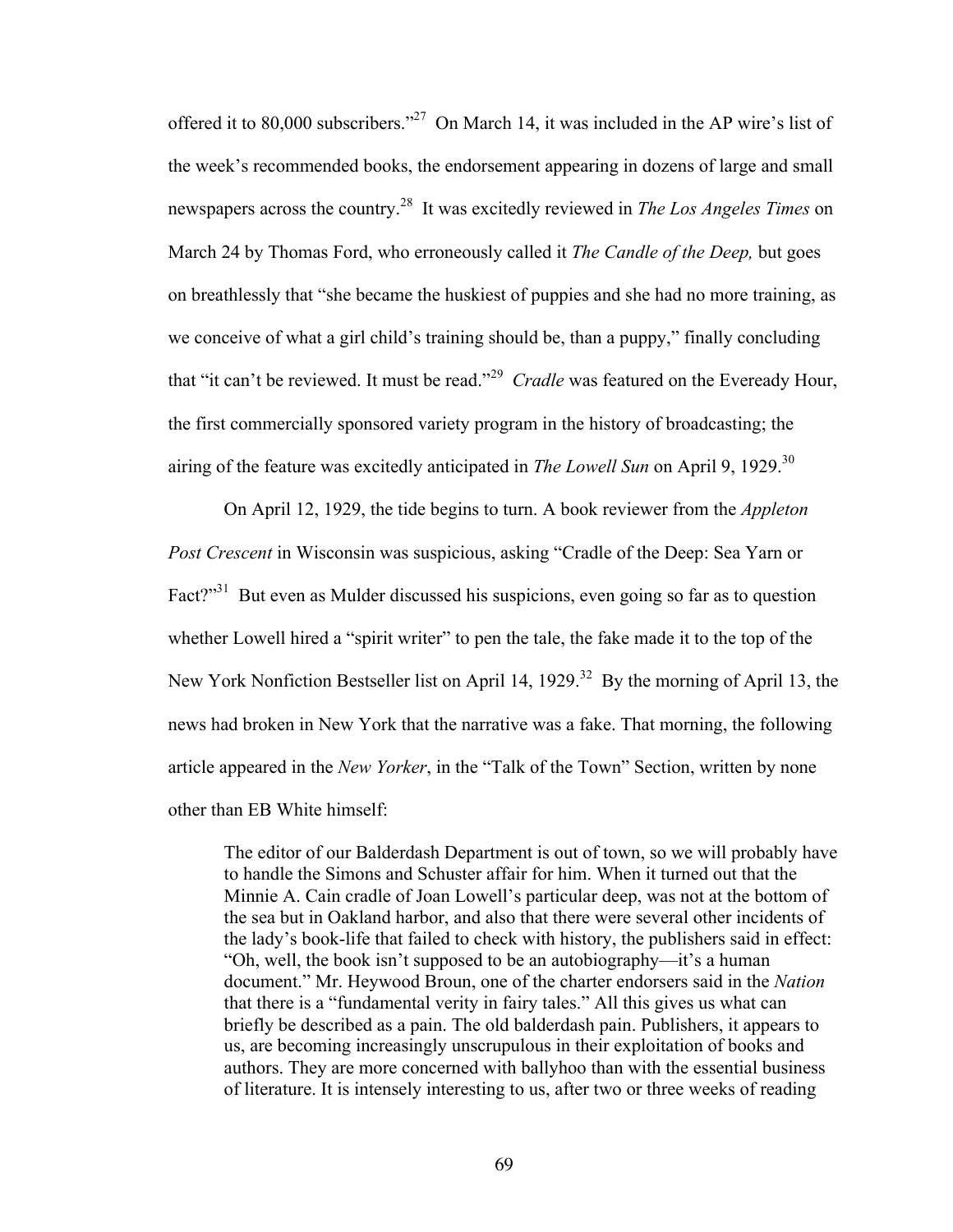Simon & Schuster's blurbs, to learn direct from them that "The Cradle of the Deep" is a "human document." That clears up everything.<sup>33</sup>

What White determines as the problem with this issue of a "human document" is that the publishers marketed it otherwise, not that Joan Lowell herself lied about its contents. The outcry against Lowell and Simon and Schuster in the publishing world and in the media was immense. The notion of a "human document" as substitute for autobiography was rejected as smoke and mirrors, and the idea that a fairy tale could be held to the same standard of publishing ethics as an alleged autobiography rang hollow.

It was Lincoln Colcord's review of the book in *New York World*, just one day before White's lamentation of "balderdash pain," that presented a fifty-one-count indictment of *The Cradle of the Deep* and its author. Colcord took issue with Lowell as the author of a fraudulently presented—and factually inaccurate—text, not with Simon and Schuster as publishers. Colcord scolded that the blame was entirely with Lowell. He railed against her description of the *Minnie A. Caine's* rigging, the lack of water rationing, the time spans of journeys, the ship's jargon, the behavior of the captain, and sporadic use of charts and maps. With this careful disposal of the as-if world of the novel, Colcord commenced the public excoriation of the Skipper's Daughter. The *Galveston Daily News* headlined the story, "Joan Lowell's Seamanship Flayed as Absurd by Deep Water Sailor." In point 21 of his indictment, Colcord contends, "she could determine ship's position to within a quarter mile at sea… No navigator can be sure within two miles." In point 18, Colcord argues, "She says sailors never wear shoes at sea… What does she mean? Ship men always wear shoes in cold and warm weather." Lowell never spoke out against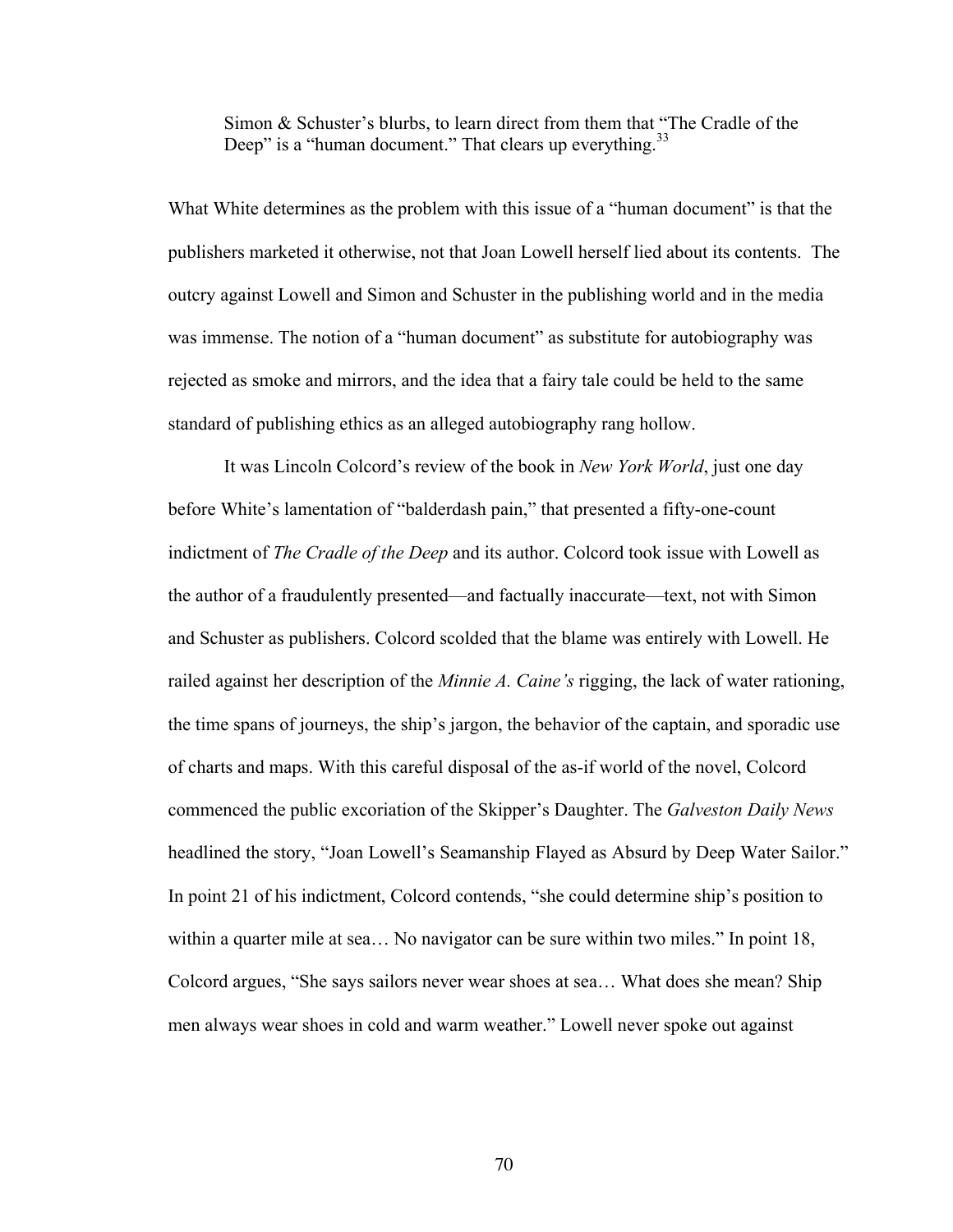Colcord's criticisms or in her own defense. She remained silent, eventually doing what amounted a moonlight flit to Brazil.

Simon and Schuster bore the scandal badly. On the heels of their publication of Alfred Aloysius Smith's *Trader Horn* in 1925, another "factual" adventure tale of dubious origin and questionable content, Joan Lowell's exposure as a fraud occurred during the only fiscal quarter during which Simon and Schuster made fewer profits than they had expenditures.<sup>34</sup> As the profits fell into steep decline, Simon and Schuster chided the Book of the Month Club, charging that they were to blame for the unusually largescale distribution of *The Cradle of the Deep.<sup>35</sup>* In the *Syracuse Herald* on April 19, 1929, the headline reads "Book Clubs Denounced by New York Publisher," arguing that such clubs did nothing but endorse "canned reading" to the general detriment of their subscribers. Even within the Book of the Month Club, blame was hurled in every direction. The article reports that three of the five judges of the Book of the Month Club voted against Lowell's autobiography*;* one of the judges, a Mr. MacRae, lamented that the book was approved by the board in spite of the "issues" that he raised.<sup>36</sup>

Critics took great delight in Lowell's public fall from grace. A regular columnist from the *Appleton Post Crescent,* Arnold Mulder, who had always suspected the *Cradle*  to be a hoax, boasted that his instincts were correct in his article, "A Hunch That Was Justified."37 He expresses dismay at Lowell's unwillingness to comment, and apparent disappearance from the scene: "Until recently she was fêted extravagantly in New York but now that the bubble has burst she is not to be reached. Nothing would have been said if the book had frankly appeared as fiction, because it is a good story. But those who swallowed it as autobiography are quite naturally peeved now." The outrage, however,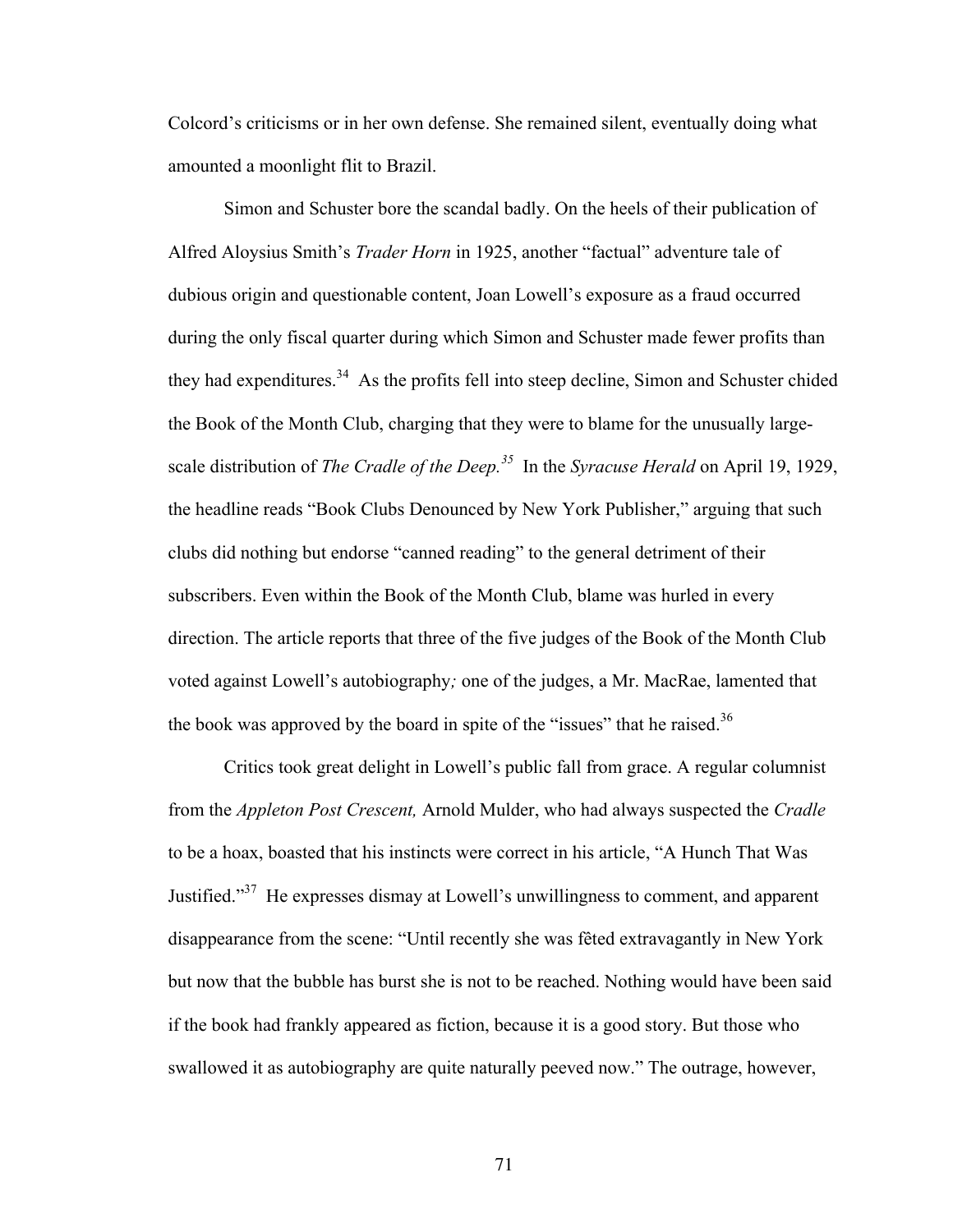went beyond a peevish irritation, and eventually spurred a public debate about the nature of truth and literary hoaxes.

Joan Lowell, though not speaking directly to her critics, did appear in a publicity photograph at the Oakland Estuary docks. The accompanying article from the *Oakland Tribune* from September 8, 1929, reads: "Curious Storm Ship that Made Girl Famous: Minnie A. Caine Now Is Tied at Oakland Wharf, Out of Commission." When the *Minnie A. Caine* was spotted in port, Lowell's critics and supporters alike were forced to reckon with the unquestionable, tangible proof that her narrative—from stem to stern—was a fabrication. If the *Minnie A. Caine* hadn't sunk with all hands on deck, as Lowell had said it had, then nothing about the narrative could be deemed true; it was no longer a case of fuzzy maritime details, for if the ship was still afloat, then the whole notion of the narrative as representative of a lost and nostalgic world collapsed. Lowell had no comment in the story, but the dock owner said: "Maybe we'll sell copies of *The Cradle of the Deep* from the main deck."

Lowell garnered almost no further public mention after the exposure of her autobiography as a fake—and after the ensuing outrage—until, in 1952, E.B. White reviewed her forthcoming *Promise Land,* about her life as a witch doctor in the Brazilian Jungle. After the catastrophe of *The Cradle of the Deep,* White notes that she divorced her then husband, Thompson Buchannan, taking up immediately with a "sea captain who felt that homesteading was his real forte and who wanted an indestructible bride to lend him a hand."<sup>38</sup> Delicately phrased, White rejects her newest endeavor at adventure lifeturned-memoir. The exposure of *The Cradle of the Deep* as a fake autobiography led to a public and financial disappointment, casting an unshakable pallor of failure and obscurity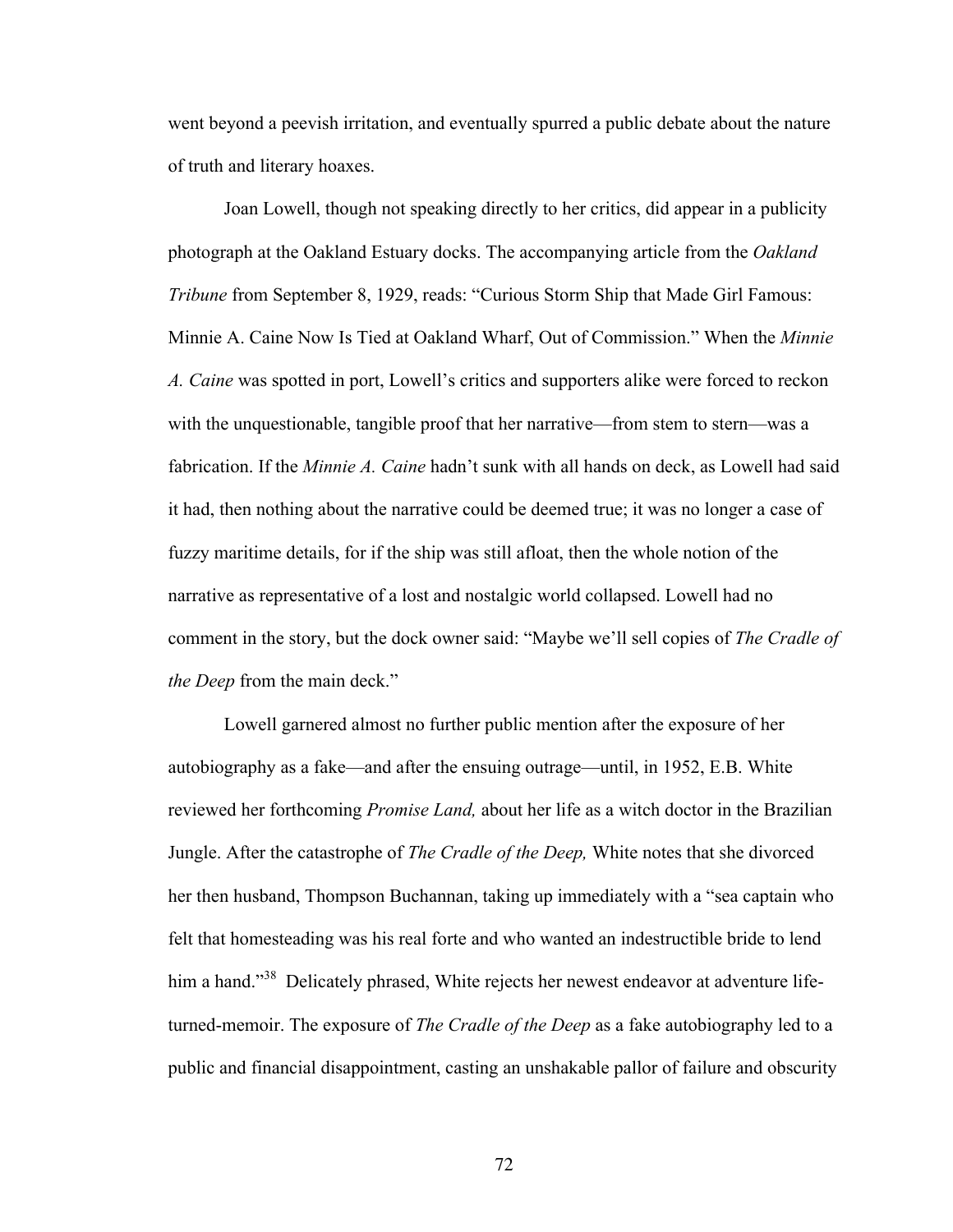over the rest of Joan Lowell's life and work. In spite of its good humor and compelling main character, *The Cradle of the Deep* could not be excused for its shortcomings or fabrications; indeed, its very publication and exposure threw the question of truth and ethics in writing into the realm of popular consideration and debate.

## **Parody and a Debate About Truth**

"Our lovely heroine scans the horizon anxiously for the first approach of another hurricane, such as Lincoln Colcord. 'Censorship ahoy!' she cries." – *Vanity Fair* review of *Salt Water Taffy,* 1929

The exposure of Joan Lowell and her childhood story as fraudulent spurred immense public and media attention; so great was the interest in this ridiculous and entertaining story of a childhood at sea that a parody was published in short order. *Salt Water Taffy,* by Corey Ford, was published in June 1929, only three months after Colcord exposed Lowell as a fraud. Joan Lowell is renamed June Triplett in the parody, and the book is dedicated to the author himself, Corey Ford, "who encouraged me by writing this autobiography for me."39 A primer of the characters in *Salt Water Taffy* and their counterparts in *The Cradle of the Deep* appeared in *Vanity Fair* in July 1929. The review is bursting with tongue-in-cheek irony:

Little June Triplett's reminiscences, guaranteed to contain more imaginative embroidery than any other true-story on the market, are now available to the idle and the curious in any bookshop, under the title of *Salt Water Taffy: Twenty Thousand Leagues Away from the Sea.* And on this page, *Vanity Fair* is privileged to reproduce for the first time exclusive photographs (the camera cannot lie) of a few members of the distinguished crew.<sup>40</sup>

Tellingly, *Salt Water Taffy* makes ironic use of photographic "evidence" to support the narrative in much the same way that *The Cradle of the Deep* depended on bogus visual evidence of Lowell, as a grown woman, on the poop deck and elsewhere aboard the ship.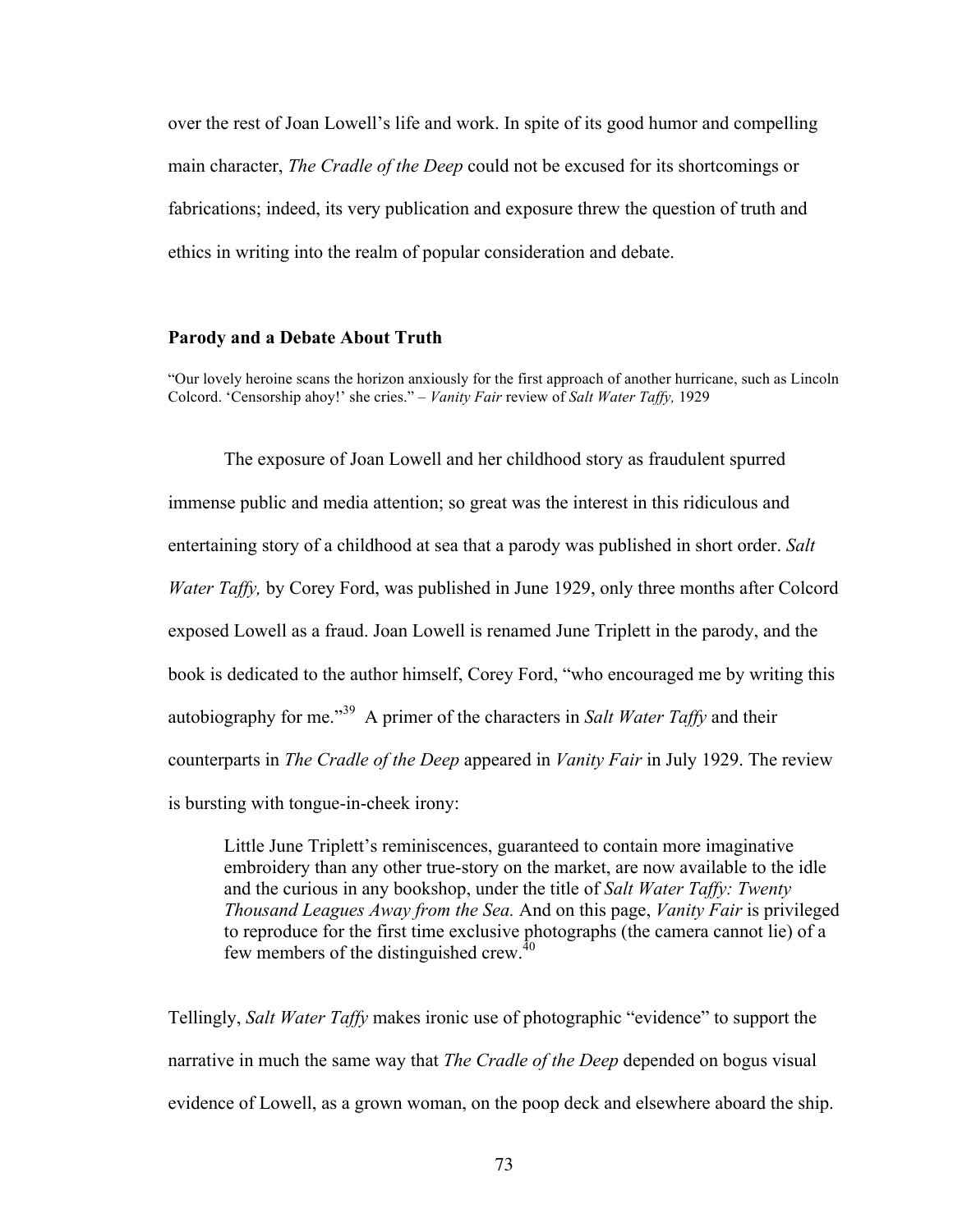The parodied photos are audaciously vaudevillian staged shots of a full grown woman, looking exactly like Joan Lowell, behaving like a young girl in diapers and pig-tails. The review in *Vanity Fair* "reproduces the photos for the first time," hinting at yet another jab at the inauthenticity of Lowell's text, and the hidden truths of the parody. Ford's parody is a witty, well-written inversion of *The Cradle of the Deep,* using the "original" as the format for this "novel autobiography."

In each scene, Ford has the characters calling the ship by a different name sometimes the *Carrie L. Maine,* the *Minnie J. Cohan,* the *Minnie I. Cohen,* the *Lane Bryant,* the *Edith Wharton,* once the *Ruth F. Platt,* and eventually the *Virginia C. Gildersleeve.* Ford seizes on the most ludicrous facets and details of *The Cradle of the Deep* in crafting *Salt Water Taffy*, thereby indicting the text as even more fraudulent than Colcord asserted in his indictment of seafaring factual discrepancies. Facts have surface value, but Ford shows that this text fails miserably even as a so-called "human document." Ford's bone of contention appears to be a literary one, demonstrating how swiftly the reader is scooped into the drama, effectively misdirected from its erroneous details and tenuous plotline. Ford, through parody, exposes the reader's disinclination towards spotting discrepancies in detail, as demonstrated here in a passage where June describes her family history, precisely as Lowell did, but with a twist:

My father was the son of Henry Greenleaf Lowell and a beautiful sloe-eyed Turkish princess named Mezzanine, who met my grandfather while she was playing the Boston vaudeville circuit as a partner in a roller-skating team. Nineties proved anything but pleasant with a Turkish wife (let alone life in the Nineties *without* one), and shortly before my father was born the young couple set out for a trip around the world… Unfortunately, my grandfather, already weakened by the hard journey, died giving birth to my father.<sup>41</sup>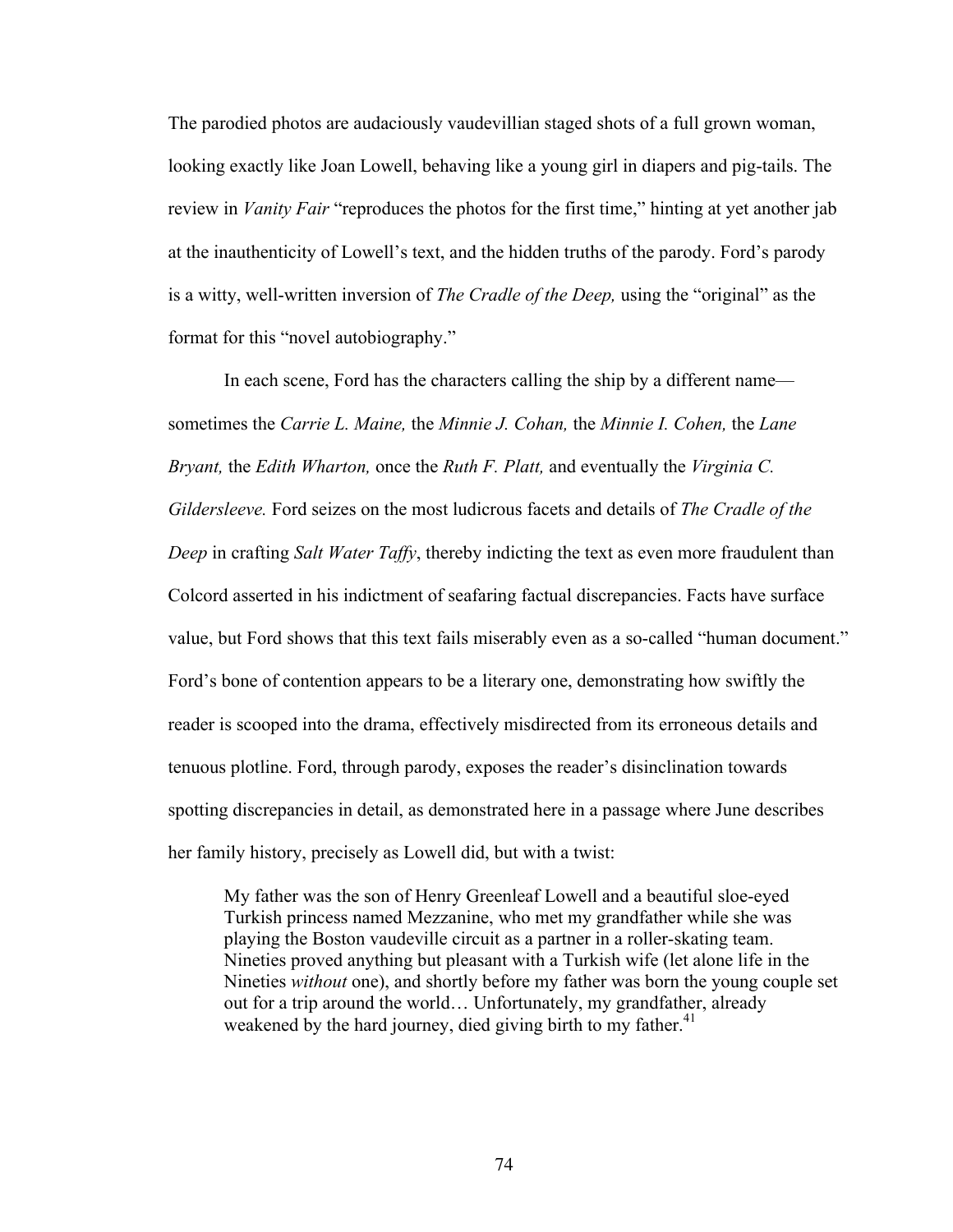The detail of her *grandfather* giving birth to her father is only the start; no detail escapes Ford's shrewd comic illumination. *Salt Water Taffy* was an immensely successful literary endeavor, displacing sales of *The Cradle of the Deep,* eventually serving to stand in for the original all together. In *Salt Water Taffy,* Ford employs both of the traditional functions of parody—inversion and amplification—amplifying the drama into a burlesque absurdity, and inverting Lowell into an untenably vain and naïve heroine.<sup>42</sup>

Why such a public outcry? Why were readers and publishers, the media and critics, so uproariously angered at the revelation that this text was not as it appeared to be? The reasons can only be made in speculation. The answer may lie in the fact that *The Cradle of the Deep* serves no other apparent function than making money and garnering attention. At the height of the Roaring Twenties, just months before the stock market plummeted, it seems that Lowell went one step too far. While the works of Long and Ornitz are compelling, they are far from page turners of the swashbuckling sort like *The Cradle of the Deep.* Furthermore, there was a tremendous amount of fiduciary *and*  emotional investment on the part of readers and publishers; for Ornitz and Long, such was certainly not the case. The whole inglorious affair was an immensely costly embarrassment for all involved; even, clearly, for the unapologetic Lowell who skittered off to Brazil, scarcely ever heard from again. There was one brief mention of a book that she had planned to write, tellingly titled *Kicked out of the Cradle*, which was mentioned in an article in the *Sarasota Herald Tribune* in September 1929, and has since been mentioned in scholarly texts, *as if it were real*, even though it was never written.<sup>43</sup>

The Book of the Month Club contritely offered its members the option to return *The Cradle of the Deep* for a full refund in May of 1929. In a retrospective on the scandal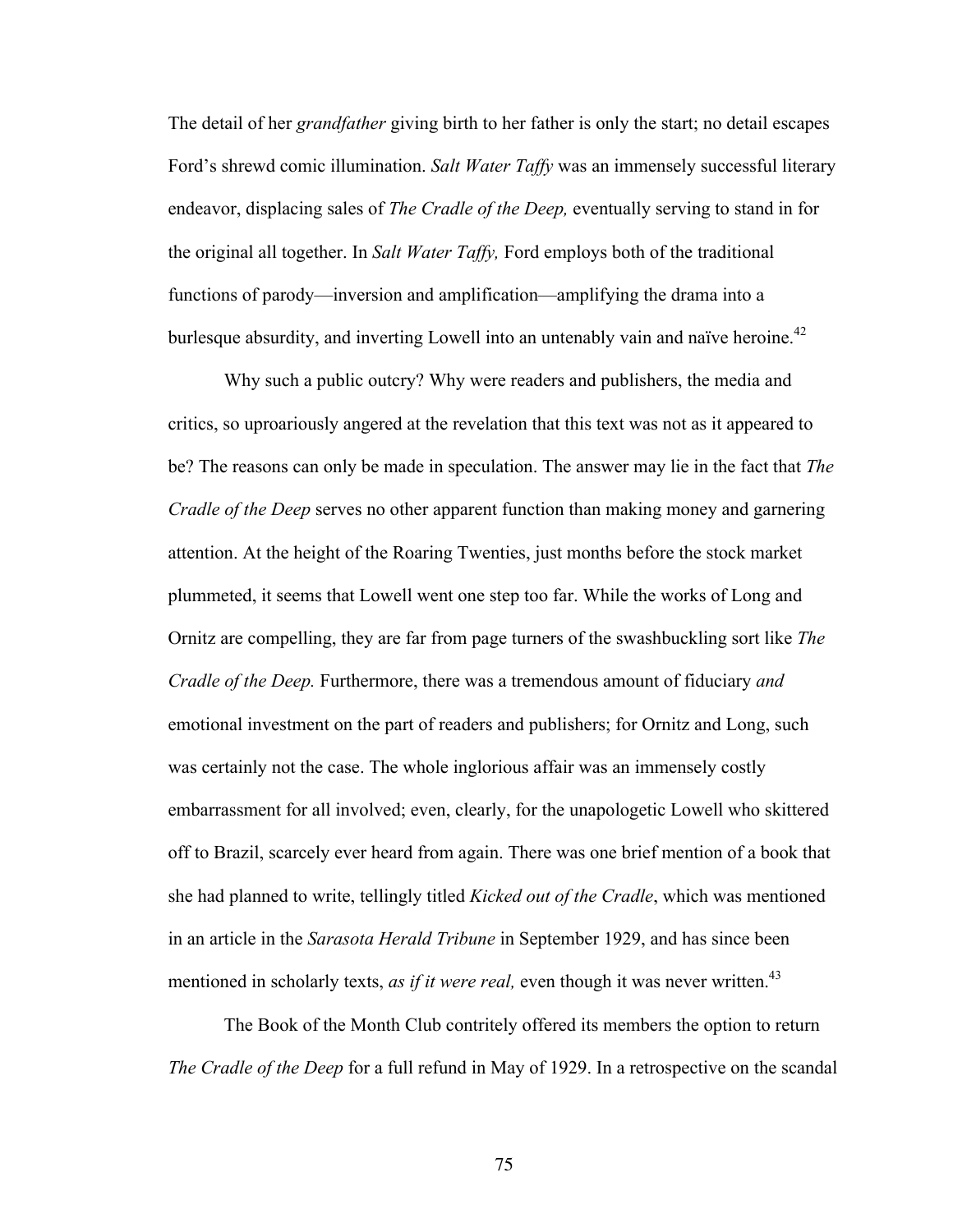a decade later, *The New Yorker* reported that "only a few copies were returned," and revealed that "the book sold better than ever for a few days after its exposure, moving from non-fiction to the fiction best-seller lists in the paper, and then sales dropped abruptly."<sup>44</sup> At about the time that sales slid sharply to almost zero, an extraordinary public debate began, headed by Lincoln Colcord himself, the original whistleblower against Joan Lowell's fraud, who argued that the "exploitation of Joan Lowell's book shows the decay of American ethics," and he was invited by the respectable and widely read literary review *The Bookman* to argue against Heywood Broun, one of Lowell's supporters, in a published debate on the matter. In the affirmative of the debate, "Are Literary Hoaxes Harmful?" in 1929*,* Colcord argues, is unique not because of its egregious falsehood, but because nobody involved in the scandal attempted to undo the damage once the hoax had been exposed. Colcord found it to be a case of a "plain breach of a heretofore universally accepted standards of literary ethics." The publishers of the work, he goes on, "instead of admitting facts which have become known, attempt through advertising and publicity to maintain the validity of claims which have been disproved."<sup>45</sup> Colcord maintains that this ethical breach is harmful to literature as an art, and to the reading public as a pursuant of that art, who, in good faith, read books that are presented either as autobiography or as fiction. For the negative in the debate, Heywood Broun finds Colcord's take on the subject to ring of a Puritanical distaste for all creative work, and continues that Colcord has disregarded the fact that literary hoaxes have a long and illustrious history in their own right, and that *The Cradle of the Deep,* regardless of its publishers' reactions or conduct, was part of that long history. Such texts cannot be dismissed for their lack of veracity, he argues: "I will not admit that only such things as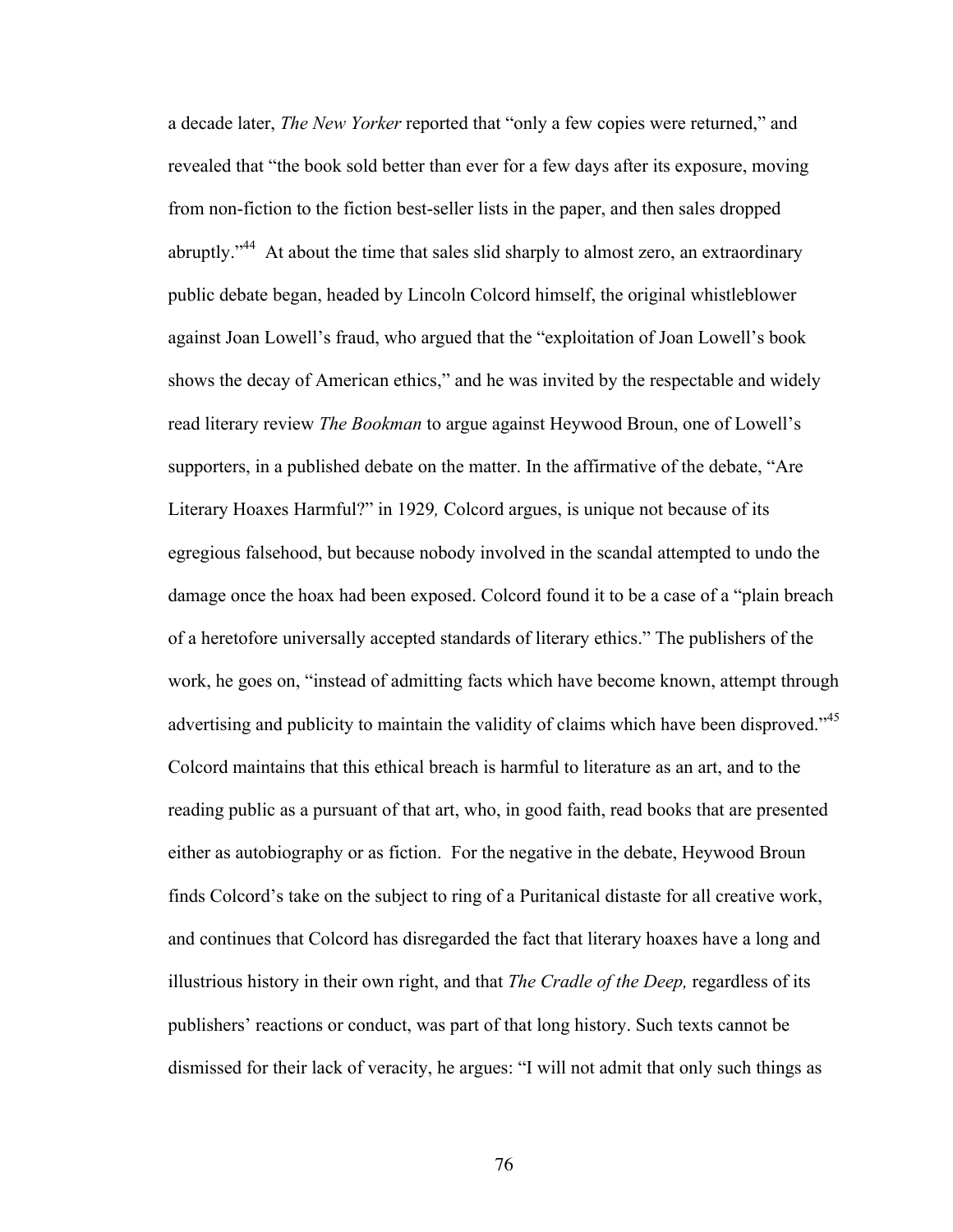happen are true. A fine novel may be as faithful to human experience as the most deadly literal chronicle of events."46 Indeed, two scenes in particular substantiate Broun's position, and also demonstrate the recrudescence of the primitive feminine in *The Cradle of the Deep.* 

# **A Native Birth and a Mutinous Bath**

Being a man-raised child, Lowell reveals she has little patience or interest in the softness of "women folk," and indeed finds land-living women somewhat terrifying. The unsavory influences of perfume, against which her father warns her, are embodied in women of all sorts, from the whores on the docks to her own mother. Lowell has a broad notion of what women are like, and from her preconceptions she deduces that she does not want anything to do with them, and indeed would prefer to be as unlike them as possible. Her life on the *Minnie A. Caine* is a life—if unconvincingly—at least consistently spent among men. The only women whom she considers to be different or welcoming are "native women." Her encounters with these "native women" come to shape her entire worldview, and her understanding of her own self and body.

Lowell's understanding of her self and the place of women in society is upended when she sees a woman give birth to a child on an unnamed island, "about eighty miles south of Suva," near the southern coast of Fiji. $47$  (Incidentally, Ford takes a swing at Lowell's vagueness of location here, indicating in *Salt Water Taffy* that the "Virgin Isles" were located somewhere in the South Seas, near the "Isle of Man," but noting that "in general their longitude is unknown; but their latitude, on the other hand, is strongly suspected. $148$ <sup>3</sup>) The beauty that Lowell finds in the native woman giving birth has nothing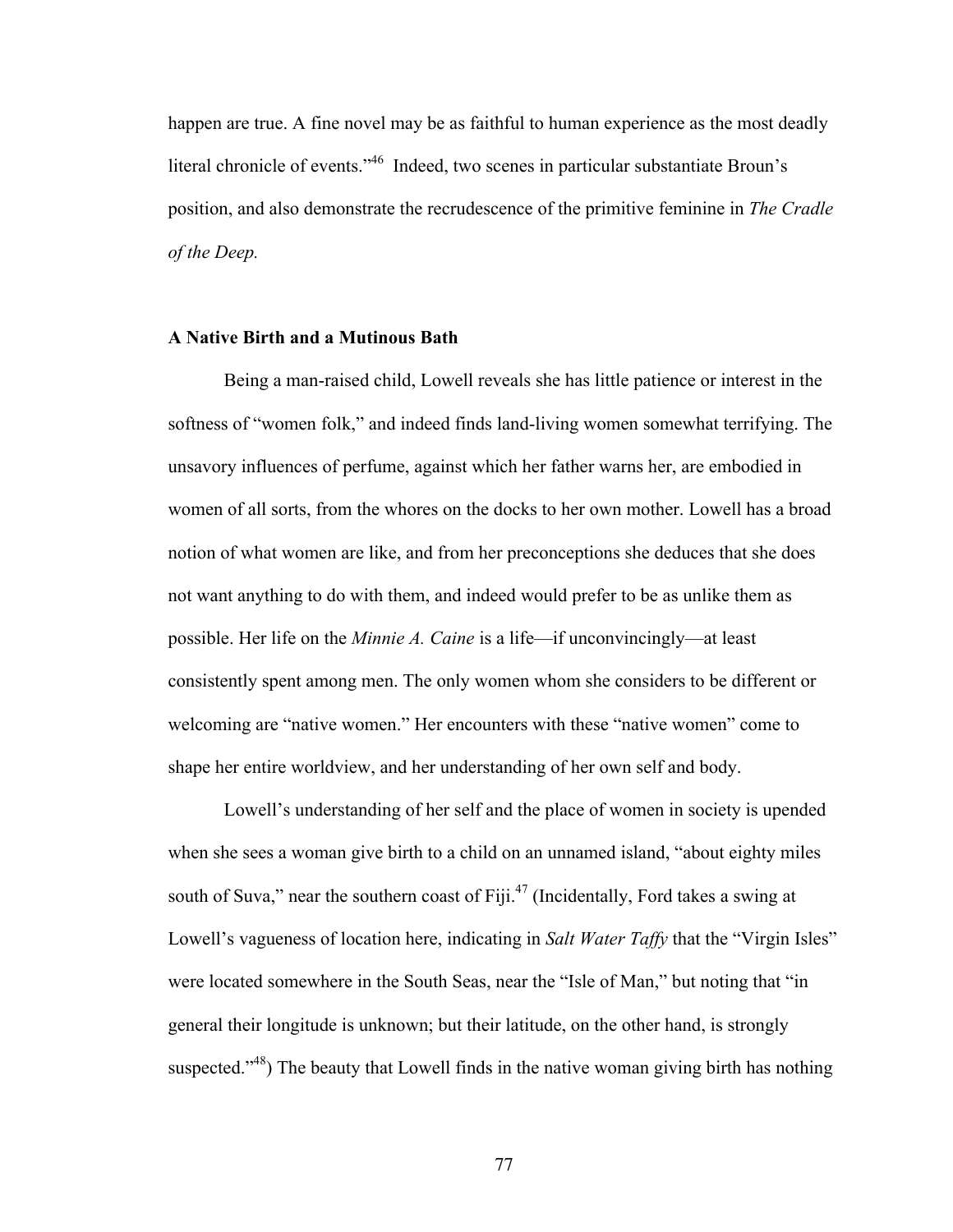to do with physical beauty, a meaningless attribute since she has never laid hands on a mirror. Her life is transformed by seeing the emotional beauty of giving life in the most basic surroundings. This moment of unadulterated human love, and of witnessing a woman's place in the creation of life, is a significant turning point in her view of the world. In this revelation, Lowell places tremendous value on the power of the primitive *female* self; in parallel, she begins to form notions of how the female body is connected to that primitive, simple, unsullied feminine identity.

Before witnessing the birth scene, she understands her own body only in terms of its functional qualities. When she learns to swim, her father teaches her first how to float by distending her stomach. "Throw your head back and puff your stomach up until you can see your belly-button!" her father barks.<sup>49</sup> The belly button is stripped of its actual function, serving only as a type of flotation device. Once she sees the baby born ashore, however, and sees the mother sever the umbilical cord with her own teeth, the meaning of the belly button is completely transformed, now representative of the power of the lifegiving female body. These are not exceedingly complex revelations, but considering the relatively shallow level of depth and thought at which Joan Lowell lives her life, these realizations are some of the few moments of consequence in the text.

There is a distinction between primitivism and savagery for Lowell; the ship's crew represents a version of a brutish and savage masculinity, which is repellant, coarse, and unattractive. The native women she encounters—in particular, the woman who has given birth—represent a primitive femininity that appeals to her greatly; the native woman is natural, alluring, elegant, and seems somehow more "civilized" than the white women she has encountered while ashore in the United States and Australia. So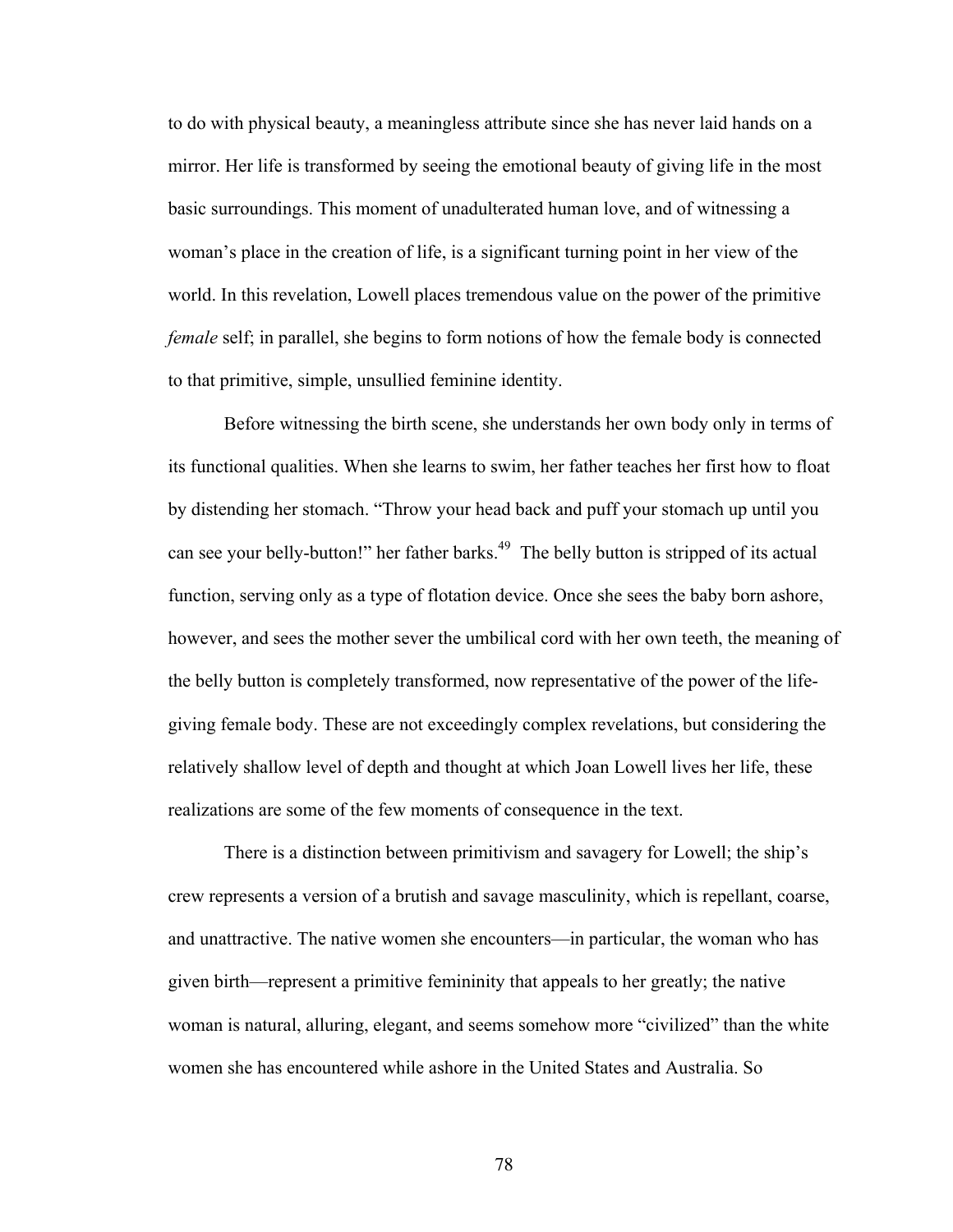compelling is this native birth scene that she has trouble pulling her thoughts away from the beach, long after she has re-boarded the *Minnie A. Caine.* In this respect, Lowell undergoes a type of "captivity conversion" common in the mythic history of America, becoming so "wholly absorbed in the wilderness way" of native life that she severs long held connections to "the white world."<sup>50</sup> Lowell begins to identify with the native woman, and in so doing, begins to know herself for the first time in her life. She identifies with the native feminine ideal, yet with a difference, for she recognizes that she is white, not native, with Western morals and logic, but she wishes to retain some of that strength and primitive grace. In this moment, she negotiates "between desire, identification, and ideology," which are the three most crucial elements of negotiating identity and disidentity, according to Muñoz. $51$ 

With the native women she feels a profound sense of camaraderie and respect, unparalleled by any other experience she describes. She never had any solid ties to "the white world," as Slotkin terms it, for her sole frame of reference is a life upon the high seas, excluded from the mooring conventions of social norms and standards, subject to an entirely different set of rules and expectations determined by the age-old standards of maritime law. Life on the *Minnie A. Caine* has facets, therefore, of what Lukács calls "transcendental homelessness," that state of alienated being that displays an acute separation between the human being and the conscious self, as well as society at large.<sup>52</sup> While life aboard the Minnie *A. Caine* is perhaps not quite consequential or profound, the trope of a woman among men cast away from society does place Lowell in a unique situation for understanding the significance of primitive and savage ways of life. Furthermore, cast adrift in the ocean she finds herself in what Muñoz' theorizes to be a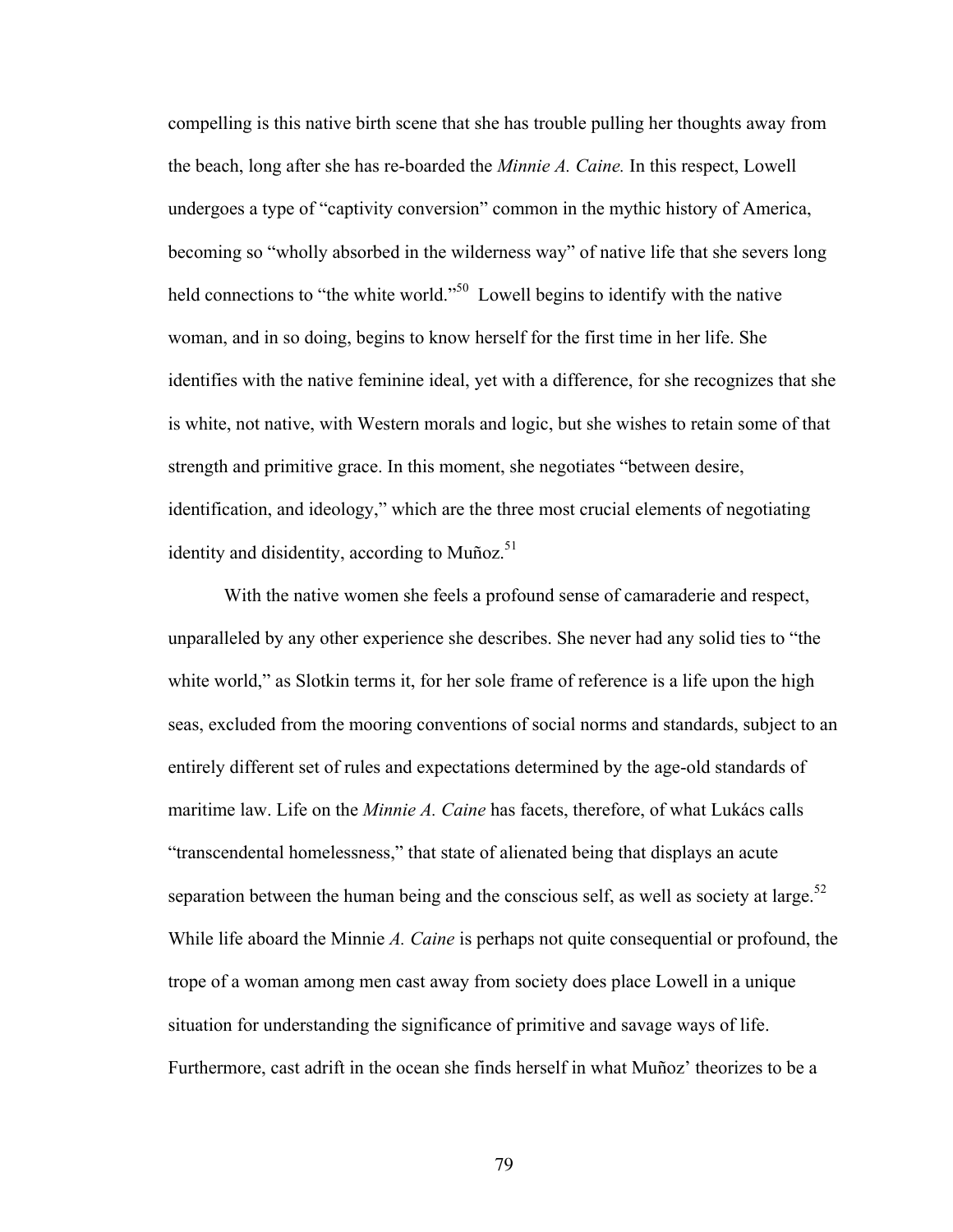"space of hybridization," a location that is neither here nor there, where "complex and ambivalent *American* identities are manufactured.<sup>553</sup> Severed from the confines of nationhood and unsure as to the nature of her own selfhood, Lowell must construct an understanding of her place and function in the world.

Without a modern social frame of reference, she is left with a basic human understanding of her body and her self as a being among others who are entirely different from her. Not unlike Margaret Mead in *Coming of Age in Samoa* (1928)*,* published just shortly before *Cradle,* Joan Lowell must go to a far-off Pacific island to understand the simple and uncluttered significance of giving birth, as Mead traveled to Samoa to understand the basic realities of female adolescence in the middle of the twentieth century. Mead contended that it was essential to travel to a "primitive" locale in order to escape the "complexities" of modern life.<sup>54</sup> Similar to Lowell's narrative, *Coming of Age in Samoa* was fiercely attacked by critics for its inaccuracies and apparent fabrications.<sup>55</sup> Certainly, Lowell does not travel to this remote island near Fiji with the *express purpose*  of coming to understand primitive life and the miracle of birth, but the realization takes place there nonetheless, linking that place with that action in her mind forever. The scene shows both a moment of maturity in the admiration of a woman giving birth unaided, and a parallel childlike exuberance at the novelty of having a baby to care for:

Once ashore, Stitches and I left the sailors and wandered through the village streets. We hadn't gone more than a quarter of a mile before we were attracted to a group of natives playing tom-toms… There in the center of the group I saw a native mother in childbirth. Unaided by any other woman, when the time came, she squatted on the sand…

I didn't care what happened to me afterwards for I was so fascinated with the native mother that I didn't want to leave her. I thought it must be fun to have a baby and have a lot of natives singing and celebrating the event, but I was to learn years later that most civilized women didn't agree with me.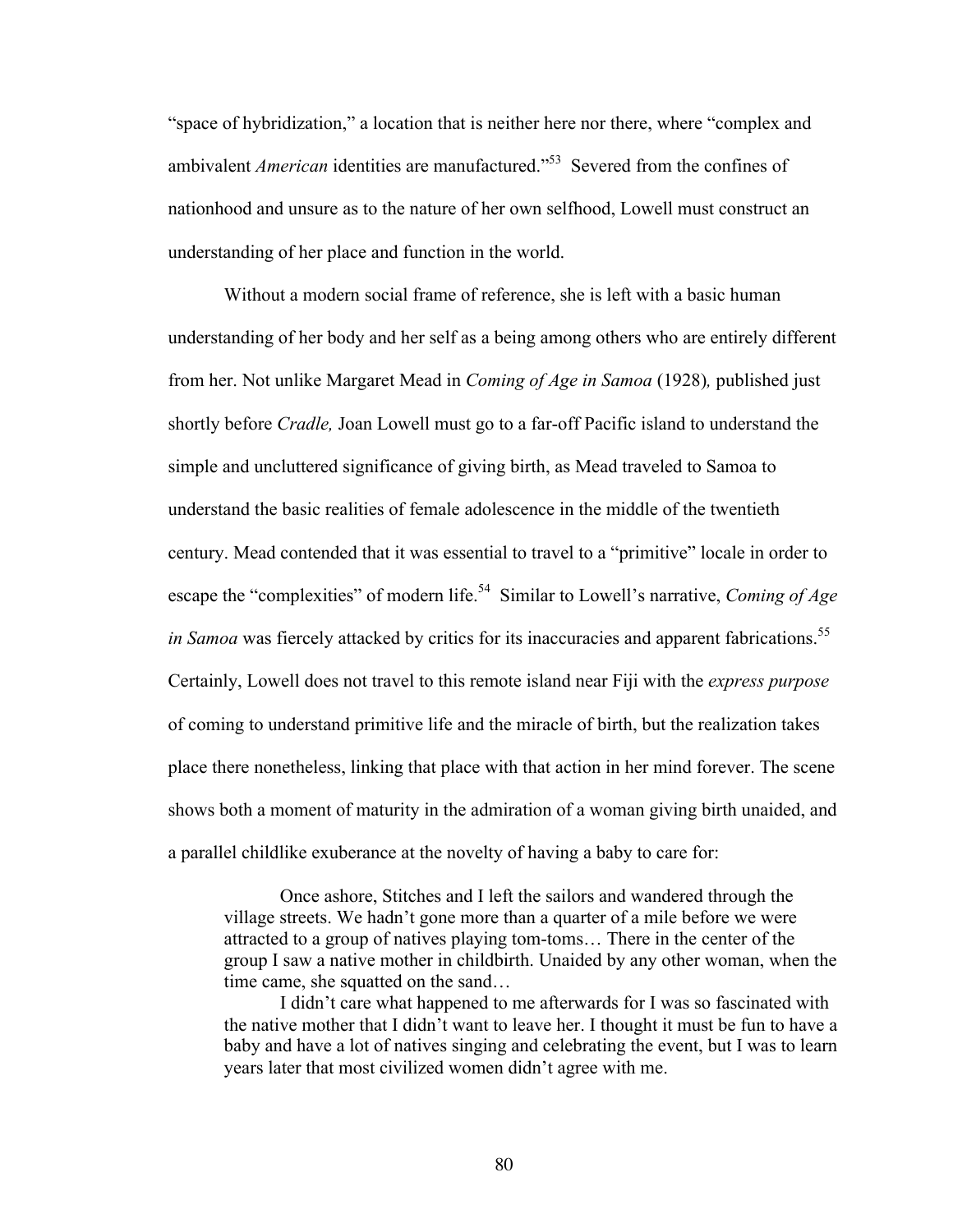When we returned to the ship I was full of my latest experience. But somehow life had turned from a simple thing into something so full of puzzling contradictions that I longed to leave the ship and live on shore where I thought I would find an answer to everything that bewildered me.<sup>56</sup>

Unfortunately, for all the importance placed on this scene in the moment, Lowell returns to her life at sea, without much time spent on those "puzzling contradictions" that briefly occupied her thoughts. She makes a subtle critique of "civilized women" in general, for whom, she believes, caring for a child is not a particularly enjoyable or fulfilling task. It is an inversion of the Freudian notion that while civilization arose to protect humans from the uncontrollable urges of aggression and sexuality, "uncivilized people"—like the native woman squatting in the sand—are exempt from that repression of physical urges, so that the native woman represents an unsullied, pure version of the female self.  $57$  The native woman is the anti-self, the being-other within, that attracts but also confuses.

In Hegel's original assertions in *Phenomenology of the Spirit,* the feminine was regarded as the antithesis of the individual self, which was masculine by default. Because the masculine was actualized through self-externalization and forward drive, the feminine—all women included—were considered fully subjective, under-actualized selves, dependent upon the man to find meaning *from without*. Furthermore, Hegel contended, the woman as bearer of children contributes to the very irony of society, for it is she who contributes to the collective nature of social life, thereby undermining the power of the individual self and his internal dialectic; because women pertain to a *collective,* under the thumb of the broadly articulated power of the state, they are always to be dominated by the masculine. If one considers *The Cradle of the Deep* to be the microcosmic frame of reference for Lowell's life—it is she who states that on the ship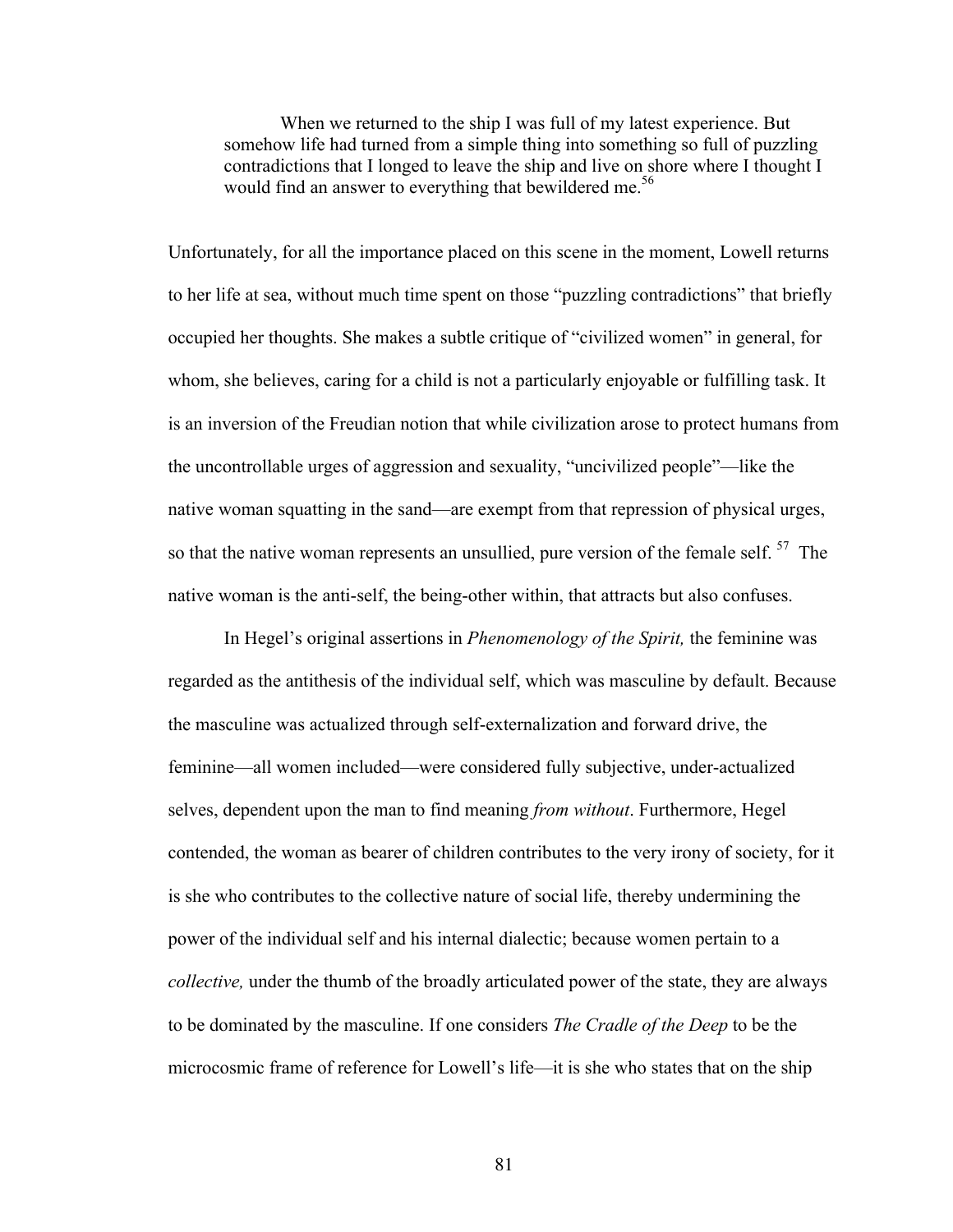she came to understand all sorts of classifications of people by letting individual sailors stand in for larger groups—then this woman on the shore is not necessarily understood as simply a feminine being. Her understanding of the sexes is cursory at best, such that this being on the beach, capable of giving life and creating *new individual selves* unaided, is the antithesis to the group-minded crew of the *Minnie A. Caine*. The primitive individual woman is for Joan Lowell the ideal self, much in contrast to the crude sailors aboard the ship, and quite to the contrary of Hegel's misogynistic view of the feminine.

In spite of its masculinity, life aboard *Minnie A. Caine* does not free Lowell from "women's work" and she finds herself saddled with responsibilities of housework, chores, and domestic duties traditionally ascribed to women. While she often appears busy, following the orders of her father, she is usually charged with menial chores unsuitable for skilled sailors; she is not even skilled enough to work in the kitchen, the designated space of the highly prized and immensely important "Jap cook."<sup>58</sup> She confides quietly that, "I never worked very hard at my duties." <sup>59</sup> Lowell's role aboard the *Minnie A. Caine* is one of lesser significance than that of the men on board; as the only woman on the ship, her duties are also, by default, marked as feminine ones. With men's work marked as masculine and undertaken at a much faster pace than what is expected of Lowell, the division and importance of labor on the ship is not unlike the increasingly obvious separation between the domestic work of women and the work of men outside the home in the United States in the 1920s. Such were the preoccupations of writers and scientists focused on preventing women from succumbing to the effects of neurasthenia. Charlotte Perkins Gilman wrote against the diminishing effects of the "nervous disease" in 1899, distilling the matter thusly: "The role of the housewife creates the disjuncture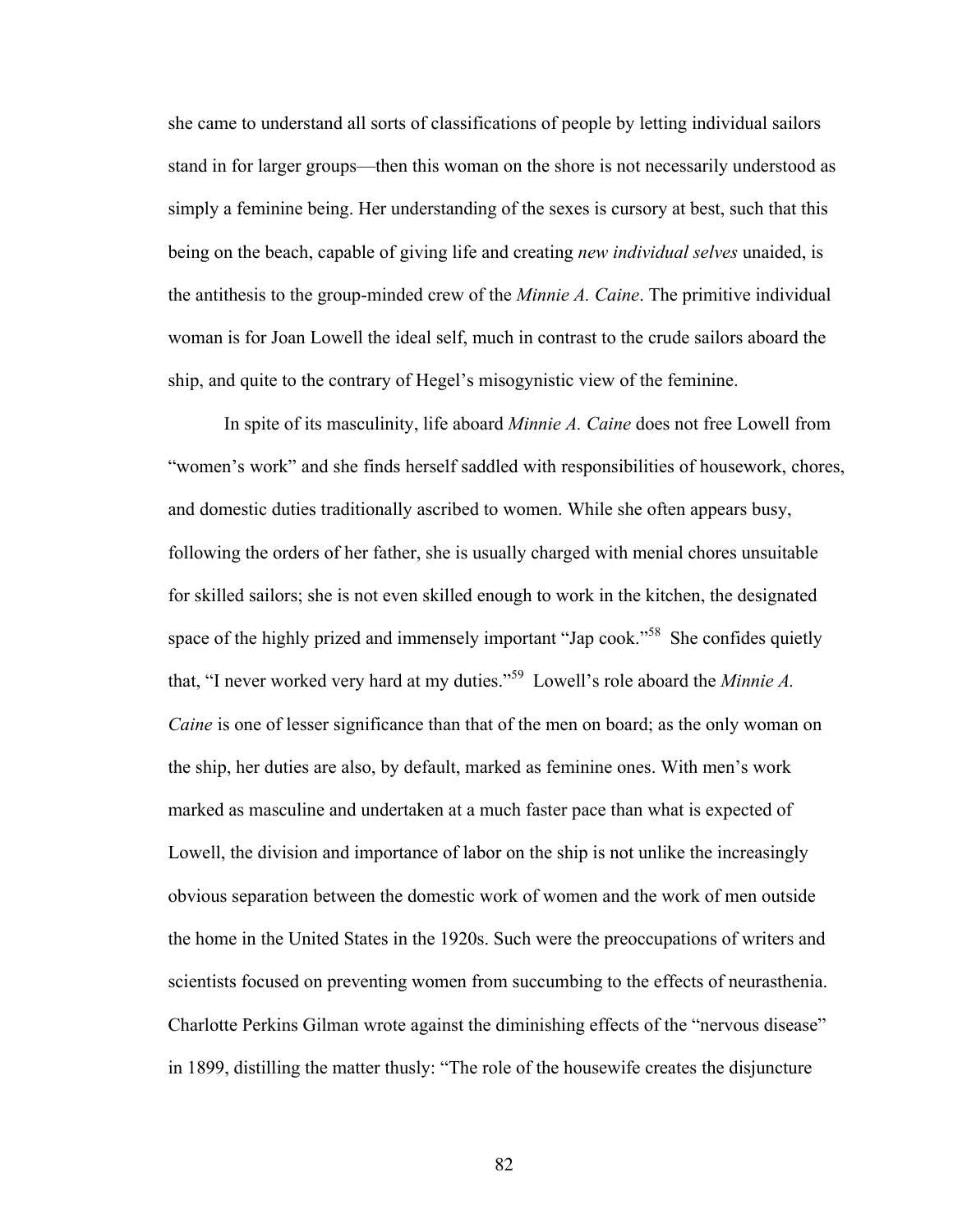between the pace of the subject and the pace of the world which necessarily results in neurasthenia."<sup>60</sup> Because she is forced to focus on a wide variety of different tasks during a day—some of importance, some of total inconsequence—she must also combat the very same multiplicity of duties confronting the ordinary housewife, and fight against the dissipative influences of multiple conciousnesses brought about by not being able to focus on a single household chore at any given time.<sup>61</sup> The primitive island woman is the opposite of Lowell in her total focus on one given task; the primitive feminine is more masculine than the civilized feminine, so that the native mother represents a being apart from Lowell, but not *entirely* apart from her, either. The native woman is, in Carlson's words, "not *not* me." The native woman seems the antidote for both the busy boredom of life at sea as well as the unsavory influences of perfumed civilized woman on shore. Drawing from Hegel, the native woman represents the being-other that Lowell wishes to realize in herself. This moment is one of middle disidentification because she does not wish to identify wholly with the woman on shore, but does seem to believe that to be near her and to be surrounded by the life she lives would allow her to find the answer to those puzzling contradictions that are part of her own efforts to understand her self.

After witnessing the birth scene, she is so full of confusion and excitement that she attempts, as Richard Poirier would say, to "try it out" on board.<sup>62</sup> A sudden downpour inspires her to strip naked on the main deck, and she covers herself with a soapy lather, not in order to clean herself but rather to feel the curves of her body for the very first time. Her desire to re-enact the primitive sexuality she witnessed on shore nearly poisons the ship's entire water supply, leading to a near mutiny. As the soap runs down the "fo'c's'le" planks and comes within inches of the collecting buckets below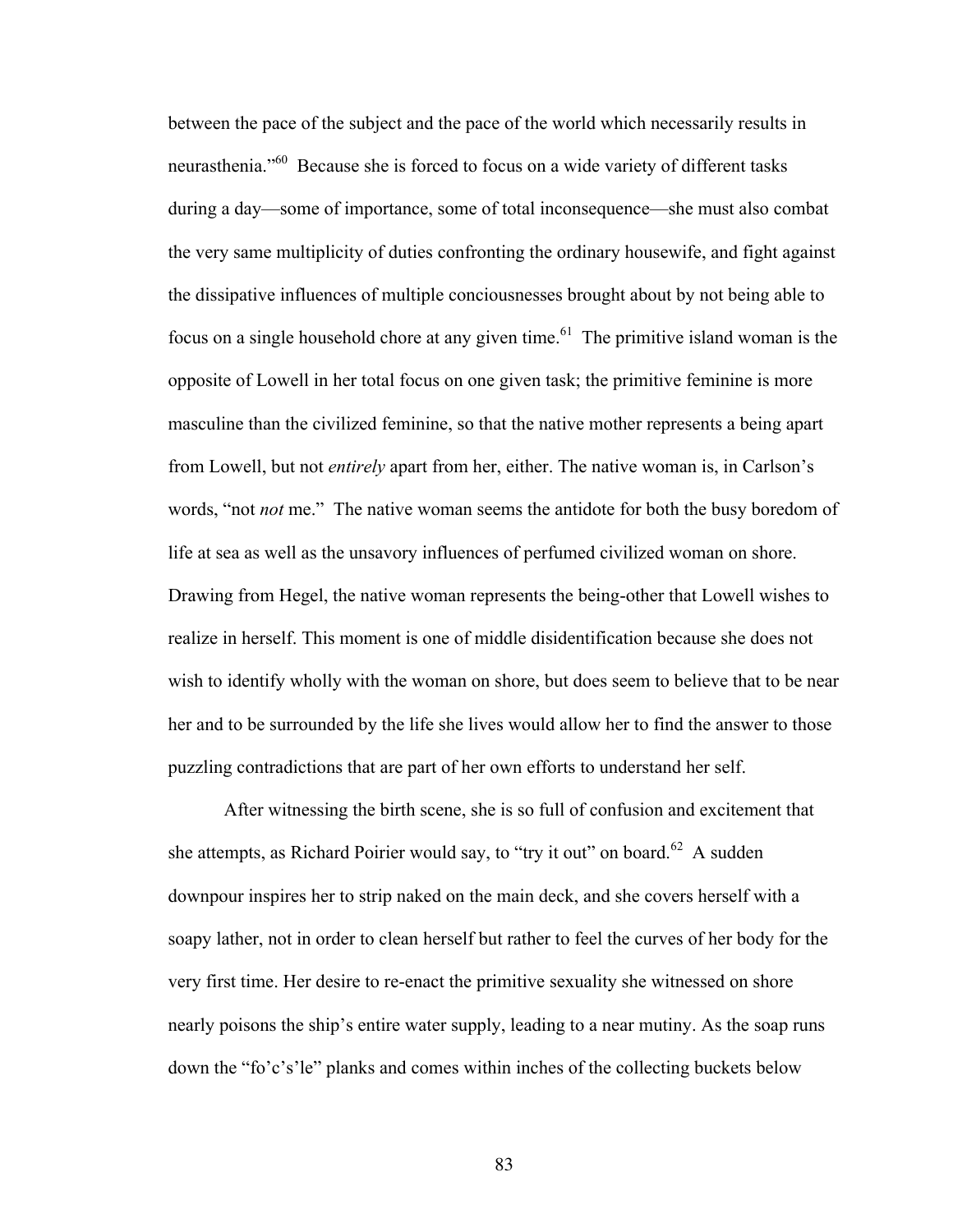deck, the sailors—her father among them—toss her into the sea before the soap can spread any further. This scene reinforces the realization to which she is slowly coming, that there is a space for that primitive, natural womanhood, but the *Minnie A. Caine* is definitely not that space. This mutinous bathing scene is one of the most serious moments and by far the clearest scene of feminine rebellion in the narrative. Lowell attempts to make light of the event, saying, "I've never wanted to be clean since then!"<sup>63</sup> And yet, her outlook on the world and herself was permanently altered because of her brush with primitive feminine power. She gains an awareness of the normative regulations under which she must live aboard the ship, while becoming cognizant that there is another mode of existence, allowing her to strategically disidentify and be figuratively reborn within the colliding worlds of masculinity aboard ship and femininity on native shores.

Lowell's recrudescence into a new primitive femininity demonstrates that the savage self need not be male or even masculine. The time spent on the *Minnie A. Caine*  taught her physical strength and endurance, but the truly valuable savage self that resulted from her fake autobiography was the new woman she identified within herself. Relying on the as-if world, Lowell created a narrative that gave weight and substance to her public persona as a film star. She imparts to the reader that she was a man-raised girl who felt out of place in civilization and was repulsed by civilized white women in short; however, in the scene of the native birth, she identifies the primitive feminine within. In the fourth and final case study, this rebirth is echoed in more subtle and deliberate tones in a middling of narrative voice and style, where savagery is exchanged for a simple domestic simplicity that serves to mediate the complexities of high modernist art.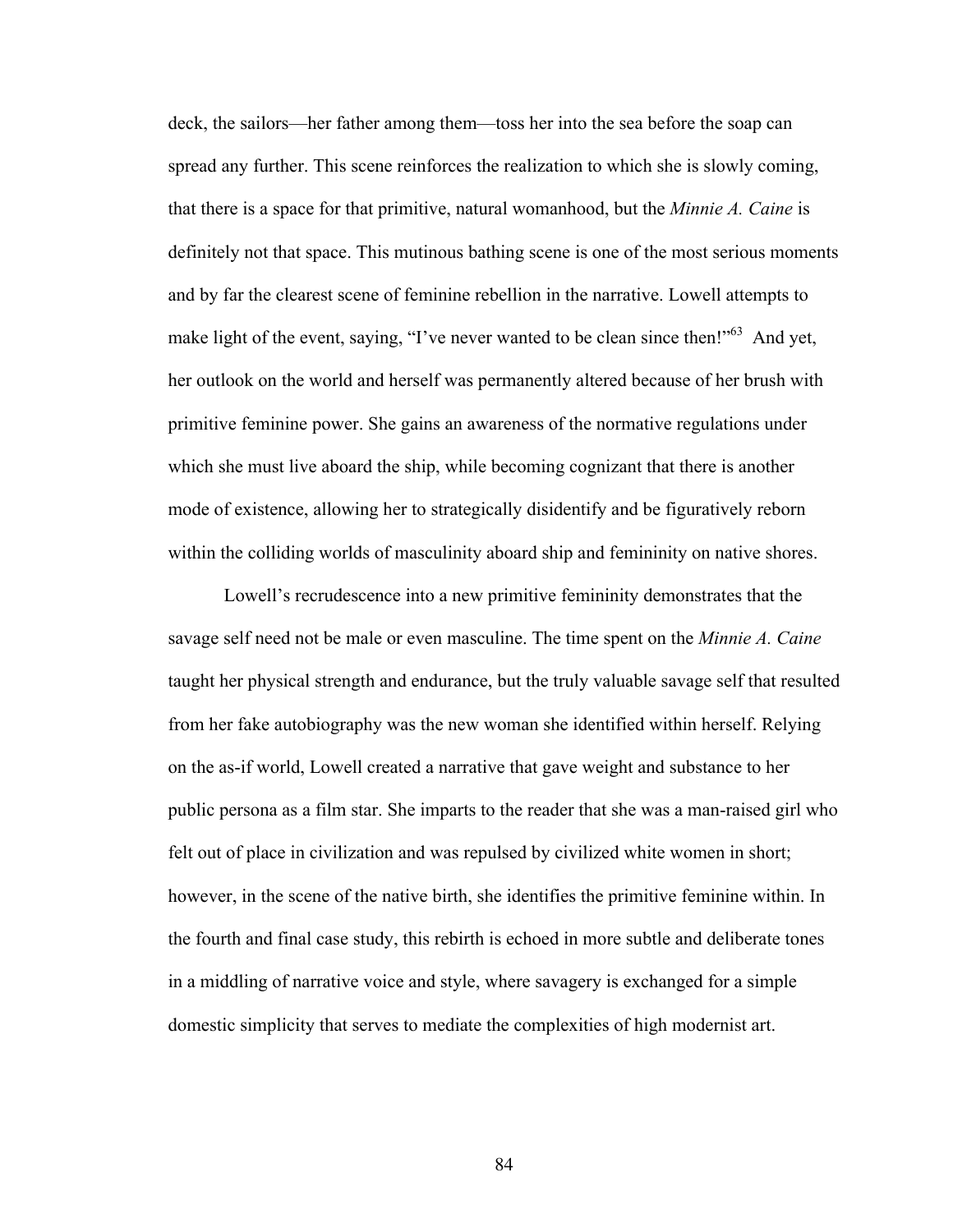# **4. The Dear Enemy: The Art of Middling in Gertrude Stein's** *The Autobiography of Alice B. Toklas* **(1932)**

"Let me listen to me and not to them." – Gertrude Stein (b. 1874-d. 1946), *Stanzas in Meditation,* 1932

Thirty years later after the publication of *The Autobiography of Alice B. Toklas,*  and long after Gertrude Stein died, publishers approached Alice B. Toklas to see if she would write her own memoir. Alice Toklas replied: "Oh, I couldn't do that. Gertrude did my autobiography and it's done."<sup>1</sup> Toklas maintained that the autobiography was both genuine and final, in spite of the fact that Stein wrote it on her behalf, using her voice, appropriating her narrative persona. As a compromise, Toklas agreed to write a cookbook as a memoir, in which she provided her famous recipe for hashish cookies. To write another memoir would have been redundant, Toklas said, but to write a book of recipes seemed thoroughly useful, as it was an area of expertise that had nothing at all to do with Gertrude. When asked to define Toklas' and Stein's life and relationship in 1937, fellow writer and expatriate W.G. Rogers mused that Alice was undoubtedly Gertrude's alter ego, and if nothing else, they were "dear enemies."2

In 1932, *The Autobiography of Alice B. Toklas* was published first in serial in the *Atlantic Monthly,* and then by Harcourt Brace in full. Until the autobiography's publication, some thought that Alice B. Toklas was Gertrude Stein's own invention, so illusive was her "secretary-companion" and lover. $3$  Toklas was a relative unknown except to the inner circle of writers and artists who frequented the apartment at 27 Rue des Fleurus in Paris. The memoir describes expatriate life in Paris in the early 1900s, depicting the first iterations of the movement now known as modernism. The first edition bore no signature of anyone other than Toklas, but within the pages of the text itself the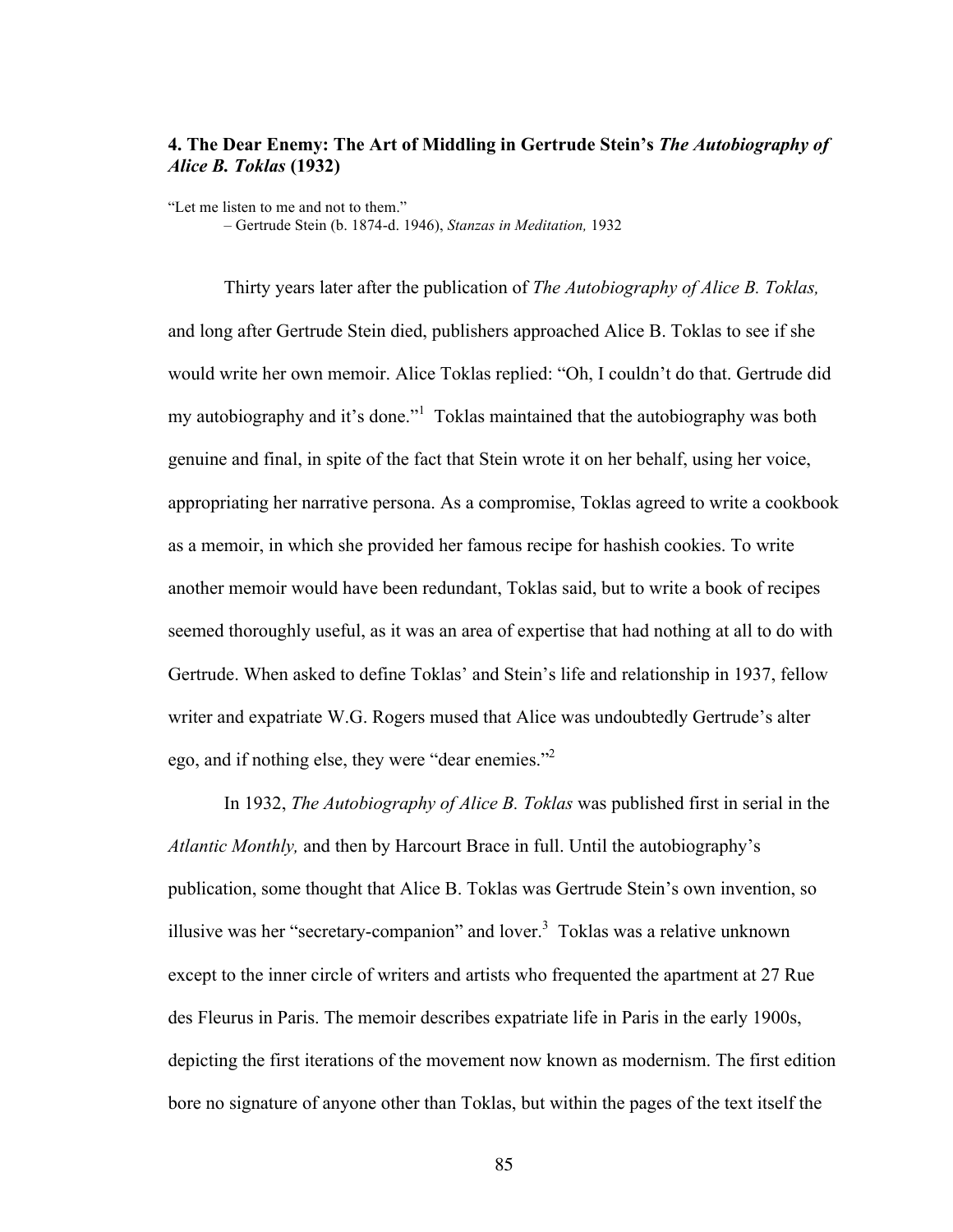ruse of authorship was revealed. This is the first striking difference between this, the most famous of fake autobiographies, and the other cases that I have considered thus far. Gertrude Stein herself admits to penning the work in the closing paragraph:

About six weeks ago, Gertrude Stein said, it does not look to me as if you were ever going to write that autobiography. You know what I am going to do. I am going to write it for you. I am going to write it as simply as Defoe did the autobiography of Robinson Crusoe. And she has and this is it.<sup>4</sup>

While she said she wrote Toklas' fake autobiography "for the fun of it" and in pursuit of some monetary recompense in less than six weeks, she also considered the endeavor as significant as Defoe's *Robinson Crusoe*. <sup>5</sup> As I have shown, savage fake autobiographies had developed a new popular prominence by the end of the 1920s, and into this subgenre Stein inserted herself. *The Autobiography* was also the product of zenith of early avantgarde modernism in Paris, which Muñoz identifies as one of the many historical and cultural "productive spaces of hybridization where complex and ambivalent *American*  identities are produced."6

In this chapter, I will discuss how Stein utilizes Toklas to simplify her narrative tone and style, crafting a pristine narrative self unencumbered by the complexities of modernist high art; while not a savage internal self as examined in the previous chapters, Stein-as-Toklas shows a narrative self that appealed to modernist aficionados as it appealed to "ordinary americans." I will then discuss the scholarship on Stein and Toklas, focusing on critical work on identity as well as collective authorship. Then, I will provide background of Stein and Toklas in conjunction with an analysis of the content of *The Autobiography of Alice B. Toklas.* In continuation, I will discuss how Stein's contemporaries in the Parisian avant-garde reacted to the text in the "Testimony Against Gertrude Stein" (1935), attacking the text itself and Stein and Toklas as individuals; I will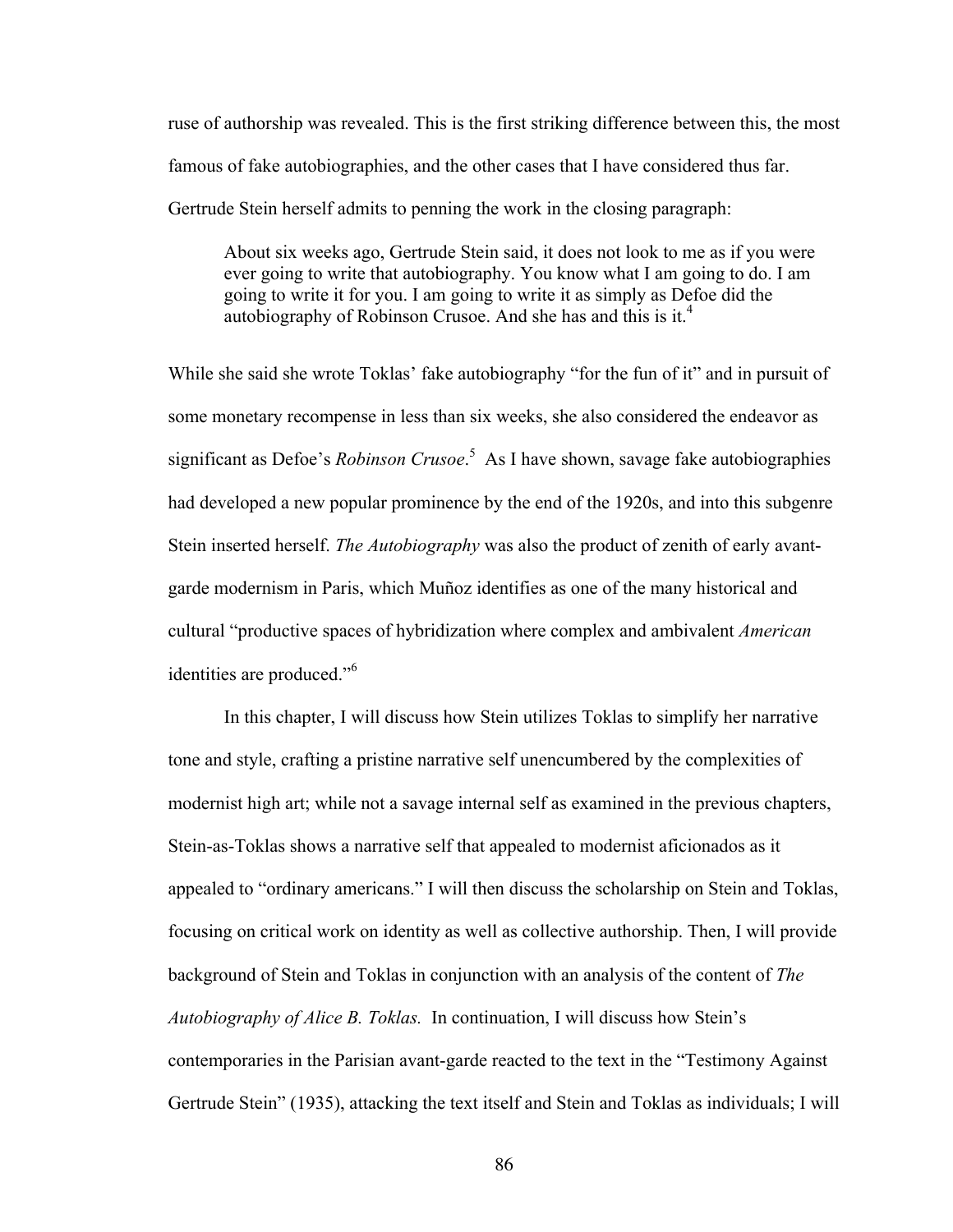show how in spite of a small amount of resentment on the part of a few disgruntled modernists, the work was a tremendous success that finally brought Stein the popular recognition of her work that she had always desired to achieve. Then, I will discuss how this work is illustrative of a disidentifcatory bifurcation of Stein's writing. Stein employs the persona of Toklas as narrator to distance herself from the "rarefied airs of the avantgarde," thereby putting her in closer proximity to the ordinary American individual. Next, I will show how this work is representative of the final facet of the misdirection spectrum—*the aura effect—*which places Toklas in the center of the modernist movement, acting as a facilitator of genius and an inspiration to the most illustrious members of the group, even acting as Hemingway's bullfight informant. Lastly I will discuss how this text brings together Stein's beliefs in the extraordinary nature of America and "americans" and the fundamental importance of the individual, original self. Central to this chapter is my argument that Stein engaged in a deliberate conciliatory middling of both style and content in *The Autobiography of Alice B. Toklas,* modifying her erudite and difficult style of writing—known as Steinese—by taking the voice of Toklas as narrator, and using Toklas' world of domestic simplicity to bridge the gap between popular savagery and high modernist primitivism. Stein also employed the misdirective aura effect, positioning Toklas as neither inside nor outside the world of Picasso, Hemingway and Braque; in the narrative Toklas reveals she recognizes genius and even facilitates it, but generally underplays the significance of everyone in the narrative—with the exception of Stein, of course.

## **Sitting With One's Back to the View: Toklas, Domestic Simplicity, and America**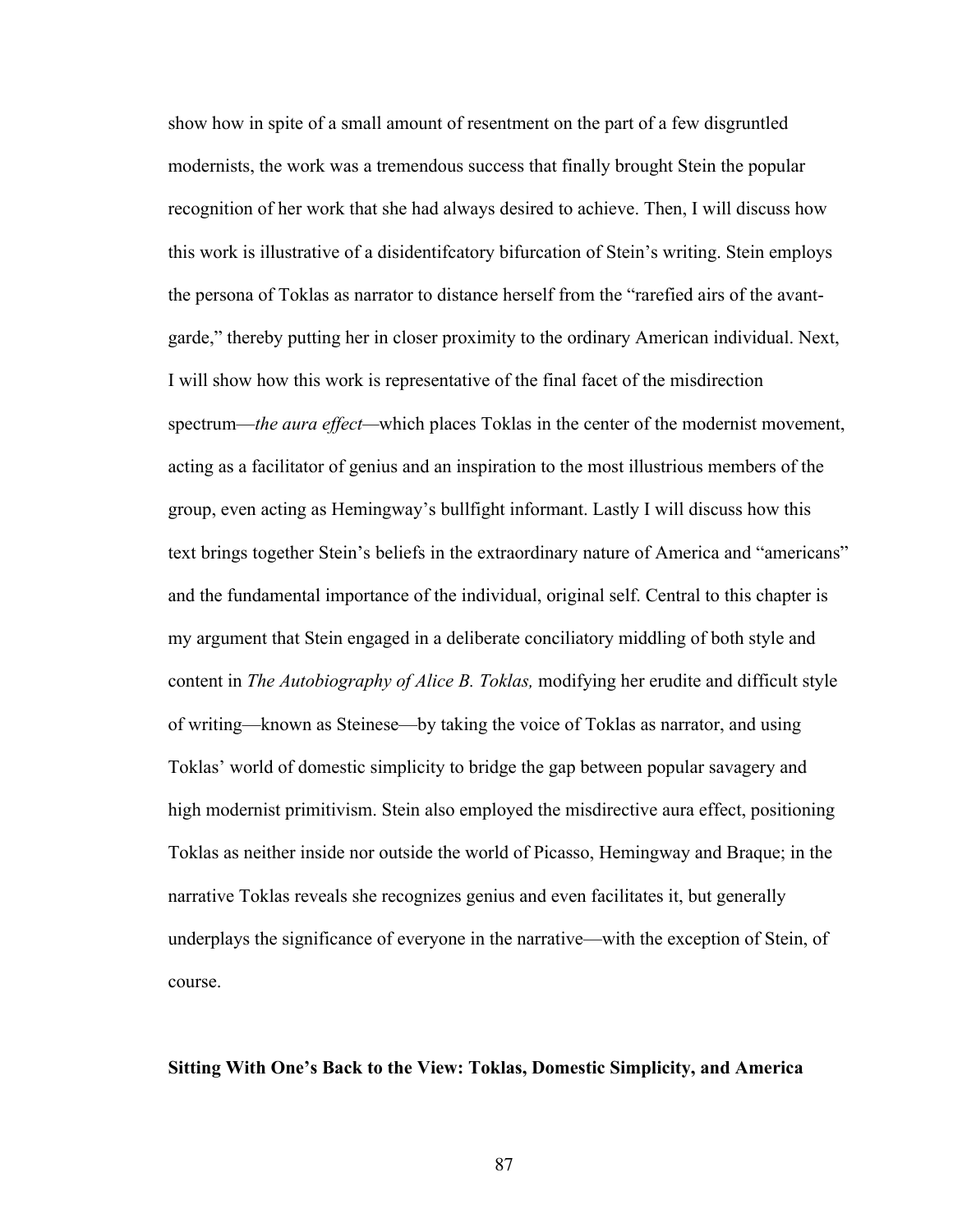Toklas makes her introductions to the reader at the start of the narrative, explaining that, "I myself have had no liking for violence and have always enjoyed the pleasures of needlework and gardening. I am fond of paintings, furniture, tapestry, houses and flowers even vegetables and fruit trees. I like a view but I like to sit with my back turned to it."<sup>7</sup> The primitive internal self expressed by Stein-as-Toklas is not that of the Native or the lone hunter; instead, Toklas embodies the simple and homey qualities of the "ordinary american," a figure from whom Stein felt increasingly alienated, and with whom she wished to forge a lasting connection in order to broaden her readership and resituate herself as an American author. While the previous three case studies have examined an archetypal savagery, Stein uses Toklas to express a more personal authentic self, one who sat with her back to the goings on of the avant-garde modernists.

Because Stein was adamant in her self-conception and self-promotion as an avantgarde tastemaker in Paris in the 1920s, the utilization of Toklas' voice was one way for her to assume a simpler narrative tone and to write an autobiographical text freed of modernist "rarified airs." The fin-de-siècle trend of escaping urban centers in order to reprimitivize and simplify modern life, as did Gaugin in 1891 and as explored in Poe's *The Narrative of Arthur Gordon Pym* (1838), was not a possibility for Stein who claimed her very identity was enmeshed with the city and modernity of Paris. She preferred the city, but Toklas preferred their trips to the countryside, trips that Stein found almost unbearably dull. Taking Toklas' voice and surrogating her persona, as described by Joseph Roach, allowed Stein to engage in "erasure and repristinization" of her urban life without ever having to leave Paris or suspend her involvement in modernist art and culture.8 Toklas' interest in domestic life and apparent disinterest in the cultural avant-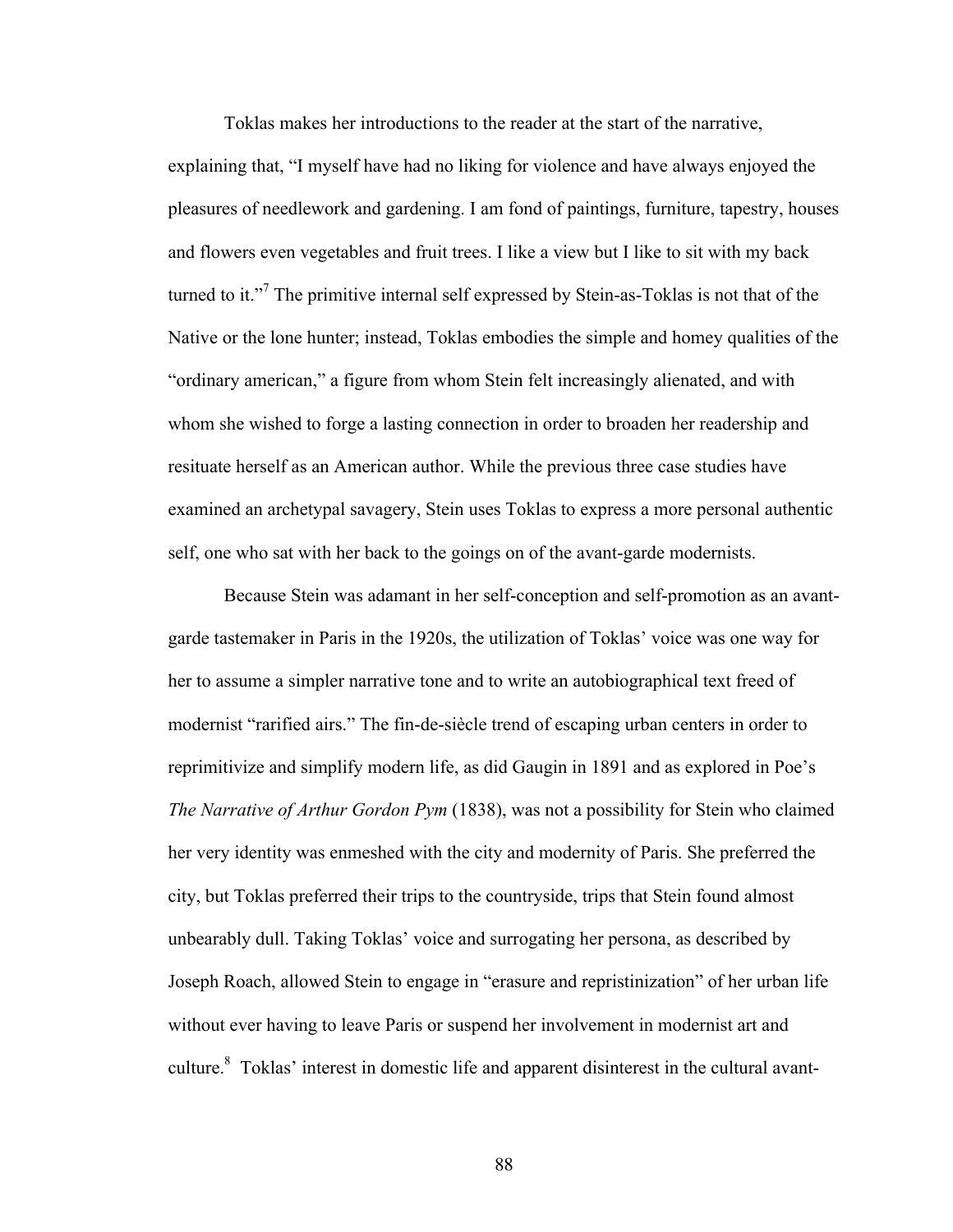garde were anathema to Stein's espoused ideals, and in assuming the uncomplicated narrative voice of Stein-as-Toklas in *The Autobiography,* Stein demonstrates an intriguing variation on the primitive internal self, one characterized by simplicity and authenticity.

Though much has been written about *The Autobiography of Alice B. Toklas*, for my purposes here it is necessary to focus on two lines of criticism. First is the question of identity in both the narrative and for Stein as an author and modern pioneer. Second, the matter of collective authorship carries significant weight, for this is the only one of the four case studies in this project in which such collaboration is known to have occurred. Timothy Gallow contends that complexities of identity negotiation at work in *The Autobiography* are only made clear with Stein's subsequent work, *Everybody's Autobiography* (1937)*.* Because *The Autobiography of Alice B. Toklas* was such a commercial and critical success, Stein struggled to reassert her own voice in subsequent narratives, a voice that was quite in contrast to the relatively linear, logical, and straightforward narrator of *The Autobiography.* As Stein's identity was in flux, she began to see the notion of identity itself as a nuisance, which as Curnutt posits, may have been a "defensive reaction to the self-doubt and creative insecurity that she suffered after the popular reception of *The Autobiography of Alice B. Toklas* in 1933." <sup>9</sup> In order to find her way out of the quandary of the nuisance of identity, Stein "makes use of multiple subject positions in order to invent a historiographic practice that she deemed appropriate for modern living," according to Kelly Wagers.<sup>10</sup> What distinguishes *The Autobiography*  from previous and subsequent works by Stein is that it was an openly collaborative work.<sup>11</sup> Critics from many disciplines have taken up the question of multiple authorship,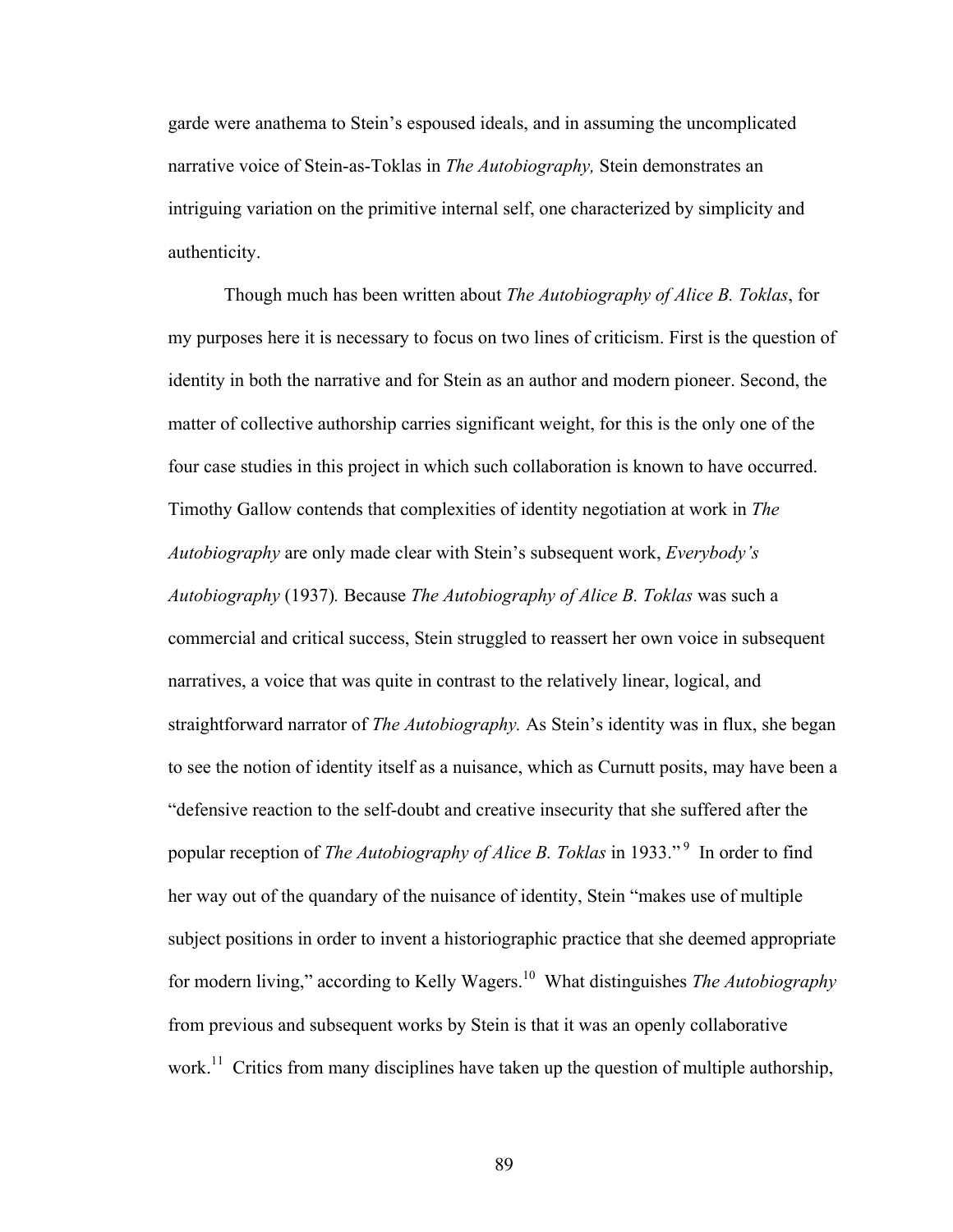and for many, the act of collaborative creation is "at once ancient and fiercely modern, at once a nod to history and a disintegration of it."<sup>12</sup> According to Troeung, the act of collaboration can be a "gift or theft," depending on who is doing the writing. Many critics' first interpretation of the narrative is that Stein steamrolled the voice of her lover, obliterating Toklas' identity in favor of her own. Such occurrences did take place, as artistic authority was wrested from one party to favor another, as in the case of Hurston and Hughes, or Lawrence and Jovita Gonzalez.<sup>13</sup> Lawrence, for his part and having benefited greatly from collaboration with a variety of women writers, argued that collaboration of the sexes would "re-vivify" modernism and its legacy.<sup>14</sup>

Like *Haunch, Paunch, and Jowl,* which Rideout deemed to have the "spirit of the twenties" even though much of the text takes place earlier in the 1900s, I make a similar argument for *The Autobiography* here. Though published in 1932, the text is distinctly Twenties in style and spirit, in spite of a later date of publication.

## **Meeting Gertrude, Life Begins**

True to her previous endeavors, Stein sought in *The Autobiography* to dismantle the expectations of readers, as well as the simplest tenets of literature and writing. The protagonist of *The Autobiography* appears to be Toklas herself until the close of the text; only then is it revealed that the protagonist was Stein-as-Toklas all along. Much is told about Stein in the text, but relatively little is divulged about Toklas herself. This relationship between protagonist, author, and apparent narrator challenges the very essence of autobiography as a form. Her irreverence for the autobiographical form was preceded by a general disregard for rules of language and the written form; T.S. Eliot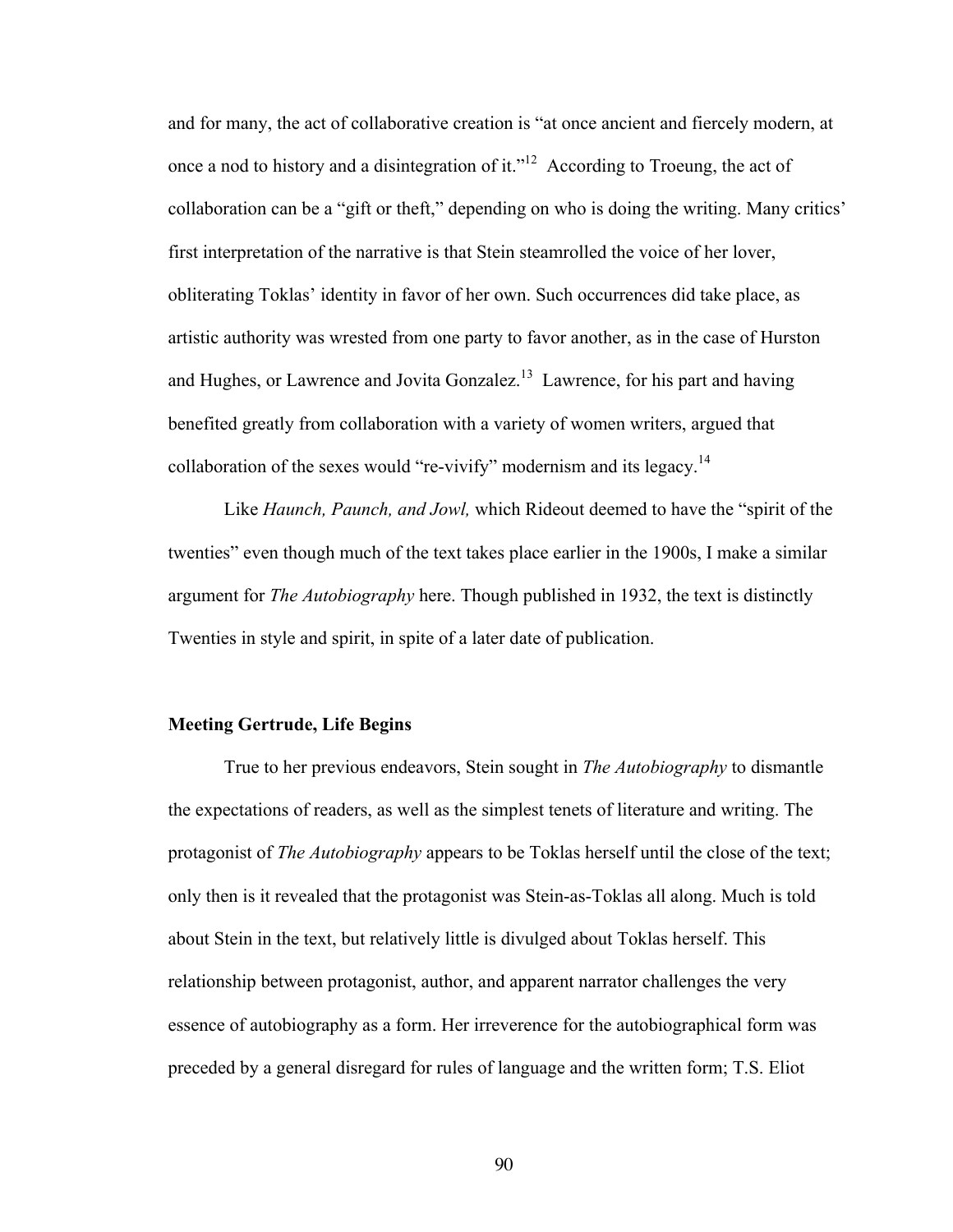published Stein's "A Description of the Fifteenth of November" in *Criterion* in 1924, later saying he recognized her writing as powerful but also worrisome: "It is not improving, it is not amusing, it is not interesting, it is not good for one's mind. But its rhythms have a peculiar hypnotic power not met with before. It has a kinship with the saxophone. If this is the future, then the future is, as it is very likely, of the barbarians."<sup>15</sup> The barbarity that Eliot feared was a criticism frequently leveled against Stein; even decades after her work was published, critics argued that her work was nothing more than the "monotonous gibberings of paranoiacs in private wards of asylums."<sup>16</sup>

Stein's own work and the work of her contemporaries for whom she advocated, evoked those two principle qualities linked closely to most work of the "moderns," as Everdell terms them: First, it had a newness that represented a break, for better or worse, with the work of its forerunners; and secondly, the artist endowed the work with a selfconscious "spark of genius," that albatross of modernism. Popular appreciation seemed not to figure into the equation, as often to appreciate modernist works was a challenge more than a pleasure, according to Elliot. However, as I will discuss it is clear that Stein was concerned with her popularity as a writer, wishing to reach a larger audience than the small circle of admirers that surrounded her. *The Autobiography* permitted Stein to adopt a new authorial voice, reaching a wider audience and transforming an elitist modern style into a more accessible one. Stein opined that the artist had a right to say and do whatever was necessary to create art and culture; the modern artist was entitled and prone to what Conan Doyle called "fads and fancies," and their artistry put them outside social and artistic convention.<sup>17</sup>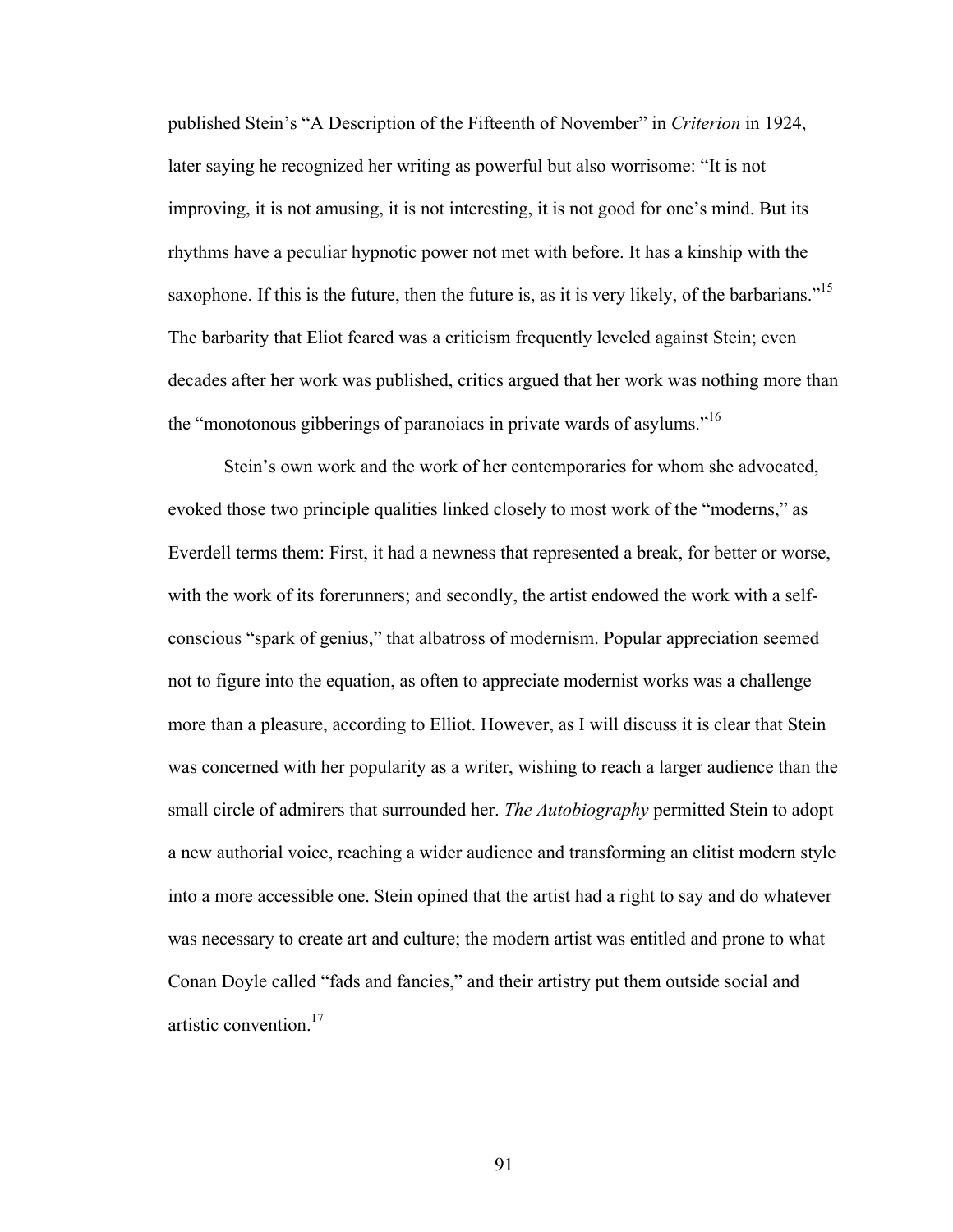The narrative commences with Toklas' departure from San Francisco after the great earthquake and subsequent fire of 1906. As a result of these events, she meets Gertrude Stein's brother and his wife, who eventually bring her to Paris where she meets Gertrude for the first time. Within the first several pages, the reader sees the dissolution of an old life and the beginnings of a new and eventually infamous one among the Parisian avant-garde of the 1920s. To commence the narrative in this highly traditional fashion is very unlike Stein's normal disregard for form and function of narrative. The narrator is, in this way, fundamentally different from Stein, yet still appreciative of Stein's work; the narrator confesses a great prescience and appreciation at meeting Stein in these early days in Paris, noting that "only three times in my life have I met a genius and each time a bell within me rang and I was not mistaken."<sup>18</sup> The meeting of this unmistakable genius, the narrator states, punctuated the start of her "new full life" in Paris.

Toklas' new life is the reader's romanticized world of artists and writers like Picasso, Matisse, Braque, Hemingway, and Fitzgerald. Toklas is privy to an array of intimate conversations between Gertrude Stein and Picasso, in particular. Toklas shows only a passing interest in these goings on, confessing, as I have previously mentioned, that "I like a view but I like to sit with my back to it."<sup>19</sup> This is the narrator's stance for much of the narrative, crafting a portrait not of herself—as one would expect in an autobiography—but of her Other, of her dear enemy, Gertrude Stein.

The original frontispiece of *The Autobiography of Alice B. Toklas* shows Toklas at the door of Stein's study, looking gaunt and slightly frail in a loose-fitting dress while Stein sits stoutly at her writing desk with her face turned slightly towards the camera; the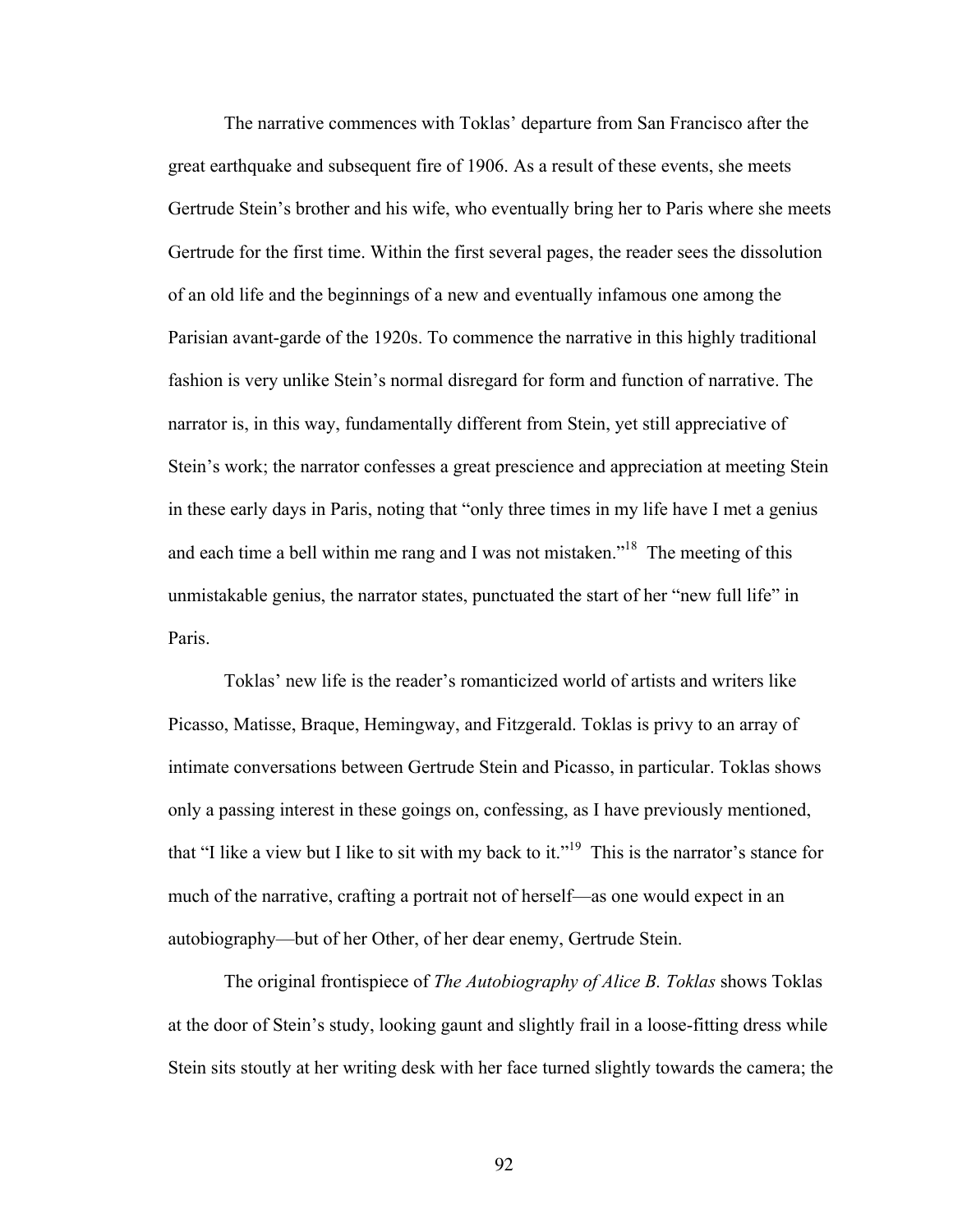frontispiece is a cropped version of Man Ray's *Alice Toklas At the Door,* which features Toklas at the center of the original frame. Subsequent editions of the autobiography removed Toklas from the scene entirely in favor of Stein's face alone. Later editions also had Stein's name on the spine and bore the title *The Autobiography of Alice B. Toklas: The Life Story of Gertrude Stein,* by Gertrude Stein. These later modifications obliterate the nuanced commentary that one can glean from the form of the original text, which showed a literary relationship that as not one of erasure or obliteration but rather textual cohabitation. Stein, in each page of the book, relies on Toklas to find self-definition. In many ways, this photograph is a visual *mise en abyme* for the entire narrative, a miniature representation of the larger form and function of the text: Toklas is present, she looks on, but seems almost summoned to the scene by Stein. Or, perhaps she is intruding on Stein as she works, and Stein's smile reflects delight at her intrusion. These are things impossible to know, but I contend that this is the level of nuance and delicacy at which *The Autobiography of Alice B. Toklas* is at work. Critics would eventually berate Stein's inaccurate portrayal of the past, but even those inaccuracies seem carefully crafted and deliberately mistold.

In the first quarter of the text, Toklas is a disengaged observer who is sometimes bewildered and alienated by what she sees and hears. Yet she confides in the reader that while she may not have understood conversations about art and writing and "the vernissage of the independent" at the time, "gradually I knew and later on I will tell the story of the pictures, their painters and their followers and what this conversation meant.<sup>220</sup> She never delivers on this promise to explain herself at a later time, so even this phraseology is a carefully contrived device that makes the syntax and style appear to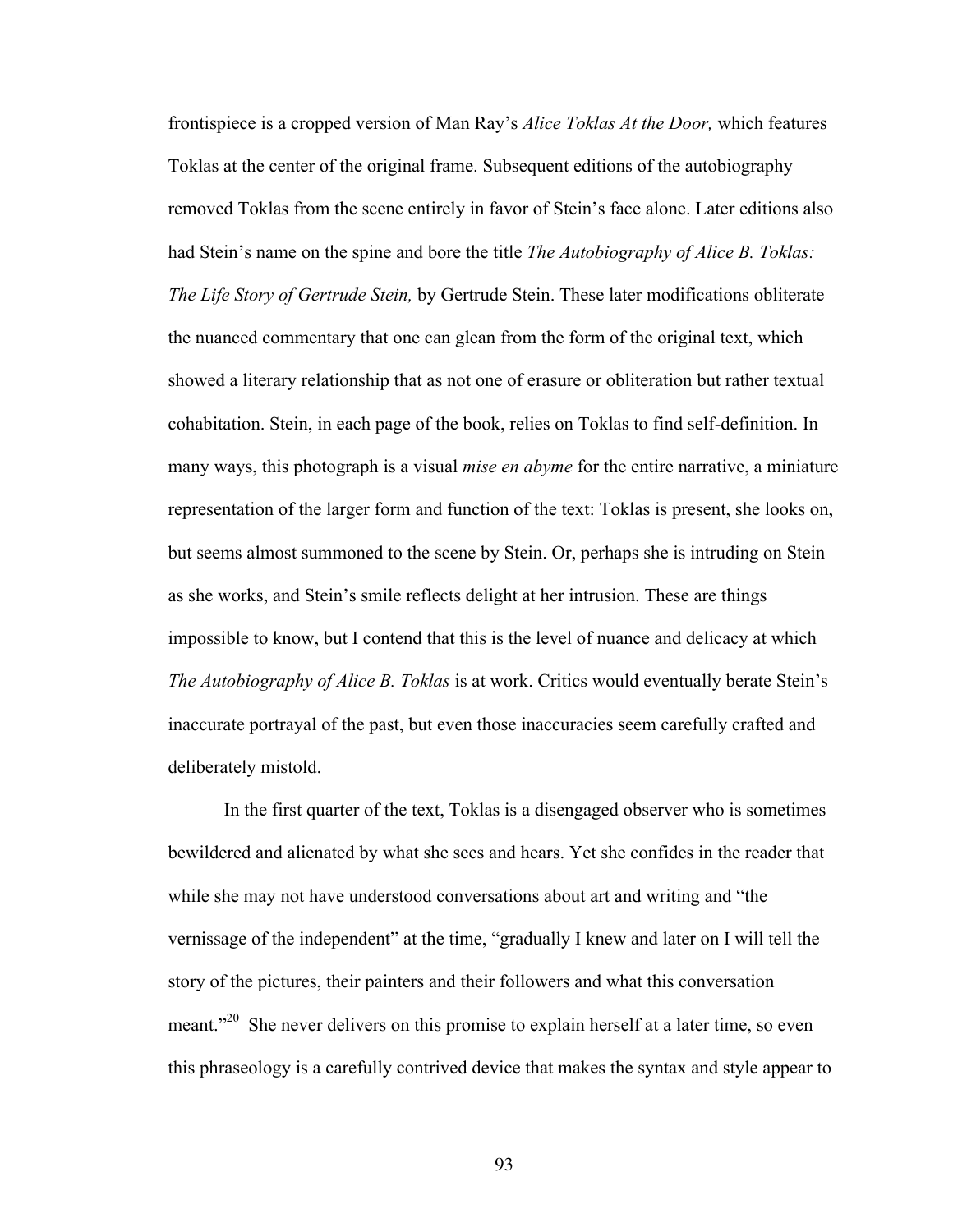be direct, conversational, and clear. As she becomes more at ease in the world that she finds herself in, so too does the reader; again, a traditional and effective narrative strategy is deployed, joining reader and narrator in a progression of understanding.

As Andersen explains, Stein inverts the normal form of the autobiography to explore her own selfhood from the vantage point of the Other, and Stein exists only in relation to and as a result of others.  $21$  The reader is privy to insights about Stein as understood by an outside perspective; the narrator shares many small and intimate details of Stein's worries and work, telling the reader that during *The Making of Americans,*  Gertrude Stein "was struggling with her sentences, those long sentences that had to be so exactly carried out. Sentences not only words but sentences and always sentences have been Gertrude Stein's life long passion."<sup>22</sup> The narrative is effacing of both Stein and Toklas, and while Stein is the focus of the narrator's attention she is also often the focus of her critique; the narrator shows detachment at Stein's preoccupation with issues of sentence and word, for she finds much more pleasure in needlepoint, her garden, and her dogs.

The reality of the world of the artistic and literary avant-garde of the 1920s in Paris is not exactly what the reader may have assumed. Even today audiences have an illusion of how life must always have been for the artistic modernist elite of the 1920s, as clearly shown by the popular and critical success of Woody Allen's 2011 *Midnight in Paris.* But far from the sort of coming-and-going salon life that seems to define Stein and Toklas' apartment at 27 Rue des Fleurus, Toklas explains that in the early days, life was hardly so convivial. "It may seem very strange to every one nowadays that before this time Matisse had never heard of Picasso and Picasso had never heard of Matisse. But at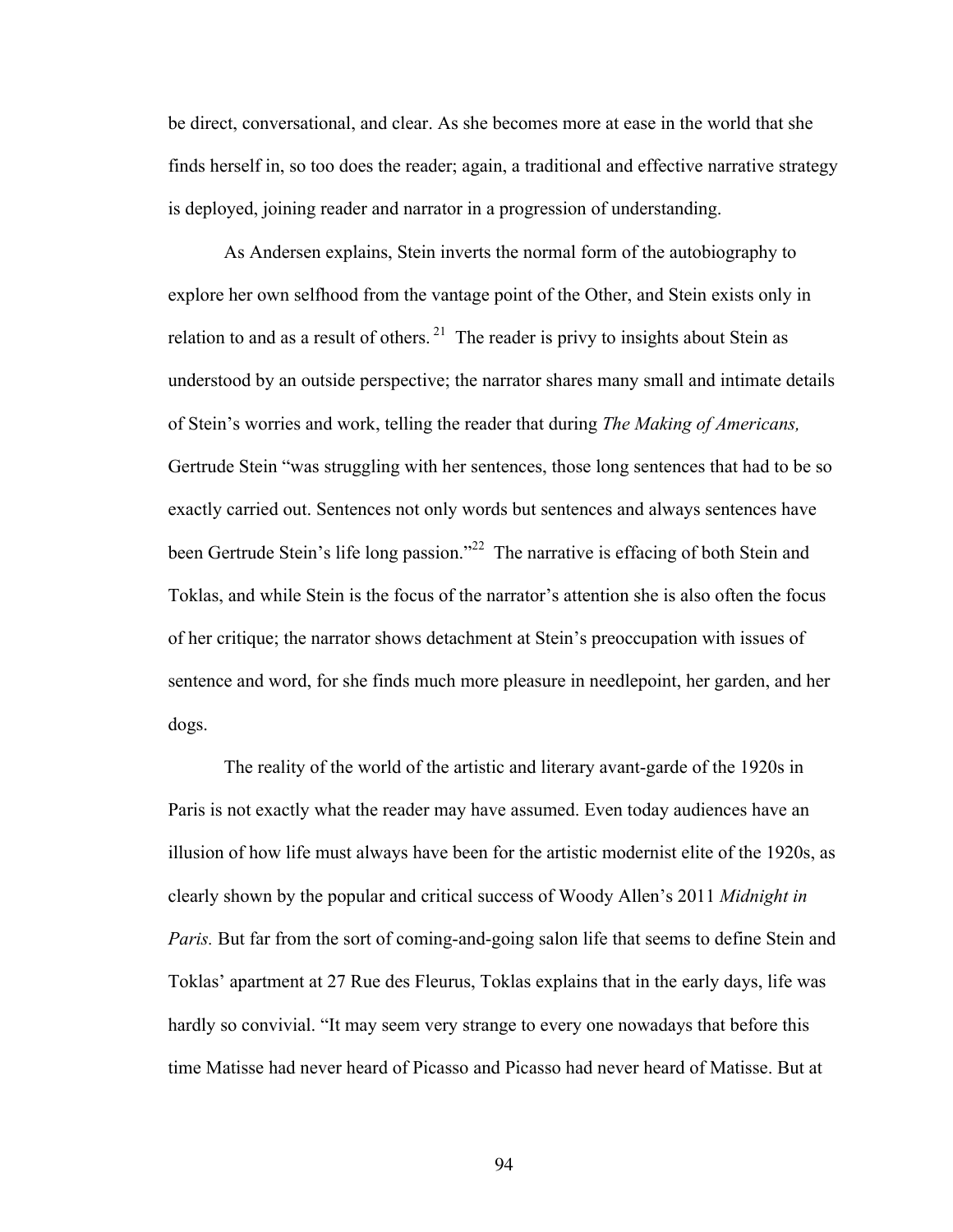that time every little crowd lived its own life and knew practically nothing of any other crowd."<sup>23</sup> Toklas and Stein placed themselves at the epicenter of the coming together of these many different and disparate "little crowds," holding an open house each Saturday evening, which brought together a group that the narrator comes to call "the Saturday evening crowd," comprised only the most serious and "modern" musicians, painters and artists, as distinguished from the "Sunday artists," those for whom art was merely a weekend hobby.<sup>24</sup>

The narrator is aware of Stein's peculiarities of style and conduct, making many of the episodes in *The Autobiography* ironic comments on the public reception of Stein and her work. On afternoon, a man from the Grafton Press presents himself at Rue des Fleurus. He is welcomed cordially, and the following conversation ensues:

You see, he said slightly hesitant, the director of the Grafton Press is under the impression that perhaps your knowledge of English… But I am an american (*sic.*), said Gertrude Stein indignantly. Yes yes I understand that perfectly now, he said, but perhaps you have not had much experience in writing. I suppose, said she laughing, you were under the impression that I was imperfectly educated. He blushed, why no, he said, but you might not have had much experience in writing. Oh yes, she said, oh yes .Well it's alright. I will write to the director and you might as well tell him also that everything that is written in the manuscript is written with the intention of its being so written and all he has to do is to print it and I will take the responsibility. The young man bowed himself out.<sup>25</sup>

What the young man from Grafton Press came to discuss is what was once called "Steinese," a particular type of literary syntax that Stein invented around 1910. It was "gnomic, repetitive, illogical, sparsely punctuated," a style that was both scandalous and delightful to admirers and critics of Stein's work.<sup>26</sup> This style of writing created a tremendous distance between reader and author, yet the narrator confides that it was never a serious exercise. The outlandish Steinese of early days was, as Toklas recounts,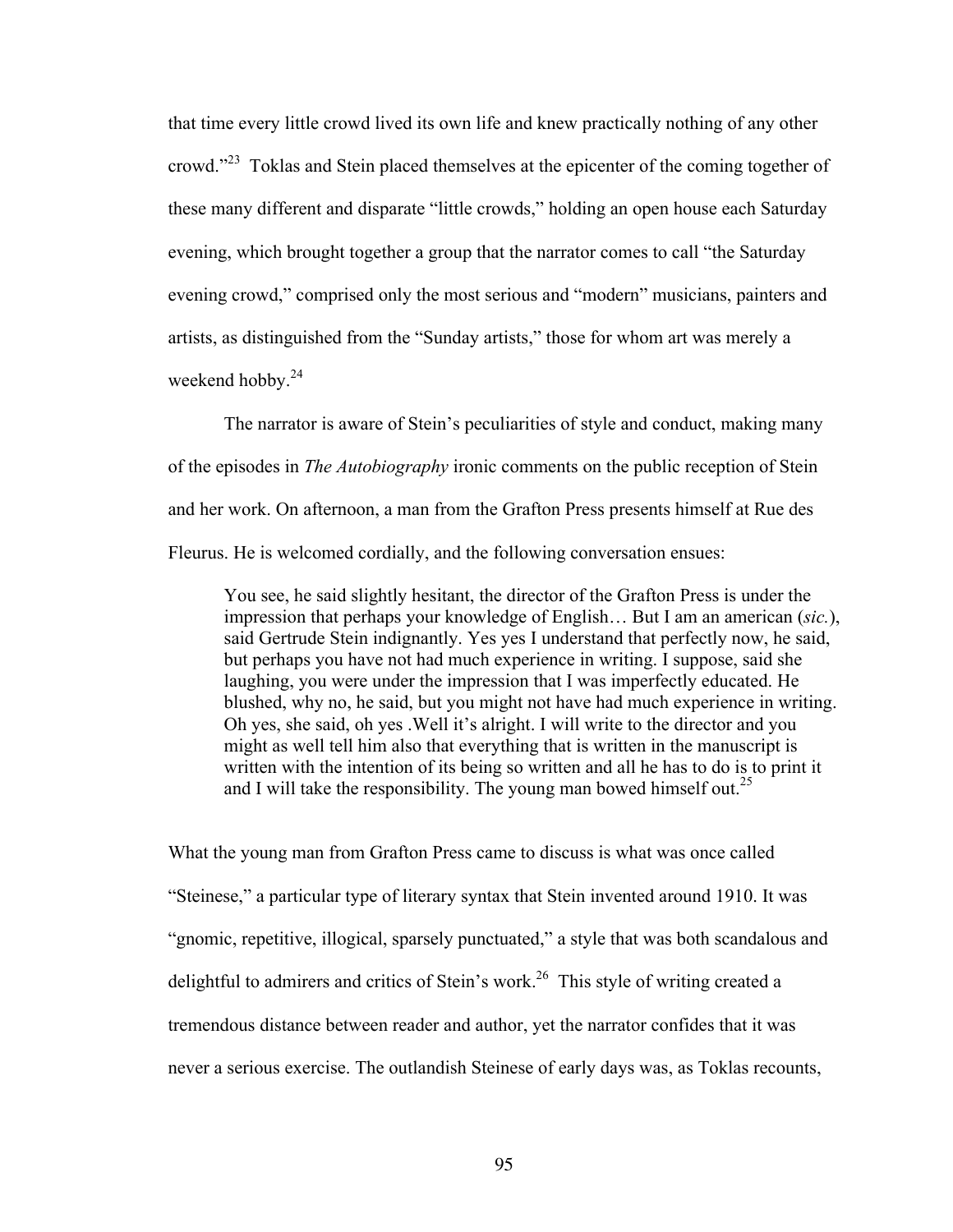deliberate and lighthearted, an intentional choice for which Stein took full responsibility. Rather than transform her style, Stein transformed her narrative persona into that of her constant companion, who served as the link between the ordinary American individual and the cultural avant-garde of the 1920s.

In 1914, British art critic Clive Bell proclaimed that "most people who care much about art find that the work that moves them most... is what scholars call 'Primitive.'"<sup>27</sup> Yet there was a very considerable chasm between the popular interpretation of primitivism and savagery and that of the avant-garde modernists. Steinese was alienating, high-brow and confusing. Though Stein championed its originality, thoughtfulness, and simplicity, few others were in agreement. Popular audiences of the time found primitivism in the conduct of the "natural man" and not in the illogical erudition of the Parisian artistic elite. So it was that Stein desired to bridge the gap between high and low art, and Toklas proved to be her most effective means for doing so. Toklas embodied what urban sociologist Robert Ezra Park called "the marginal man," for she lived in two worlds, "in both of which [she was] more or less a stranger."<sup>28</sup>

There was also a double standard at work within modernist critical circles, for while male members of the artistic elite of the 1920s welcomed the label of *madness,*  women in the movement—few though they were—were branded as *hysterical,* and often were considered insane in a way that a man never could be. Steinese was equated with the mumblings of asylum lunatics, yet Joyce's impossible ramblings in *Finnegan's Wake—*"For that (the rapt one warns) is what papyr is meed of, made of, hides and hints and misses in print"—was embraced as genius.<sup>29</sup> Together, Stein and Toklas challenged the hysterical double standard that questioned their sanity. Their life together was, in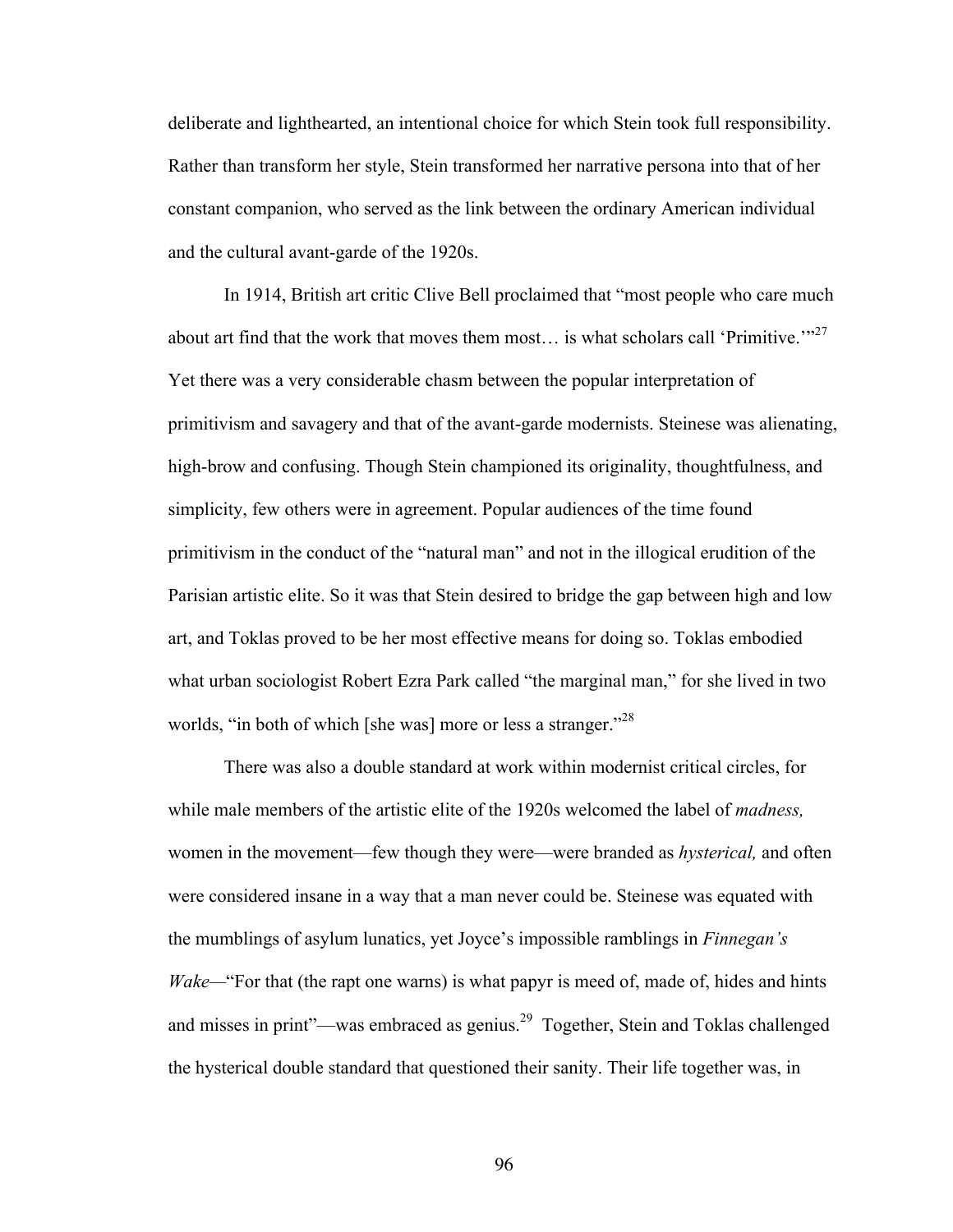many ways, a collaborative project, and *The Autobiography of Alice B. Toklas* is a logical, if unexpected, zenith of their shared life.

Though the avant-garde tolerated their lesbianism, it was certainly not the normative mode of conduct for the time. To this end some scholars, notably McCabe, have focused largely on the "aesthetic eroticism" of the nature of collaboration in *The Autobiography*. Linzie, in her exhaustive study of Toklas, asserts that the cooperation of Toklas and Stein over the course of decades contributed to a sexualized assemblage of identity, allowing a glimpse into the mosaic "true story" of Toklas, who found self definition through Stein's voice and work. Hemingway once said, upon overhearing Stein beg Toklas—whom she called "Pussy"—for "mercy," that he had "never heard one person speak to another; never, anywhere, ever."<sup>30</sup> The relationship was threatening to some and delightful to others. Stein, being the most vocal and boisterous of the two, reveled in the uncomfortable subversiveness of their relationship, but Toklas cast herself as a more traditional housewife, content with matters of cookery and domesticity. Placing the more traditional figure of Toklas as the narrator of *The Autobiography* circumvented the resistance against cross-dressing lesbians, yet it allowed Stein to exert continued control over their shared life. Where Stein's irreverence was a threat to the "normal" way of American life, Toklas was a safer narrative voice, and she provided a middle road for Stein to introduce herself to the American reading public. $31$ 

#### **An Accepted Thing Becomes A Classic: An Indictment Fails**

Stein and Toklas surmised that, once accepted by readers, *The Autobiography* was destined to become a classic work of American literature. Some years later in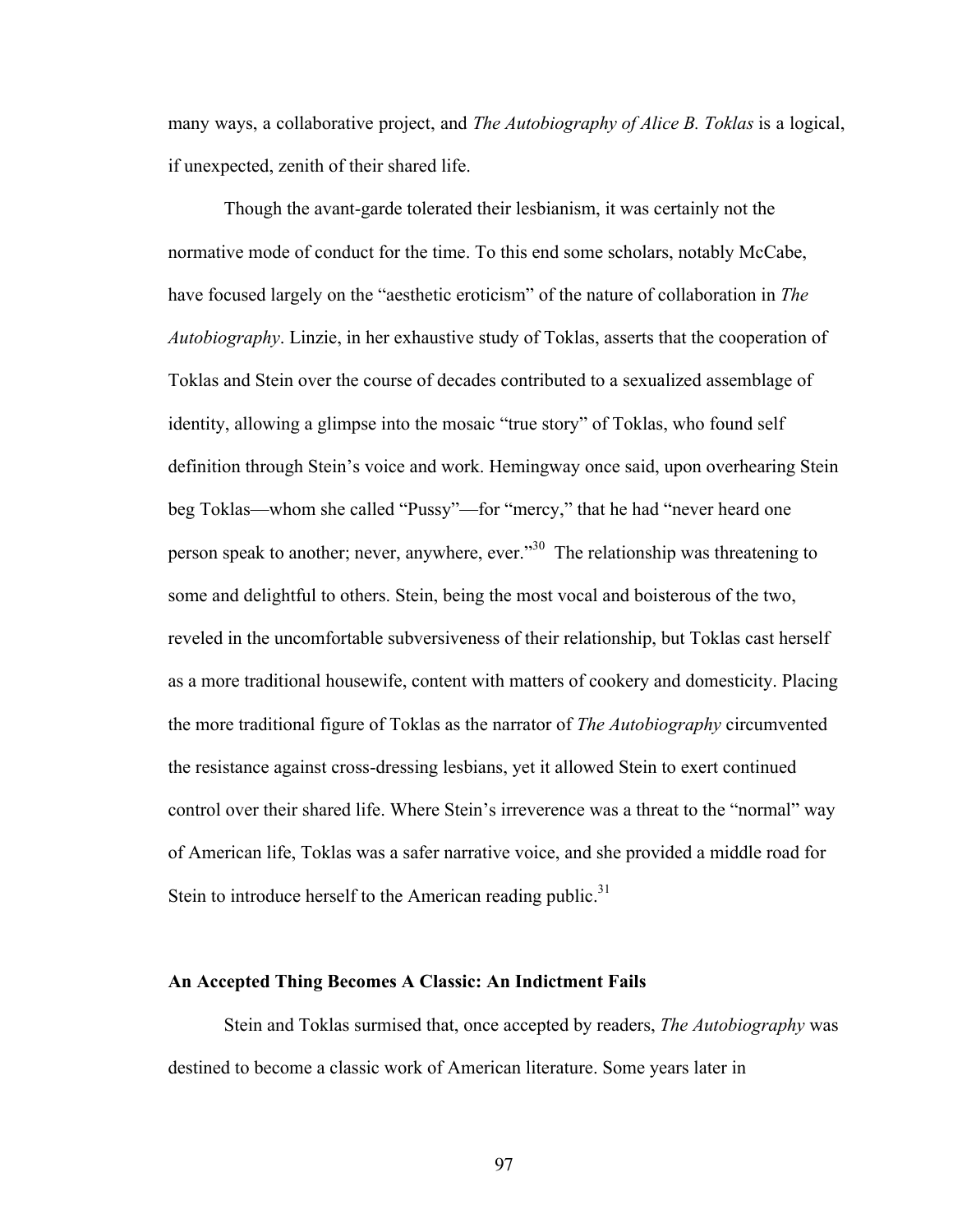"Composition in Explanation," Stein explained her views on the progression from refusal to acceptance, not merely of literature it seems, but of all things:

For a very long time everybody refuses and then almost without one everybody accepts. In the history of the refused in the arts and literature the rapidity of the change is always startling… When the acceptance comes, by that acceptance the thing created becomes a classic. It is a natural phenomena a rather extraordinary natural phenomena that a thing accepted becomes a classic. $32$ 

In waiting for this natural phenomena of acceptance occur to *The Autobiography,* Stein was attacked with great zeal by those who populate the pages of the text. Uncertain selfhood and the shifting tides of perspective were two of the central aims of the Parisian avant-garde in the 1920s, but once *The Autobiography* was published, the argument suddenly became personal. Those who contributed to the critical pamphlet entitled "Testimony Against Gertrude Stein" (1935) fully divorced the aesthetics of modernism from *The Autobiography* as an exploratory and subversive text, reading it literally and with great dismay. The criticism went beyond the work itself, attacking Stein as a person and Toklas as a silent presence. In the "Testimony," Matisse moves point by point through the narrative, taking issue with Stein/Toklas' description of himself and his wife, citing pages and quotes, precisely as Lincoln Colcord indicted Joan Lowell. Matisse argues with Stein's description of a Cézanne on "page 41," for though she describes the painting as being "of bathers and a tent," Matisse corrects that "there was no tent."<sup>33</sup> Later, Stein recounts a lunch at "Calmart with the Matiesses," but Matisse retorts: "This incident took place on the Boulevard des Invalides, not in Calmart."<sup>34</sup> Next, Marie Jolas asks "what function the cryptic passages" of *The Autobiography* serve, for if not accurate then they must have no value.<sup>35</sup> Yet, such a statement was so fully antithetical to the modernist aims as to be almost laughably out of place.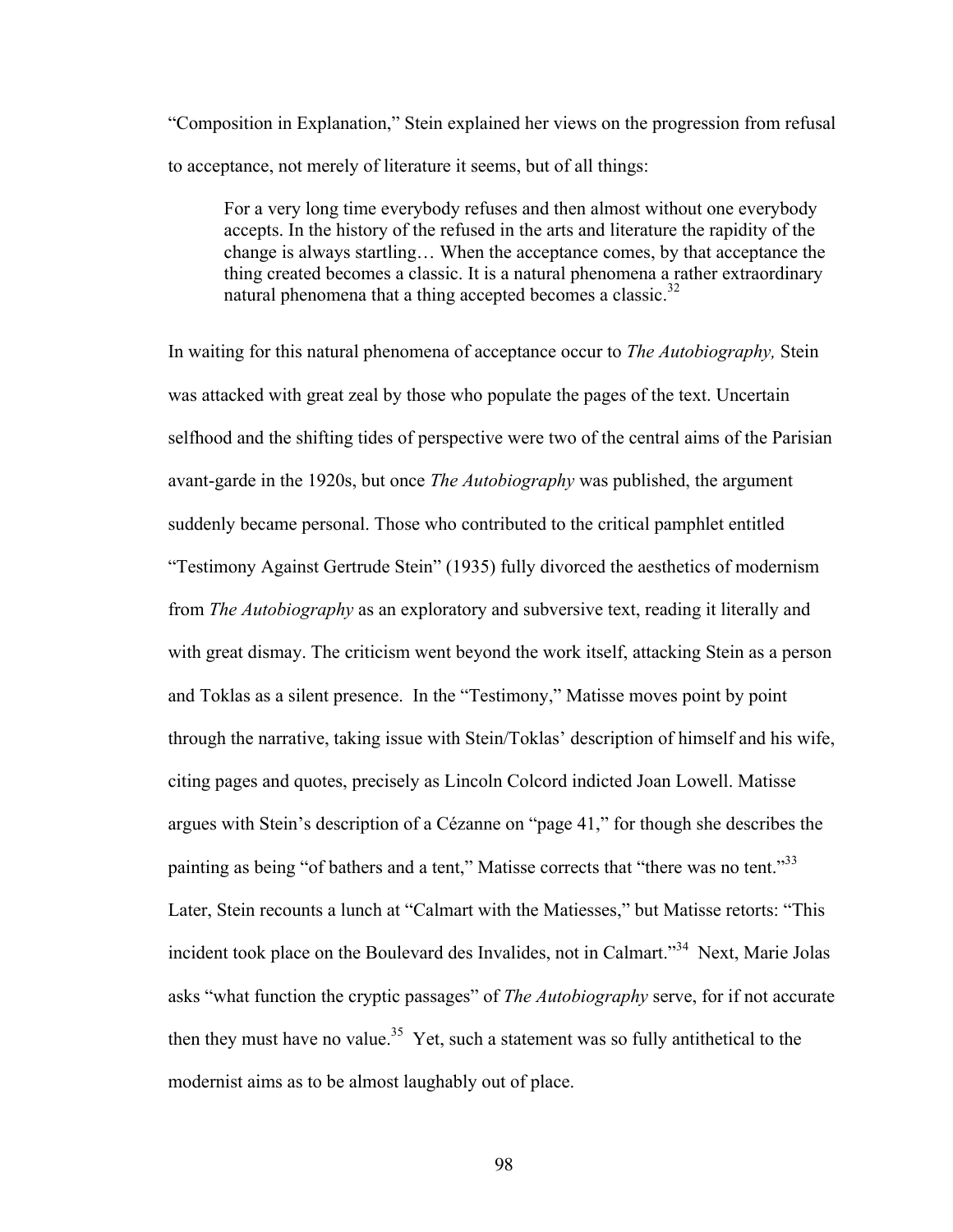Poet, essayist, and performance artist Tristan Tzara dismisses the work as nothing but a litany of inaccurate and "sordid anecdotes," and Georges Braque condemns Stein's "total lack of awareness." And yet, only one paragraph beforehand Braque explains his own creative process with Picasso: "In the early days of cubism, Pablo Picasso and I were engaged in what we felt was a search for the anonymous personality. We were inclined to efface our own personalities in order to find originality. Thus it often happened that amateurs mistook Picasso's paintings for mine and mine for Picasso's. This was a matter of indifference to us because we were primarily interested in our work and in the new problem it presented."<sup>36</sup> This is precisely the point of *The Autobiography of Alice B. Toklas;* indeed, Braque explains the collaborative process here more clearly than Stein herself ever did. The power of that confusion and conflation is precisely what Taussig advocates for in his discussion of mimesis and copy. Braque and the other critics in the "Testimony" do not consider, even for a moment, that the work and person they are so angrily condemning was an example of just such an "anonymous personality," such a collaboration that led to confusion, such a dismantling of norms and mores. Braque concludes his remarks by noting that until *The Autobiography* was published and circulated, nobody among their group knew for certain that Stein was a writer even though they had heard rumors that that effect, in spite of the fact that by then she had gained some critical and audience acclaim in the United States. $37$  Braque snidely concludes that, "Now that we have seen her book, *nous sommes fixés,"* an idiomatic and here a highly ironic phrase that translates roughly to "we have been set straight," sniping that none of the avant-gardes was yet convinced that Stein could ever be a writer, given their grievances with *The Autobiography* and its author*. 38*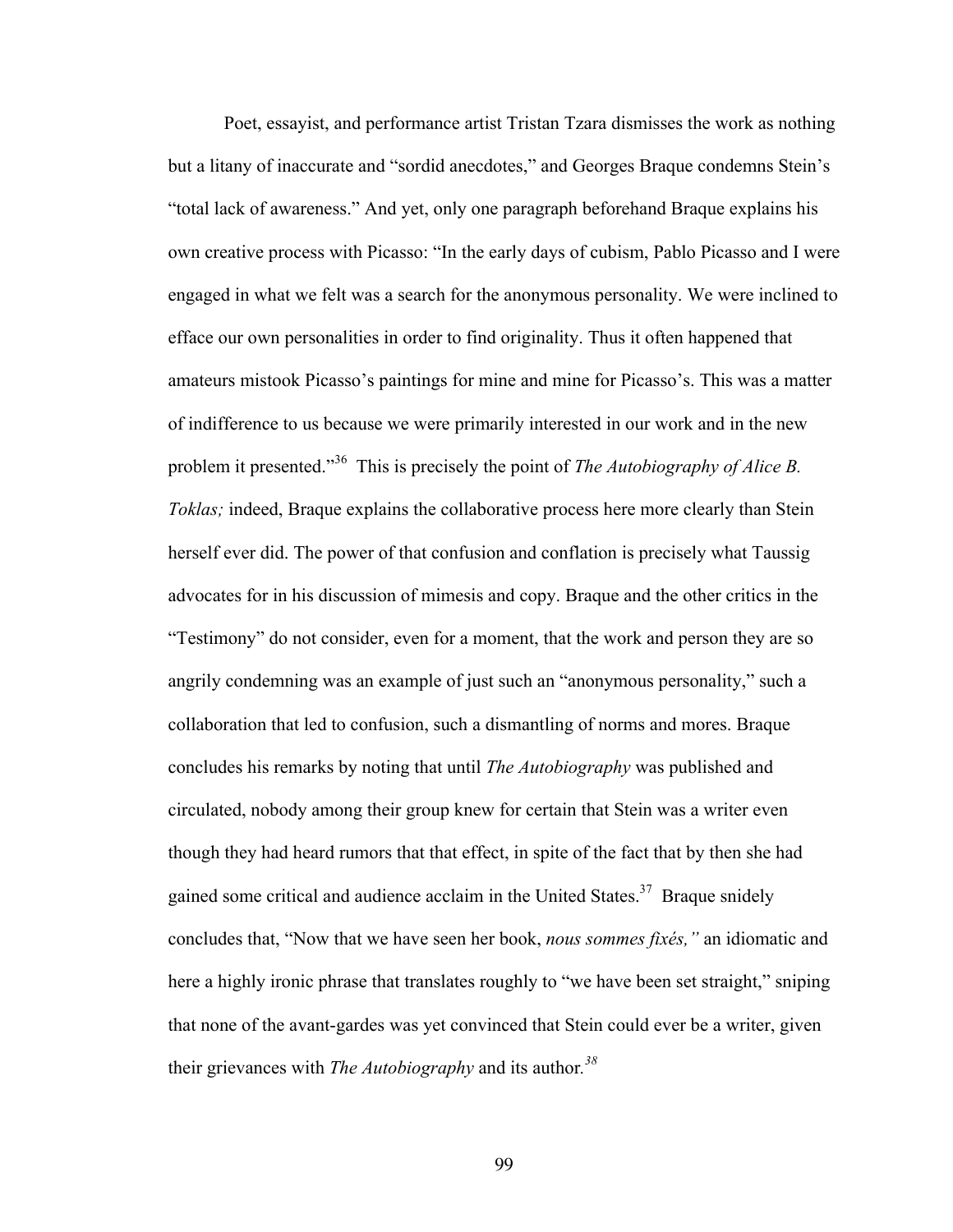Hemingway did not contribute to "Testimony Against Gertrude Stein," for it seems he had far too much to say to squeeze into a few pages of a pamphlet with miniscule circulation, even though the "Testimony" did get a mention in the *Books*  column of *The New Yorks Times* on February 22, 1935.<sup>39</sup> Hemingway took his case to a much wider audience, berating Stein in any publically read venue that he could find. Hemingway attributed the "difficulty" of her writing style in general to the fact that she was a first generation Jewish immigrant, linking her interest in abstraction to a poor command of the English language, or perhaps it was a result of her lesbianism.<sup>40</sup> Hemingway took grievous issue with Stein's work ethic, which he found too speedy to be that of a serious author, and the fact that he perceived her to be a writer who took no risks, opinions that he illuminates through parody in his unpublished, six-page "mock memoir" entitled "The Autobiography of Alice B. Hemingway," now kept at the John F. Kennedy Library in Boston.<sup>41</sup> Stein's infatuation with the English language, again, he attributed to its having been in her family for so few years.<sup>42</sup> Hemingway's remarks went largely unnoticed, or at the very least has no public effect on Stein. The text in time was accepted by those outside the circle of visitors to the Rue des Fleurus, and it became Stein's most popular and widely analyzed work.

The accepted thing did, indeed, become a classic in spite of fierce opposition. In *The New York Times* in September of 1933*,* the work was reviewed in full, replete with Stein's portrait sketch by Francis Pictabia. In the article, "Gertrude Stein Articulates At Last: Her Autobiography, Written Simply, is Thronged with Contemporary Figures in Literature and Art," Edwards Kingsbury finds the text a kind of "pleasant fiction" by a writer "both famous and obscure, who has a growing audience of the fittest and whose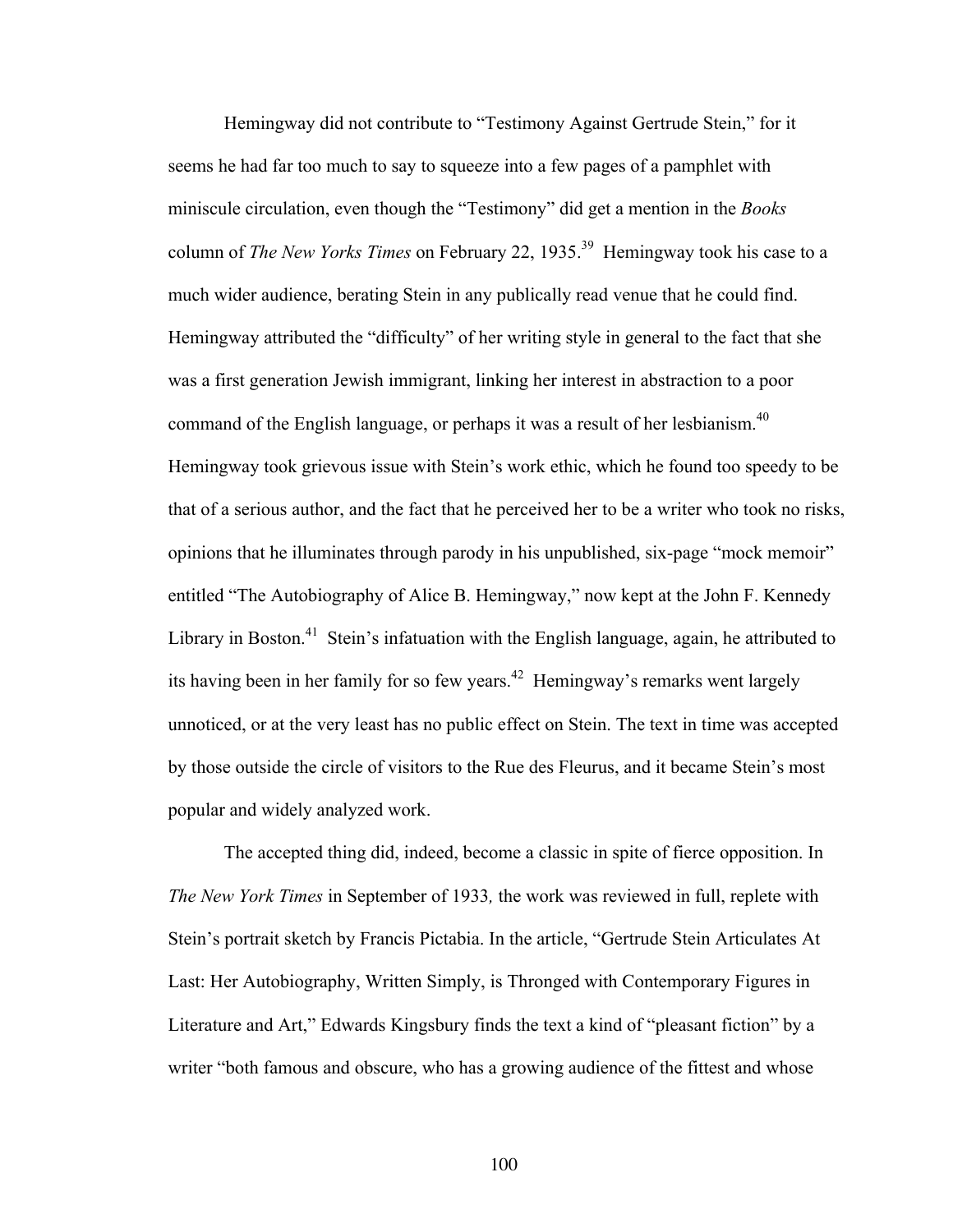works, in her own language, the world cannot be long deprived.<sup>343</sup> At the age of fiftyseven, Stein finally found the recognition she had desired for so long, and *The Autobiography* became her first best-seller, selling its entire first printing of 5,000 copies nine days before its official release.<sup>44</sup> The text is now in its  $29<sup>th</sup>$  printing.

## **Smashing Connections and Difficulty as Method**

Despite Stein's persistently alienating writing style, so nonsensical that the Grafton Press believed her to be either a non-English speaker—or, worse, an inexperienced writer—she confessed that her fervent desire was to be a popular author. Her early works were not an attempt to alienate the reader but rather explore language and writing. In his 1935 essay "A 1 Pound Stein," William Carlos William explained that Stein had a system of "smashing every connection that words have ever had in order to get them back clean."45 In just such a fashion, *The Autobiography* smashed the conventions of individual authorship, individual selfhood, and the genre of autobiography but this time in a more conversational and less experimental form than previous works. Linzie characterizes the style of *The Autobiography* as having a "gossipy informality" that appealed greatly to all types of readers.<sup>46</sup> In a letter to friend and collaborator Virgil Thompson in 1926, Stein wrote: "Neither you nor I have ever had any passion to be rare, we want to be as popular as Gilbert and Sullivan as we can, and perhaps we can."<sup>47</sup> In spite of this hope, Stein cultivated an erudite style that utilized "difficulty as method," only shifting registers once she assumed the persona of Toklas in *The Autobiography.48* By middling her style, Stein made her work accessible and popular. The emergence of Stein-as-Toklas marks a disidentificatory bifurcation in Stein's career, and one that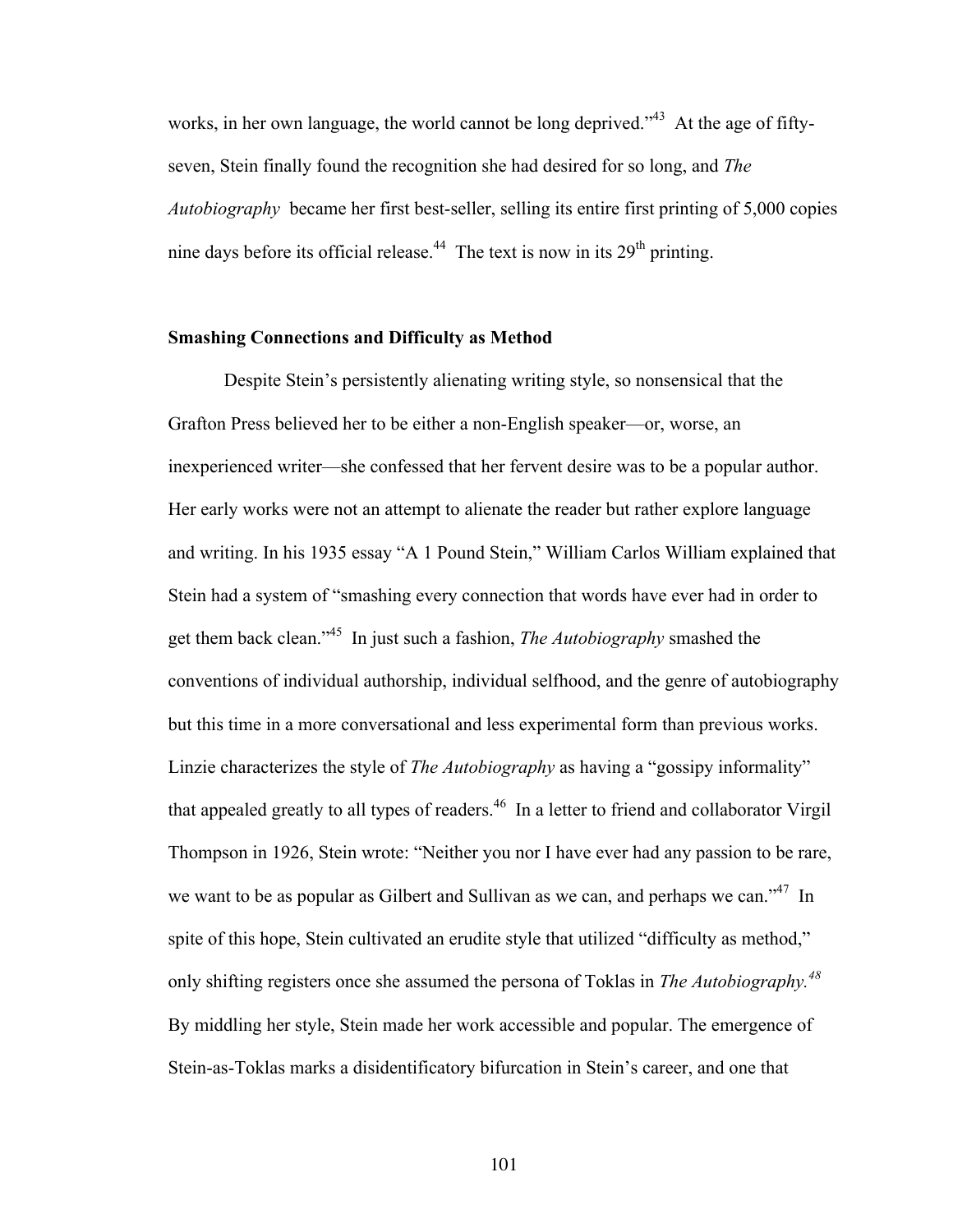brought her more popularity among the general reading public than she had ever imagined she would have, while simultaneously straining her ties with her once closeknit group of Saturday evening visitors. According to Utta Dydo, Stein envisioned these two facets of her writing as "real work," on one hand, which was the illogical and repetitious style of *Tender Buttons* and *How to Write,* and "audience writing," like *The Autobiography of Alice B. Toklas,* its sequel *Everybody's Autobiography* and subsequent narrative portraits.<sup>49</sup> Where the former was difficult to read and interpret, the latter was conversational and familiar, garnering wide popular appeal. To this point, the narrator of *The Autobiography* explains, "Gertrude Stein, in her work, has always been possessed by the intellectual passion for exactitude in the description of inner and outer reality."<sup>50</sup> As Hegel contended, both realities must function in tandem to give meaning to the other, so that Stein's "real work" was never displaced by her "audience writing," and she pressed forward through her writing from the perspective of that inner and outer reality by turns. The drastic differences in these syntactical styles, which was enough for readers to be momentarily fooled into thinking Alice B. Toklas really had written her own autobiography, is indicative of two well-defined narratives selves. These two styles are the verbal display of those two realities, one driven outwards towards a plot and a logical conclusion, and the other driven inwards towards the illogical whimsy and darting attentions of the mind. The "real work" continued to be "a literature of word compositions," while "audience writing" was more than anything "a literature of subject matter."<sup>51</sup> But *The Autobiography* is not the simple "audience writing" that it seemed to be. Linzie's description of the "gossipy informality" and the general feeling of a conversational tone of the text is an illusion, a feeling inspired by language. Stein relies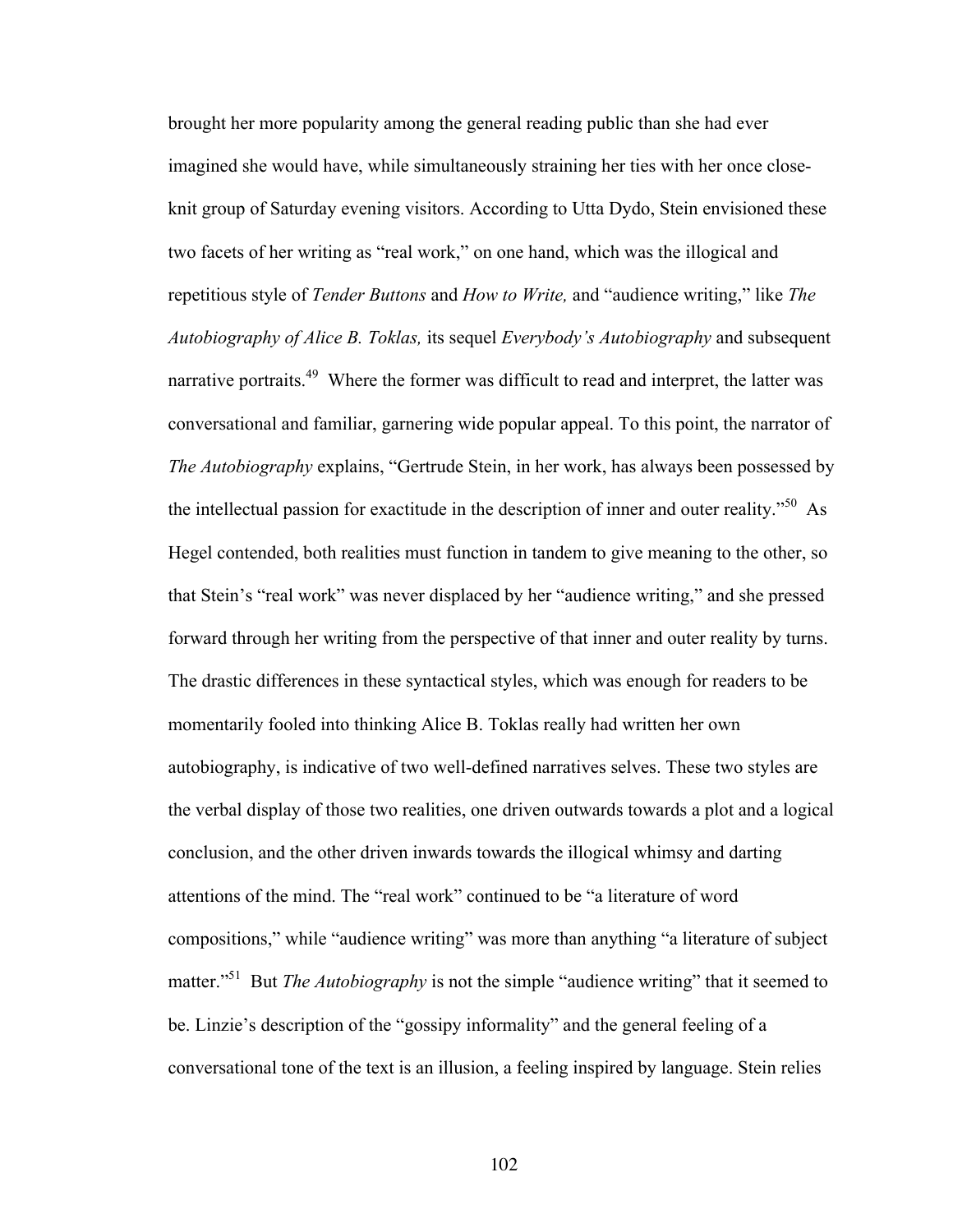frequently on transitional conversational phrases such as "as I was saying" to give the illusion of clarity and familiarity, when the text is lacking in both. It is lacking in accuracy and cohesion, it wanders wildly from one subject to another, but it appears to be like any other autobiography because of the language that Stein so expertly utilizes. It is a text with a palpable aura of authority.

Vying for authority over her contemporaries, *The Autobiography* was a strategic move of disidentification that acted to distance Stein from the "rarefied airs of the avantgarde" while still keeping her above the everyday realities of the ordinary American individual. By focusing on the basic aims of modernism, as Stein saw them, and wholly rejecting the many individual artists that comprised the "modernist movement," Stein engaged in what Slotkin deems a "violent act of self-transcendence."52 Her forceful ejection as a result of her own actions from the inner circle of the avant-garde afforded her the opportunity to become the successful, popular artist as she had confided to Thompson that she wished to be; but her one time affiliation with that "world apart" of the artistic elite elevated her from the masses. *The Autobiography* emphasized her eliteness, but also brought her closer to earth, thanks in no small part to the outraged response of her contemporaries.

Unlike Long and Lowell, Stein was allowed by the reading public, that driving consumer force of publication, to continue writing—there was no public hue and cry, and indeed *The Autobiography of Alice B. Toklas* was an immediate bestseller, spurring popular interest in her "real work," where its illogic found a broad audience at last. The text itself is both a betrayal and also a useful inversion of Stein's espoused literary ethics, and done under the thin guise of Toklas as narrator, the text permits indulgence in a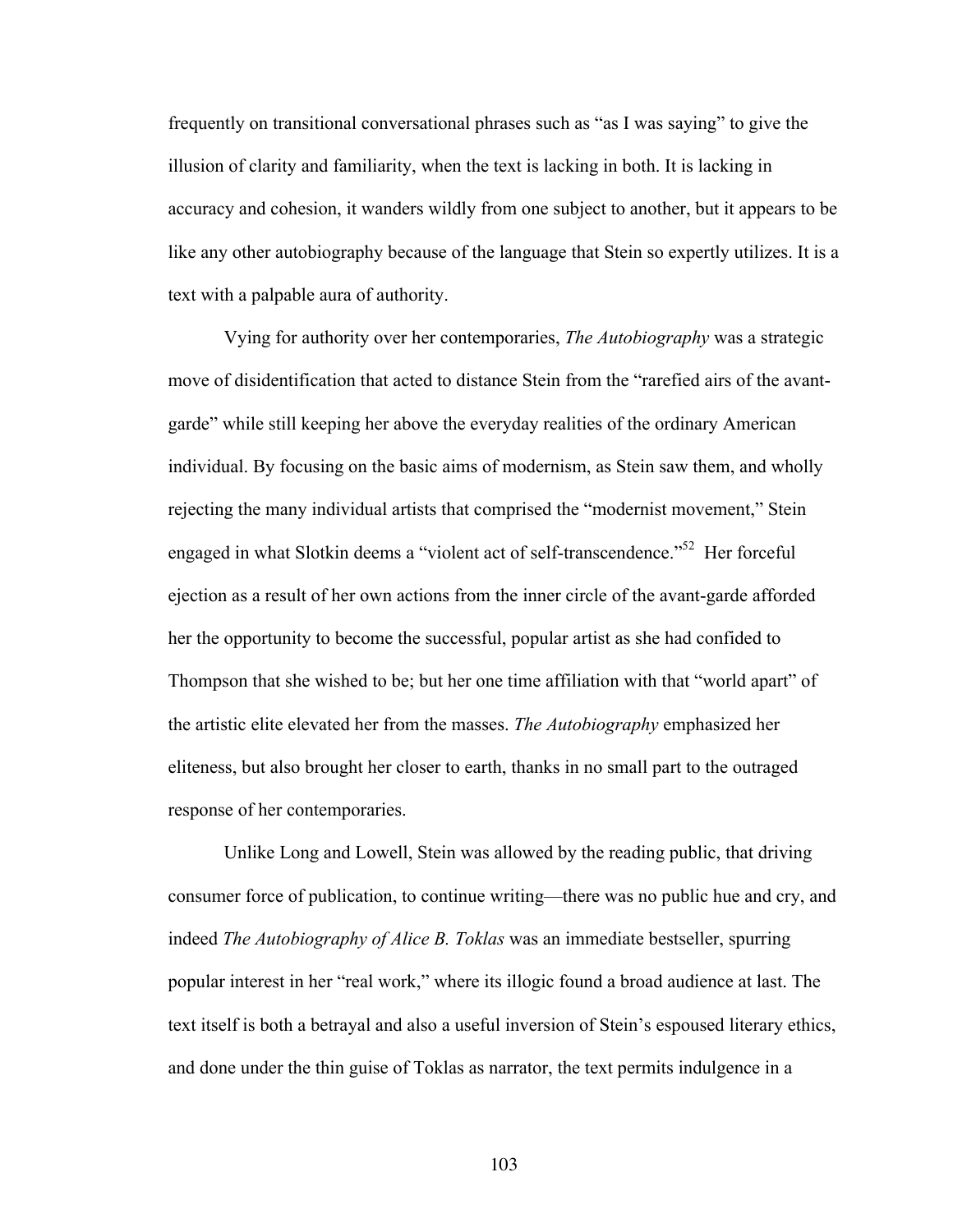process of "creating autobiography" and simultaneous divergence from her trademark repetitious and maddeningly circular syntax*. The Autobiography* permitted Stein to do three things: The first was to bring her lover, her wife, her publisher, and her strongest advocate out into the light of the public gaze. Secondly, the publication of *The Autobiography* generated much needed capital and allowed the wider publication of lesser-known works, "real work" in Stein's terms, like *Tender Buttons* and *The Making of Americans.* Finally, the text also allowed Stein to implement—for the very first time—a simple, easy to read style of writing about a subject matter with wide appeal. By using Toklas' voice, she created an escape hatch from the complex illogic of her earlier style of writing. $53$ 

# **The Aura of the Bullfight Informant**

The facet of the misdirection spectrum most salient in *The Autobiography* is the "aura effect," which is an air of legitimacy that substantiates the illusion of veracity. The aura effect of a given narrator or narrative must be substantial enough to support the emotional investment of its audience. Fake autobiographers cast themselves as an "accredited incumbent" to the role they are playing; the confidence inspired by the accredited incumbent is, more than any other factor, a guarantor of sign-acceptance by the audience.<sup>54</sup> Stein, because of her friendship and intimacy with Toklas—and moreover, having Toklas' consent—found herself in a position to freely execute the experiment as an autobiographical proxy for her lover. Because the principle subject of Toklas' narration is Stein herself, the illusion of legitimacy is hardly an illusion at all; with Toklas' consent and approval, the misdirection was not directed away from Stein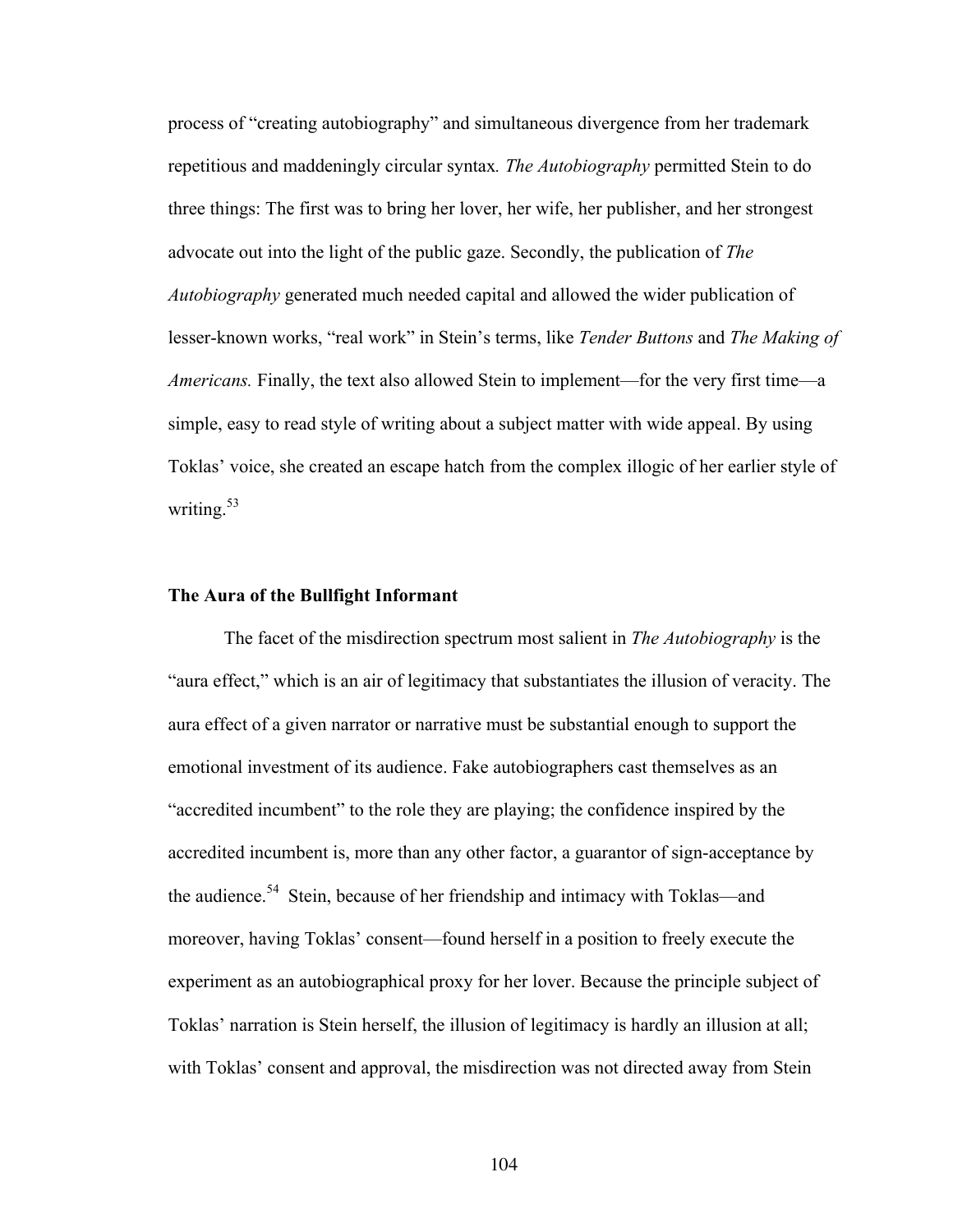and to Toklas as an individual, but away from the pair as individuals towards a unified collusion in subversion of the audience's expectations. The task for Stein in creating a substantial aura effect was placing Toklas in a position where she is both privy to and an originator of the inner workings of modernism as a movement. It was not enough that Toklas merely be present; she must also be an involved narrator to give her authorial voice weight and substance.

The aura effect is a phenomenon first recognized in observations of investigative interviewing. The power of this effect is derived from the confidence of the narrator rather than the content of the actual narrative:

Cialdini (1993) suggests that authority can also be defined by competency. Research has shown that people take it for granted that experts know what they're talking about. People have a tendency to accept information on the grounds of the person who proffered it rather than on the grounds of its content (Maddux and Rogers 1983). *This is the aura (or halo) effect.*<sup>55</sup>

In criminal investigation, the aura effect is most palpable when the interviewer exudes an air of authority in order to sway the interviewee into a confession. But the aura effect often functions in the reverse such that the performer's command of the aura effect sways the feelings, beliefs, and confidence of the audience. The aura effect is not necessarily correlated with assuming an authoritarian voice or point of view; sometimes, the performer is most successful when underplaying the role, seeming to present him- or herself for judgment before the audience. According to Olsson, when we "believe, or believe *in,* what we are saying," we exhibit a quality that he terms "speaker commitment."<sup>56</sup> This commitment comes naturally to the Toklas persona. When a performer is committed to the performance, he or she uses simple, congruent grammatical constructions. At the same time, elements that may appear at first to be mistakes, slips, or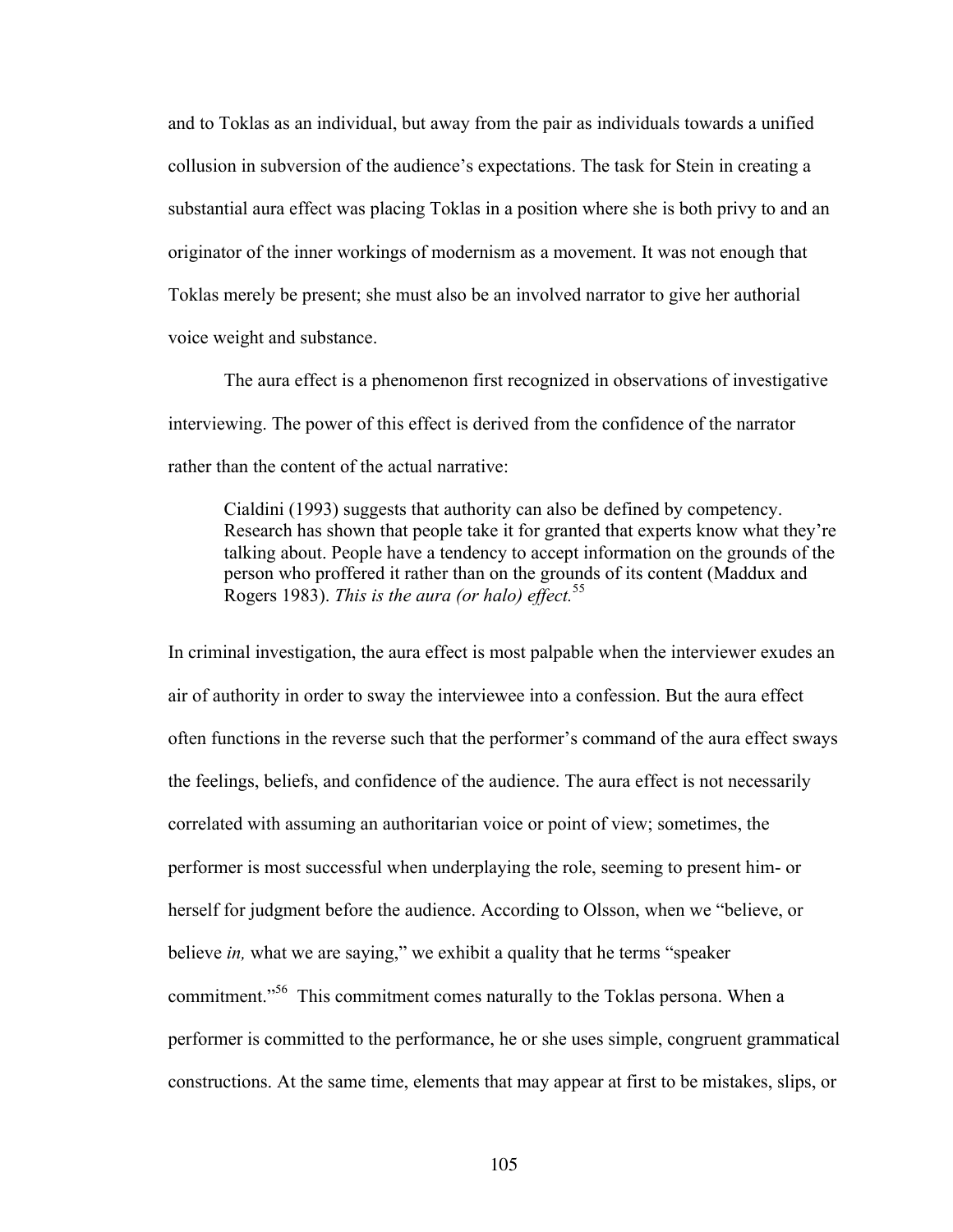missteps such as errors in sequence, excessive superfluity of detail, irregularities in tense and aspect, and vacillating subject pronouns can also be indicative of a high level of performer commitment; such grammatical "errors" are typically seen as truth-markers in everyday discourse. Simple eyewitness accounts are often jumbled in all of the above, and display a loss of focus that is characteristic of trying to recall a past event.<sup>57</sup> Stein-as-Toklas maintains a conversational, quotidian, and simple style of syntax and phrasing. At times, the narrator does confuse her tenses, replicating the ordinary inconsistencies of speech. The careful balance of lexical control and excited storytelling exuberance both contribute to the aura effect. In *The Autobiography,* this conversation authoritativeness effectively familiarizes the reader with the peculiarities of the artistic elite, and draws the reader closer to the narrator, not unlike the conspiratorial tone of *Haunch, Paunch and Jowl*. 58

Toklas' aura emanates from her position as an originator of great ideas in her own right, and as an intuitive facilitator of genius. The task in *The Autobiography of Alice B. Toklas* was to create a persona that was authoritative and likeable, who spoke in a fashion that was comprehensible in a way that Stein's writing was not. Furthermore, the narrator and the content of a work with a successful aura effect appear to have "horizons of significance" beyond the text, as Charles Taylor terms it. Toklas actively participates in Stein's growth as an artist, especially helping to expedite her exposure to a wider audience, by working as a proof corrector for Stein's manuscripts.<sup>59</sup> Toklas also helps to facilitate Stein's genius by being a bridge between her lover and the outside world; the narrator confides that "Gertrude Stein liked country-house visiting less than I did. The continuous pleasant hesitating flow of conversation, the never ceasing sound of the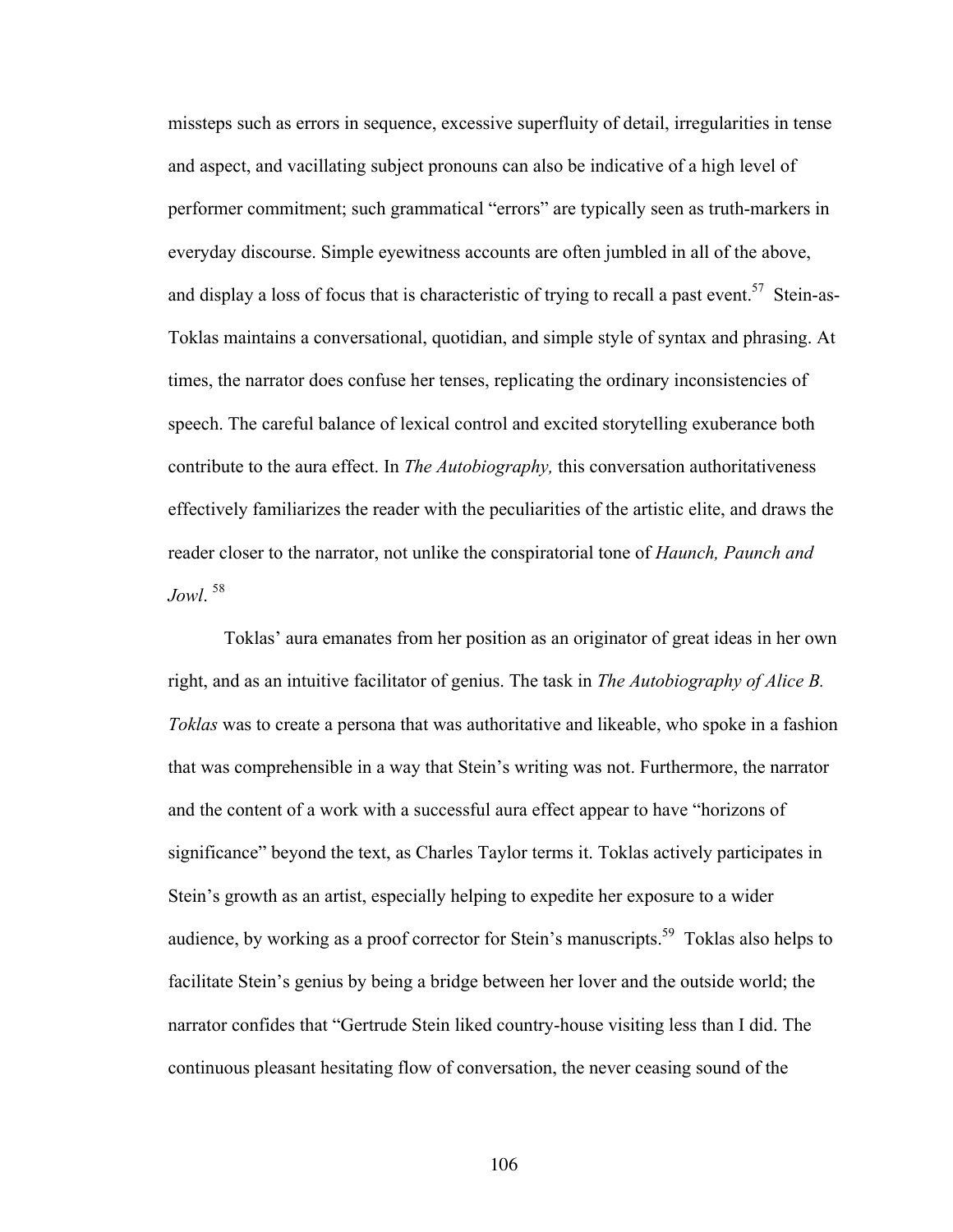human voice speaking english (*sic.*), bothered her.<sup>"60</sup> Toklas found social outings pleasing even if they were otherwise to Stein. As a consequence, the reader extrapolates that it was Toklas who was responsible for their visiting the country, for branching out from the inner circle of the Rue des Fleurus elite. It was Toklas who "repristinized" and simplified their urban life, and Toklas bears the responsibility for encouraging and even coaxing Stein away from clutches of the artistic elite that attempted to define and confine her.

Though often self-aggrandizing and sycophantic, there are subtle hints in the narrative that indicate the deep level of collaboration that transpired between Stein and Toklas. The narrator credits Toklas with the publication of *The Making of Americans,*  which Toklas and Hemingway proofed together after Ford Madox Ford expressed an interest in its publication, and this involvement gives Toklas an aura not of merely authority but also the responsibility for recognizing and promoting greatness. The narrator of *The Autobiography* reveals that it was Toklas who informed Hemingway of bull-fighting for the very first time, a claim that put Toklas at the epicenter of Hemingway's career and passions, transforming him from a good looking "shadow boxer" to a legitimate and respected author. Toklas and Stein would later criticize him for failing to give credit to those who inspired him, never mentioning that Toklas was his first bullfight informant. The narrator laments that nobody ever knew the "real story of Hem" while simultaneously recounting the "true story of Hemingway" as she saw it unfold.<sup>61</sup> Toklas' nonchalance only serves to increase her aura effect, making her involvement in the development of great art and writers and active and constant pursuit of modern newness and genius.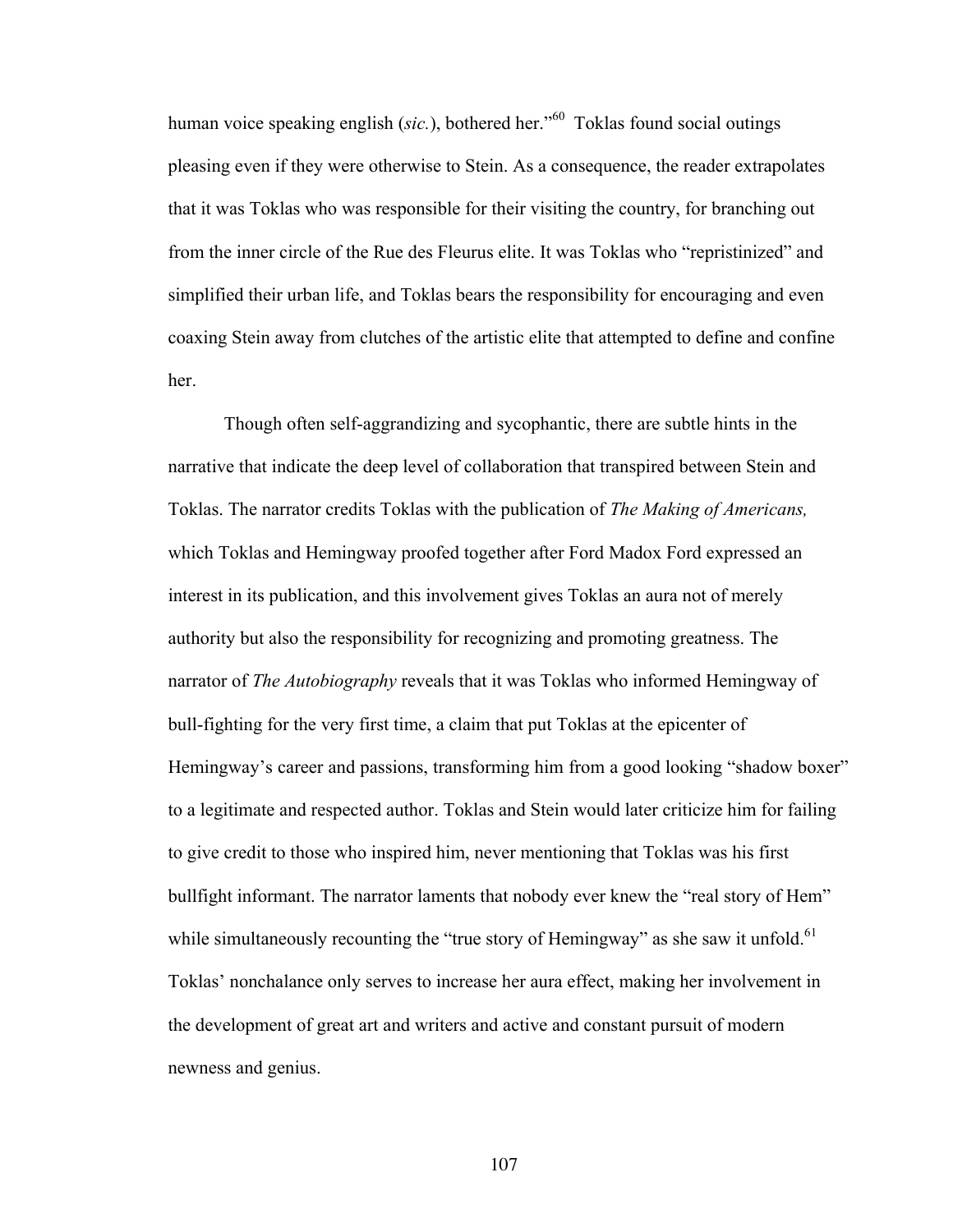*The Autobiography* brought Stein recognition and success among the reading public; before its publication, there was little widespread interest in her work. As a result, Toklas herself took up the cause, printing an "edition of one hundred copies [of the poem "Before the Flowers of Friendship Faded Friendship Faded"]… those one hundred copies sold very easily."<sup>62</sup> Her next task was to find a means to bind *How to Write,* publishing it privately for sale in the many bookshops in Paris. The matter of finding a suitable means of binding, one that was both economical and sturdy, proved difficult. Toklas strikes up a conversation with a publisher, Maurice Darantière, at a party at Georges Poupet's house. The narrator says that Toklas "told her troubles" to Darantière, and was particularly adamant that the books should not be expensive since Stein's audience was comprised of writers, students, librarians, and young scholars. Toklas is firm in asserting that "she wants her books read and not owned," in spite of the fact that the *Portrait of Mabel Dodge* and *Tender Buttons* had become collectors items to her chagrin. Darantière proposes to press them on high quality but inexpensive paper and bind them in paperback.<sup>63</sup> This pleases Toklas immensely, and they strike a deal without Stein's knowledge, but much to Stein's subsequent delight. The innovation of Toklas' position in the text and in Stein's life and career is that she was a facilitator of genius *and* of modernism. Stein-as-Toklas maintains a position of detachment—leaving the real genius to Stein—while making her a figure of paramount importance in the movement. Furthermore, Toklas' attitude in the text of always wishing to sit with her "back to the view" enables the reader an intimacy of a fellow observer. Stein's middling style in the autobiography permits this collaboration between narrator and audience, and the deployment of the aura effect lends her an air of credibility.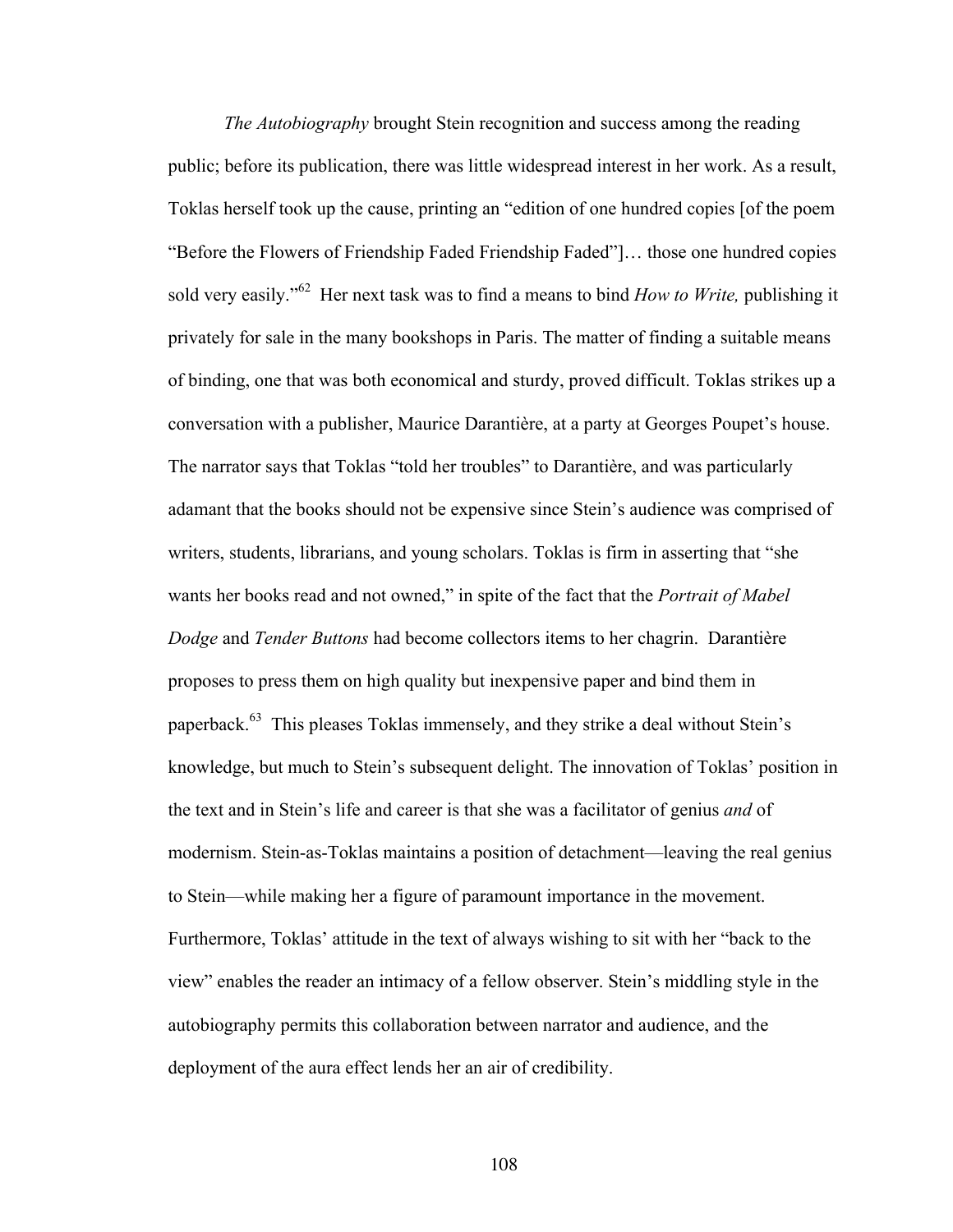Toklas' illusiveness and self-effacement heightens the aura effect and acts to misdirect the reader in a dizzying ricochet of logic where Stein is Toklas, Toklas is Stein, and ultimately they are one. Linzie argues that Toklas' absence from the text, her general aloofness, and her habit of avoiding a firm "identity" for herself—variously casting herself as maid, cook, wife, secretary, publisher, lover, and press agent—is exactly indicative of Toklas' "predilection for self-effacement," such that her absence is actually a clear mark of authorial agency.<sup>64</sup> *The Autobiography* would have the reader understand the relationship between the two voices as a unified self.<sup>65</sup> Toklas was in the habit of lending her name in all sorts of capacities, as a nom-de-plume, as Stein's secretary of unknown gender, and to other friends and acquaintances who wished, for a variety of reasons, to remain anonymous in their art or writing, reveals the definition of Toklas' own personal *identity* to be a collective rather than private matter.<sup>66</sup>

#### **Every One is One Inside Them: Stein, America, and Abstraction**

This text does not conform to the savage identity clearly present in the other three case studies I have analyzed, but in its way it does serve a similar function for Stein in that it provided her with a platform for a simpler narrative voice. Stein was summarily opposed to autobiography as a genre because she felt it was an impossible task to provide a simple, single-sided description of anything in the past tense; it was not only impossible to do accurately, Stein felt, but also intolerably dull should one attempt it. Stein saw a good autobiography, if it should ever exist, as "a description and a creation of something that having happened was in a way happening not again but as it had been which is history which is newspaper which is illustration but which is not a simple narrative."<sup>67</sup>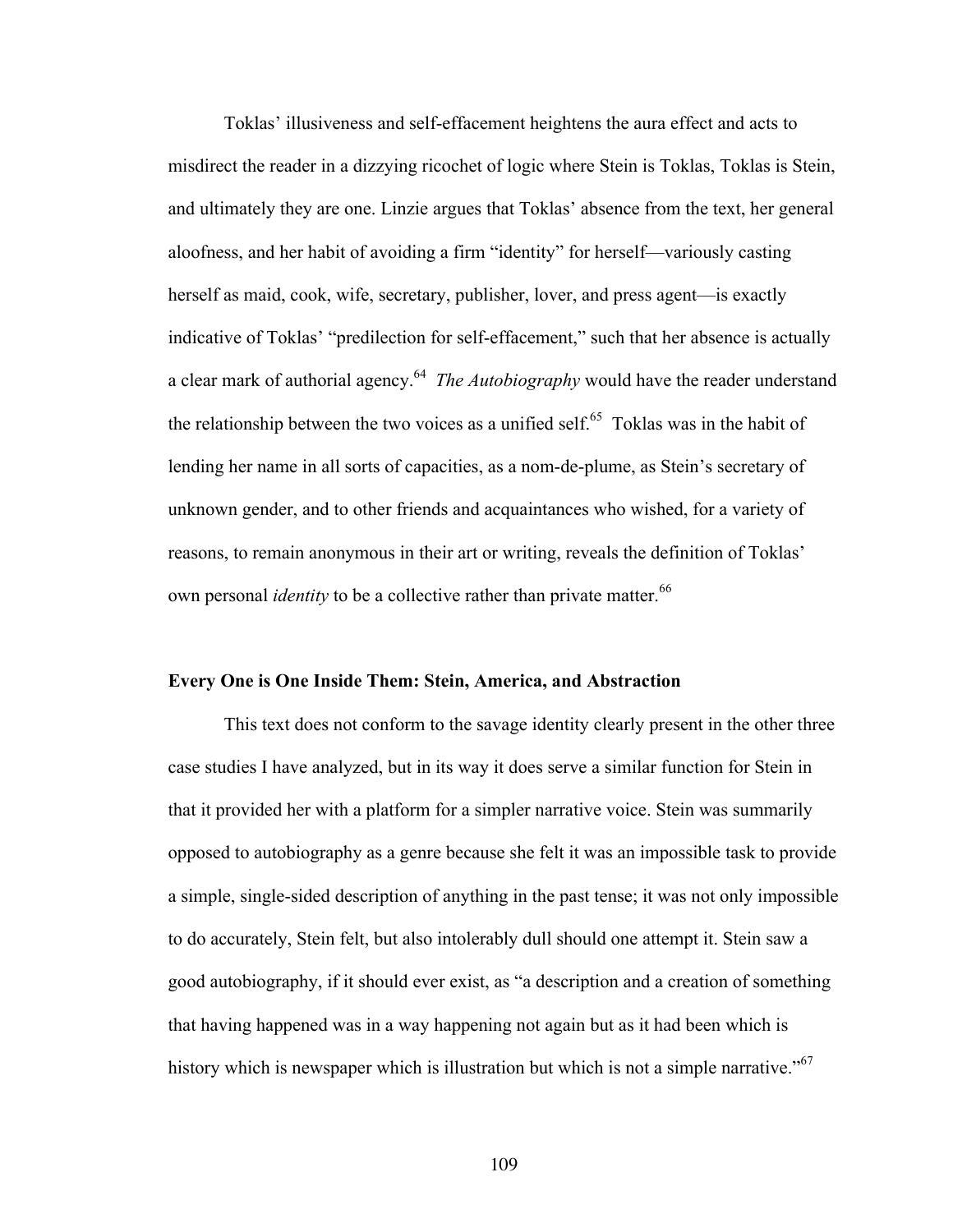The conflation of genre in this description reflects the many facets Stein attributed to a legitimate autobiography; *The Autobiography* is hardly a simple narrative, even though it appears to be direct and straightforward. We know from "Testimony Against Gertrude Stein" that her facts were not truthfully presented; instead, it is a quasi-veracious illustration of a past time. The feeling of the narrative, not its factual accuracy, takes precedence. As Ezra Pound elucidated in his algebraic proof, facts take no hold of heaven.

If there is but one point that the work of fake autobiographies makes, if there is but one maxim that Stein herself stood for, it is that in each individual American there is an internal self apart from the external self, which is the negative self, the *geist*, the point of origin of the savage fake. In addition to being a self-styled patron of modernism, a cross-dressing Jewish lesbian, a writer, a playwright, and a critic, Stein was also proud of her background as an American. In her consistent sentiment to create work that was original and unique, she saw the very essence of America. Her life in Paris did not sour her feelings of America, rather her life as an expatriate permitted her an outsider's clarity. As Ornitz said as Meyer Hirsch, in the 1920s there was as yet no clearly articulated American identity, and so Stein's return to a primitive, conversational tone, in conjunction with her fierce Americanness, allowed her to articulate a new identity for herself and also for her American readers. The "individual american," as Stein preferred in miniscule, was set apart from all others because he was in the perpetual act of identifying himself in contrast to and in comparison with those who were around him, but not with those who came before him. Stein felt a firm connection to both her home country and her new home in France, saying that "America is my country, and Paris is my hometown," and it was through her writing that Stein felt most like she was home in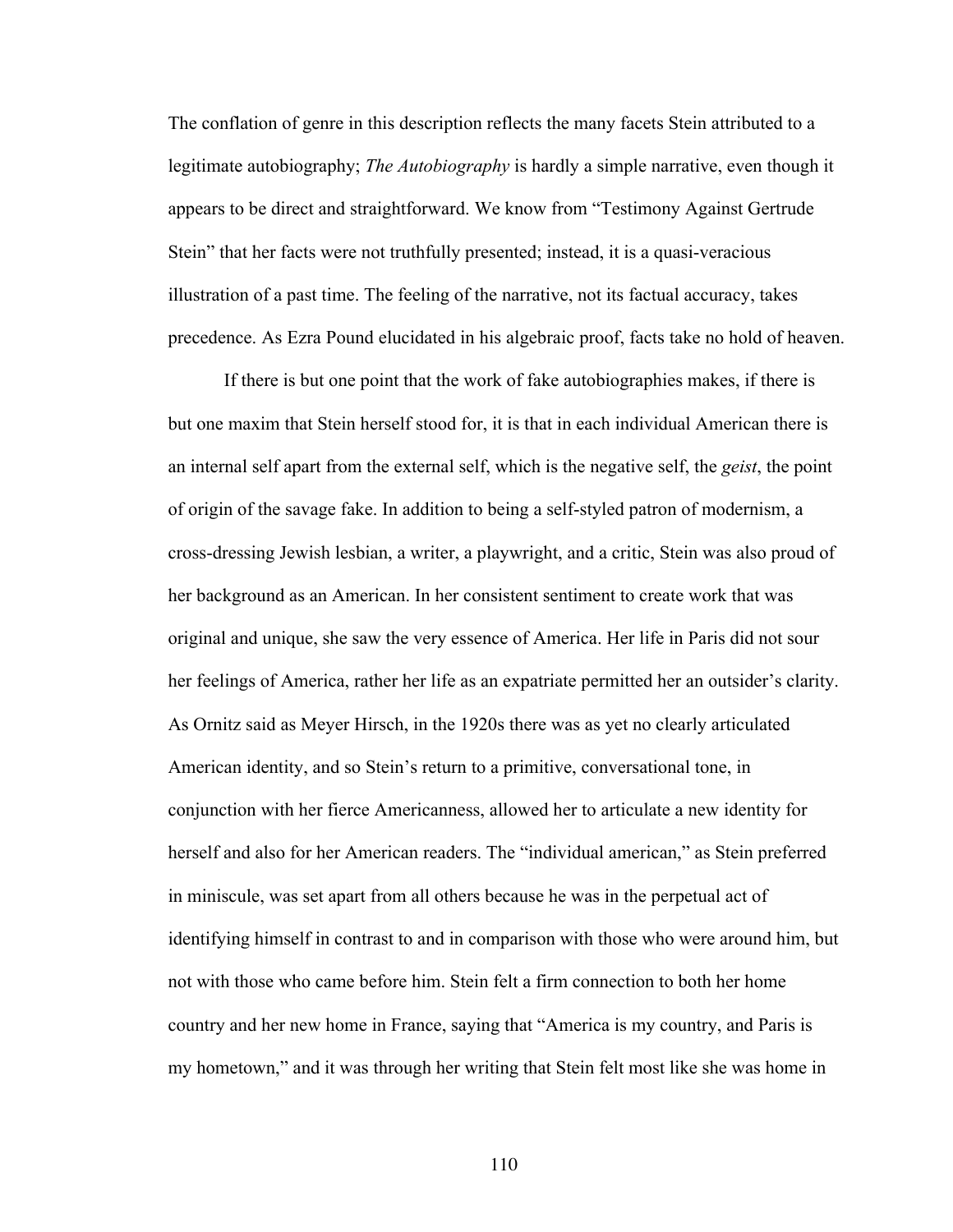America, whereas it was through Stein that Toklas found a sense of home.<sup>68</sup> At several points in *The Autobiography,* the narrator muses on Stein's feelings on "americans": "[Gertrude Stein] always said that americans can understand spaniards. That they are the only two western nations that can realize abstraction. That in americans it expresses itself by disembodiedness, in literature and machinery, in Spain by ritual so abstract that it does not connect itself with anything but ritual."69 Later, she continues with her thoughts on "americans and abstraction," as Toklas tells of a wandering monologue in which Stein was "mingling automobiles with Emerson," until Bertrand Russell—their guest at the time—found himself "fussed" beyond words and was obliged to go to bed.<sup>70</sup> In these americans who were so able to realize abstraction, Stein also found a people who were individuals above all else, a quality that she thoroughly admired, believing that in all Americans there was "a whole history in each one of them… Every one is one inside them $^{,71}$ 

Stein claimed that *The Autobiography* was what brought her back to America; in the commercially unsuccessful sequel to Toklas' story, *Everybody's Autobiography*  (1937), Stein notes that once *The Autobiography* was published she felt a slow internal change, and realized that "suddenly…what I did had a value that made people ready to pay, up to that time I did have a value because nobody was ready to pay. It is funny about money. And it is funny about identity… it was natural that sooner or later I should go to America again."<sup>72</sup> Only once Stein-as-Toklas emerged was Stein able to articulate the inner voice that allowed her to speak about her own experiences in writing the text, her feelings about success, and the collision of identity, material wealth, and a return to America that the publication and popularity of *The Autobiography* brought about.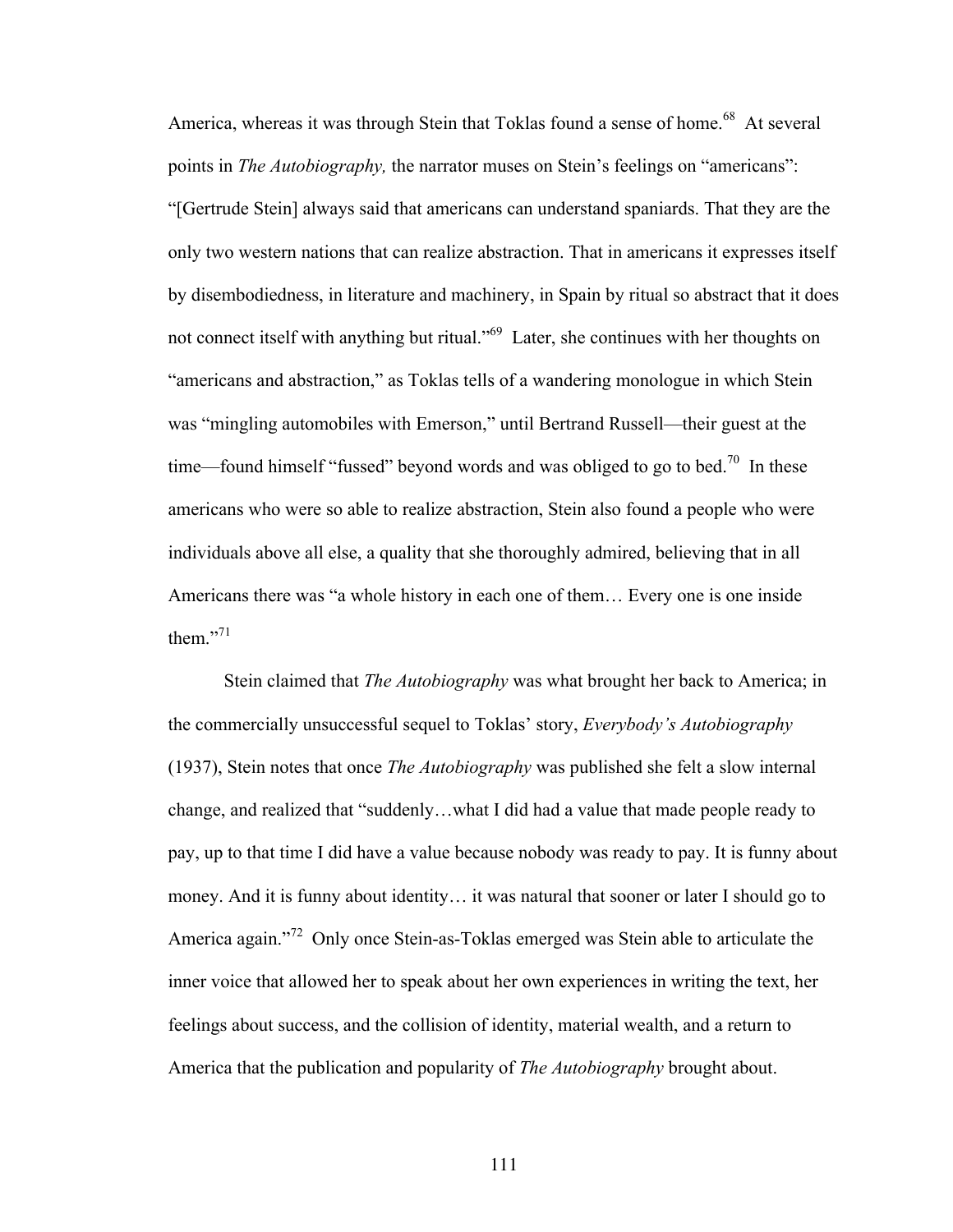The art of middling in *The Autobiography* has not been interpreted as an intentional endeavor, but I argue that it was a skillful and carefully considered manner of crafting a fake autobiography that served both high modernist and popular interests. The art of middling in *The Autobiography* also facilitated a drastic change in Stein's narrative voice and tone. Many scholars have tackled the work as one that defies the masculine subject of the autobiography by placing at the center two women, lesbians, who together identify as a single "I" subject, or one that deliberately fragments the phallocentric voice of traditional first-person narrative. My contention is that the work is much more complex than a rejection of the unified first person narrator of earlier and more traditional autobiographical forms; it is a conciliatory text that uses the aura effect to give weight, gravity, and strength to a narrator that is thoroughly changeable. Just as Stein argued at all Americans have two people inside them at once, so too does *The Autobiography,*  which is guided by the voice of an uncomplicated, straightforward "everywoman" who preferred to sit with her back to the view. The narrative bridges the erudition and elitism of the modernist avant-garde with a more tangible quotidian existence that was legible to Stein's widening readership in the United States at the end of the 1920s.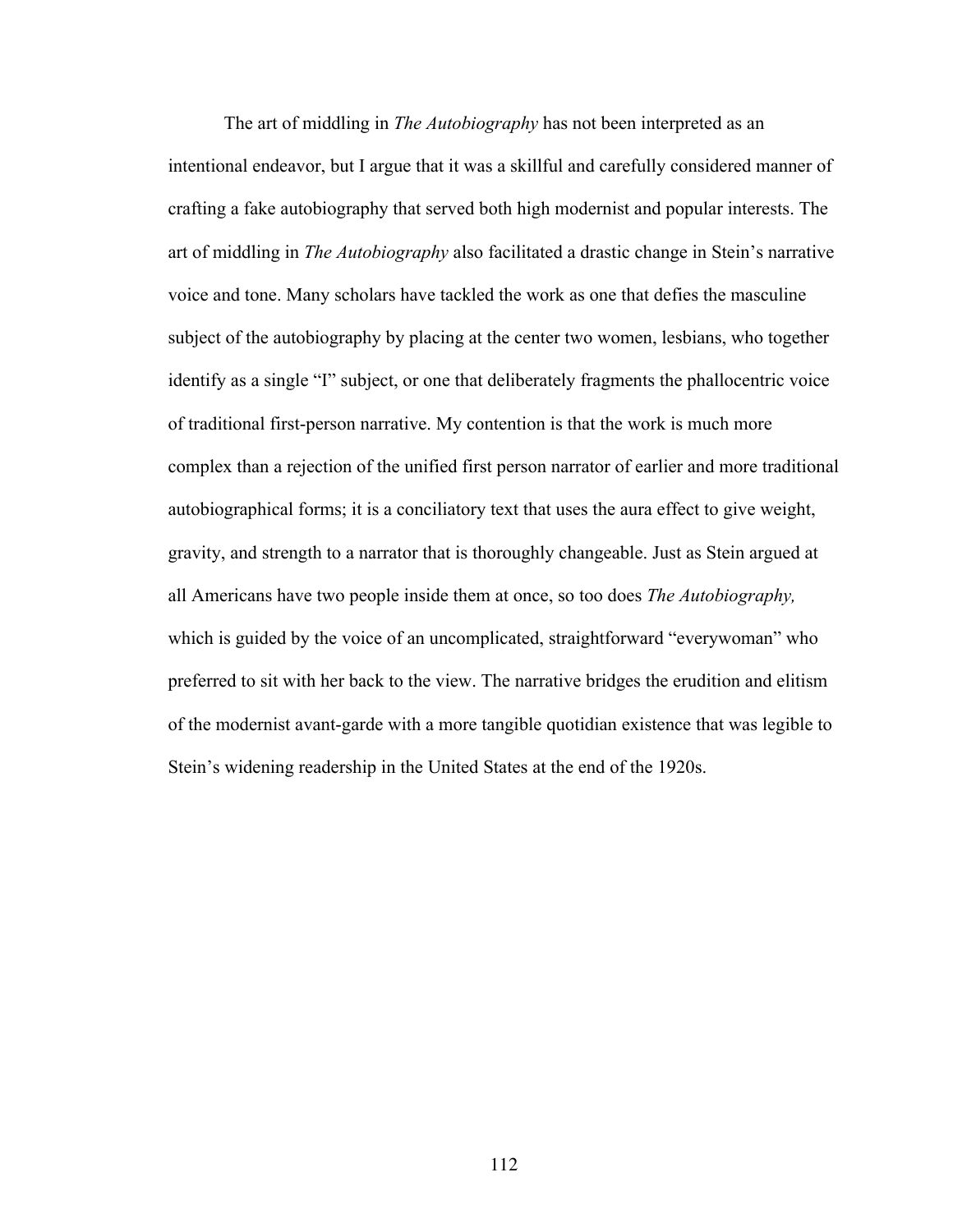#### **Conclusion: The Grind Against the Human Spirit**

"The true liberty will only begin when Americans discover IT, and proceed possibly to fulfill IT. IT being the deepest *whole* self of man, the self in its wholeness, not idealistic halfness." – D.H. Lawrence, "The Spirit of Place," 1923

In the 1920s, fake autobiography emerged as a tactic of self-expression, and it is a strategy that has persisted ever since. It was the time when the savage self came into clarity as a result of the perception that modern society was grinding down the human spirit. In this study, I have shown that the articulation and exhibition of the savage internal self was seen as the antidote to that slow withering of the human spirit. Americans, in particular, thought themselves to have a particularly close relationship with the savage self due to the importance of the western frontier in the American imagination, a thread that was reflected in the work of Parrington and Slotkin. This intimacy with the savage within has explored in my analysis of four savage fake autobiographies of the 1920s, each of which uses a different mode of misdirection to elucidate various aspects of the savage self. I have also considered this interest in the primitive self as a social preoccupation that went beyond the confines of literature; the 1920s saw a rise in interest in camping, hunting, and fishing, which were the survival tactics of primitive man. In high modernist circles, there was a corresponding rise in the primitivist aesthetic. The savage self proved to be an elegant and simple means of exploring what Hegel called the being-other, and what Muñoz calls disidentity.

This dissertation contributes to the fields of American Studies and literary criticism by taking a careful and measured approach to the analysis of fraudulence in autobiography. In a resurgence of fake autobiography in any time period, we see reworking of the same questions considered in this study, questions that confront the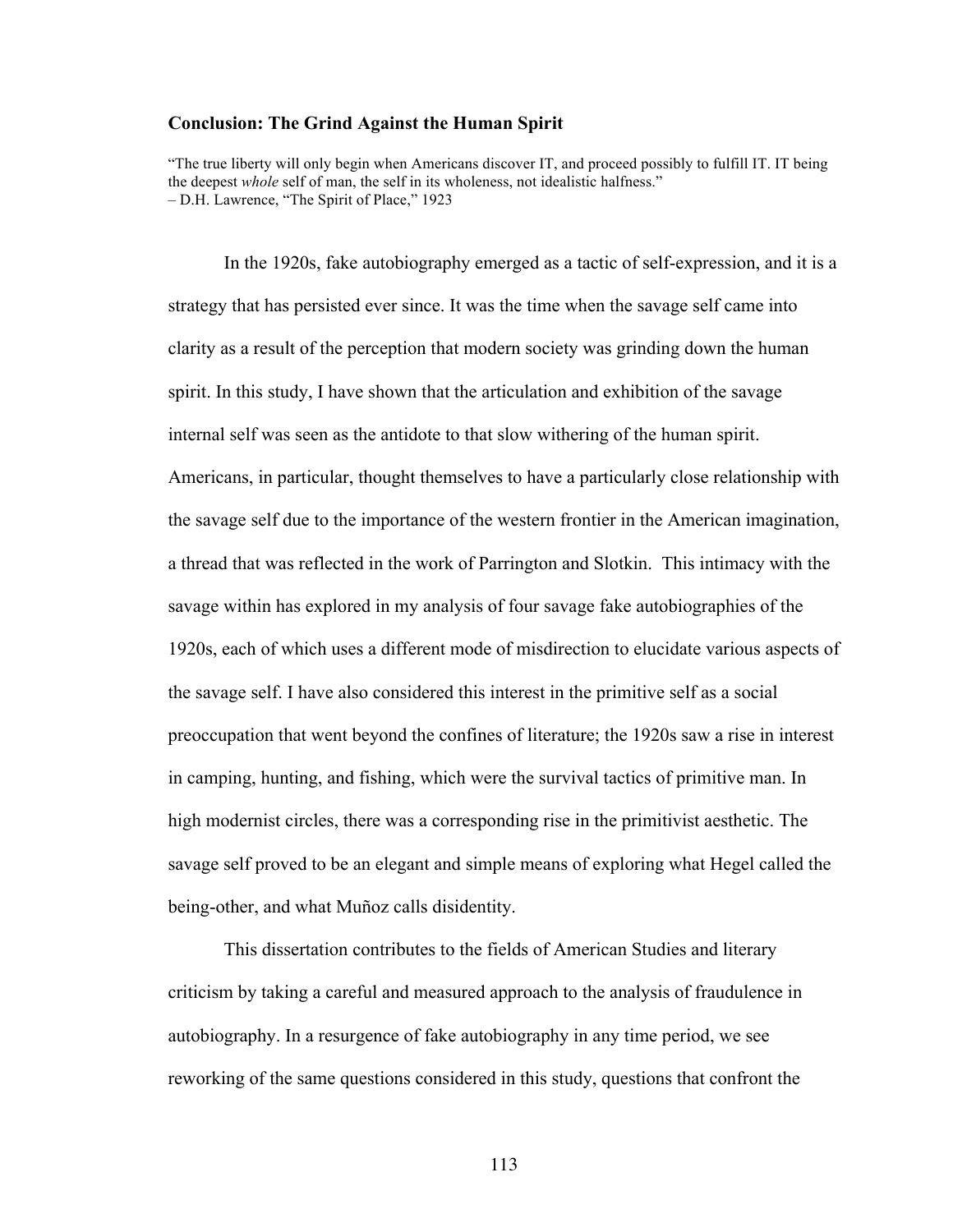nature of the contemporary self and where it fits into contemporary life. Grounded in history and theories of identity, I have here presented a model for the analysis of other fake autobiographies, and the lessons learned from the savage fakes of the 1920s can be applied to similar texts of other eras. My hope is that my interpretation of these savage fakes will shape subsequent interpretations of fake autobiography by other scholars. It is significant to note that the savage primitivism that became popular in the 1920s was not based on any one conception of the savage Other; instead, it was based on an ill-defined proto-being without concrete historical referent. Neither scholars nor historians point to a specific "savage" culture or image that is the source of origin for the interest in savagery and the primitive that arose in the 1920s. The concept of a pure and natural primitive savage was an illusion of something that had never existed; the ideal savagery first articulated in the 1920s was a primitiveness devoid of primitives, such that no amount of empirical or quantitative evidence could either prove or disprove that original, pure, primitive's existence.<sup>1</sup> In this way, even so-called "primitive" native populations could not sully the ideal of the pure savage.

The savage self draws on the myth of an original, primitive being. Henry Nash Smith, originator of the myth and symbol school of American Studies, held that this myth is "an intellectual construction that fuses concept and emotion into an image."<sup>2</sup> Primitive, natural man fuses the nostalgia for a simpler time with the concept of the perpetual reinvention of the human self. In America, such incarnations of the primitive savage find a loophole in racist doctrine by pointing to a vague era *before* race, to a primitive, natural lone hunter whose basic impulses and desires continue to drive the modern individual. Due in part to the influences of French Romanticism and the belief in the robustness of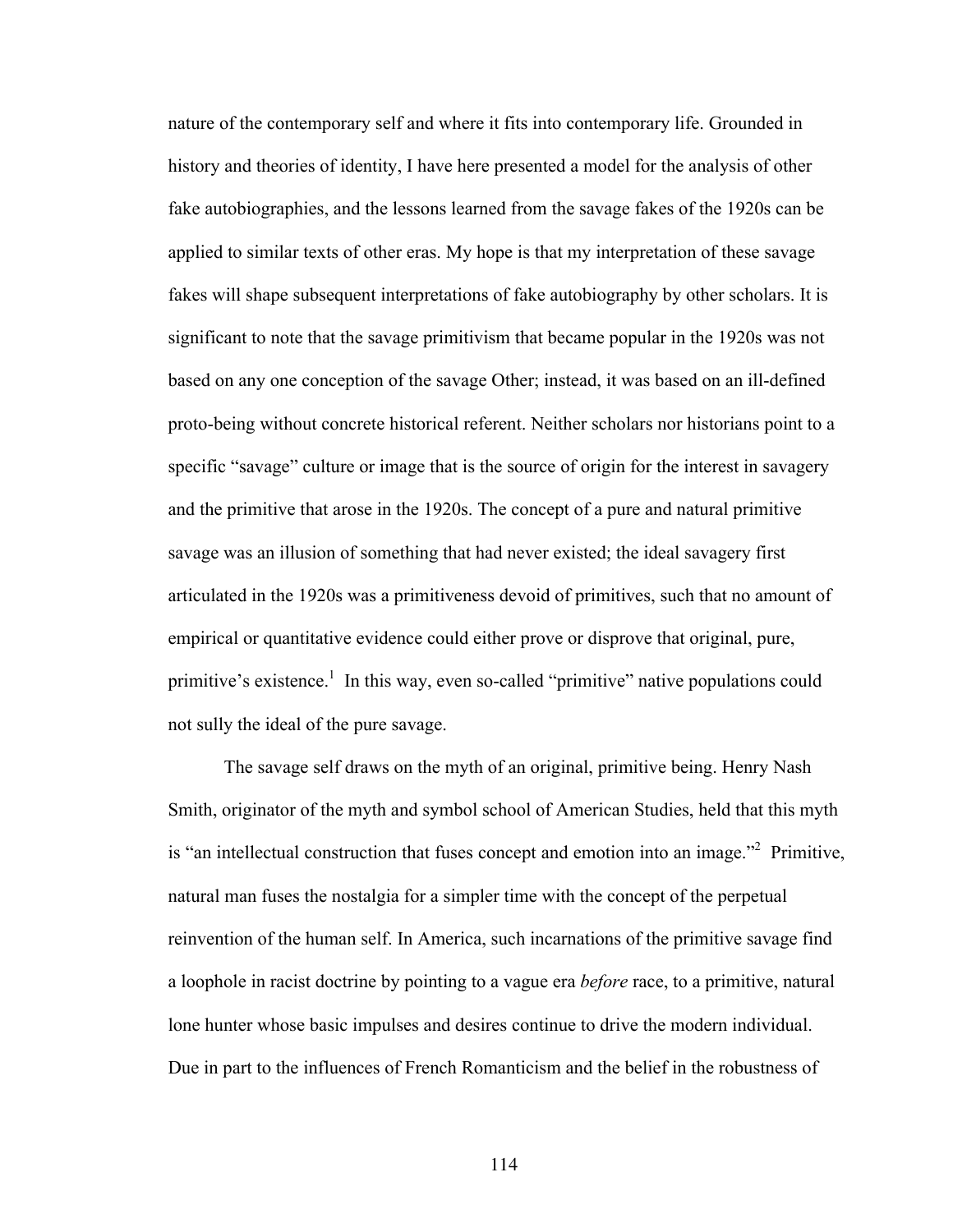the "American," the lone hunter was conceptualized as the authentic self of America, and was spurred by a desire to break with the formality and refined gentility of the Victorian Age. This savage self was adaptable, reinventive, able to be reborn into a new selfawareness and into new times with the same set of essential human skills of survival. This figure was also one who could endure and thrive in any wilderness-jungle, finding the middle ground that served his individual interests and needs above all others.

The four works of this study are documents of American history and culture that reflect "broad currents" of American thought during and leading up to the 1920s. The act of disidentification and the construction of the impersonal self within, I have shown, allows an individual to recognize and explore the competing component parts of the whole self; the shadowy natural man was and continues to be a construct of the Western mind that allows for self-conception through the creation of a pure Other. This exploration has affected the ways in which America has identified and fashioned itself over the past century, and perhaps much longer. The lack of a concrete or tangible primitive referent ensures the enduring power of the savage self. In the same way that fake autobiographers create and then substantiate their as-if worlds, the American interest in the primitive self within ensures its continued recreation, particularly in the venue of the fake autobiographical form.

When fake autobiographies emerge, they amplify particular points of anxiety about the construction of the self in modern life. This can be a reflection of personal anxieties, as in the case of Sylvester Long and Gertrude Stein, or more broadly conceived social anxieties of a particular era. Since the 1920s, many fake autobiographies have been published in the United States, especially of late, and the observations I have made in this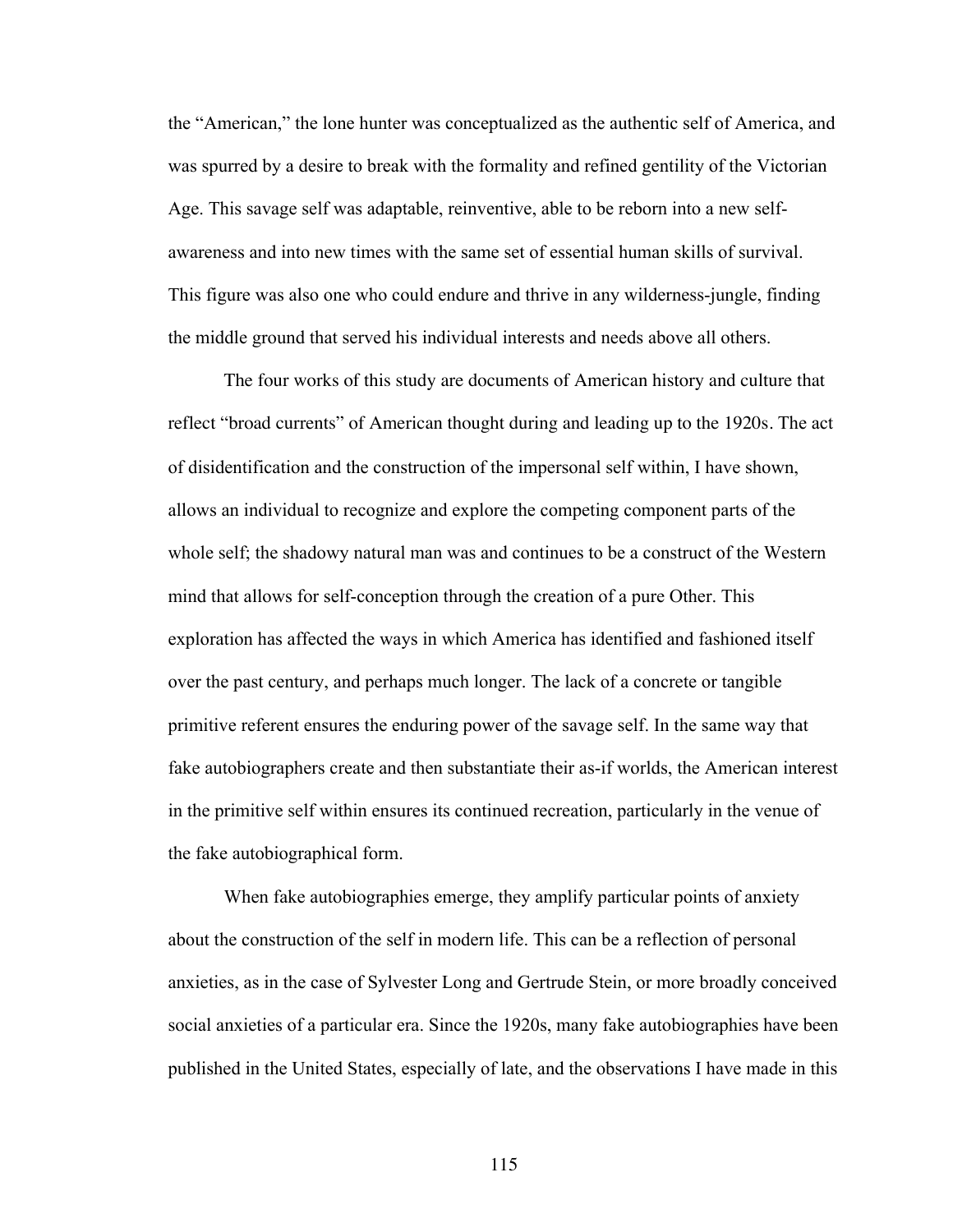study are applicable to texts from other historical periods. Though the savage self is apparent to varying degrees in many fake autobiographies, there are other conspicuous elements in other fakes that employ the same conventions of misdirection outlined in this study. In the last two decades, a smattering of fraudulent deliverance-from-addiction-andsin narratives have become best-sellers, including James Frey's *A Million Little Pieces*  (2003), J.T. Leroy's *Sarah* (1999), and Margaret Seltzer's *Love and Consequences*  (2008). The fake native boyhood trope appeared in Asa Forrest Carter's acclaimed and still beloved *The Education of Little Tree* (1976), in Naasdij's *The Blood Runs Like a River Through My Dreams* (2000), and elsewhere. The phenomenon has extended beyond the limits of the traditional autobiography as well. "A Gay Girl in Damascus," a blog of much interest and with many followers that told of life as a half-American, half-Syrian lesbian named Amina Arraf was revealed to be the work of a white straight male in Scotland. Upon the revelation of his identity in 2011, Tom MacMaster, who had written for years as his lesbian Syrian other self, apologized to his readers. His explanation revealed the central premise of understanding and appreciating fake autobiographies from any historical time period, and underscores an important conclusion of this study, which is that the value of a fake autobiography is not erased by its fraudulence. MacMaster explained: "While the narrative voice may have been fictional, the facts on thıs blog are true and not mısleading as to the situation on the ground," he wrote. "I do not believe that I have harmed anyone — I feel that I have created an important voice for issues that I feel strongly about."<sup>3</sup>

The project of fake autobiography as explored here is not one of grandiose myth making, but instead is a task that identifies and cultivates an inner self expressed as a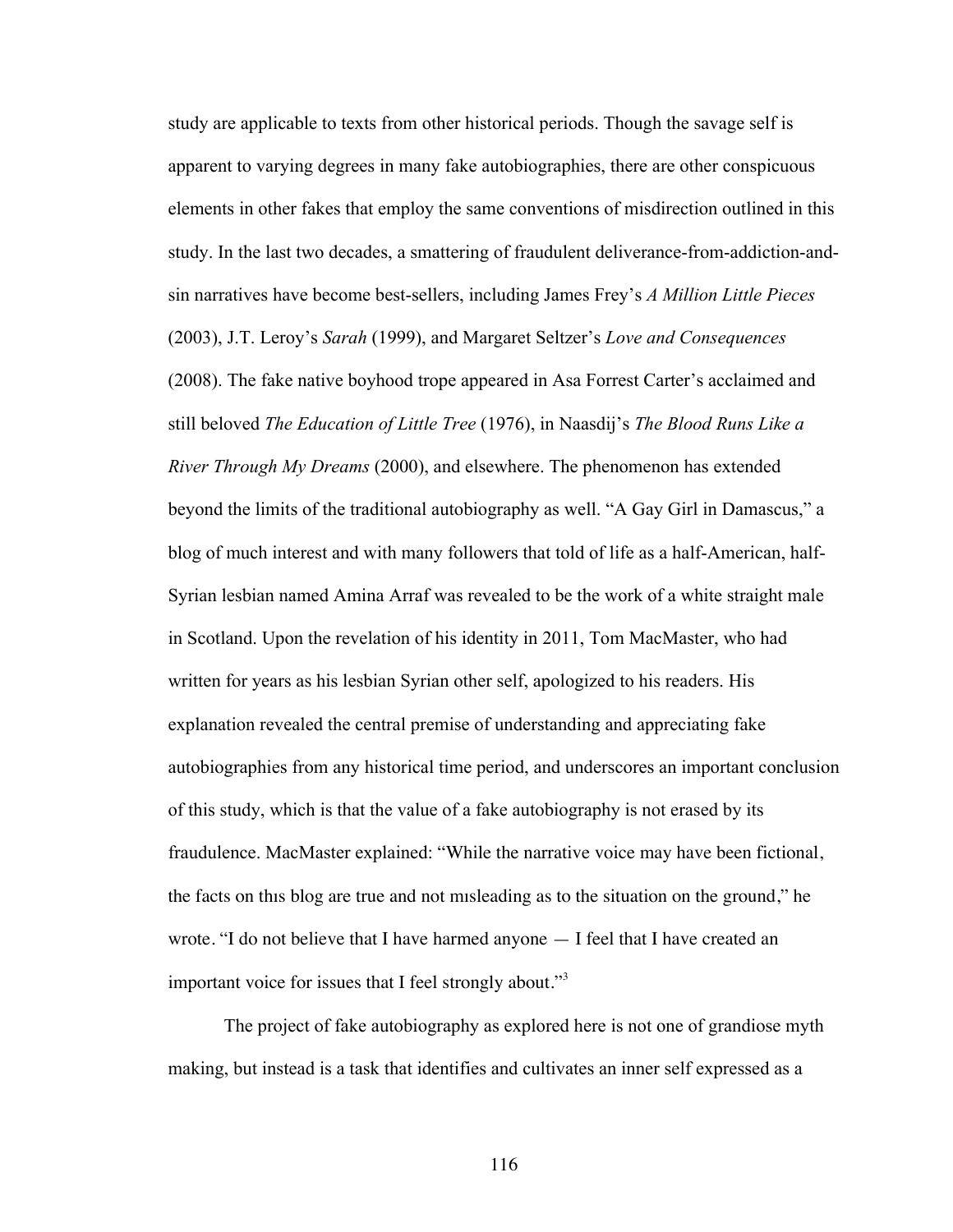protagonist apart from external self of the author. Through the savage self, the fake autobiographer extrapolates and explores questions that reconceptualize identity and selfdefinition. Each author approaches this authorial bifurcation differently, but I have shown that this savage simple self emerges in clearly identifiable ways in each text. Chief Buffalo Child Long Lance grew up in the complexity of the Jim Crow South, and in order to escape his childhood and reject his past, he was obliged to reinvent himself, so we see the reinvented savage. He became different kinds of Indians, an inclination that illustrates his continuing desire to become a more real and authentic Indian and to perpetually attempt to solidify his own self-definition. Sylvester Long conceived of himself, both within and outside of his autobiography, to be a kind of consumable Red Man. In considering Samuel Ornitz, it is clear that Meyer Hirsch was ruthless but also exceedingly adaptable, and that adaptability ensures the survival of the primitive self in the urban, literal, or figurative wilderness-jungle. He adapted to his environs, presenting himself as more Jewish at certain times and less so at others, professing a love or hatred for the Talmud as suited the occasion, allying himself with Tammany Hall or severing his connections to politics, all of which allowed him to grow his figurative and literal girth. Joan Lowell crafted a spartan and manly childhood that gave substance to her starlet persona. At first glance, Lowell's fake autobiography appears to be a grandiose publicity stunt, but upon closer scrutiny it reveals an intriguing interpretation of primitive womanhood in the context of gendered roles as defined by civilized society. Gertrude Stein bridged the gap between the popular savageries of texts like *The Cradle of the Deep*  with the high modern primitivism what was in vogue among the avant-garde. I place Stein at the end of my study's continuum of savage fakes, for while the other three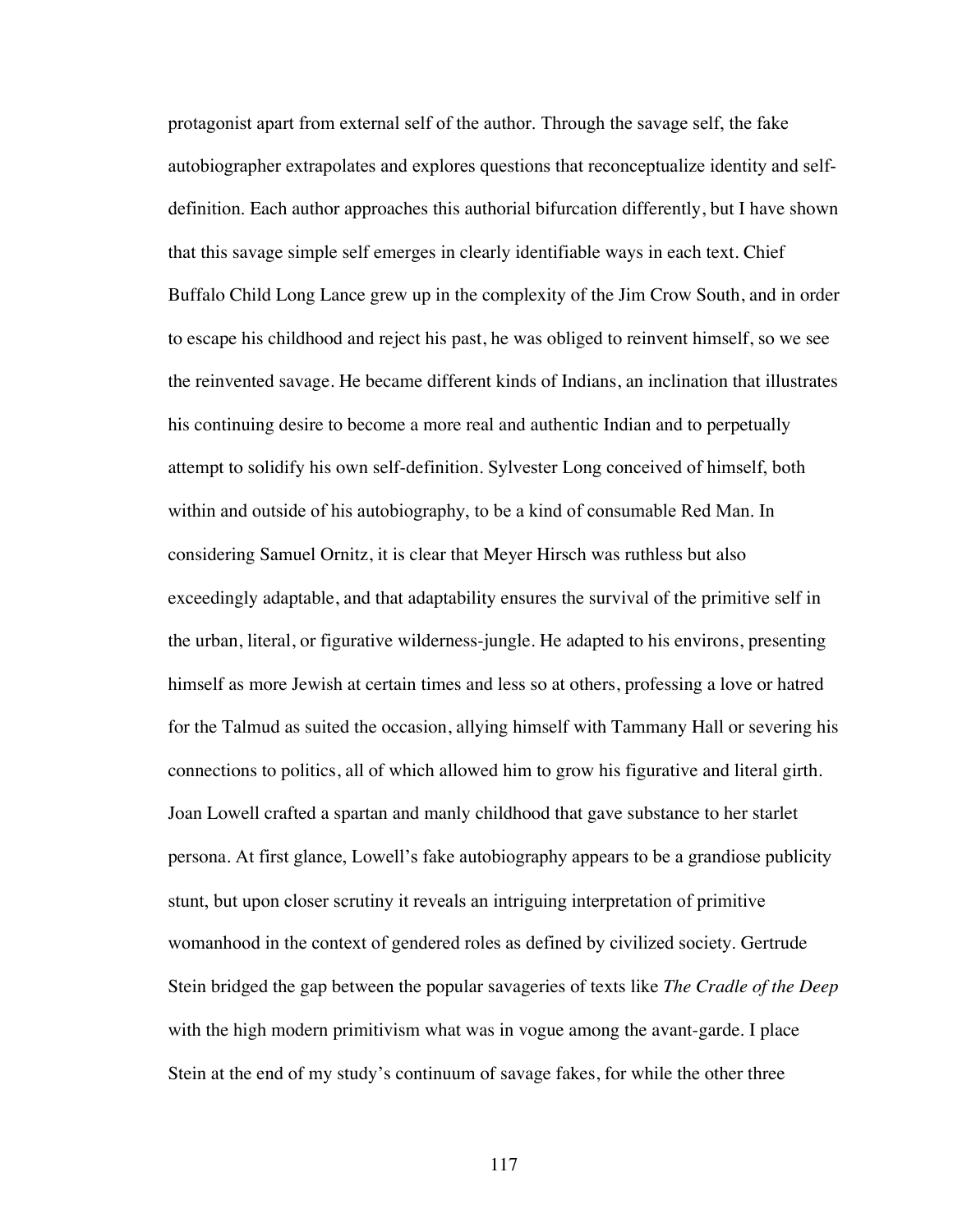authors endeavored to embrace the savage in a more literal sense, Stein showed just how nuanced the savage self can be, because for her the task was to simplify her written voice. To do so without betraying her own style, she assumed a more domestic and feminine identity, using Toklas as the conduit for her new authorial voice which was simpler, less abstract, and had broader popular appeal.

This study has also delineated the misdirection spectrum, which draws from the formalist analysis of the New Critics. The misdirection spectrum allows readers a means by which to analyzes fake autobiographies without getting stymied by the issue of fraudulence. In looking at these savage fakes, I have identified four principle strategies of misdirection. While I focused on one particular mode of misdirection in each case study, all forms of misdirection can be found in each text to varying degrees. I have looked at the as-if world, the aura effect, the pendulum swing, and the perilocutionary presumption. Rather than dismissing these works as peculiar documents that are excluded from the larger literary tradition of identity narratives, I have shown that these texts are part of a social and literary history that still has significance today. Furthermore, it bears mentioning that the overwhelming majority of fake autobiographers end their lives in suicide. The crafting and presentation of a fraudulent autobiography is a very high stakes gamble, not an insignificant game of wits. These explorations of the self are often questions of survival for their author.

I recognize that due to my sustained focus on disidentificatory cultivation of the internal savage or primitive self, the decoding method of the misdirection spectrum may seem an afterthought. Yet at the beginning of this study, a focus on misdirection was what fueled my research. My initial interest was a study in just *how* such believable fakes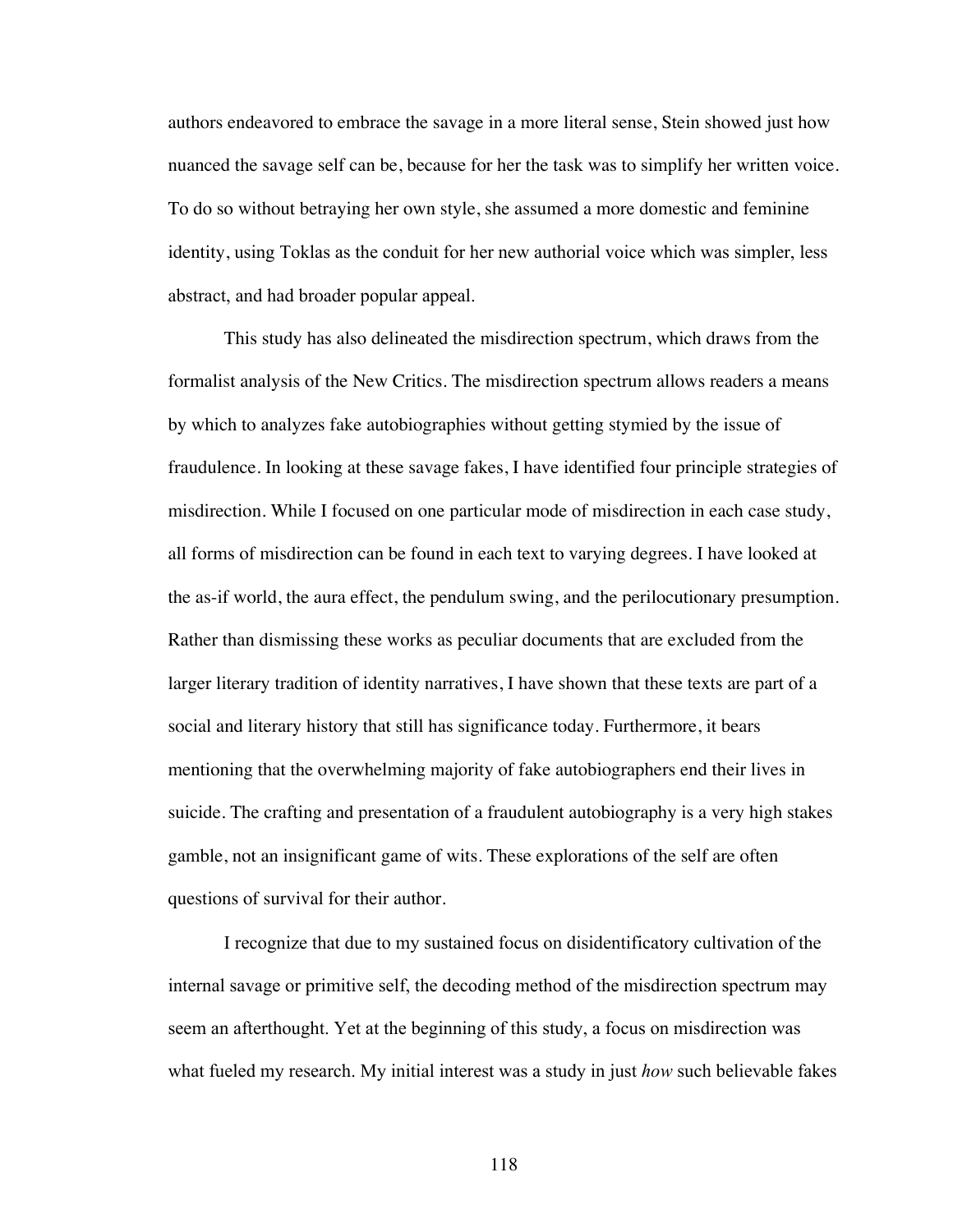are crafted, and how to appreciate these texts in spite of their dubious content. When considering fake autobiographies, one must always be mindful of the accompanying outrage at their exposure, but as curiosity-driven interdisciplinary scholars, it is our obligation to read around that outrage. That public outcry is demonstrative of the emotional power that narratives such as these carry; the betrayal expressed by the reading public at large demonstrates the importance and weight of these texts. It is also indicative of the trust bond forged between reader and writer. There is an intimacy of interpretation and recitation that forms an imaginary but still powerful bond. So the public outcry is not surprising, but I argue that often the noisy outrage of public exposure obscures and sometimes erases the value of these texts. Indeed, the only one of the works considered here that is still analyzed by scholars is Stein's *The Autobiography of Alice B. Toklas.* In retrospect, the public outrage is often the only residue left of such narratives, for once exposed and labeled as fraudulent, reshelved as fiction or discarded entirely, the interest in these narratives falls away drastically. The misdirection spectrum allows the reader to circumvent that outrage, and to be retrained to read these texts with an awareness of authorial subterfuge and also with appreciation for their expert fakery. In "The Longtime Blackfoot*,*" I analyzed the tension resulting from perilocutionary presumptions to show the gaps between what Chief Buffalo Child Long Lance said, what the reader understood, and what he may have intended to say. In "The Professional Jew," I discussed the idea of the misdirective pendulum swing, defined by Austin's felicity and infelicity, or performatives and constatives, to how fake autobiographies have an ebb and flow, balancing fabrication with hints of fact. In "The Scurvied Starlet," I showed the importance of the as-if world in the creation of a believable narrative, and focused on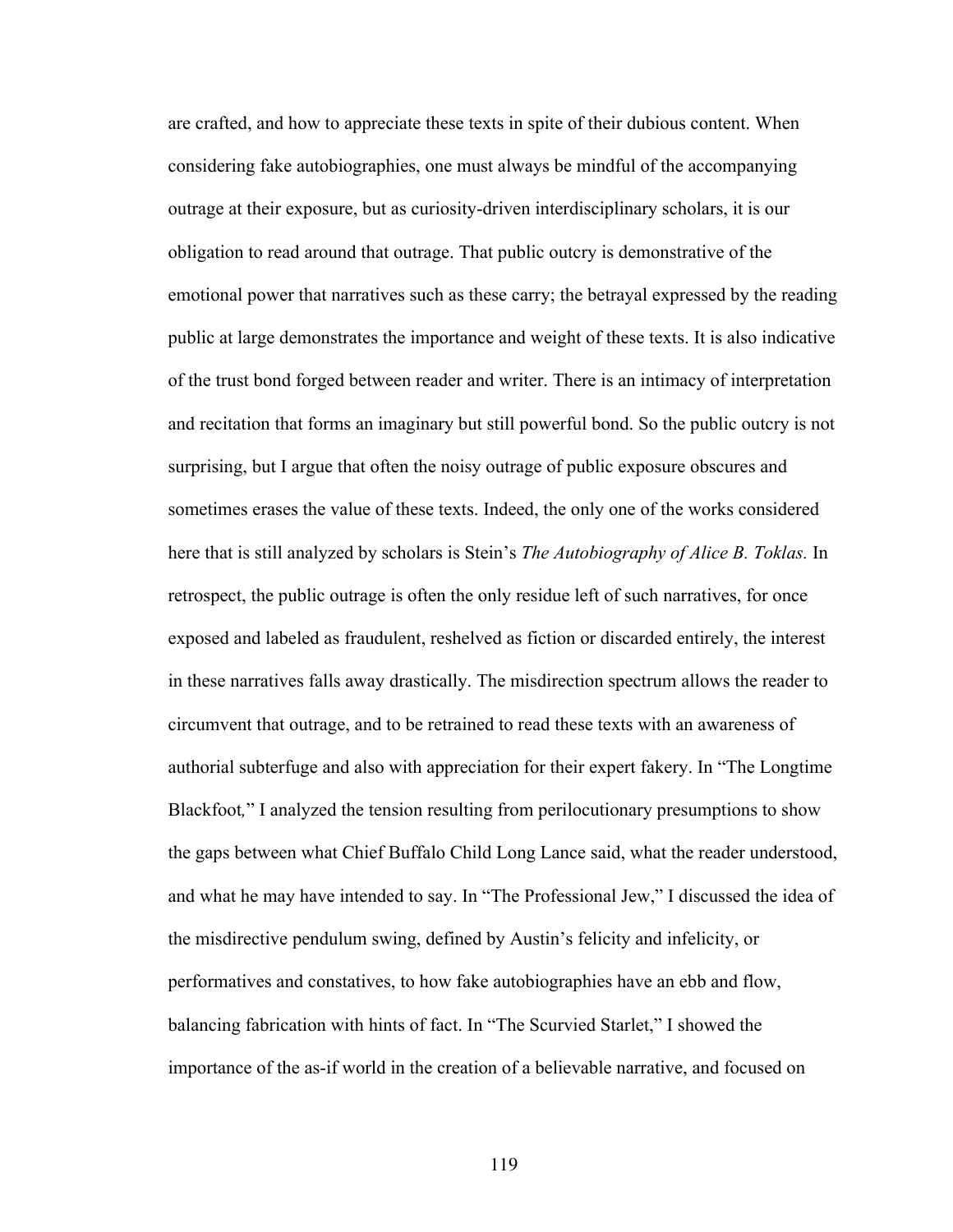Joan Lowell's integration of maritime jargon and trivia to obscure the shortcomings of her autobiography. And finally, in "The Dear Enemy," I examined Stein-as-Toklas' aura effect, a technique which draws from the strength of the narrative voice and the cultural capital of the subject at hand.

Though Muñoz' original implementation of disidentification was in the sphere of queer performances of identity, I have shown here that it is part of a tradition of theories of the self that harks back to Hegel, or perhaps even earlier, as a mode of understanding the external self by reinterpreting the internal being-other. Muñoz states that disidentification "can be a world-making project in which the limits of the here and now are transversed and transgressed."4 Fake autobiographies, in the same way, create an identity and narrative world that challenges expectations, and subverts the norms of genre. The study of narratives of identity from any era illuminates obscure facets of the preoccupations of authors and audiences. I contend that fiction is both the product and the reflection of the "broad currents" of thought of a given time. Narratives such as these are cultural, historical documents that have a far-reaching relevance for two reasons: First, the work of creating narratives is continuous; the fake autobiographies of the 1920s drew inspiration from earlier works and movements, and directly impacted later works. Secondly, the preoccupations of those who were writing in the 1920s are still not only tangible but also eminently legible to us today. There has lately been a fringe movement known as anarcho-primitivism, which contends that life before civilization was enviable, and the state of modernity as it exists today is hurling civilization towards a fire-andbrimstone apocalyptic collapse.<sup>5</sup> The texts analyzed in this project show that anarchoprimitivism is merely a new iteration of an age-old theme, the very theme that governs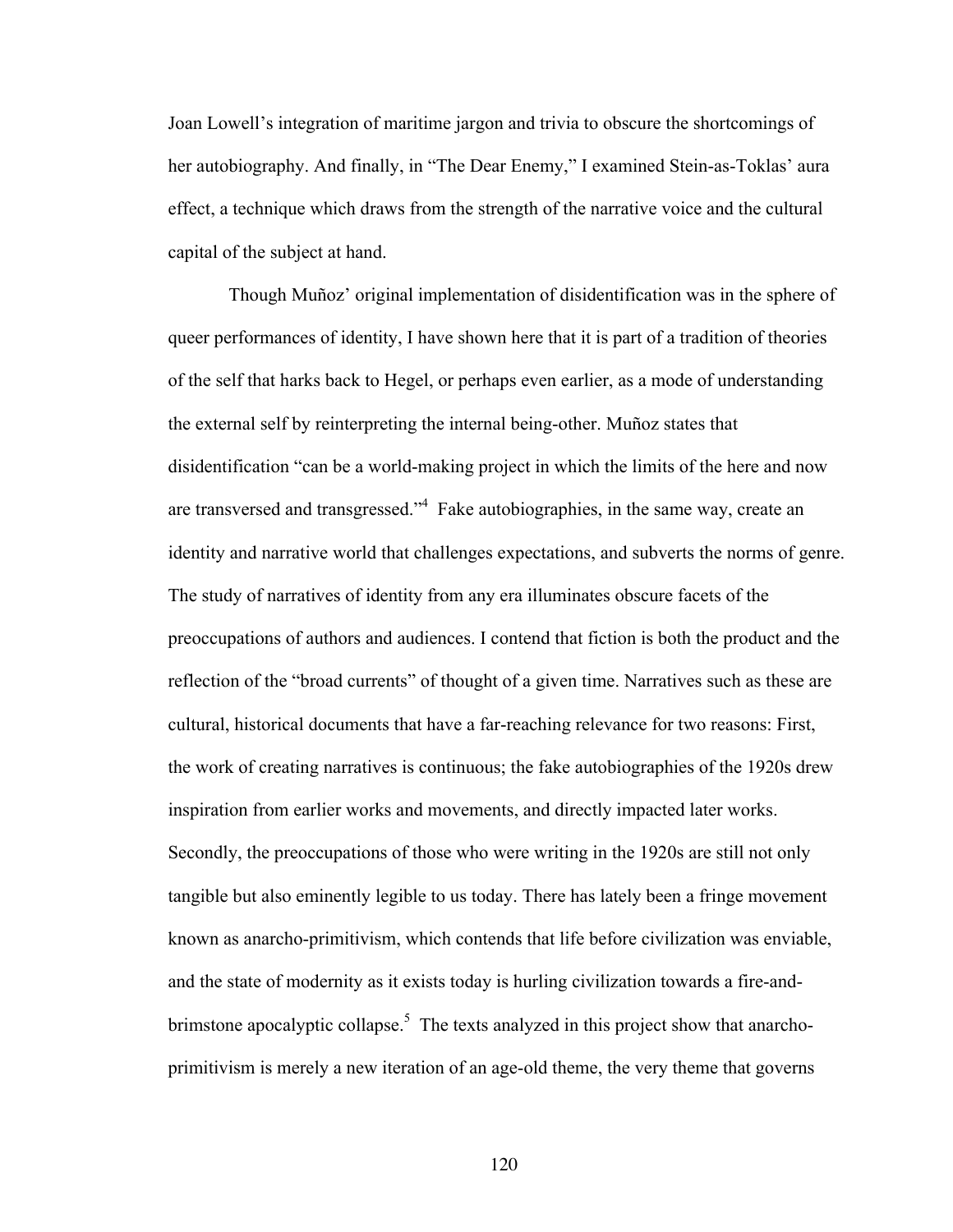these savage fake autobiographies, the very theme that gave rise to Colonel Kurtz in the Congo. It is also the same impulse that has spurred the phenomenon surrounding Katniss Everdeen, and the dystopic future of *The Hunger Games* (2010). It is the savage self, adept at self-preservation and self-protection that embodies the desire to return to a simpler, less rigid, and more natural existence. I have had little success at identifying an era when at least some part of a return to a simpler, more primitive way of life was *not* a subject of creative and social interest. Nor have literary hoaxes, particularly autobiographical ones, ever disappeared as a phenomenon. Theoretical and social changes, from postmodernism to postnationalism, have altered the way that scholars, artists, and ordinary individuals live in and understand their surroundings in the United States. And yet, the allure of the savage primitive internal self remains strong, and the effects of modernist primitivism are still palpable.

It is no longer a question of articulating an "American" identity, for the idea of such fervent nationalism seems now hackneyed and old fashioned. The task now seems to be to differentiate the self from other individuals, regardless of national affiliation; or, to align the self with other like-minded selves across continents and languages. Because civilization is a man-made construct, the dismantling of civilization and its barriers according to the anarcho-primitivists—is the right and indeed the duty of mankind. Likewise, because autobiography itself is a constructed genre, it is the artist's duty to manipulate that form as needed in order to provide a veracious version of the self. There is nothing inherent in the genre of autobiography, aside from traditional expectations of the form, which says an autobiographical account must be a truthful narrative. As James Baldwin said, autobiography has always been a rehearsal for fiction.

121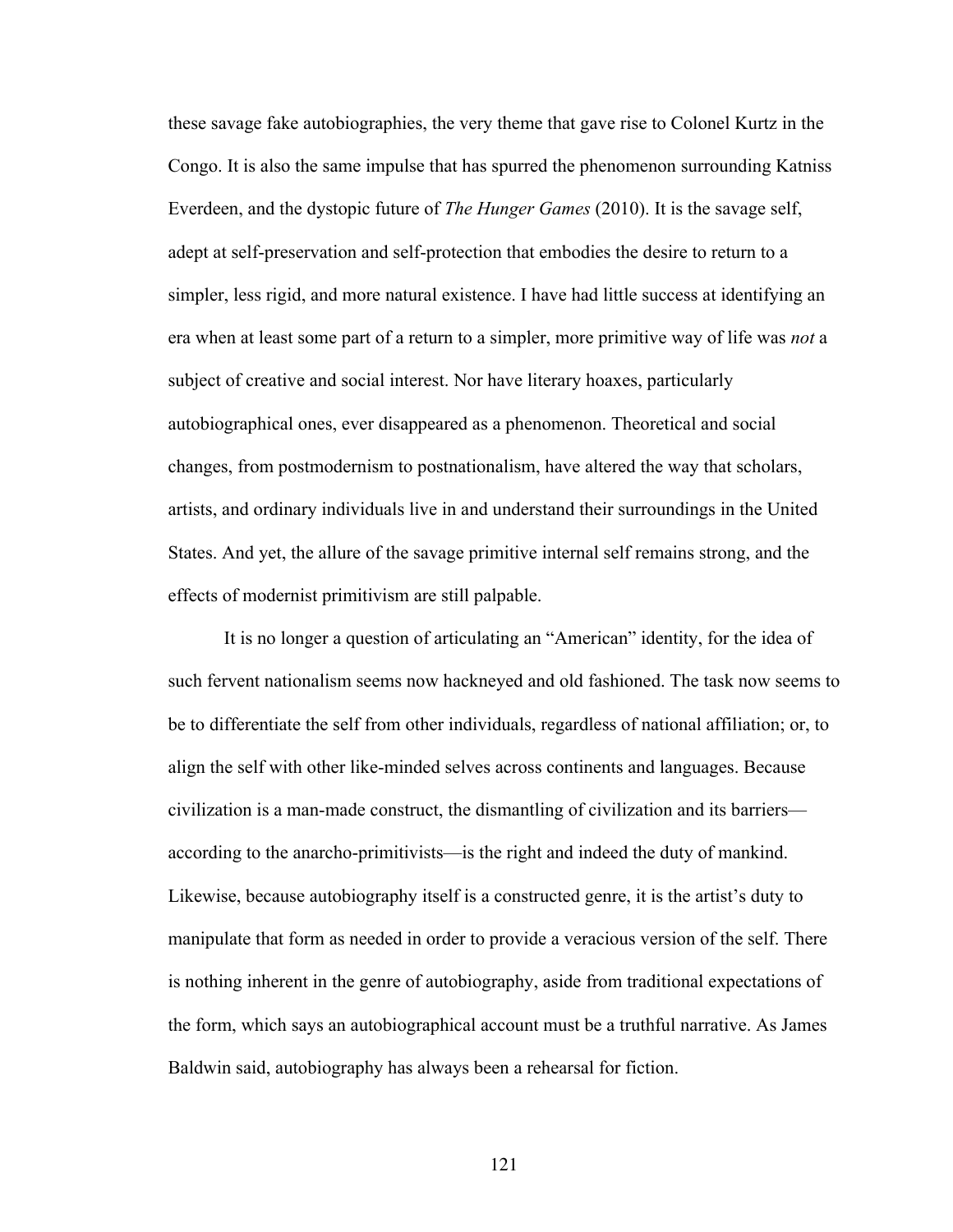Any quest for a single American identity is not only fruitless but also unhelpfully reductive and essentializing, and quashes the multitude of perspectives and opinions that define this country, all of which contribute to *an* identity that originates with the individual and broadens out to the collective. Savagery and primitivism when considered as themes of the constructed American self run through the decades and across disciplines, showing a recurrent desire to regenerate ourselves, to adapt, and to restructure our understanding and place in the world. The simple, refined savagery of an unspecified early period in a collective—but unclear—history, continues to be both a point of origin and a point of conclusion for narratives of identity, both fake and otherwise.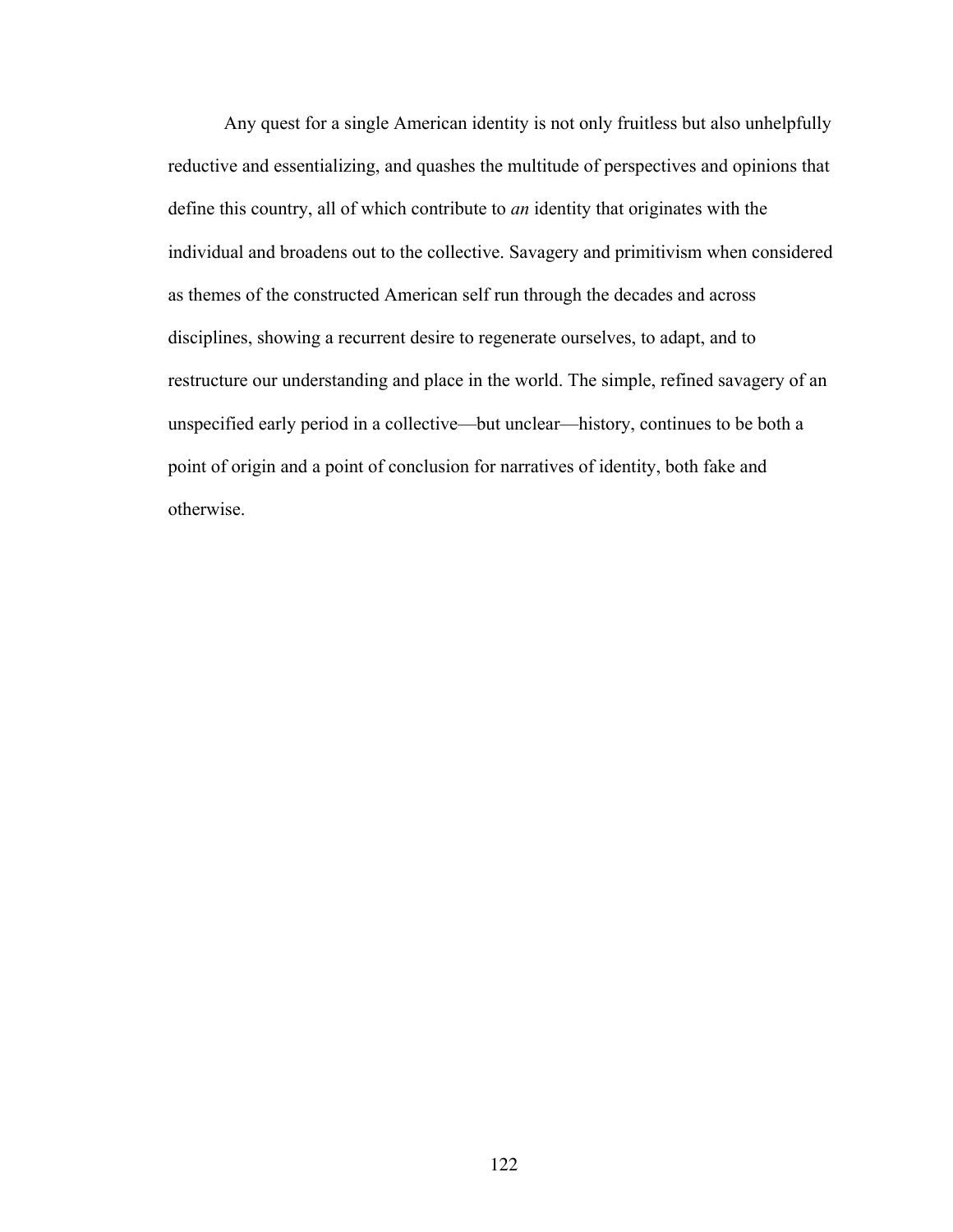# **Works Cited**

- Achilles, Jochen. "Fin de Siècle-Fin des Grandes Villes? The Reprimitivization of Urban Culture in Premodern British and Postmodern American Fiction." *Postmodernism and the Fin de Siècle* (2002): 141-161.
- Andersen, Corinne. "I Am Not Who 'I' Pretend to Be." *Comparatist* 29 (May 2005): 26– 37.
- Austin, J. L. *How to Do Things with Words*. Cambridge: Harvard University Press, 1975.
- Belgrad, Daniel. *The Culture of Spontaneity: Improvisation and the Arts in Postwar America*. Chicago: University of Chicago Press, 1998.
- Bender, Bert. *Sea-Brothers: The Tradition of American Sea Fiction from Moby-Dick to the Present*. Philadelphia: University of Pennsylvania Press, 1990.
- Brandel, Darcy L. "The Case of Gertrude Stein and the Genius of Collaboration." *Women's Studies* 37, no. 4 (June 2008): 371–392.
- Briggs, Charles L. *Competence in Performance: The Creativity of Tradition in Mexicano Verbal Art*. Philadelphia: University of Pennsylvania Press, 1988.
- Browder, Laura. "'One Hundred Percent American': How a Slave, a Janitor, and a Former Klansman Escaped Racial Categories by Becoming Indians." In *Beyond the Binary: Reconstructing Cultural Identity in a Multicultural Context*, 107–138. New Brunswick, NJ: Rutgers UP, 1999.
- ———. *Slippery Characters : Ethnic Impersonators and American Identities / Laura Browder*. Cultural Studies of the United States. Chapel Hill: University of North Carolina Press, 2000.
- Bruss, Elizabeth W. *Autobiographical Acts: The Changing Situation of a Literary Genre*. Baltimore: Johns Hopkins University Press, 1976.
- Cannon, Sarita. "Will the Real Indian Please Stand Up? The Life and Work of Sylvester Long Lance." In *Representing Minorities: Studies in Literature and Criticism*, 8– 14. Newcastle upon Tyne, England: Cambridge Scholars, 2008.
- Carlson, Marvin. *Performance: A Critical Introduction.* New York: Routledge, 2004.
- Colby, Anne. "Meet the Grandmother of Memoir Fabricators." *Los Angeles Times,* March 14, 2008.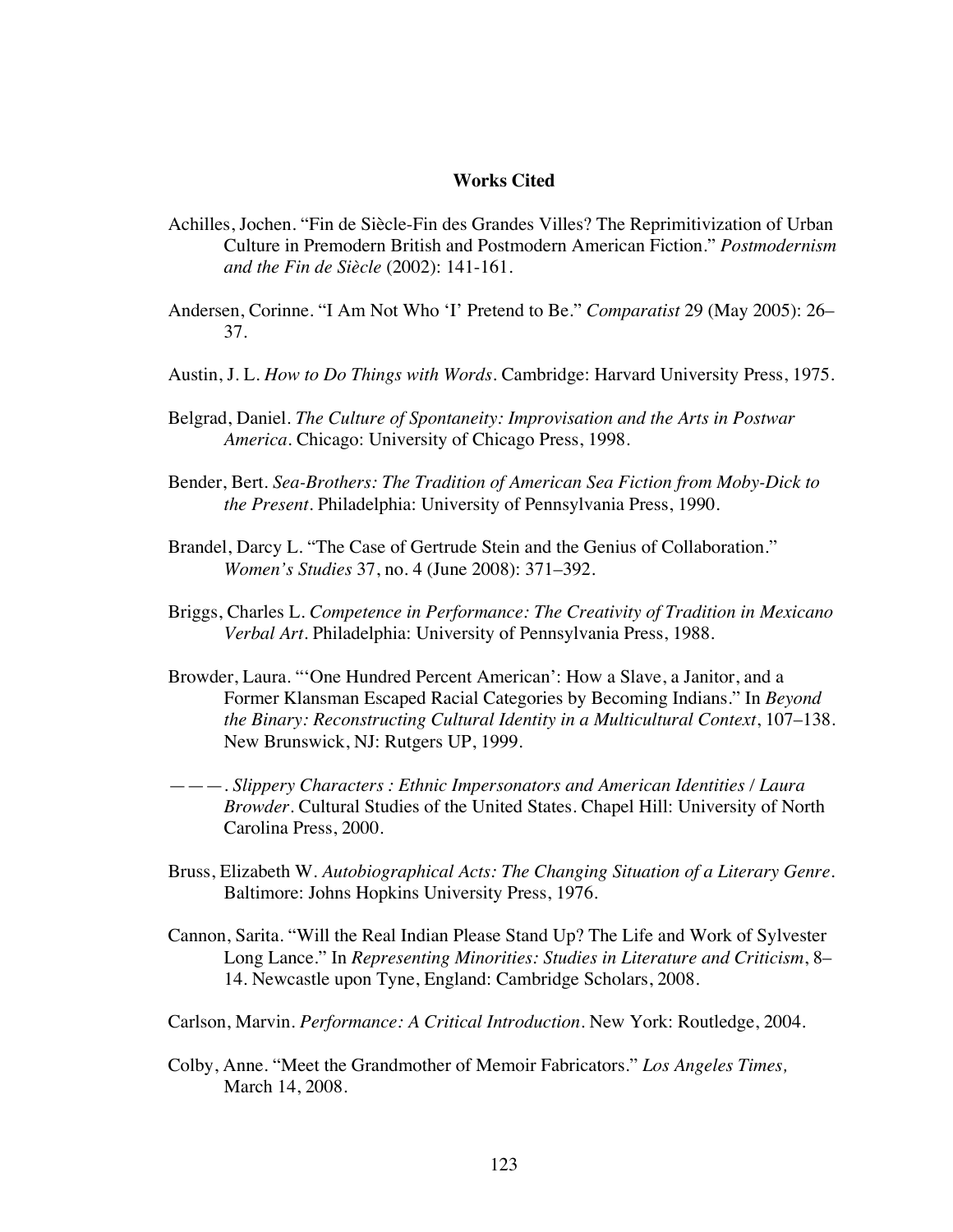Colcord, Lincoln. *An Instrument of the Gods, and Other Stories of the Sea.* Freeport, NY: Books for Libraries Press, 1972.

———. "Department of Amplification." *The New Yorker*, November 11, 1939.

- Colcord, Lincoln, and Heywood Broun. "Are Literary Hoaxes Harmful? A Debate." *Bookman* 69 (June 1929): 347–354.
- Colwell, James L. "The Populist Image of Vernon Louis Parrington." *Mississippi Valley Historical Review* 49, no. 1 (January 1962): 52–66.
- Cook, Nancy. "The Only Real Indians Are Western Ones: Authenticity, Regionalism, and Chief Buffalo Child Long Lance, or Sylvester Long." In *True West: Authenticity and the American West*, ed. William R. Handley and Nathaniel Lewis, 140–154. Lincoln, NE: University of Nebraska Press, 2004.
- Coulthard, Malcolm, and Alison Johnson. *An Introduction to Forensic Linguistics: Language in Evidence*. London: Routledge, 2007.

———. *The Routledge Handbook of Forensic Linguistics*. London: Routledge, 2010.

- Curnutt, Kirk. "In the Temps De Gertrude" : Hemingway, Stein, and the Scene of Instruction at 27 Rue De Fleurus." In *French Connections: Hemingway and Fitzgerald Abroad*, ed. J. Gerald Kennedy, 121–39. New York: St. Martin's Press, 1999.
- ———. "Inside and Outside: Gertrude Stein on Identity, Celebrity, and Authenticity." *Journal of Modern Literature* 23, no. 2 (December 1999): 291.

Dawidoff, Robert. *Making History Matter*. Philadelphia: Temple University Press, 2000.

———. "Some of Those Days" Philadelphia: Temple University Press, 1987.

De Man, Paul. "Autobiography as De-facement." *MLN* 94, no. 5 (December 1979): 919– 930.

- DeKoven, Marianne. *Rich and Strange: Gender, History, Modernism*. Princeton: Princeton University Press, 1991.
- Deloria, Philip. *Playing Indian*. New Haven: Yale University Press, 1998.
- Donovan, Stephen, Danuta Zadworna-Fjellestad, and Rolf Lundén. *Authority Matters: Rethinking the Theory and Practice of Authorship.* Amsterdam : Rodopi, 2008.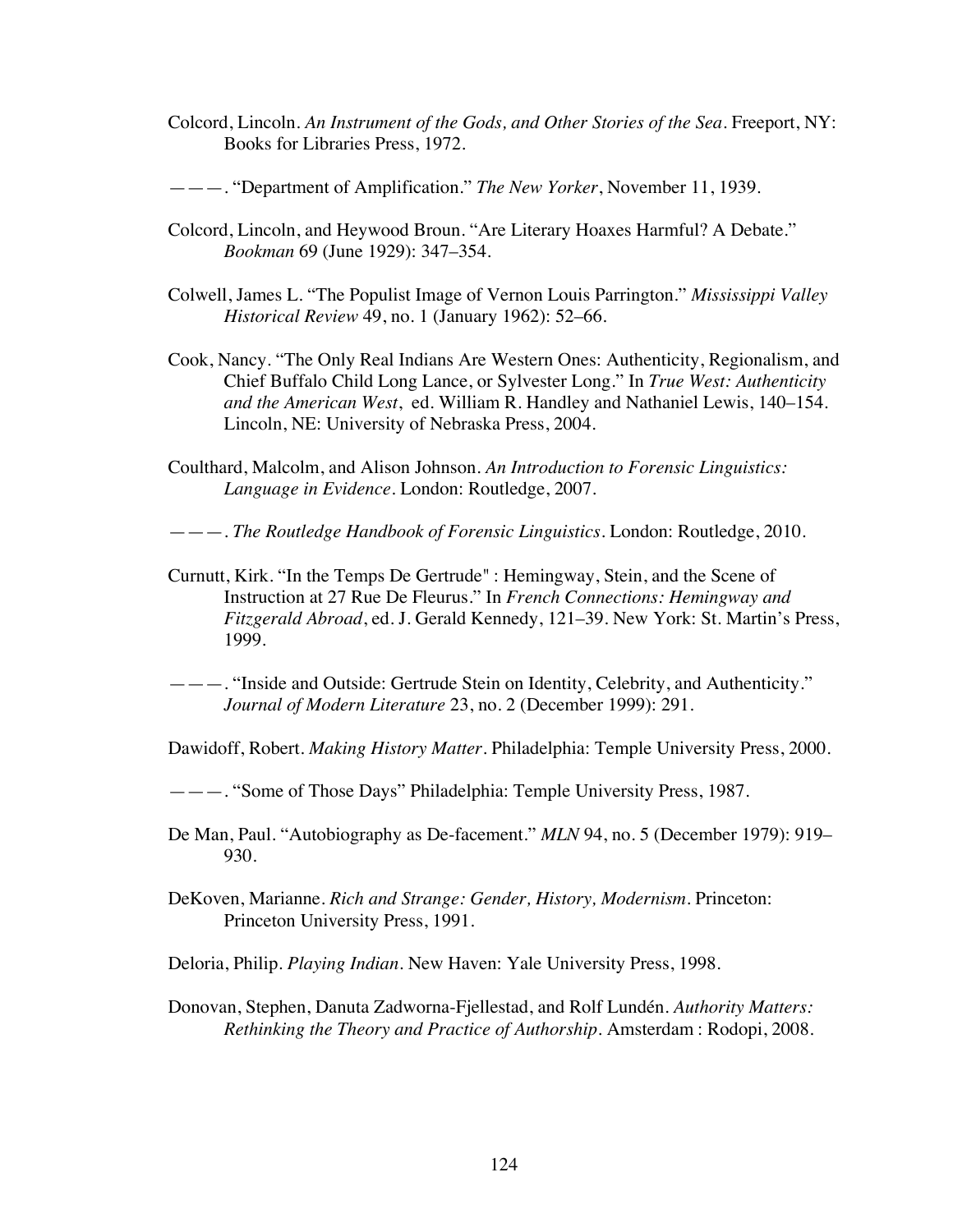- DuPlessis, Rachel Blau. "Woolfenstein." In *Breaking the Sequence: Women's Experimental Fiction*, ed. Ellen G. Friedman, 99–114. Princeton: Princeton University Press, 1989.
- Dydo, Ulla E., and William Rice. *Gertrude Stein: The Language That Rises: 1923-1934.*  Evanston, IL: Northwestern University Press, 2008.
- Ekman, Paul. *Telling Lies: Clues to Deceit in the Marketplace, Politics, and Marriage*. New York: W. W. Norton & Company, 2001.
- Ellmann, Richard. *The Modern Tradition: Backgrounds of Modern Literature*. New York: Oxford University Press, 1965.
- Everdell, William R. *The First Moderns: Profiles in the Origins of Twentieth-Century Thought.* Chicago, University of Chicago Press, 1997.
- Epstein, Lawrence J. *At the Edge of a Dream: The Story of Jewish Immigrants on New York's Lower East Side, 1880-1920*. New York: Jossey-Bass, 2007.
- Feidelson, Charles. *Symbolism and American Literature*. Chicago: University of Chicago Press, 1962.
- Feinstein, Amy. "Gertrude Stein, Alice Toklas, and Albert Barnes: Looking Like a Jew in The Autobiography of Alice B. Toklas." *Shofar: An Interdisciplinary Journal of Jewish Studies* 25, no. 3 (Spring 2007): 47–60.
- Fingarette, Herbert. *Self-Deception*. New York: Humanities Press, 1969.
- Fisher, Jacob. *The Cradle of the Deep: An Account of the Adventures of Eleanor Channing and John Starbuck*. London: L.C. Page & Company, 1912.
- Fluck, Winfried. *Theories of American Culture, Theories of American Studies*. London: Gunter Narr Verlag, 2003.
- Frankfurd, Harry G. *On Bullshit.* Princeton, NJ: Princeton University Press, 2005.
- Friend, Theodore. "The Various Radicalism of Vernon Parrington." *New England Social Studies Bulletin* 13, no. 1 (July 1955): 29–39
- Galow, Timothy W. "Gertrude Stein's 'Everybody's Autobiography' and the Art of Contradictions." *Journal of Modern Literature* 32, no. 1 (Fall 2008): 111–128.
- Garroutte, Eva Marie. *Real Indians: Identity and the Survival of Native America*. Berkeley: University of California Press, 2003.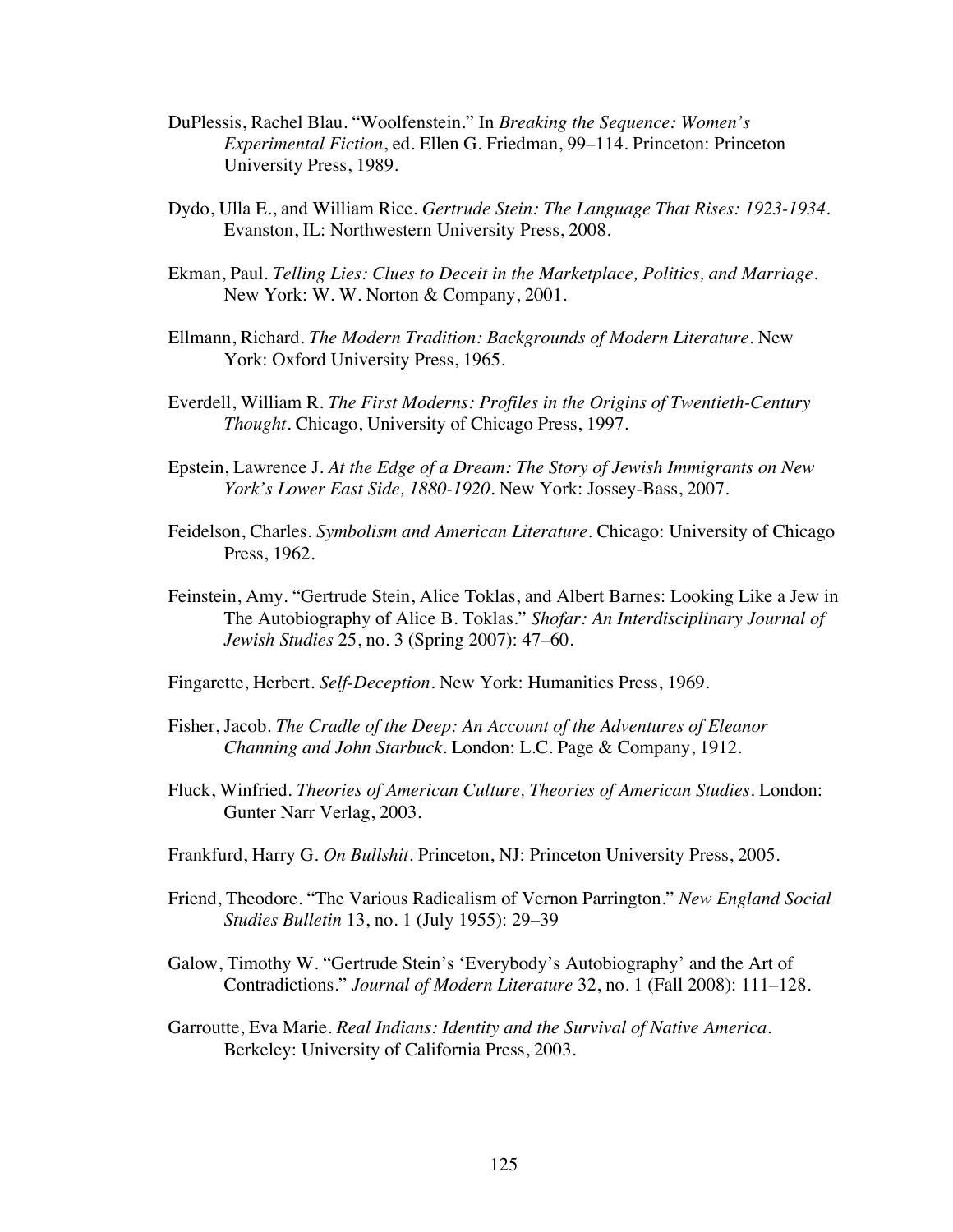- Gates, Jr., Henry Louis. "Authenticity, or The Lesson of Little Tree." *New York Times Book Review*, November 14, 1991.
- Gergen, Kenneth J. *The Saturated Self: Dilemmas of Identity in Contemporary Life*. New York, N.Y: Basic Books, 1991.
- Gertzman, Jay A. *Bookleggers and Smuthounds: The Trade in Erotica, 1920-1940*. Philadelphia: University of Pennsylvania Press, 2001.
- Goffman, Erving. *The Presentation of Self in Everyday Life (1959).* Woodstock, NY: Overlook Press, 1973.
- Good, Howard. *The Journalist as Autobiographer*. Metuchen N.J.: Scarecrow Press, 1993.
- Grier, Philip T. *Identity and Difference: Studies in Hegel's Logic, Philosophy of Spirit, and Politics*. New York: SUNY Press, 2008.
- Hall, Helen Lark. *V. L. Parrington: Through the Avenue of Art*. Piscataway, NJ: Transaction Publishers, 2011.
- Handley, William R., and Nathaniel Lewis. *True West : Authenticity and the American West. Lincoln, NE: University of Nebraska Press, 2004.*
- Hartman, Geoffrey. *Scars of the Spirit: The Struggle Against Inauthenticity*. London: Palgrave Macmillan, 2004.
- Hellman, Geoffrey T. "How to Win Profits and Influence Literature. Part III." *The New Yorker*, October, 14 1939, 22.
- Hoban, Charles Francis, Edward Bunn Van Ormer, and Pennsylvania State College. Instructional Film Research Program. *Instructional Film Research 1918-1950*. College Station, PA: Ayer Publishing, 1951.
- Hulme, T. E. *Speculations: Essays on Humanism and the Philosophy of Art*. London: Routledge & Kegan Paul, 1954.
- Japtok, Martin. "Socialism and Ethnic Solidarity: Samuel Ornitz's Haunch, Paunch and Jowl," *MELUS* 24, no. 3 (Autumn 1999), 21-38.
- Joyce, James. *Finnegan's Wake (1939)*. New York: Penguin, 1999.
- ———. *Ulysses (1922)*. New York: Penguin, 2000.
- Juhasz, Alexandra, and Jesse Lerner. *F Is for Phony: Fake Documentary and Truth's Undoing*. Minneapolis: University of Minnesota Press, 2006.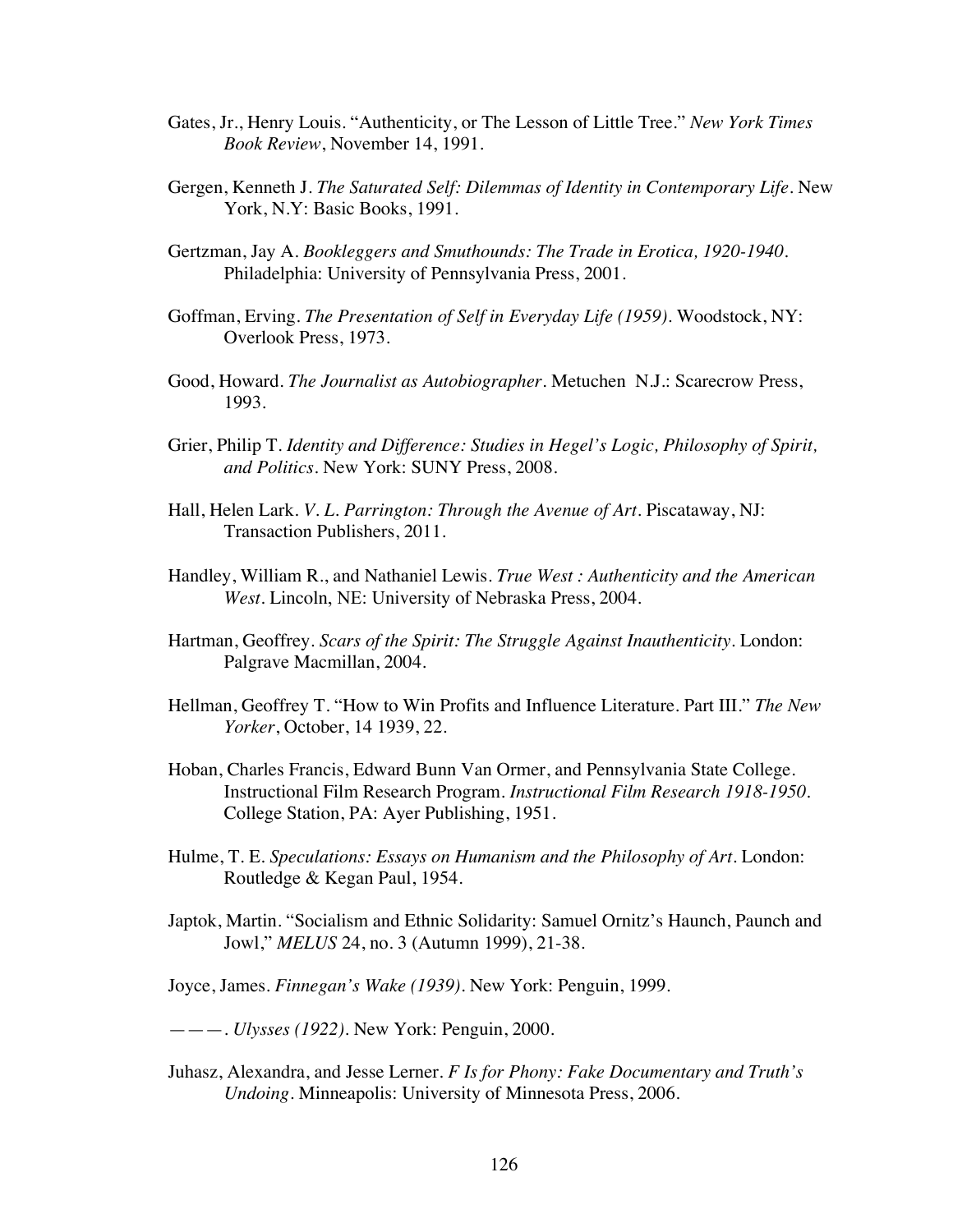- Karl, Alissa. "Modernism's Risky Business: Gertrude Stein, Sylvia Beach, and American Consumer Capitalism," *American Literature,* 80, no. 1 (March 2008), 83-109.
- Kingsbury, Edward. "Gertrude Stein Articulates at Last: Her Autobiography, Written Simply, Is Thronged With Contemporary Figures in Literature and Art." *New York Times*, September 3, 1933.
- Lawrence, D. H. *Studies in Classic American Literature (1923)*. New York: Penguin, 1990.
- Lejeune, Philippe. *On Autobiography*. Minneapolis: University of Minnesota Press, 1989.
- Lévi-Strauss, Claude. *The Savage Minds / Le pensee sauvage.* Paris: Plon, 1962.
- Levin, Harry. "What Was Modernism?" *The Massachusetts Review* 1, no. 4 (July 1, 1960): 609–630.
- Levy, David W. "I Become More Radical With Every Year": The Intellectual Odyssey Of Vernon Louis Parrington." *Reviews In American History* 23, no. 4 (December 1995): 663–668.
- Limnatis, Nektarios. *The Dimensions of Hegel's Dialectic*. New York: Continuum, 2010.
- Linzie, Anna. "'Between Two Covers with Somebody Else': Authority, Authorship, and The Autobiography of Alice B. Toklas." In *Authority Matters: Rethinking the Theory and Practice of Authorship*, ed. Stephen Donovan, et al. 141–162. Amsterdam: Rodopi, 2008.
- Long Lance, Chief Buffalo Child, and Sylvester Long. *Chief Buffalo Child Long Lance : The Autobiography of a Blackfoot Indian Chief (1928)*. London: Sphere Books, 1976.
- ———. *Redman Echoes*. Los Angeles: Frank Wiggins Trade School Dept. of Printing, 1933.
- Long Lance, Chief Buffalo Child, Kenneth Williams, and Jim Thorpe. *How to Talk in the Indian Sign Language*. Akron, Ohio : B.F. Goodrich Rubber Company, 1930.
- Lowell, Joan. *Gal Reporter*. New York: Farrar & Rinehart, 1933.
- ———. *The Cradle of the Deep: An Autobiographical Narrative.* Illustrated by Kurt Wiese. Crown Library, London: W. Heinemann, 1929.
- Malcolm, Janet. "Strangers in Paradise." *New Yorker* 82, no. 37 (November 2006): 54– 61.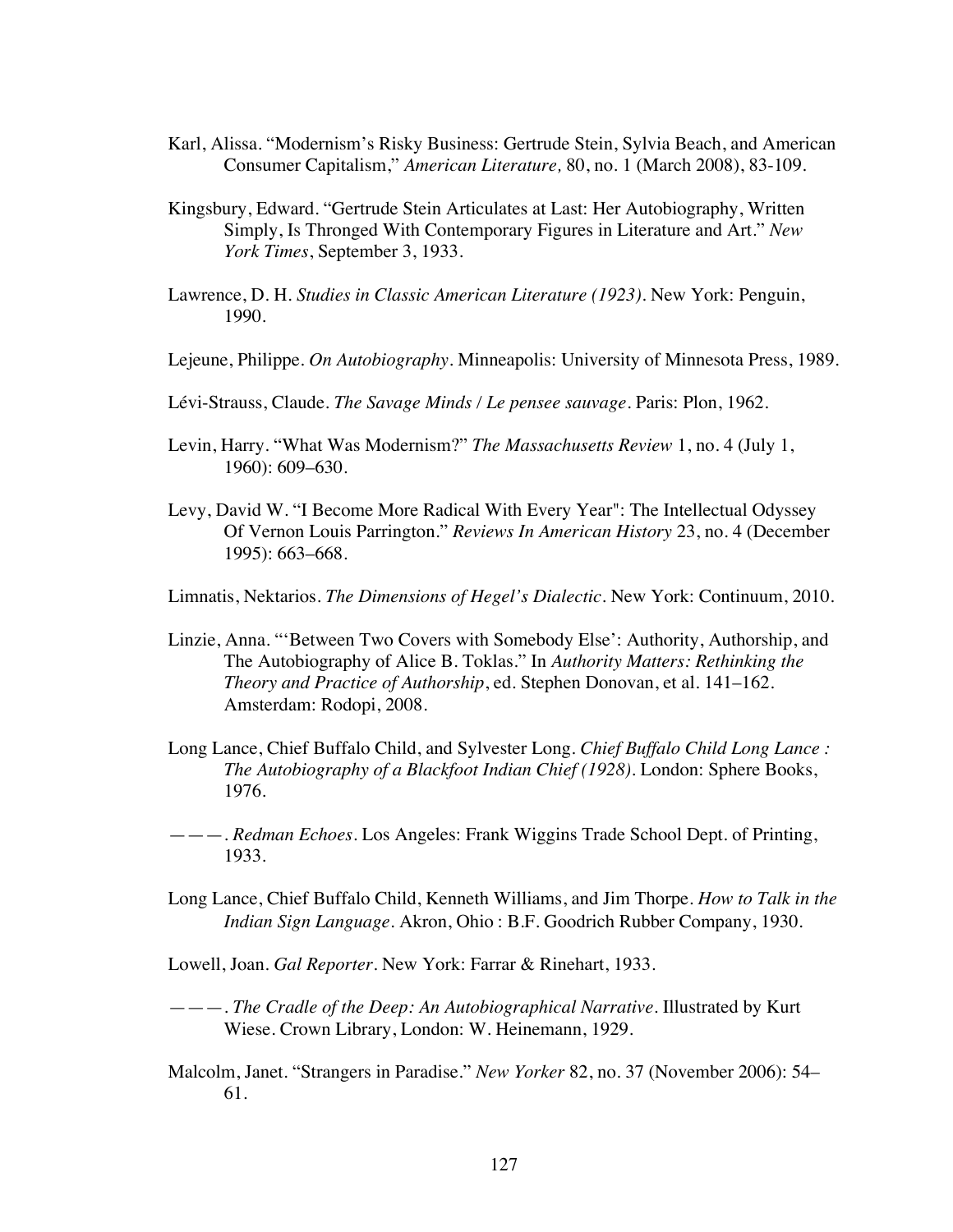- McCabe, Susan. "'Let's Be Alone Together': Bryher's and Marianne Moore's Aesthetic-Erotic Collaboration." *Modernism/Modernity*, 17, no. 3 (September 2010): 607- 637.
- McDonald, Russell. "Revision and Competing Voices in D. H. Lawrence's Collaborations with Women." *Textual Cultures: Text, Contexts, Interpretation,* 4, no. 1 (Spring 2009): 1–25.
- McMenamin, Gerald R. *Forensic Linguistics: Advances in Forensic Stylistics*. London: CRC Press, 2002.
- Meeks, Jack. "From the Belly of the HUAC: The Red Probes of Hollywood, 1947-1952." PhD diss., University of Maryland, 2009.
- Merwin, Ted. *In Their Own Image: New York Jews in Jazz Age Popular Culture*. New Brunswick, NJ: Rutgers University Press, 2006.
- Micco, Melinda. "Tribal Re-Creations: Buffalo Child Long Lance and Black Seminole Narratives." In *Re-Placing America: Conversations and Contestations: Selected Essays*, ed. Ruth Hsu, Cynthia G. Franklin, and Suzanne Kosanke, 74–81. Honolulu, HI: College of Languages, Linguistics and Literature, University of Hawaii, with East-West Center, 2000.
- Miller, Perry. *The New England Mind: The Seventeenth Century*. New York: Macmillan, 1939.
- Mortland, Donald F. "Lincoln Colcord: At Sea and at Home." *Colby Quarterly* 19, no. 3 (September 1, 1983): 125–143.
- Muñoz, José Esteban. *Cruising Utopia: The Then and There of Queer Futurity.* New York: New York University Press, 2009.
- ———. *Disidentifications : Queers of Color and the Performance of Politics.* Minneapolis : University of Minnesota Press, 1999.
- Ohmann, Richard. "Speech Acts and the Definition of Literature." *Philosophy and Rhetoric* 4, no. 1 (Winter 1971): 1-19.
- Olsson, John. *Forensic Linguistics: An Introduction to Language, Crime, and the Law.*  New York: Continuum, 2004.
- Ornitz, Samuel. *A Yankee Passional (1927).* New York: Boni & Liveright, 1927.
- ———. *Haunch, Paunch, and Jowl: The Making of a Professional Jew (1923)*. Markus Wiener Publishing ed. Markus Wiener Pub, 1986.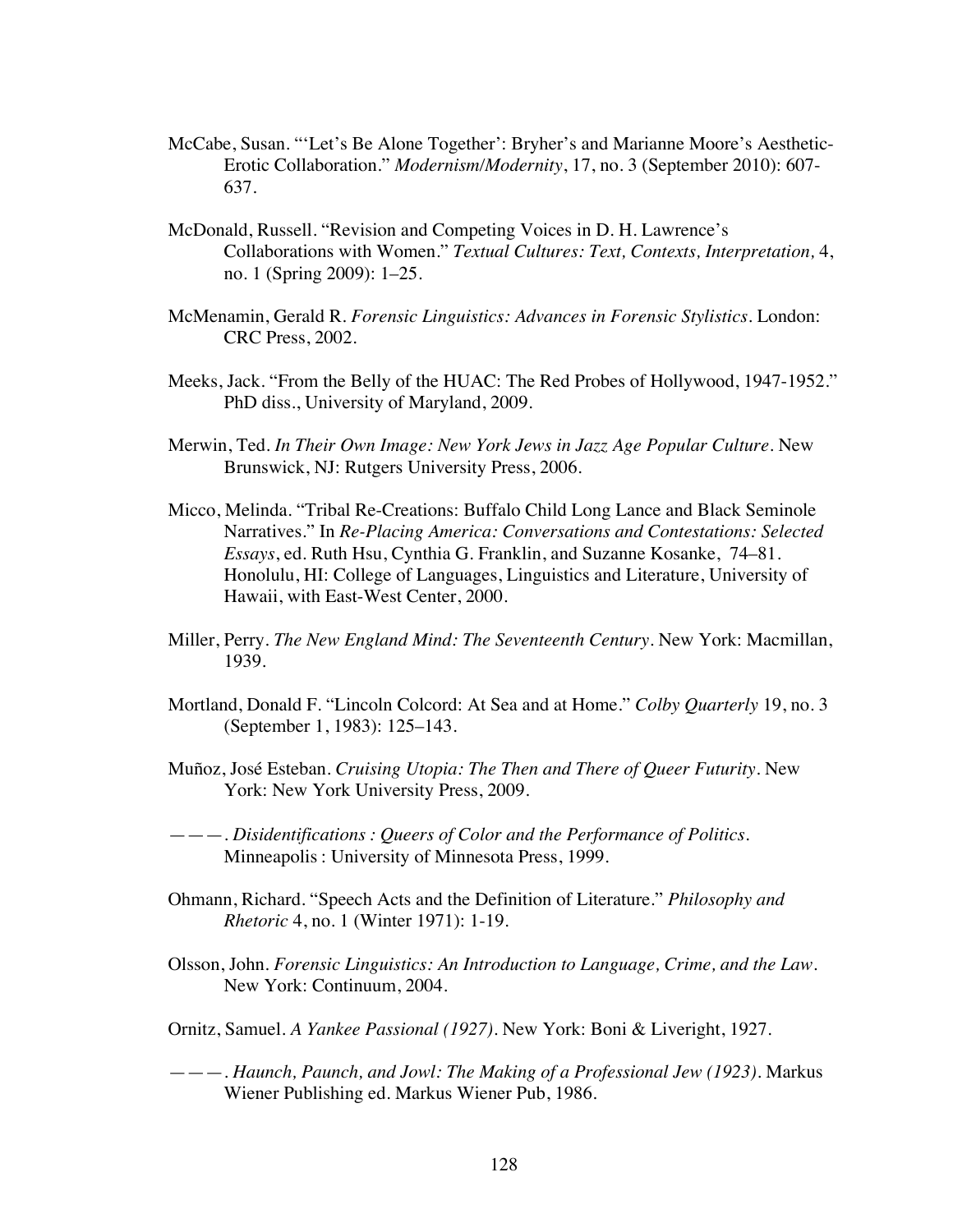———. *Bride of the Sabbath*. New York: Rinehart & Company, 1951.

- Parrington, Vernon Louis. *The Beginnings of Critical Realism in America 1860-1920 (1930),* vol. 3 of *Main Currents in American Thought: An Interpretation of American Literature from the Beginnings to 1920*, Vernon Lewis Parrington. New York: Harcourt, Brace and Company, 1945.
- Peterson, M. D. "Parrington and American Liberalism." *Virginia Quarterly Review* 30 (1954): 35–49.
- Polti, Georges. *Les Trente-Six Situations Dramatiques*. Paris: Mercure de France, 1912.
- Poirier, Richard. *Trying It Out In America: Literary and Other Performances*. New York: Farrar, Straus and Giroux, 1999.

Pound, Ezra. *Gaudier-Brzeska: A Memoir*. London: Oxford University Press, 1974.

———. *Make It New*. New Haven: Yale University Press, 1935.

- Reinitz, Richard. "Vernon Louis Parrington as Historical Ironist." *Pacific Northwest Quarterly* 68, no. 3 (Fall 1977): 113–119.
- Reising, Russell J. "Reconstructing Parrington." *American Quarterly* 41, no. 1 (March 1989): 155–164.
- Richards, I. A. *Practical Criticism: A Study of Literary Judgment*. London: K. Paul, Trench, Trubner and Company, Ltd., 1939.

———. *Science and Poetry*. London: K. Paul, Trench, Trubner and Company, Ltd., 1926.

———. *The Philosophy of Rhetoric*. New York: Oxford University Press, 1971.

- Rideout, Walter Bates. *The Radical Novel in the United States, 1900-1954: Some Interrelations of Literature and Society*. New York: Columbia University Press, 1992.
- Roach, Joseph. *It.* Ann Arbor: University of Michigan Press, 2007.
- Rogin, Michael. *Black Face, White Noise: Jewish Immigrants in the Hollywood Melting Pot*. Berkeley: University of California Press, 1996.
- Rosenberg, Rachel A. "Looking for Zora's Mule Bone: The Battle for Artistic Authority in the Hurston-Hughes Collaboration." *Modernism/Modernity*, 6, no. 2 (April 1999): 79-105.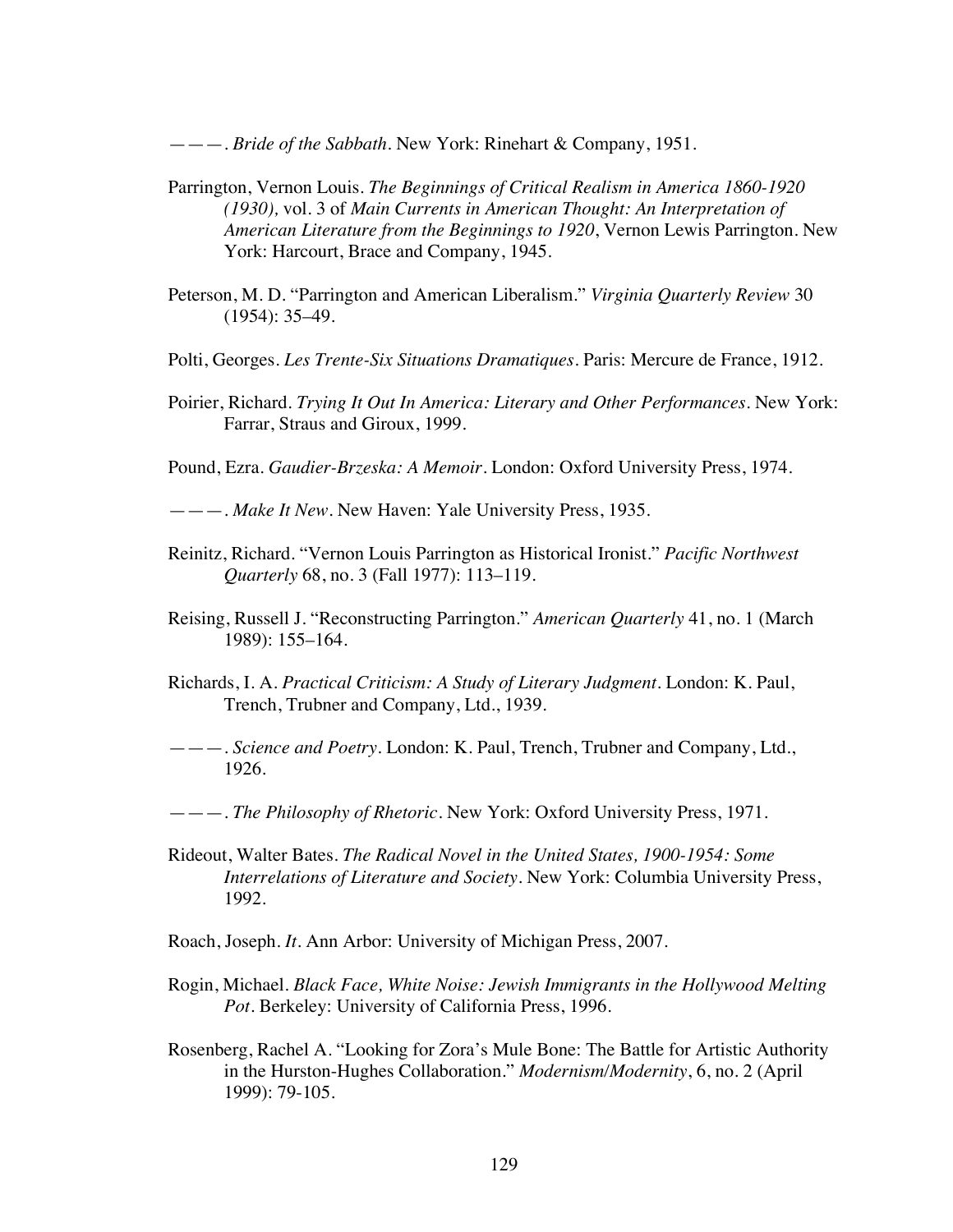- Rubin, Rachel. *Jewish Gangsters of Modern Literature*. Chicago: University of Illinois Press, 2000.
- Ruthven, K.K. *Faking Literature.* New York: Cambridge University Press, 2001.
- Sadler, William. *Americanitis: Blood Pressure and Nerves*, New York: Macmillan, 1925.
- Savran, David. *Taking It Like A Man: White Masculinity, Masochism, and Contemporary American Culture.* Princeton, NJ: Princeton University Press, 1998.
- Scholnick, Sylvia Huberman. "Money Versus Mitzvot: The Figure of the Businessman in Novels by American Jewish Writers." *Yiddish* 6, no. 4 (1987): 48–55.
- *The Silent Enemy,* directed by Marcel Le Picard, starring Buffalo Child Long Lance and Chauncey Yellow Robe. 1930. Chatsworth, CA: Image Entertainment, 2001. DVD.
- Singer, Barnett. "Judging Vernon Louis Parrington." *Washington State University. Research Studies* 43, no. 4 (1975): 209–221.
- Skotheim, Robert A., and Kermit Vanderbilt. "Vernon Louis Parrington: The Mind and Art of a Historian of Ideas." *Pacific Northwest Quarterly* 53 (1962): 100–113.
- Slotkin, Richard. *Regeneration Through Violence : the Mythology of the American Frontier, 1600-1860.* Norman, OK: University of Oklahoma Press, 2000.
- Smith, Donald. *Chief Buffalo Child Long Lance: The Glorious Imposter*. Markham, Ontario, Canada: Red Deer Press, 1999.

———. *Long Lance: The True Story of an Impostor*. Toronto, Canada: Macmillan of Canada, 1982.

- Smith, Henry Nash. *Virgin Land: The American West as Symbol and Myth.* New York : Vintage Books, 1950.
- Souhami, Diana. *Gertrude and Alice*. London: Pandora, 2009.
- Spahr, Juliana. *Everybody's Autonomy: Connective Reading and Collective Identity*. Modern and Contemporary Poetics. Tuscaloosa: University of Alabama Press, 2001.
- Spiller, Robert Ernest, and Yukio Irie. *The Mirror of American Life: Essays and Reviews on American Literature*. Tokyo: Eichosha, 1971.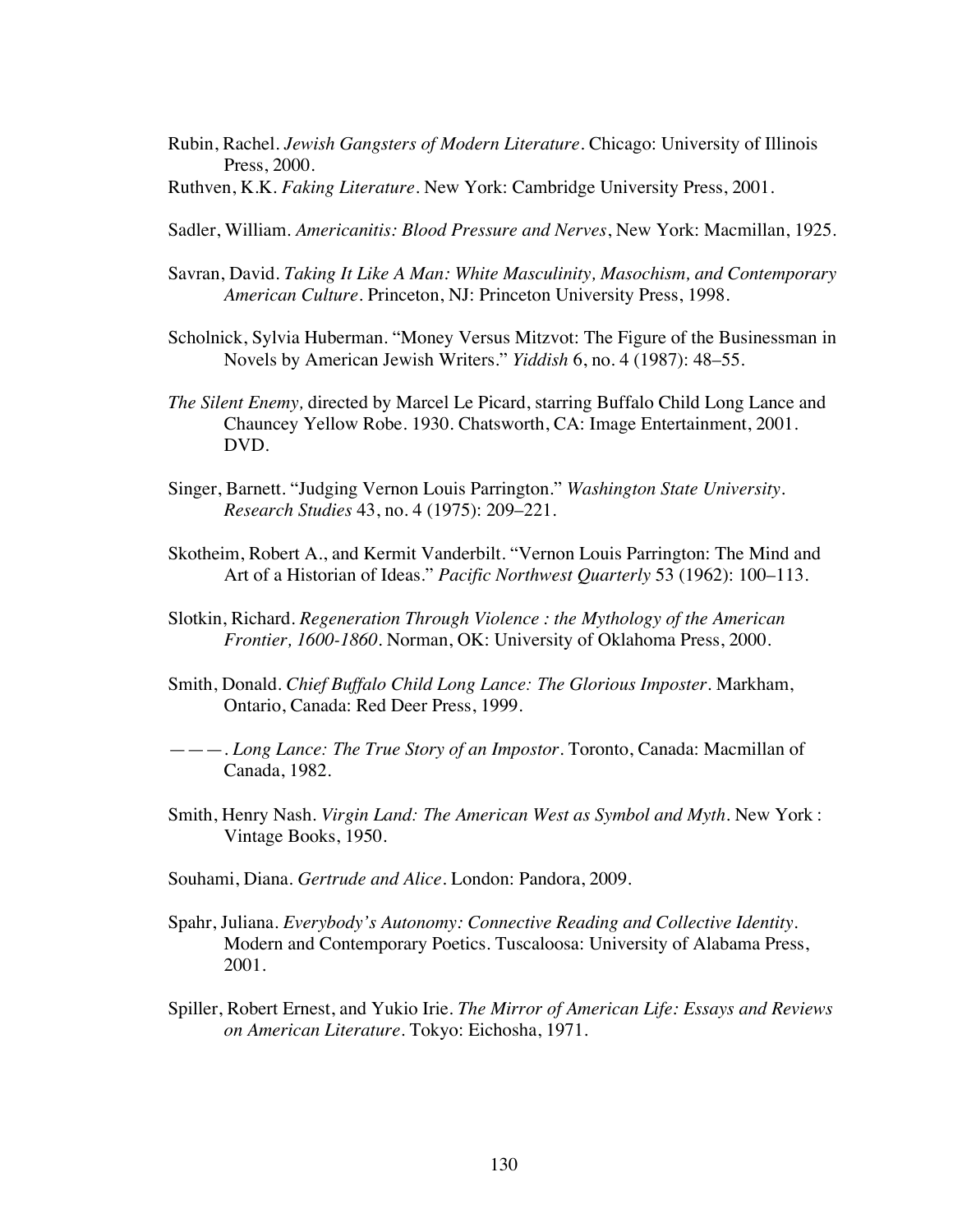- St-Yves, Michel. "Psychology of Rapport: Five Basic Rules," In *Investigative Interviewing: Rights, Research, Regulation,* ed. Tom Williamson, 87-106. Portland, OR: Willan Publishing, 2006.
- Staten, Henry. "Ethnic Authenticity, Class, and Autobiography: The Case of Hunger of Memory." *PMLA: Publications of the Modern Language Association of America* 113, no. 1 (January 1998): 102.
- Stein, Gertrude. *Everybody's Autobiography (1937)*. New York: Cooper Square Publishers, 1971.
- ———. *How to Write*. Paris: Plain Edition, 1931.
- ———. *The Autobiography of Alice B. Toklas (1932)*. New York: Vintage, 1990.
- ———. *Three Lives and Tender Buttons.* New York: Signet Classic, 2003.
- Stone, Martha E. "The Toklas Factor." *Gay & Lesbian Review Worldwide* 13, no. 6 (December 2006): 41.
- Taylor, Charles. *The Ethics of Authenticity*. Boston: Harvard University Press, 1992.
- Thomas, John L. "The Uses of Catastrophism: Lewis Mumford, Vernon L. Parrington, Van Wyck Brooks, and the End of American Regionalism." *American Quarterly* 42, no. 2 (June 1990): 223–251.
- Toklas, Alice B. *The Alice B. Toklas Cook Book (1954)*. New York: Harper Perennial, 2010.
- Trilling, Lionel. *Sincerity and Authenticity*. Boston: Harvard University Press, 1972.
- Triplett, June, and Corey Ford. *Salt Water Taffy, or, Twenty Thousand Leagues Away from the Sea: The Almost Incredible Autobiography of Capt. Ezra Triplett's Seafaring Daughter*. New York: G.P. Putnam's Sons, 1929.
- Troeung, Y-Dang. "'A Gift or a Theft Depends on Who Is Holding the Pen': Postcolonial Collaborative Autobiography and Monique Truong's The Book of Salt." *Modern Fiction Studies* 56, no. 1 (April 15, 2010): 113.
- United States Congress. *Hearings Regarding the Communist Infiltration of the Motion Picture Industry*, Committee on Un-American Activities. Washington DC: United States Government Print Office, 1947.
- Vaughn, Robert. *Only Victims: A Study of Show Business Blacklisting*. New York: Limelight Editions, 2004.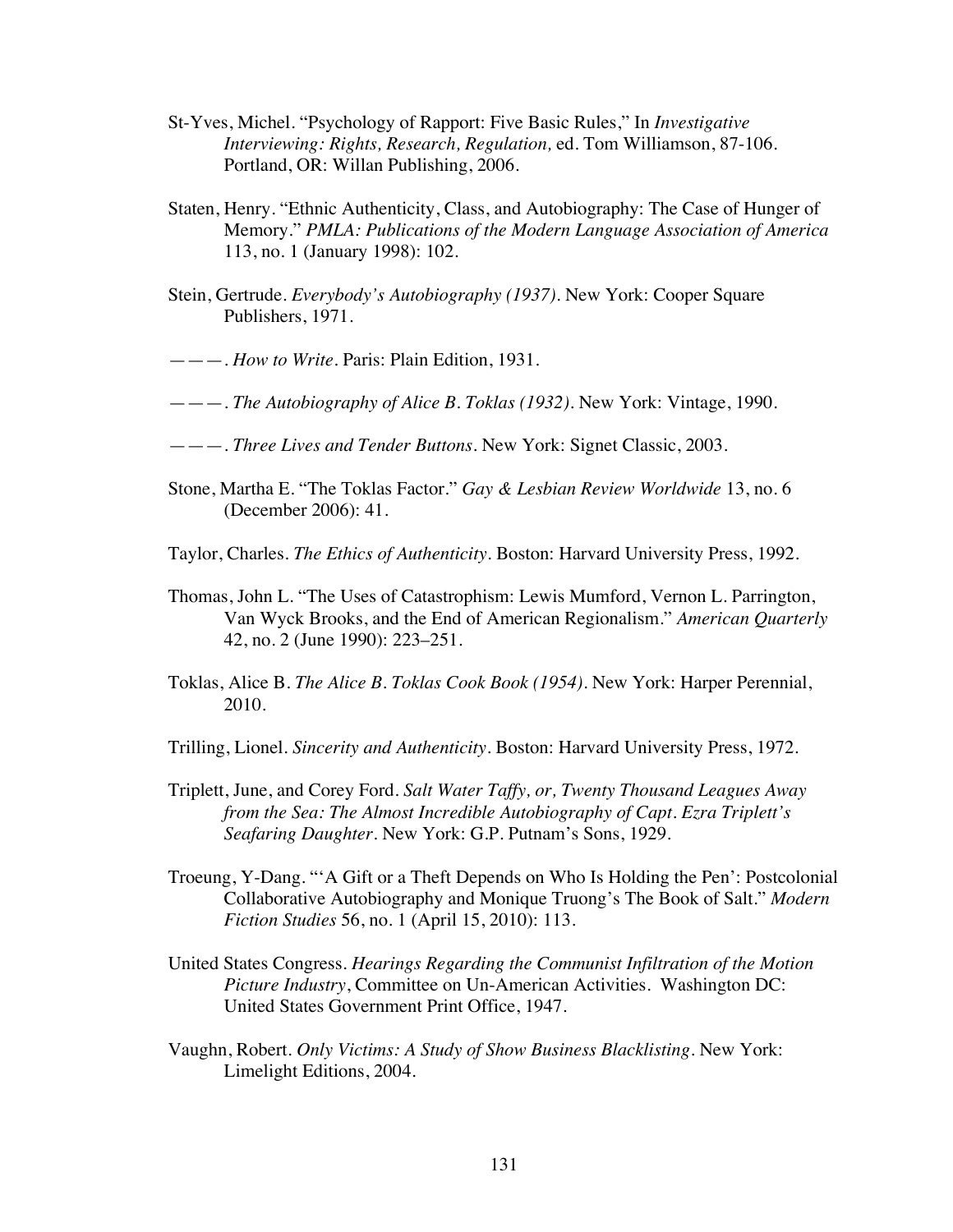- Vernon, Karina. "The First Black Prairie Novel: Chief Buffalo Child Long Lance's Autobiography and the Repression of Prairie Blackness." *Journal of Canadian Studies/Revue d'Etudes Canadiennes* 45, no. 2 (2011): 31–57.
- Walker, Jayne L. *The Making of a Modernist: Gertrude Stein from Three Lives to Tender Buttons*. Amherst: University of Massachusetts Press, 1984.
- Warren, Catherine A., and Mary Douglas Vavrus. *American Cultural Studies*. Champagne Urbana: University of Illinois Press, 2002.
- Watson, Steven. *Prepare for Saints : Gertrude Stein, Virgil Thomson, and the Mainstreaming of American Modernism.* Berkeley: University of California Press, 2000.
- White, E. B. "Comment." *The New Yorker*, April 13, 1929, 13.
- Whitworth, Michael H. *Modernism*. New York: Wiley-Blackwell, 2007.
- Wise, Gene. "'Paradigm Dramas' in American Studies: A Cultural and Institutional History of the Movement." *American Quarterly* 31:3 (January 1979): 293–337.
- Wood, Allen W. *Hegel's Ethical Thought*. Cambridge: Cambridge University Press, 1990.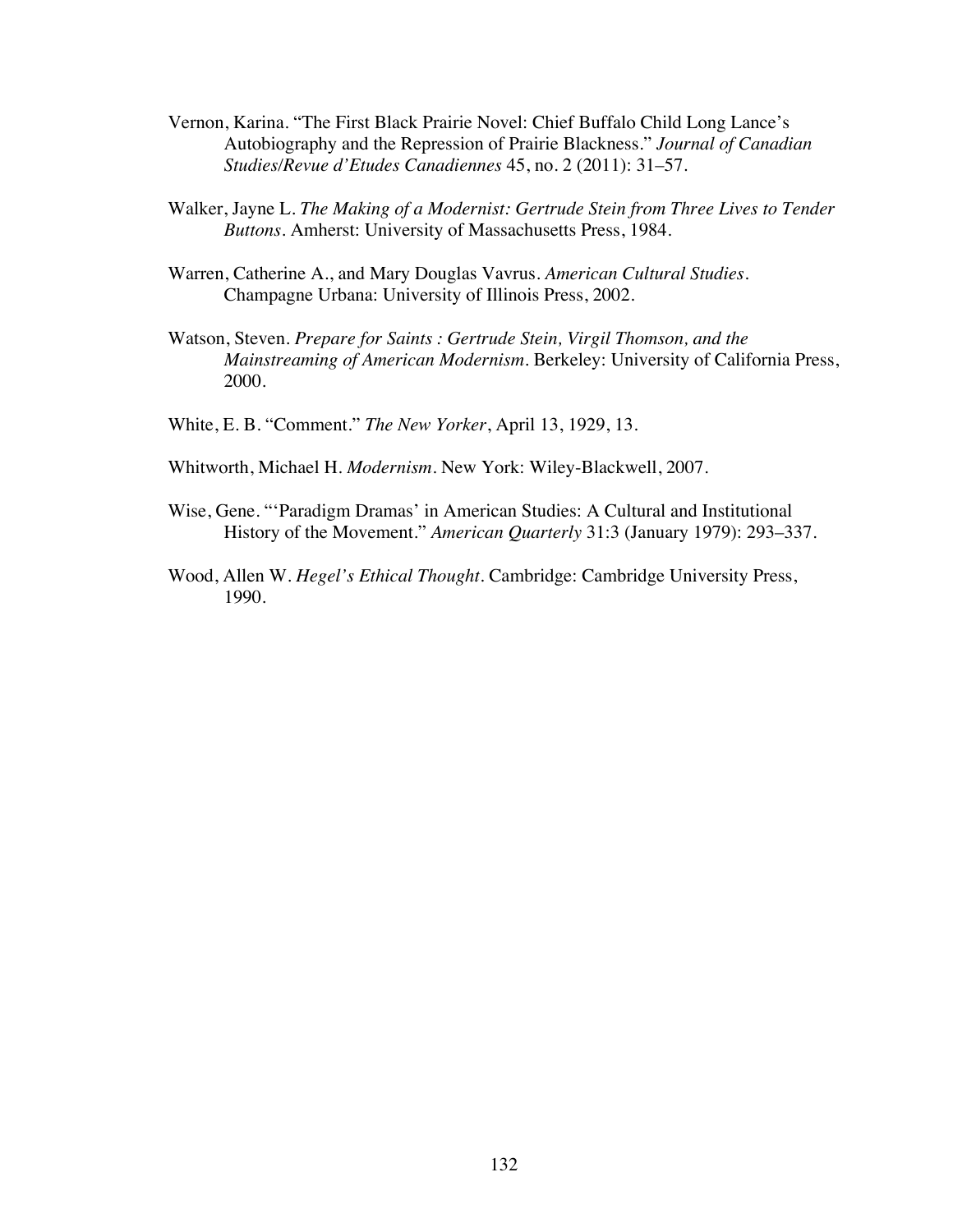#### **Notes on the Introduction**

 $<sup>1</sup>$  Bederman, 72.</sup>

 $\overline{a}$ 

 $2$  Bederman, 78.

 $3$  Everdell, 132.

<sup>4</sup> See William Sadler, *Americanitis: Blood Pressure and Nerves*, New York: Macmillan, 1925.

 $<sup>5</sup>$  Everdell, 132.</sup>

 $6$  Bederman, 96.

 $<sup>7</sup>$  Thompson, 1.</sup>

<sup>8</sup> Lawrence, 93.

 $<sup>9</sup>$  Slotkin, 3.<br><sup>10</sup> Muñoz, 1999, 78.</sup>

<sup>11</sup> Slotkin, 23.<br>
<sup>12</sup> Slotkin, 6.<br>
<sup>13</sup> Del Gizzo, 498.<br>
<sup>14</sup> De Man, 919.<br>
<sup>15</sup> Ibid.<br>
<sup>16</sup> Muñoz, 1999, 19.<br>
<sup>17</sup> Browder, 160-2.<br>
<sup>18</sup> Garrouette, 9.<br>
<sup>19</sup> The 1920s came on the heels of what has been called the "Ame and others, a few years of extraordinary literary production in the mid-1800s. It was the time of Hawthorne and Emerson, Whitman's Leaves of Grass, Melville's Moby Dick, and Thoreau's Walden.

<sup>20</sup> Wise, 298.<br>
<sup>21</sup> Slothkeim and Vanderbilt, 100.<br>
<sup>22</sup> Colwell, 53.<br>
<sup>23</sup> Chow, 22. Italics original.<br>
<sup>24</sup> Cowan, 56.<br>
<sup>25</sup> Parrington, Vol. 3, xix.<br>
<sup>25</sup> Parrington, Vol. 3, xxx.<br>
<sup>26</sup> Parrington, Vol. 3, xxx. 1910s, Hulme contended, romanticism had been exhausted, its "field of artistic activity harvested." At precisely this time, Parrington speculated, pessimism began to rise in the American mind. These shifting grounds were not the same in America as in Europe, but the basic threads of modernism—and romanticism—were similarly understood both in America and in the European academy. While the classicists found beauty in standard "fixed forms," and the romanticists found it "in the infinite," the modernists argued that "beauty may be in small, dry things."<sup>27</sup> The classicists found beauty in a bucket, the romanticists found beauty in an endless well. The modern ideal found beauty everywhere, neither confined nor infinite, but instead relative to the needs and interests of the artist himself. Hulme and others contended that this beauty would be mined by employing a "freshness" of idiom, a zest for those small things that had previously escaped the eye of the artist. Beauty would be everywhere in life; truth would remain always individual, according to Pound. Yet Hulme warned that "works of art aren't eggs," so we must be wary of how far we carry out this "freshness of idiom" ideal. Rules of language still apply, though writers like Stein challenged the very foundations of grammar. By applying precise language to sources of unexpected beauty and inspiration, and being vigilant that judgment of beauty remains individual, the aesthetic aim of modernism thought leaned heavily on an intuitive use of language and artistic sensibility. Hulme is clear that "the avoidance of conventional language" is imperative "in order to get the exact curve of the thing." American modernists and the scholars of the fledgling field of American studies sought to distance themselves from the European academy and its traditions, while also embracing that zeal for language and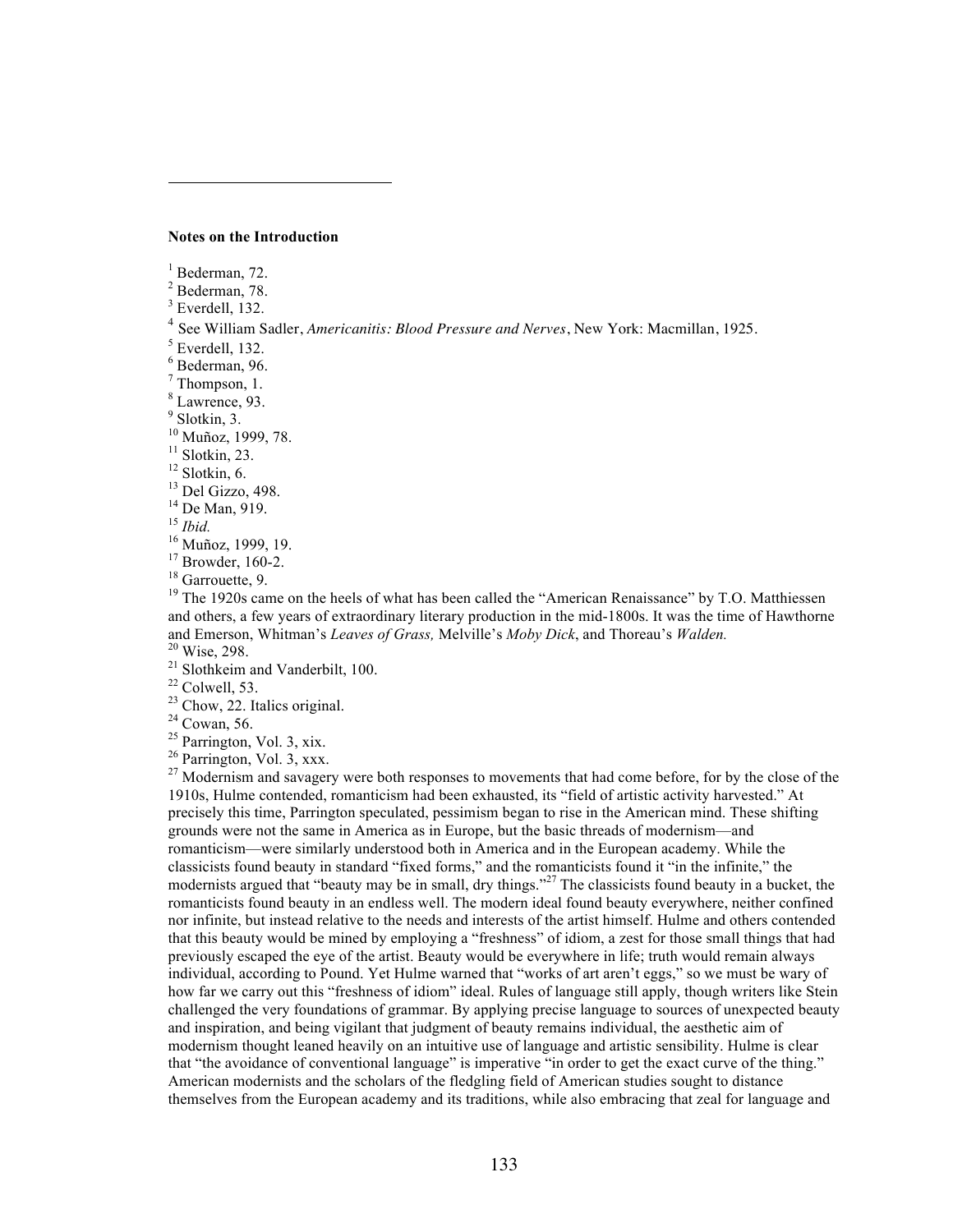romantic individualism. Some scholars even argue that the American obsession with the primitive originates with French romanticism, and that the savage "has occupied a central place in French discourse on the nature, culture and identity of the (Western) man." The American artist as an unpredictable genius, an originator of newness, and one in perpetual search for the primitive, rank chiefly among the most prominent residues of romanticism in early American modernist ideals.<br><sup>28</sup> Hall, 4.

 $\overline{a}$ 

29 Trilling, 131.<br><sup>30</sup> Lévi-Strauss, 219.<br><sup>31</sup> Parrington, Vol. 3, xxx.<br><sup>32</sup> Pound, "Vorticism," 141 in Ellman and Feidelson. Originally in Pound's *Gaudier-Brzeska: a memoir* (1974), p. 91.<br><sup>33</sup> Feidelson, *Symbolism*, 45.

<sup>33</sup> Feidelson, *Symbolism*, 45.<br><sup>34</sup> Torgovnick, 7.<br><sup>36</sup> First mentioned in *The Phenomenology of the Mind (Phänomenologie des Geists)* by G.W.F. Hegel, 1807.<br><sup>36</sup> Trilling, 24.<br><sup>37</sup> Muñoz, 11.<br><sup>37</sup> Muñoz, 2009, 2.<br><sup>49</sup> M

of nationality should never be capitalized as they should be considered as important—but not more so than any other descriptor.

### **Notes on Chapter 1: The Longtime Blackfoot**

<sup>1</sup> Long, *How To Talk ...*, 1*. Ibid.* for entire paragraph.<sup>2</sup> Browder, 126.

<sup>3</sup> Browder, "100 Percent American," 109.

 $4$  Vernon, 32.

 $<sup>5</sup>$  Micco, 74.</sup>

 $<sup>6</sup>$  Juhasz and Lerner, 27.</sup>

 $<sup>7</sup>$  Garrouette, 9.</sup>

<sup>8</sup> See Redding, 2007.

 $^{9}$  Cook, 140.<br><sup>10</sup> Long, 2.

<sup>11</sup> Long, 1.<br><sup>12</sup> What we do know of Long's life is due largely to the work of Dr. Donald B. Smith who has devoted his career to tracing the history of Sylvester Long.

<sup>13</sup> See Lothrop Stoddard, *The Revolt Against Civilization*, 1922.<br><sup>14</sup> See Bender, 11.<br><sup>15</sup> Smith, in introduction to Long, xiv.<br><sup>16</sup> Smith, in introduction to Long, xiv.<br><sup>17</sup> Smith, 1999, 52.<br><sup>18</sup> Smith, 1999, 70.<br><sup>19</sup>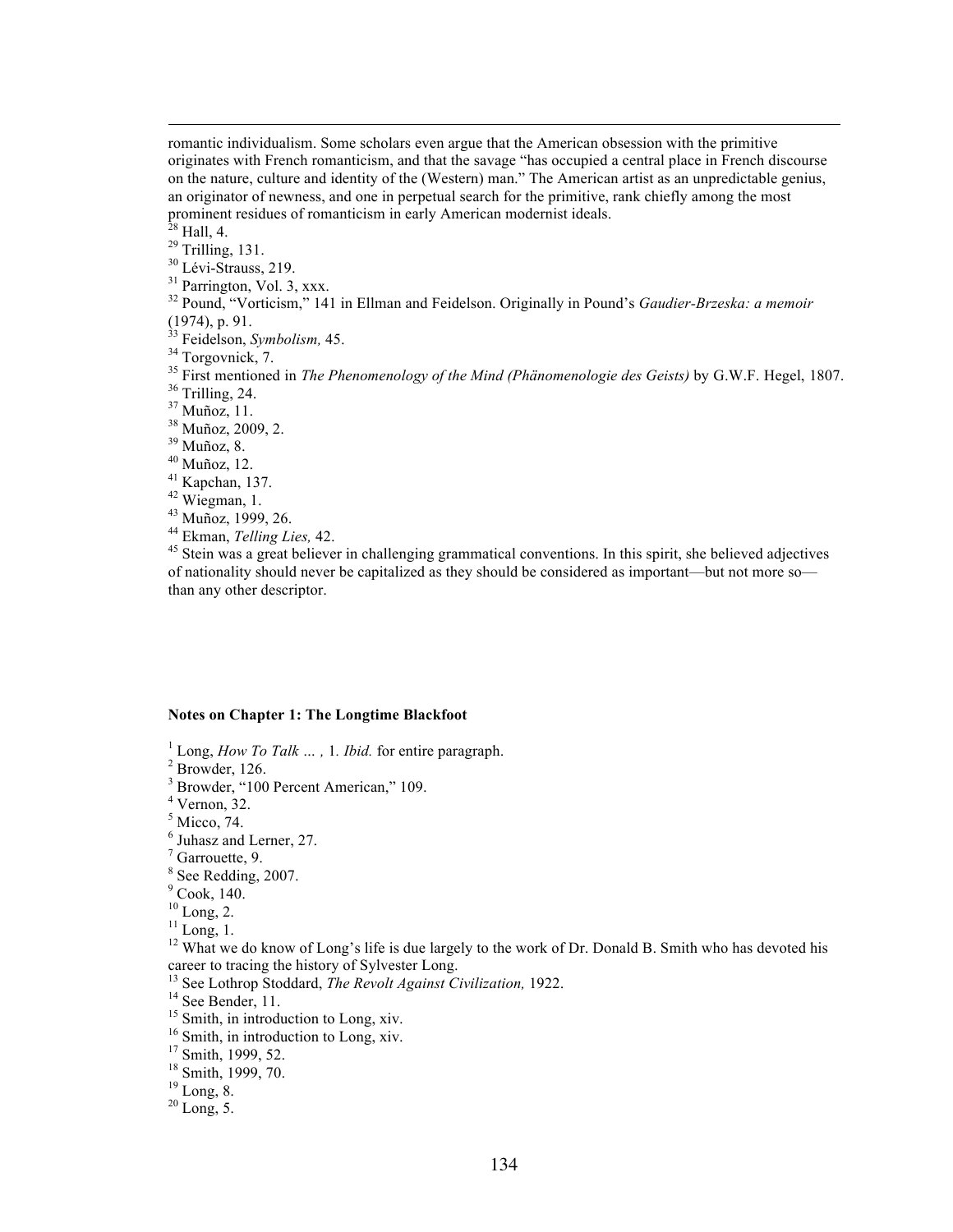<sup>24</sup> Torgovnick, *Gone Primitive*, 20.<br>
<sup>25</sup> Muñoz, 1999, 12.<br>
<sup>26</sup> Long, 41-43.<br>
<sup>27</sup> Long, 44.<br>
<sup>28</sup> Goffman, 59.<br>
<sup>29</sup> Smith, 147-148<br>
<sup>29</sup> Smith, 147-148<br>
<sup>29</sup> Radin, Paul. *New York Herald Tribune*, 14 October 1928,

- 
- Buffalo Child Long Lance."<br>
<sup>31</sup> Smith, 1982, 175.<br>
<sup>32</sup> Long, 135.<br>
<sup>33</sup> Smith, 1982, 134.<br>
<sup>34</sup> "Indian Death Story Accepted," *San Antonio Express*, 22 March 1932.<br>
<sup>35</sup> From an unidentified clipping found in Long Lance

- 
- 
- 
- 
- 
- 
- 
- 
- 
- 
- 
- 

- Circleville Herald, 10 Sept 1928.<br>
<sup>49</sup> Roach, *It*, 6.<br>
<sup>40</sup> Roach, *It*, 6.<br>
<sup>41</sup> Roach, *It*, 6.<br>
<sup>41</sup> Roach, *It*, 8.<br>
<sup>43</sup> Redding, 313.<br>
<sup>44</sup> Long, 81.<br>
<sup>45</sup> Long, 8.<br>
<sup>45</sup> Long, 8.<br>
<sup>46</sup> Long, 8.<br>
<sup>47</sup> Long, 8.<br>
<sup>4</sup> *Do Things With Words.*
- 

- 
- 
- 
- 
- 
- 

<sup>57</sup> Goffman, 2.<br><sup>58</sup> Richards, *Practical Criticism*, 6.<br><sup>59</sup> Austin, 18. Footnote integrated.<br><sup>60</sup> Ekman, 41.<br><sup>61</sup> Long, xxxviii.<br><sup>63</sup> Sommulary 121.<br><sup>63</sup> Smith, 1999, 52.<br><sup>64</sup> Long, 4.<br><sup>65</sup> So deep was this affinity th rites for Native Americans. In an article from the *Freeport Journal-Standard* from 5 October 1928, we see his devotion to the "Indian" cause:

As for the Indian's right to suffrage, Chief Buffalo seems to clinch that, and give the paleface voters something to think about, when he says:

<sup>&</sup>lt;sup>21</sup> Smith, 1999, 100.<br><sup>22</sup> Smith, 1982, 100.<br><sup>23</sup> Smith, 1982, 101, quoting a letter from Long to S.H. Middleton, dated Regina, Saskatchewan, November 11, 1922. Long omitted this letter out from his selected works, *Redman Echoes* (1933)*,* which he had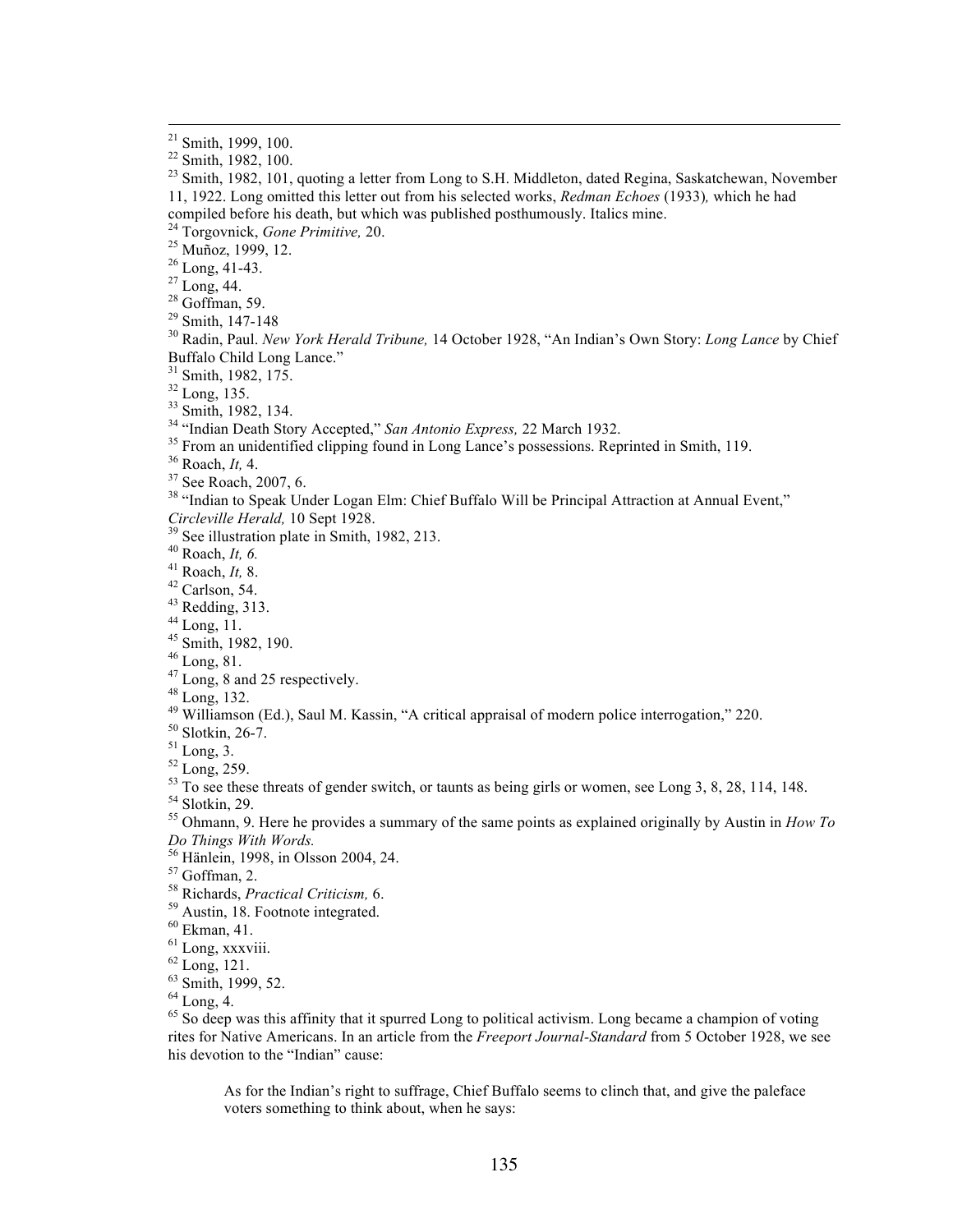"The Indians deserve to aid in the councils of the government, for they had established a democracy on this soil long before the white man came. The great Iroquois confederation was so perfectly form that their constitution was largely adopted in framing the on under which the country exists today."

Indeed, Long knew his facts. Sixty years later, the House of Representatives passed a bill to acknowledge the influence of the Iroquois on the United States' Constitution and the Bill of Rights.<sup>65</sup> Long's interest and involvement in Native American life, regardless of tribal affiliation, it seems, represents a complex, lifelong negotiation of identity expectations and restrictions; this text, coupled with his longtime devotion to becoming a legitimate Native American, shows a tremendous amount of performative competency. It is a sustained performance that we will not see again in any other inauthentic autobiographical act that I will examine in this study.

- <sup>66</sup> Richards, *Science and Poetry, 55.* <sup>67</sup> Richards, *Science and Poetry, 58-9.* <sup>69</sup> Richards, *Science and Poetry, 67.* <sup>70</sup> Rossini, 10. <sup>71</sup> Smith, 1982, 192.
- 
- 

 $\overline{a}$ 

- 
- 
- 

#### **Notes on Chapter 2: The Professional Jew**

<sup>1</sup> Japtok, "Socialism," 21.

- $2$  Rideout, 118.
- $3$  Rideout, 119.
- $4$  Rideout, 118; Rubin, 63.
- <sup>5</sup> Dawidoff, 1987 and 2000.
- <sup>6</sup> Quoted in Rogin, 64.
- $7$  Rubin, 50.
- <sup>8</sup> Ornitz, iii.
- 
- $<sup>9</sup>$  Ruthven, 20.<br><sup>10</sup> Ornitz, 183.</sup>
- 
- 
- 
- 
- 
- 
- 
- <sup>10</sup> Ornitz, 183.<br>
<sup>11</sup> Nuñoz, 1999, 39.<br>
<sup>12</sup> Nuñoz, 1999, 39.<br>
<sup>13</sup> Nuñoz, 1999, 39.<br>
<sup>14</sup> Rubin, 50.<br>
<sup>15</sup> Bernstein explains this simply and clearly. See "Dances with Things," p. 70.<br>
<sup>17</sup> Bernstein explains this simp
- 
- 
- 
- 
- 
- 
- 
- 
- 
- 
- 
-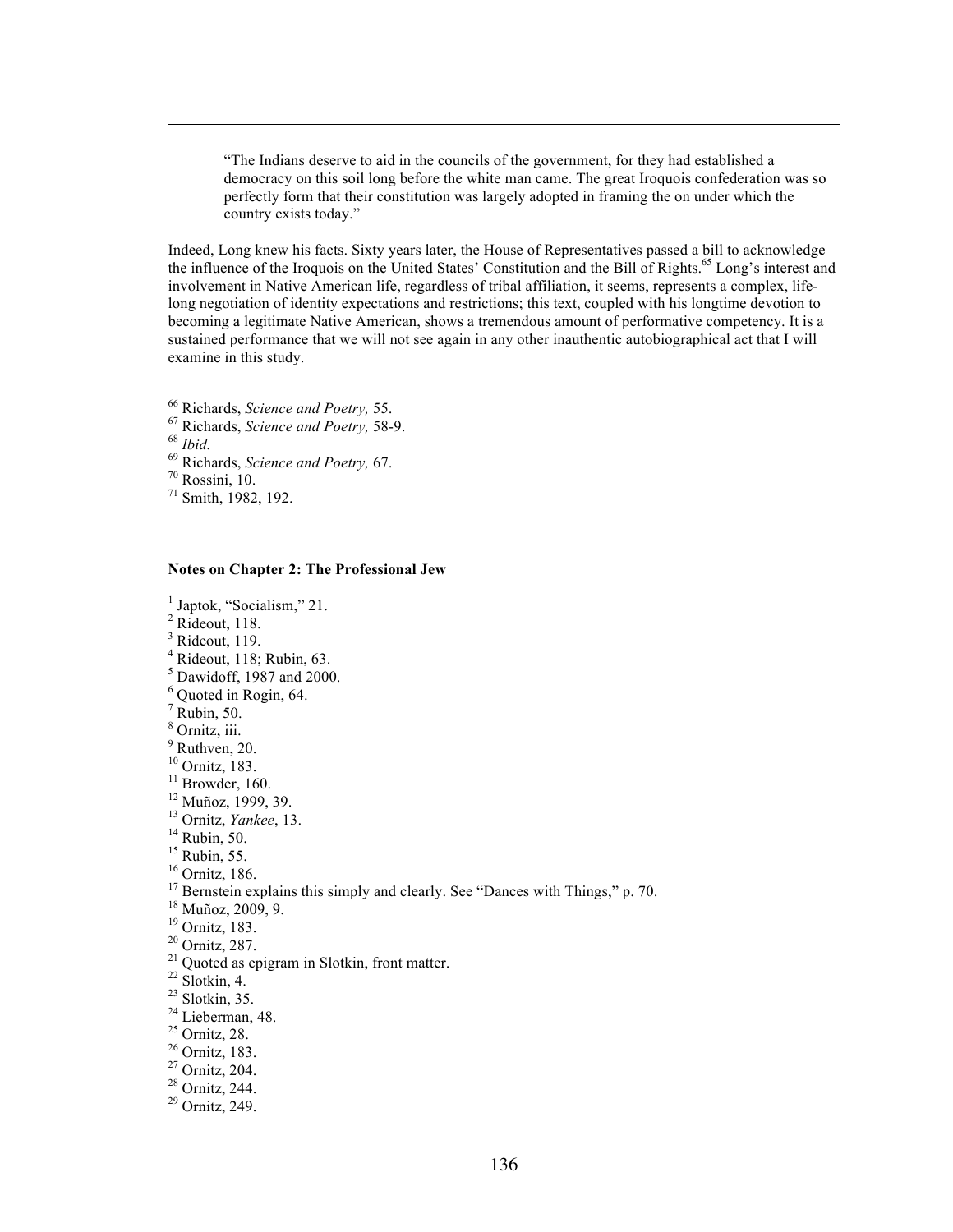- 
- 
- 
- 
- 
- 
- 

<sup>30</sup> Ornitz, 227<br><sup>31</sup> Ornitz, 286.<br><sup>32</sup> Ornitz, 300.<br><sup>33</sup> Ornitz, 122.<br><sup>34</sup> Ornitz, 122.<br><sup>34</sup> Ornitz, 123.<br><sup>36</sup> Slokkin, 525.<br><sup>35</sup> Ornitz, 189.<br><sup>36</sup> Ornitz, 189.<br><sup>40</sup> Ornitz, 189.<br><sup>40</sup> Ornitz, 129.<br><sup>41</sup> Ornitz, 122.<br><sup>41</sup> medical and social interest by the 1920s. It is tied directly to the savage-within attitude that Hirsch maintains and promotes throughout the narrative. Some of the earliest questions of masculinity and "civilized behavior" arose with the first moving images, recorded as ethnographic films by the French scientist, ethnographer and filmmaker Félix-Louis Regnault, who was at work towards the end of the nineteenth century in France. What Regnault noticed, after many years of anthropological film work, was that his West African subjects, though "primitive" in conduct, speech, and cognition, were in many ways closer to the "ideal man" that civilized society had begun to destroy. This ethnographic anthropological filmmaking acted to, on one hand, classify the subjects it documented, and on the other to better the European body. This is one of the earliest collisions of "the primitive man" and "civilization," in which indigenous societies were seen as closer to the ideal form of man—unaffected by the emasculating and weakening forces of civilized society. And so at the same time as these "primitive" subjects are repellant, they are also tantalizingly alluring. The world that surrounds Hirsch is not one of anthropological<br>betterment through study of primitive gait. See Fatimah Tobing Rony, *The Third Eye*. betterment through study of primitive gait. See Fatimah Tobing Rony, *The Third Eye*.<br><sup>44</sup> Rony, 58.<br><sup>45</sup> Bederman, 85.<br><sup>45</sup> Bederman, 86.<br><sup>47</sup> Rubin, 59.<br><sup>48</sup> Ornitz, dust jacket inscription.<br><sup>49</sup> Slotkin, 464.<br><sup>50</sup> Slotk

- 
- 
- 
- 
- 
- 
- 
- 
- 
- 
- 
- 
- 

<sup>57</sup> Rubin, 64. Without a structural or formal precedent, critics persistently link *Haunch,* in terms of content and theme, to *The Rise of David Levinsky* (1917), a seminal text of early Jewish American fiction. But other scholars of Jewish fiction during the early part of the 1900s hardly acknowledge Ornitz at all, including Merwin who mentions Ornitz only once, as a "1920s Jewish writer," in his study of New York Jews in the jazz age.

<sup>58</sup> Muñoz, 178.<br><sup>59</sup> Wood, 130 *n5*.<br><sup>60</sup> Yeomans in Grier. 75.

## **Notes on Chapter 3: The Scurvied Starlet**

<sup>1</sup> "Department of Amplification," *The New Yorker*, 11 November 1939, p. 79.<br><sup>2</sup> Lowell. 2.

 $3$  Lowell, 2.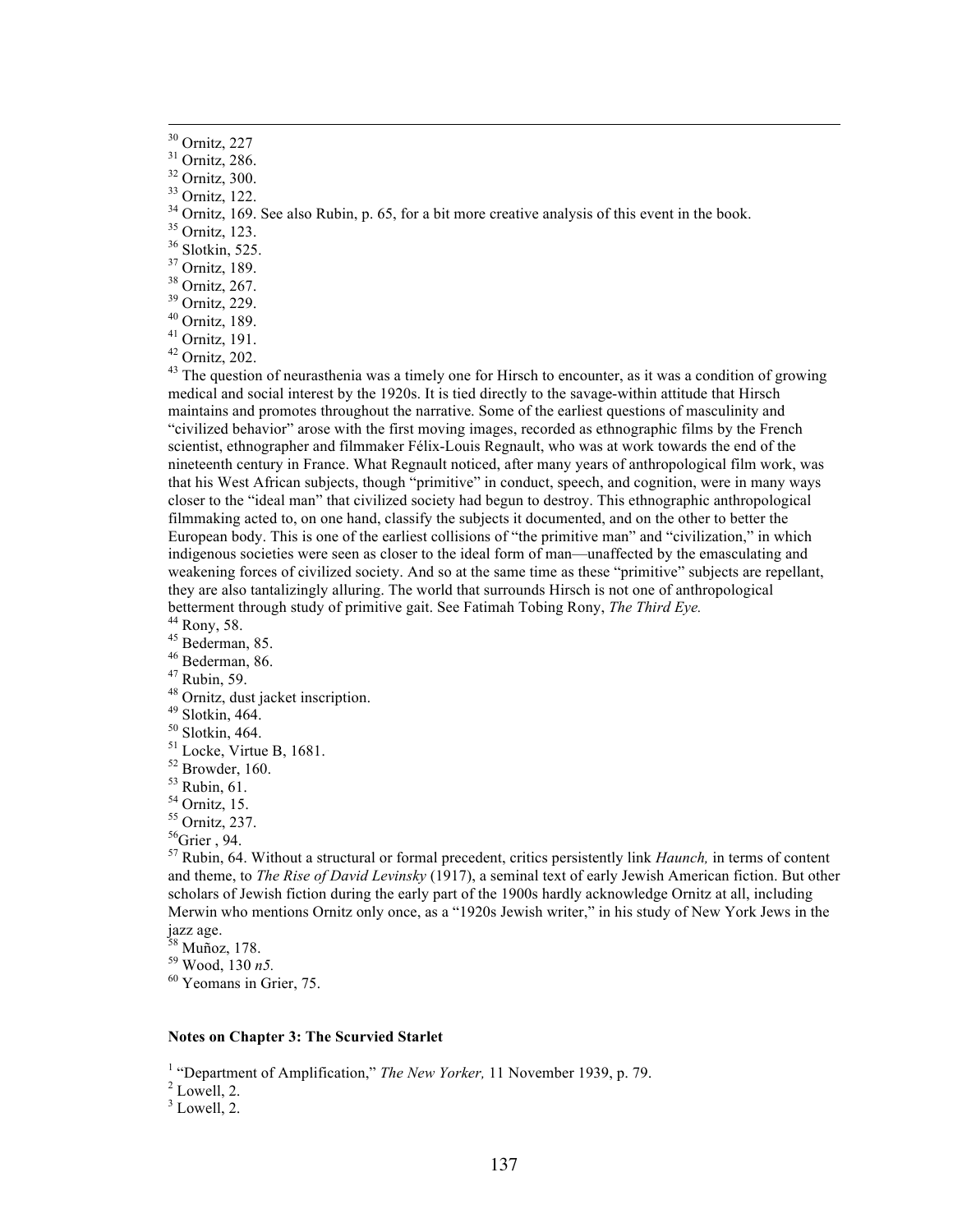$<sup>7</sup>$  Ohmann, 5.</sup>

<sup>8</sup> Goffman, 1.

 $9^9$  Also, sports often figures frequently into this nostalgia.<br><sup>10</sup> Lowell, 151.

<sup>10</sup> Lowell, 151.<br>
<sup>11</sup> Lowell, 84.<br>
<sup>12</sup> Lowell, 83.<br>
<sup>13</sup> Lowell, 24.<br>
<sup>14</sup> Lowell, 24.<br>
<sup>14</sup> Lowell, 21.<br>
<sup>15</sup> This incident is mentioned in Mulder, "Sea Yarn or Fact?" from 12 April 1929.<br>
<sup>17</sup> Lowell, 21.<br>
<sup>17</sup> Lowel

<sup>25</sup> "About this Book," 1. Book-of-the-Month Club Insert to first edition of *The Cradle of the Deep.* 

<sup>26</sup> "Skipper Joan's Ship Comes In, Laden With Gold: Her Life Stranger than Fiction," *Indiana Evening*  Gazette, 6 March 1929.<br><sup>27</sup> Time, "Books," 3 March 1929.<br><sup>28</sup> Daily News Standard, 14 March 1929, p. 2.<br><sup>29</sup> Ford, Thomas. "Sailor Girl's Tale Spun." *Los Angles Times*, 24 March 1929, p. 311.<br><sup>30</sup> No relation whatsoever b

Lowell, MA.<br><sup>31</sup> Mulder, 12 April 1929, p. 6.

 $^{32}$ <br>  $^{33}$  EB White, *The New Yorker*, "Talk of the Town," 13 April 1929, p. 13.<br>  $^{34}$  Hellman, 25.<br>  $^{35}$  Indeed, had the work of Long or Ornitz gotten such immense publication attention and that much-desired<br>  $^{3$ stamp of Book of the Month approval, it is doubtless that a similar game of finger pointing would have

ensued after their exposure as fakes.<br><sup>36</sup> Syracuse Herald, 19 April 1929, p. 20.

<sup>37</sup> Mulder, Arnold. "Hunch," 6.<br>
<sup>38</sup> The New Yorker, 19 April 1952, "Books," p. 146.<br>
<sup>39</sup> Ford, dedication page, *Salt Water Taffy.*<br>
<sup>40</sup> Vanity Fair, July 1929, p. 49.<br>
<sup>41</sup> Ford, 5-6.<br>
<sup>42</sup> Trivigno, 30.<br>
<sup>43</sup> See B makes no changes to his assertion in the body of his text.<br><sup>44</sup> Hellman, 26.

<sup>45</sup> Colcord and Broun, 348.  $46$  Colcord and Broun, 351.  $47$  Lowell, 97.  $48$  Ford, 135.  $49$  Lowell, 29.  $50$  Slotkin, 453.  $51$  Muñoz, 1999, 15.  $52$  Torgovnick, 227.

 $<sup>4</sup>$  Lowell, 13.</sup>

 $<sup>5</sup>$  Lowell, 81.</sup>

 $<sup>6</sup>$  Lowell, 84.</sup>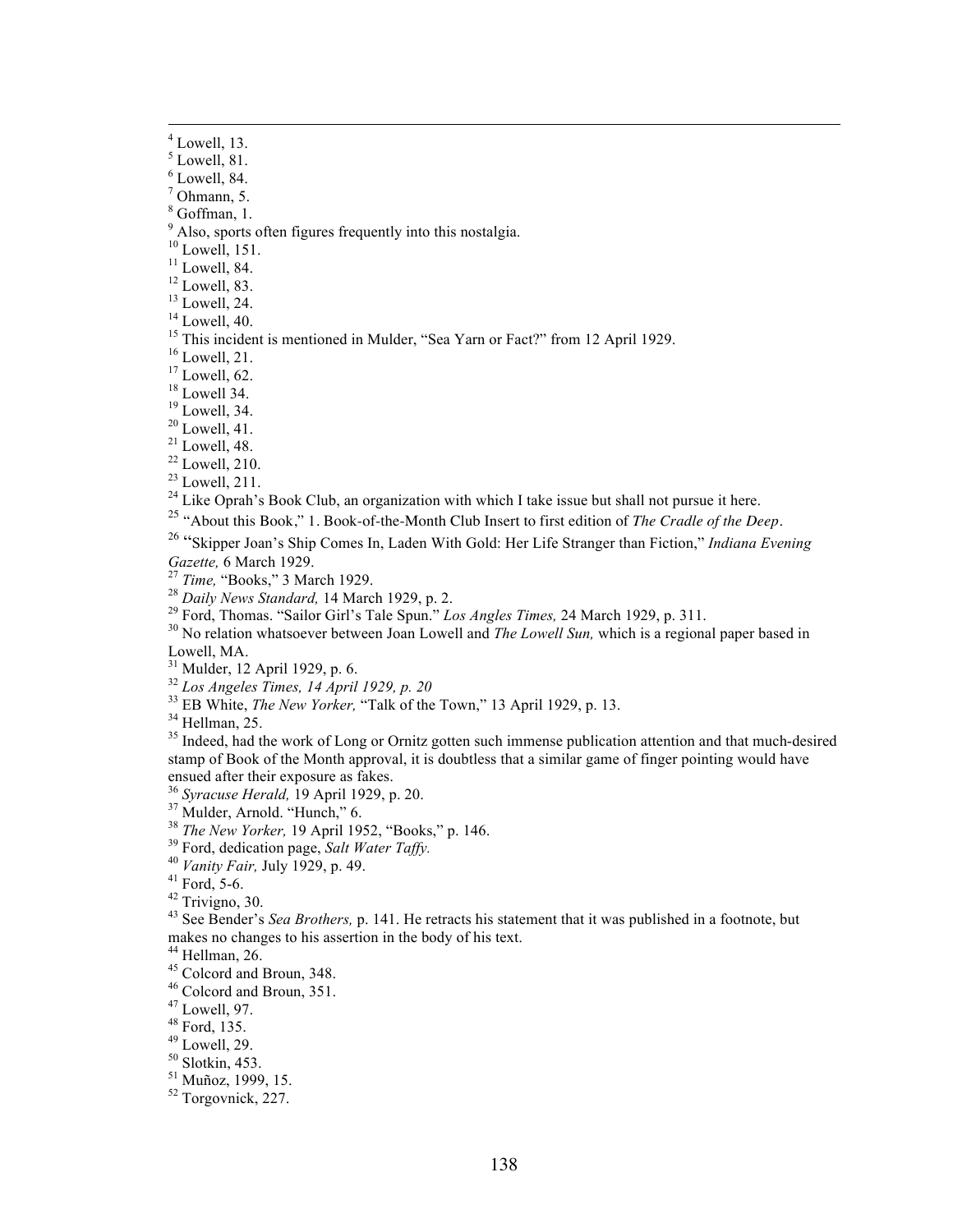- 
- <sup>53</sup> Muñoz, 92.<br>
<sup>54</sup> Torgovnick, 226.<br>
<sup>55</sup> Chief among these critics was anthropologist Derek Freeman.<br>
<sup>56</sup> Lowell, 98.<br>
<sup>57</sup> Torgovnick, 228.<br>
<sup>58</sup> Lowell, 47.<br>
<sup>59</sup> Lowell, 65.<br>
<sup>60</sup> Lutz, 228.<br>
<sup>61</sup>Lutz, 228
- 

- 
- 

<sup>62</sup> See Poirier, *Trying It Out In America* (2003). <sup>63</sup> Lowell, 46.

### **Notes on Chapter 4: The Dear Enemy**

<sup>1</sup> Toklas, Publisher's note, 1984.

 $2$  Souhami, 225.

<sup>3</sup> *The New York Times,* "Gertrude Stein Articulates at Last," 3 September 1933.<br><sup>4</sup> Stein, *Toklas*, 252.<br><sup>5</sup> Souhami, 1.

<sup>6</sup> Muñoz, 1999, 92.

 $<sup>7</sup>$  Stein, 4.</sup>

<sup>8</sup> Achilles, 143.

<sup>9</sup> Karl, 85. For Darcy Brandel, this "creative insecurity" and ensuing writer's block were part of the great risk of collaboration between Toklas and Stein. It was a risk that ultimately paid off, and contributed to Stein's belief that the purchase of art—and books—assured modernism's continued success. In other words, Stein saw the stability in modernism in its commodification.<br> $^{10}$  Wagers, 26.

- 
- <sup>10</sup> Wagers, 26:<br>
<sup>11</sup> Nee Brandel, and Man Ray's "Alice B. Toklas At The Door."<br>
<sup>11</sup> See Rosenberg.<br>
<sup>12</sup> Geo Rosenberg.<br>
<sup>14</sup> McDonald, 22.<br>
<sup>14</sup> McDonald, 22.<br>
<sup>15</sup> Neard, 379, citing Gold 76.<br>
<sup>17</sup> See Conan Doyle, "T

- 
-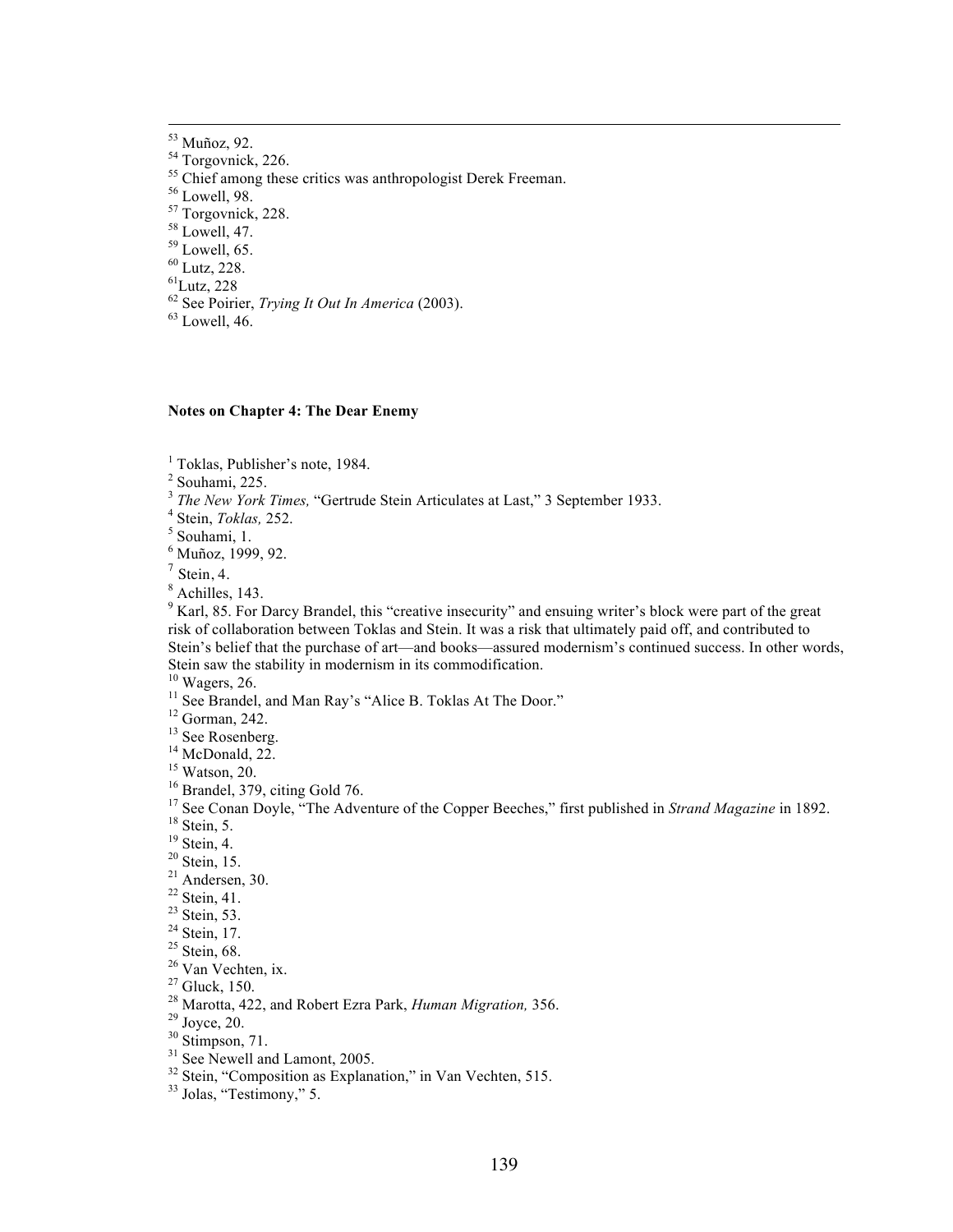<sup>34</sup> Jolas, "Testimony," 5-6.<br>
<sup>35</sup> Jolas, "Testimony," 9.<br>
<sup>36</sup> Drague in Jolas, "Testimony," 13-14.<br>
<sup>37</sup> Andersen, 26.<br>
<sup>38</sup> Braque in Jolas, "Testimony," 14.<br>
<sup>40</sup> Curnutt, 124.<br>
<sup>40</sup> Curnutt, 124.<br>
<sup>41</sup> Linzie, 8.<br>
<sup>4</sup> in this project, it serves a similar grounding function for its author. The consequences of the narrative were mostly favorable, primarily because it was not a ruse that had to be discovered—the narrator tells us the secret herself—there was no painful public exposure necessary. All the cards were already on the table and the stakes were relatively low. The benefits of the risk of shifting authorship proved immense. The grounding function is not one of typified primitive savagery, but instead one of clarity and relative simplicity. Until Stein penned her memoirs from Toklas' point of view, she found writing to be a highly aesthetic, solitary, and thankless pursuit. *The Autobiography* was a work that alleviated the solidarity of writing, bringing Alice Toklas with her into the frame. One finds her dutiful and devout, for while she may have said she wrote *The Autobiography* "in six weeks to amuse herself," elsewhere she spoke of writing as an ascetic and serious endeavor.<sup>33</sup> For Stein, to write by finding inspiration from writers who came before was akin to unfettered greed, an act that she equates to serving Mammon, the greediest of the Seven Princes of Hell.53 To write as *you write,* to be original and distinguish yourself from all that preceded you is to be a true writer, a writer with honest aims, with truthful and meaningful intentions. Stein contended that nobody chooses what sort of writer they will be, indicating that perhaps it is the audience who chooses for you, or perhaps showing yet another moment of ironic word play for she did choose what type of writer to be, making a deliberate choice to switch allegiances—devoting herself and *The Autobiography* to Mammon and monetary gain. And yet, *The Autobiography* was unlike any work that had come before. Stein contended that the only way to break into the realm of popular writing and gain a paying audience was to create a text from "audience writing;" in order to become a writer that worshiped Mammon without betraying all that she believed, it was necessary to take Toklas' voice in the process. The fairly traditional organization of *The Autobiography,* due in large part to its very genre, was a space in which Stein embraced a style of writing and discourse seemingly primitive in comparison to previous works. As a social negotiation, *The Autobiography* bears all the necessary stamps of an author stepping away from the self, attempting to convince the reader of their authority, and embracing a reality simpler and more primitive than their point of origination.

<sup>54</sup> Goffman, 59.<br>
<sup>55</sup> St-Yves, 99. Italics mine.<br>
<sup>56</sup> Olsson, 2010, 113.<br>
<sup>57</sup> Olsson, 2010, 114.<br>
<sup>58</sup> Where some performers rely on internal performer commitment to build this aura, like Ornitz and Lowell, others depend on the creation of "outside" legitimizing forces, as did Long and as does Stein-as-Toklas. In *Taking It Like A Man* (1998), David Savran explains that "literary and cultural texts, in other words, because of their high entertainment value and their success in engineering consent ("that was real!"), are decisive for the ongoing production of hegemony…" The "that was real" component of this fictive autobiography is paramount, since the narrative has the appearance of being a traditional autobiography